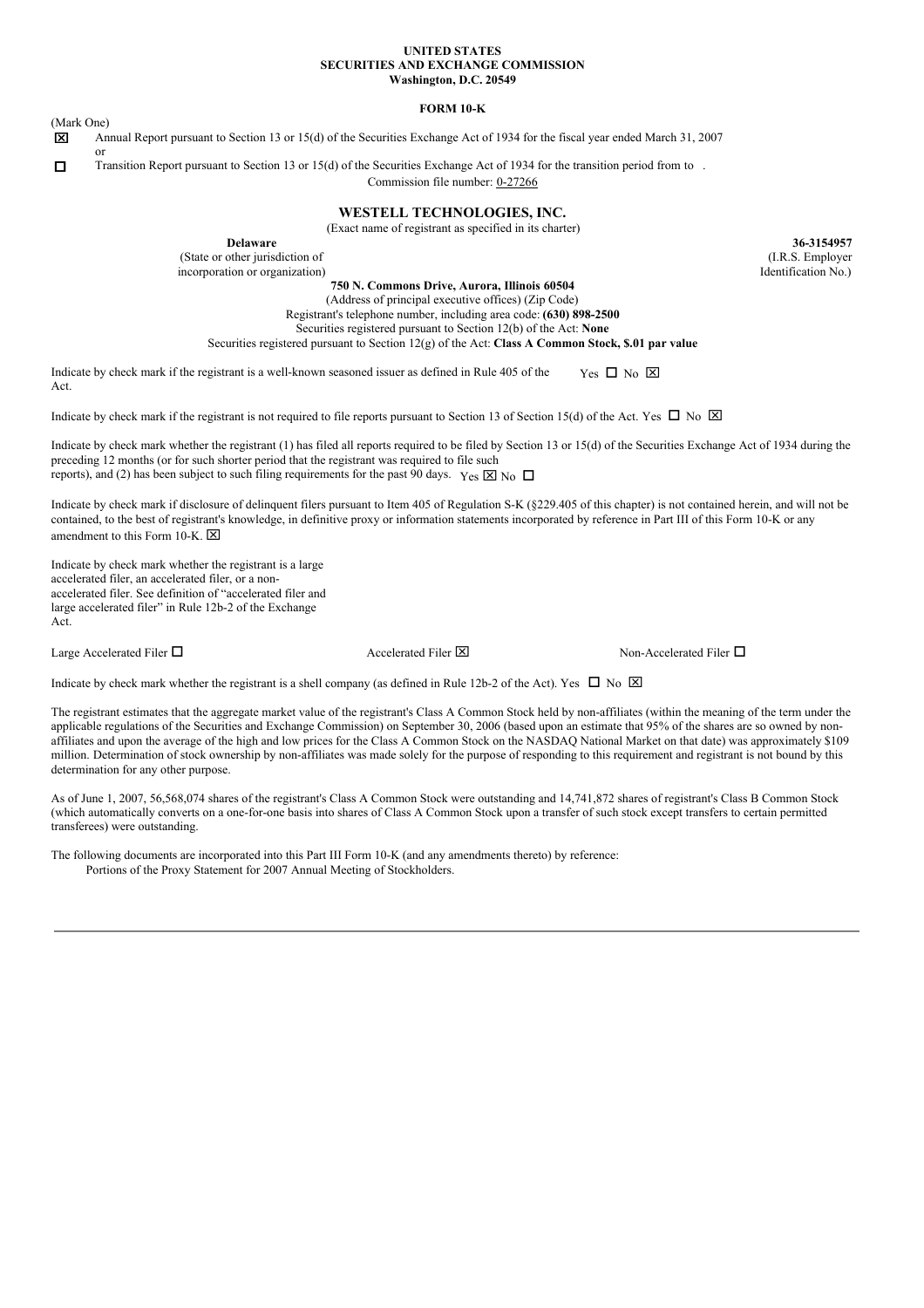# **WESTELL TECHNOLOGIES, INC. 2007 ANNUAL REPORT ON FORM 10-K CONTENTS**

| Item             |                                                                                        | Page |
|------------------|----------------------------------------------------------------------------------------|------|
|                  |                                                                                        |      |
| <b>PARTI</b>     |                                                                                        |      |
| $\mathbf{1}$     | <b>Business</b>                                                                        | 1    |
| $1A$ .           | <b>Risk Factors</b>                                                                    | 14   |
| 1B.              | <b>Unresolved Staff Comments</b>                                                       | 23   |
| 2.               | Properties                                                                             | 23   |
| 3.               | <b>Legal Proceedings</b>                                                               | 23   |
| $\overline{4}$ . | Submission of Matters to a Vote of Security Holders                                    | 23   |
| <b>PART II</b>   |                                                                                        |      |
| 5.               | Market for the Registrant's Common Equity, Related Stockholder Matters and Issuer      |      |
|                  | Purchases of Equity Securities                                                         | 24   |
| 6.               | Selected Financial Data                                                                | 25   |
| 7.               | Management's Discussion and Analysis of Financial Condition                            |      |
|                  | and Results of Operations                                                              | 26   |
| 7A               | Quantitative and Qualitative Disclosures About Market Risk                             | 35   |
| 8.               | Financial Statements and Supplementary Data                                            | 35   |
| 9.               | Changes in and Disagreements with Accountants on                                       |      |
|                  | Accounting and Financial Disclosure                                                    | 36   |
| 9A.              | Controls and Procedures                                                                | 36   |
| 9 <sub>B</sub>   | Other Information                                                                      | 36   |
| <b>PART III</b>  |                                                                                        |      |
| 10 <sub>1</sub>  | Directors, Executive Officers and Corporate Governance                                 | 36   |
| 11.              | <b>Executive Compensation</b>                                                          | 37   |
| 12.              | Security Ownership of Certain Beneficial Owners and Management and Related Stockholder |      |
|                  | <b>Matters</b>                                                                         | 37   |
| 13.              | Certain Relationships and Related Transactions, and Director Independence              | 37   |
| 14.              | Principal Accounting Fees and Services                                                 | 37   |
| <b>PART IV</b>   |                                                                                        |      |
| 15.              | <b>Exhibits and Financial Statement Schedules</b>                                      | 38   |
|                  | Signatures                                                                             | 41   |
|                  |                                                                                        |      |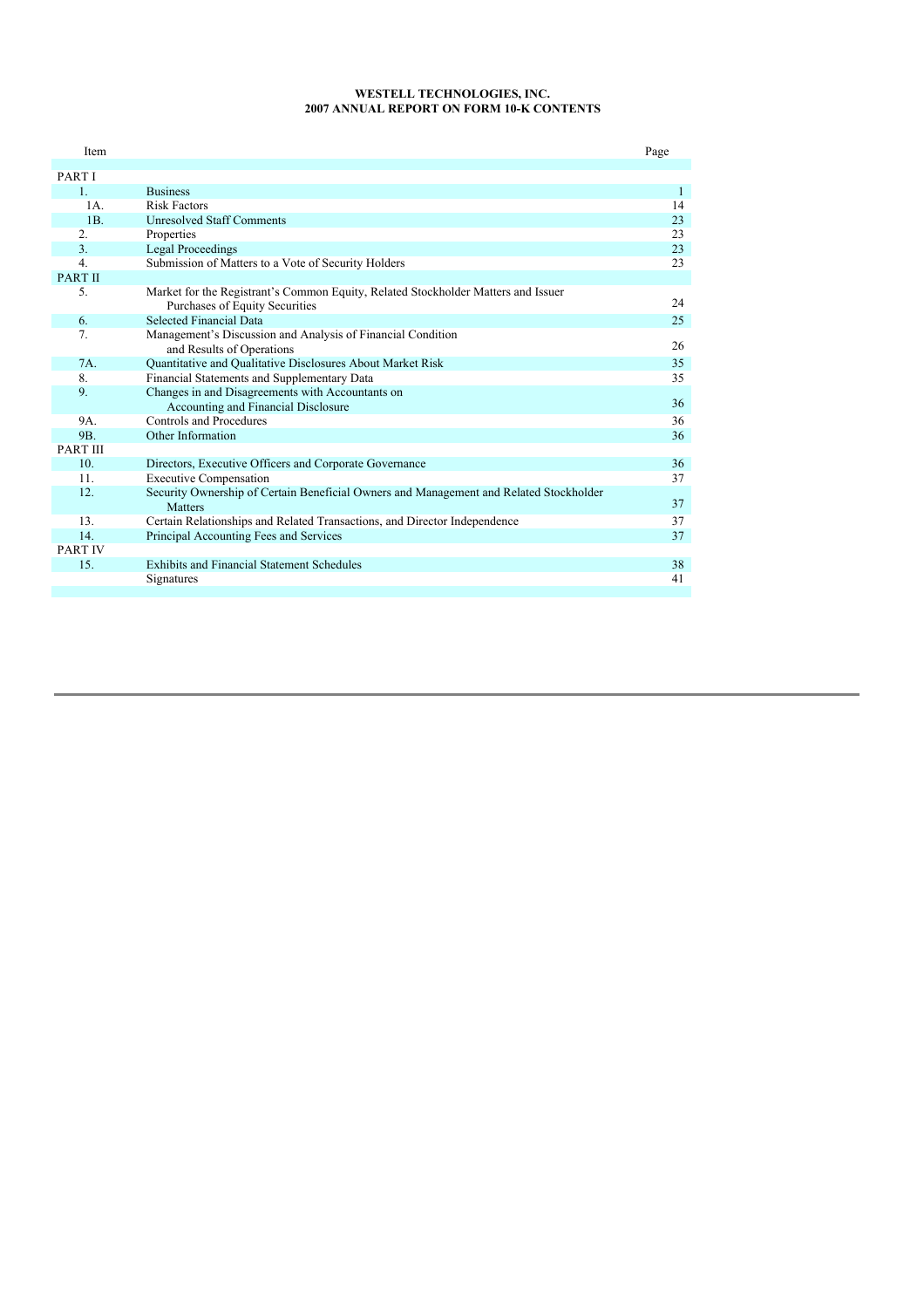### **CAUTIONARY STATEMENT REGARDING FORWARD-LOOKING INFORMATION**

Certain statements contained in this Annual Report of Form 10-K including, without limitation, statements containing the words "believe," "goal," "on track, " "anticipate," "committed" "expectation," "expect," "estimate", "await," "continue," "intend," "may," "will," "should," and similar expressions are forward looking statements that involve risks and uncertainties. The Company can give no assurance that the expectations reflected in the forward-looking statements will prove to be correct. These risks include, but are not limited to, product demand and market acceptance risks, need for financing, any economic downturn in the U.S. economy and telecom market, the impact of competitive products or technologies, competitive pricing pressures, product development, excess and obsolete inventory, new product development, commercialization and technological delays or difficulties (including delays or difficulties in developing, producing, testing and selling new products and technologies), the effect of Westell's accounting policies, the need for additional capital, the effect of economic conditions and trade, legal social and economic risks (such as import, licensing and trade restrictions) and other risks more fully described in this Form 10-K for the fiscal year ended March 31, 2007 under the section "Risk Factors". These statements are not guaranties of future performance. Westell undertakes no obligation to release publicly the result of any revisions to these forward looking statements that may be made to reflect events or circumstances after the date hereof or to reflect the occurrence of unanticipated events. At any time when the Company makes forward-looking statements, it desires to take advantage of the "safe harbor" which is afforded such statements under the Private Securities Litigation Reform Act of 1995.

#### **PART I**

# **ITEM 1. BUSINESS**

Westell Technologies, Inc., (the "Company") was incorporated in Delaware in 1980 and its headquarters are located at 750 North Commons Drive, Aurora, Illinois. The Company is comprised of two segments: equipment sales and teleconference services. In the equipment segment, the Company designs, manufactures markets and services a broad range of digital and legacy analog products used by telephone companies and other telecommunications service providers to deliver broadband services over both existing copper telephone wires and the fiber network that connect end users to a telephone company's central office. The central office is a telephone company building where subscriber lines are joined to switching equipment that can connect subscribers to each other. The copper wires and fiber that connect users to these central offices are part of the telephone companies' networks and are commonly referred to as the local loop or the local access network.

The equipment manufacturing segment consists of two product lines: Customer Networking Equipment (CNE) products and Network Service Access (NSA) products. The CNE product line includes broadband and digital subscriber line (DSL) technology products that allow the transport of high-speed data over the local loop and enable telecommunications companies to provide broadband services over existing copper or fiber infrastructure. The Company's NSA product line consists of manageable and non-manageable T1 transmission equipment, associated mountings and special service plugs for the legacy copper telephone network. On January 2, 2007, the Company acquired Noran Tel, Inc. a manufacturer of network service access products. Westell realizes the majority of its revenues from the North American market.

The Company's service segment is comprised of a 91.5% owned subsidiary, Conference Plus, Inc. Conference Plus provides audio, video, and web conferencing services. Businesses and individuals use these services to hold voice, video or web conferences with multiple participants. Conference Plus sells its services directly to large customers, including Fortune 1000 companies, and serves other customers indirectly through its private reseller program.

## $- 1 -$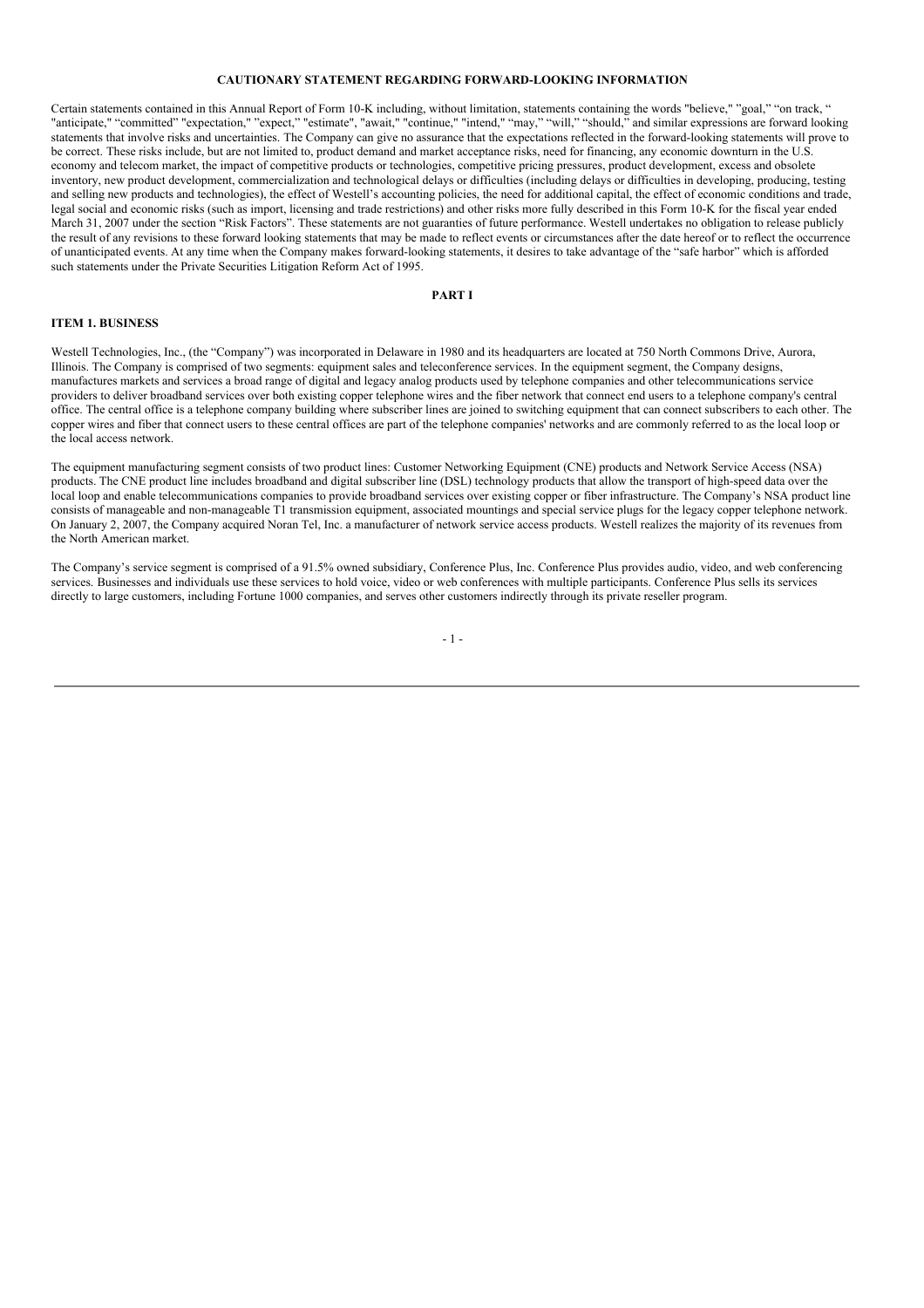Revenues and total assets from Westell's two reportable segments and product groups for the fiscal years ended March 31 are as follows (for more information also see "Management's Discussion and Analysis of Financial Condition and Results of Operations" and the consolidated financial statements and notes thereto included in this Annual Report on Form 10-K):

(in thousands, except percentages) Fiscal year ended March 31,

| Revenue:                | 2007      | $\frac{0}{0}$ | 2006      | $\frac{0}{0}$ | 2005      | $\%$ |
|-------------------------|-----------|---------------|-----------|---------------|-----------|------|
| CNE products            | \$153,844 | 59%           | \$194,782 | 69%           | \$183,384 | 68%  |
| NSA products            | 57,702    | 22%           | 43,319    | 15%           | 42,481    | 16%  |
| Total Telecom equipment | 211,546   | 81%           | 238.101   | 84%           | 225,865   | 84%  |
| Telecom services        | 48.544    | 19%           | 45,070    | 16%           | 44,398    | 16%  |
| Total revenue           | \$260,090 |               | \$283,171 |               | \$270,263 |      |
|                         |           |               |           |               |           |      |
| Assets:                 |           |               |           |               |           |      |
| Telecom equipment       | \$190,088 | 92%           | \$174,131 | 91%           | \$160,416 | 89%  |
| Telecom services        | 17,262    | 8%            | 17,682    | 9%            | 19,674    | 11%  |
| Total assets            | \$207,350 |               | \$191.813 |               | \$180,090 |      |

Financial information for each of the Company's segments and operations by geographic area are located in Note 11 of the consolidated financial statements included in this Annual Report.

The Company's stock is divided into two classes. Class A common stock is entitled to one vote per share while Class B common stock is entitled to four votes per share. The Company's largest stockholder is a voting trust that owned 47.5% of the voting control of the Company as of June 1, 2007. The trust was formed for the benefit of Robert C. Penny III and Melvin J. Simon and their respective families. Certain Penny family members also own or are beneficiaries of trusts that own shares outside of the voting trust. As trustees of the Voting Trust and other trusts, Messrs. Penny and Simon control 52.3% of the voting stock and therefore effectively control the Company.

#### **The Company's Products**

The equipment segment of the Company's business consists of two product lines, offering a broad range of products that facilitate the broadband transmission of high-speed digital and analog data between a telephone company's central office and end-user customers*.* These two product lines are:

- **•** *Customer Networking Equipment (CNE)*: Westell's family of broadband products enable the transport of high-speed data and service over existing local telephone lines and the fiber network, allowing telecommunications companies to provide broadband services using their current copper and fiber infrastructure . The Company's broadband products also enable residential, small business and Small Office Home Office (SOHO) users to network multiple computers, telephones and other devices to access the Internet. Digital Subscriber Lines (DSL) products currently make up the majority of the revenue in this product group.
- **•** *Network Service Access (NSA):* Westell's NSA product family consists of manageable and non-manageable T1 transmission equipment for telephone services, along with an array of flexible T1 product mountings and new power distribution and remote monitoring products these products along with their associated cables and connectors serve as a point of demarcation between the telephone service and the end users equipment. The T1 transmission equipment termed Network Interface Units (NIU) and the associated T1 mounting products make up the majority of revenue from this product group.

The prices for the products within each market group vary based upon volume, customer specifications and other criteria and are subject to change due to competition among telecommunications equipment manufacturers*.* Increasing competition, in terms of the number of entrants and their size, and the increasing size of the Company's customers because of past mergers, continues to exert downward pressure on prices for the Company's products. At some point the Company may elect to eliminate some products and exit some markets based on an analysis of current and future prospects.

Digital subscriber line (DSL) technology uses complex modulation methods to enable high-speed Broadband services over copper phone lines. Current DSL equipment allows the simultaneous transmission of data at speeds up to 8 megabits per second when receiving information on the Internet, or 140 times faster than standard 56k modem

 $-2 -$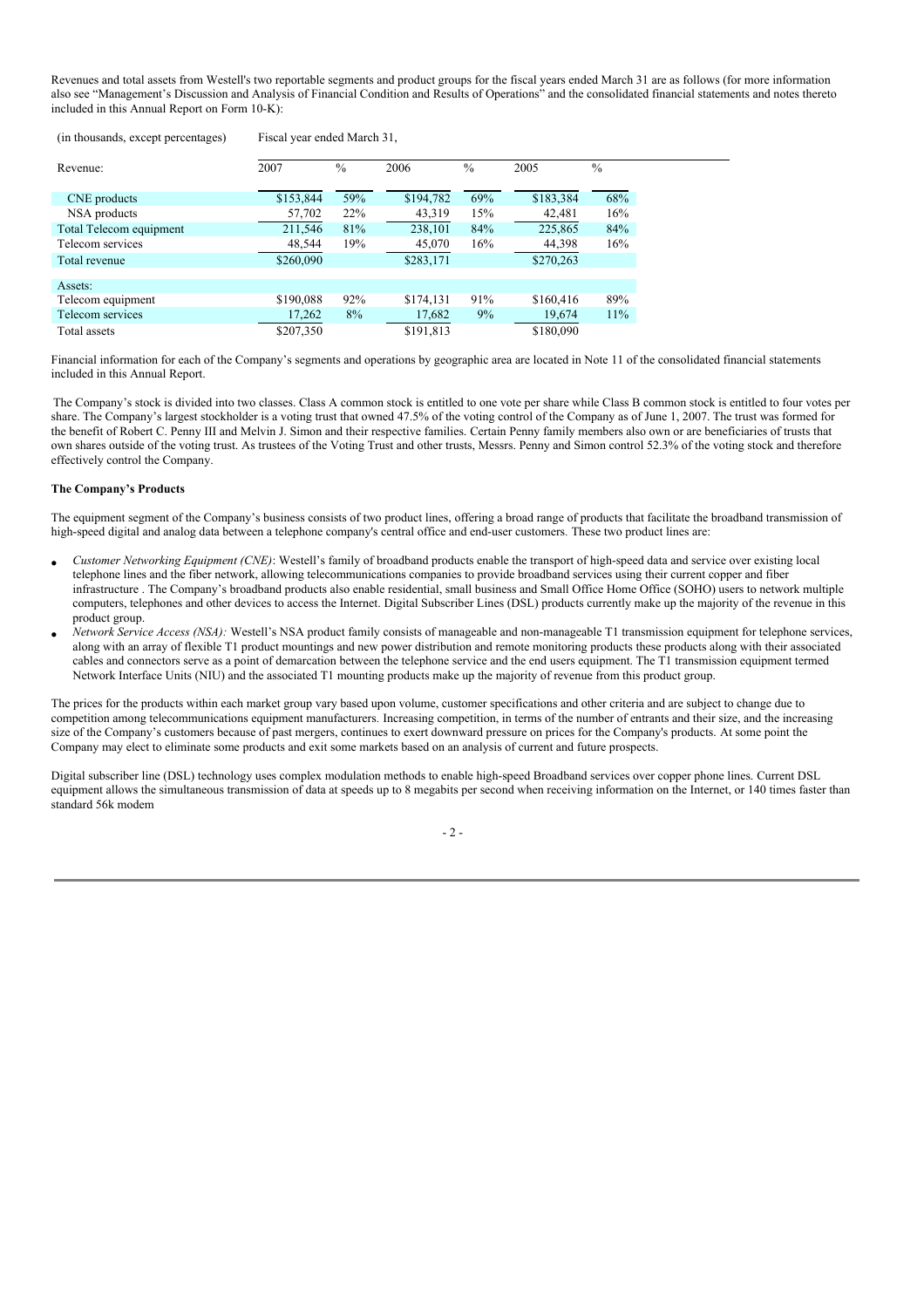dial up service, and up to 1 megabits per second when sending information on the Internet, or 17 times faster than standard 56k modem dial up service, while also providing standard analog telephone service over a single pair of copper wires. Current DSL equipment operates at distances of up to 18,000 feet from the telephone company's central office. A new DSL standard termed ADSL2+ is now being deployed by service providers. ADSL2+ increases downstream speed to 24 megabits per second while extending the reach of the equipment to potentially from 18,000 to 22,000 feet in certain circumstances. To increase the data rate of ADSL2+ for IPTV video applications, carriers are bonding ADSL2+ pairs together to double the speed of standard ADSL2+. Additionally, a higher-speed standard, VDSL2, is now being introduced and some limited deployment has begun. VDSL2 is targeted at IPTV solutions with a maximum data rate of 100Mbps on loops shorter than 3,000 feet. Westell has evolved its product line and introduced new products that support these new ADSL2/2+, bonded and VDSL standards. These new standards improve delivery of new services like Voice over Internet Protocol (VoIP) and Video in addition to high-speed Internet.

With DSL technology, a user can talk on the telephone and simultaneously transmit high-speed data over the same copper phone line. DSL products enable telephone companies to provide interactive multimedia services over copper wire while simultaneously carrying traditional telephone services, thus mitigating the need for the consumers to install second lines to provide these services. DSL technology is also known as Asymmetric Digital Subscriber Line (ADSL and ADSL2+) when it refers to products that provide the ability to send and receive information at varying speeds.

The DSL connection or link is comprised of a DSL Access Multiplexer (DSLAM) and equipment at the users location referred to as customer premise equipment (CPE)*.* The DSLAM is a piece of equipment that typically resides in telephone companies' central offices. It aggregates, or multiplexes, multiple DSL access lines into a telephone company's high-speed line back to its core or central network. As network service providers increase deployment of DSL based services, the need for DSL line concentration at the central offices increases. The CPE is typically a small device enabling DSL services that is found adjacent to a personal computer.

 $- 3 -$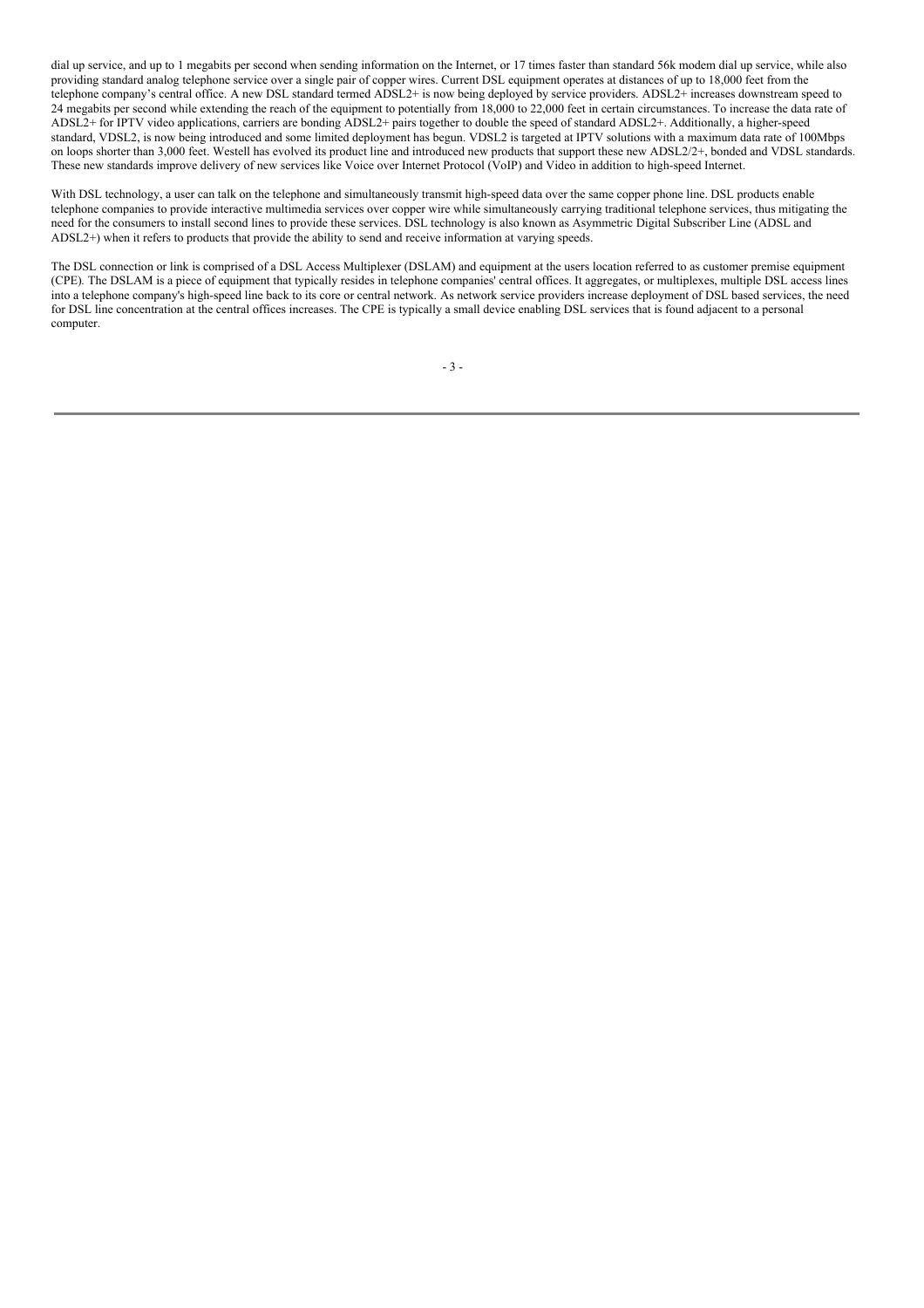The following table sets forth a list of the Company's principal CNE products and their applications:

| Product                                                                | <b>Description</b>                                                                                                                                                                                                                                                                                                                                                                                                                                                                                                                                                                              | <b>Applications</b>                                                                                                                                                                                                                                               |
|------------------------------------------------------------------------|-------------------------------------------------------------------------------------------------------------------------------------------------------------------------------------------------------------------------------------------------------------------------------------------------------------------------------------------------------------------------------------------------------------------------------------------------------------------------------------------------------------------------------------------------------------------------------------------------|-------------------------------------------------------------------------------------------------------------------------------------------------------------------------------------------------------------------------------------------------------------------|
| LiteLine <sup>TM</sup> ADSL2+ Modem                                    | Customer premise equipment that is connected to a telephone line<br>that has been configured to provide Asymmetrical Digital Subscriber<br>Line (ADSL and ADSL2+) service from the telephone company.<br>The LiteLine <sup>TM</sup> is a plug-and-play device that offers Network<br>Address Translation (NAT) routing and a built-in firewall with a<br>single Ethernet or USB port. NAT is a method of connecting<br>multiple computers to the Internet (or any other IP network) using<br>one IP address. NAT routing also provides security for devices on<br>the local area network (LAN). | Enables residential and SOHO customers of ADSL<br>service to connect one or more PC's and other<br>computer networking equipment to the ADSL service<br>for basic high speed Internet access with routing and<br>security protection all in one box.              |
| $ProLineTM ADSL2+$<br>manageable Modem/NAT<br>Router                   | Similar in all ways to the LiteLine <sup>TM</sup> , the ProLine <sup>TM</sup> provides the<br>added benefit of allowing remote diagnostics, maintenance, software<br>upgrades and other remotely managed services.                                                                                                                                                                                                                                                                                                                                                                              | In addition to providing the same applications as the<br>LiteLine <sup>TM</sup> , the ProLine <sup>TM</sup> offers service providers<br>the ability to provide customers a higher level of<br>service and performance than the LiteLine <sup>TM</sup><br>product. |
| VersaLink <sup>TM</sup> Gateway                                        | A fully featured, versatile gateway device that combines an ADSL2+<br>modem along with wired Ethernet, 802.11g WiFi wireless and<br>optional USB and VersaPort <sup>TM</sup> Ethernet WAN (Wide Area<br>Network) access for home or small businesses.                                                                                                                                                                                                                                                                                                                                           | Enables residential, SOHO, and small businesses to<br>network their broadband service to multiple PCs and<br>other computing devices with wired and wireless<br>access.                                                                                           |
| UltraLine Series II <sup>TM</sup><br>Wireless Broadband<br>Home Router | An easy to use line of high-performance routers with enhanced<br>software designed to support secure, high-quality, multicast IP video<br>delivery over a variety of WAN access methods.                                                                                                                                                                                                                                                                                                                                                                                                        | Offers users the ability to utilize multiple wired and<br>wireless broadband applications, particularly video<br>and IPTV in addition to high speed Internet access,<br>while managing service quality and security<br>preferences.                               |

 $-4-$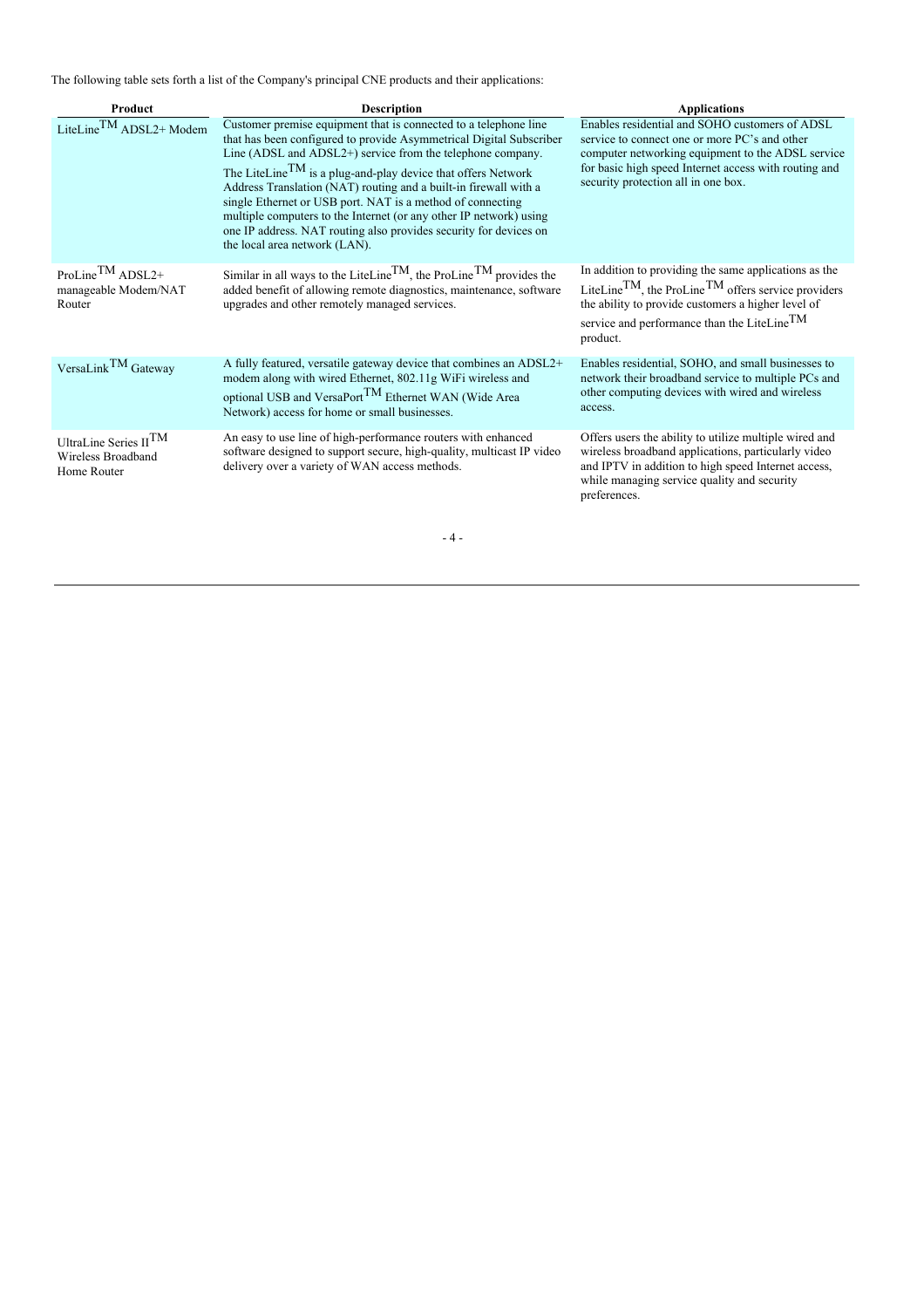NSA *Products.* Westell's NSA products provide telephone companies with products to transport, maintain and improve the reliability of services over copper and fiber lines in the local access network. The following table sets forth a list of the Company's principal NSA products and their applications:

| Product                                                           | <b>Description</b>                                                                                                                                                                                         | <b>Applications</b>                                                                                                                                                                                                                                                                                                                                                                                                                                                                                                                         |
|-------------------------------------------------------------------|------------------------------------------------------------------------------------------------------------------------------------------------------------------------------------------------------------|---------------------------------------------------------------------------------------------------------------------------------------------------------------------------------------------------------------------------------------------------------------------------------------------------------------------------------------------------------------------------------------------------------------------------------------------------------------------------------------------------------------------------------------------|
| NIU-PM (Network Interface<br>Unit with Performance<br>Monitoring) | Network Interface Unit with Performance<br>Monitoring that stores circuit performance and<br>maintenance information for a single T1<br>circuit.                                                           | Provides a "demarcation point" or hand-off between the<br>telephone company equipment and customer's equipment on T1<br>circuits. The NIU PM units provide enhanced maintenance and<br>remote performance monitoring of T1 circuits. This functionality<br>provides troubleshooting capability that helps the telephone<br>company reduce maintenance costs and customer down-time.<br>Additionally, it creates an opportunity for preventive<br>maintenance activities by the telephone company to improve<br>their customer satisfaction. |
| <b>NIU Mountings</b>                                              | NIU Mountings are electronic enclosures with<br>connectorized backplanes that house NIUs and<br>NIU PM units.                                                                                              | Deployed by telephone company at their customer's premise<br>locations to terminate their T1 circuits.                                                                                                                                                                                                                                                                                                                                                                                                                                      |
| DS3 products                                                      | DS3 Network Interface Units with and without<br>Performance Monitoring capability along with<br>the Mountings to house these plug-in cards.                                                                | Facilitates the maintenance, monitoring, extension, and<br>demarcation of DS3 facilities. Can be deployed in central offices<br>for a DS3 hand-off to alternate carriers and customer premise<br>locations.                                                                                                                                                                                                                                                                                                                                 |
| T1 Repeaters                                                      | T1 Office and Line Repeaters.                                                                                                                                                                              | Facilitates the extension of T1 service to subscribers that are<br>more than 3000 feet* from the central office and those that are<br>served beyond a fiber multiplexer. (*Distance will vary based on<br>gauge of copper wire)                                                                                                                                                                                                                                                                                                             |
| VirtualEdge <sup>TM</sup>                                         | A flexible ethernet cable connectivity panel<br>that offers wall or rack mount capability within<br>a single chassis design. It also offers use with<br>Cat5E cable, copper, GigE fiber and Coax<br>cable. | Provides a physical demarcation for services at the customer<br>premise. Mounting and connector flexibility provides customers<br>multiple applications, and minimizes space required in<br>equipment rooms.                                                                                                                                                                                                                                                                                                                                |
| Shade™                                                            | A GR-487 Issue 2 compliant universal<br>environmental equipment enclosure supporting<br>up to 200W of internal heat dissipation using<br>Westell's Dynamic Cooling System                                  | Provides an actively cooled outdoor equipment enclosure to<br>compensate for the effects of solar loading and internal<br>equipment heat generation to help ensure maintenance free<br>equipment operation in conditions ranging from -40 $\rm ^{o}C$ to +65 $\rm ^{o}C$ .                                                                                                                                                                                                                                                                  |
| <b>Power Distribution Products</b>                                | Fuse and breaker panels, battery distribution<br>bays                                                                                                                                                      | Point of secondary DC power distribution to operate equipment.<br>Safely protecting operating equipment in the event of fault<br>current. Providing fault current alarms through visual and remote<br>indicators.                                                                                                                                                                                                                                                                                                                           |
| SiteVu Remote Monitoring<br>Systems                               | A powerful compact and flexible monitoring<br>system that provides visibility to remote site<br>environmental and equipment status issues.                                                                 | A remote monitoring product that provides complete real time<br>visibility to remote sites from the user's desk top. Applications<br>include; environmental information such as temperature, air<br>flow, humidity and smoke, battery condition, and equipment<br>operating status.                                                                                                                                                                                                                                                         |

# - 5 -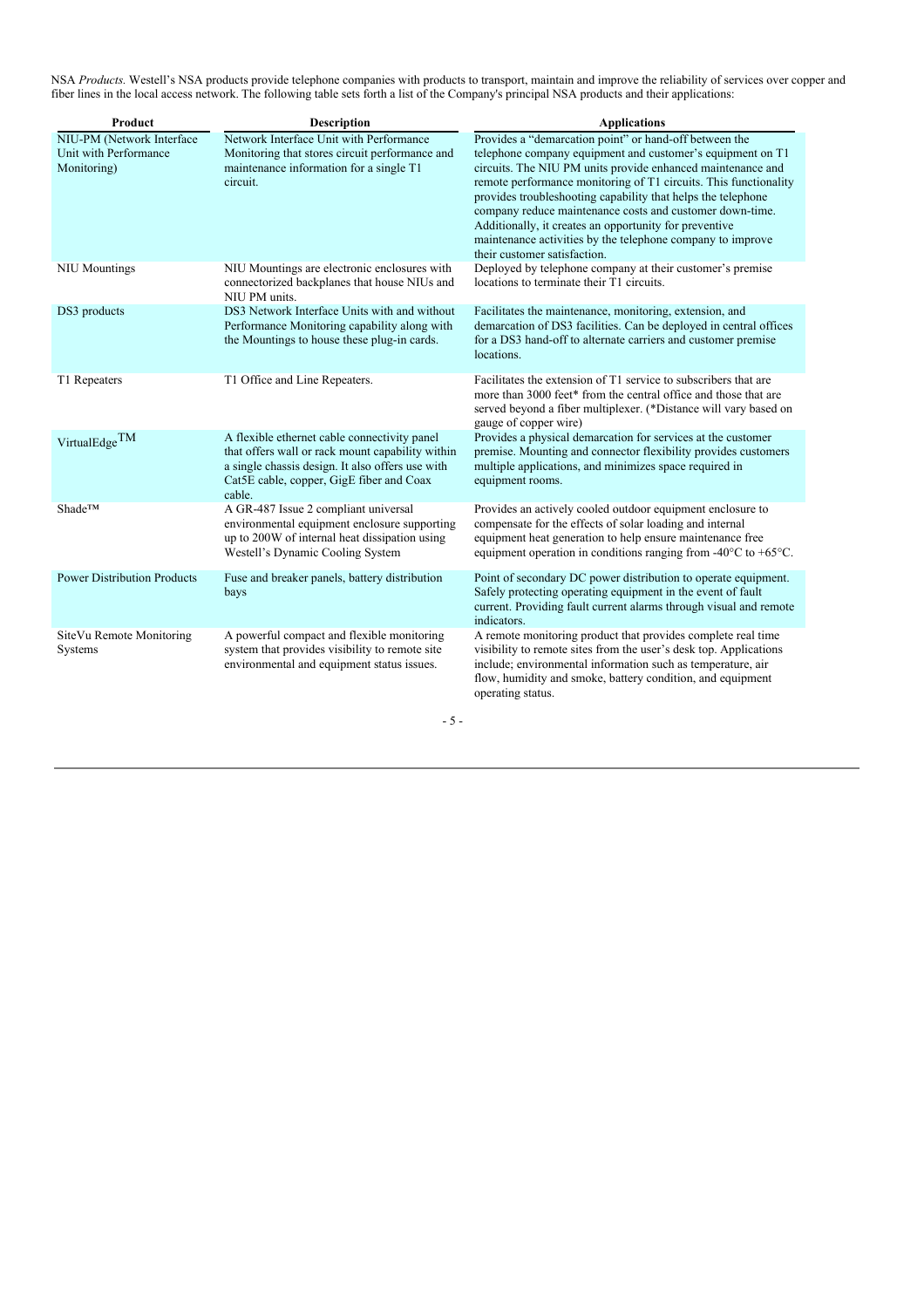# **Research and Development Capabilities and Engineering Base**

The Company believes that its future success depends, in part, on its ability to maintain its technological leadership through enhancements of its existing products and development of new products that meet customer needs. The Company is focusing on expanding its product offerings in the equipment segment from basic high speed broadband Internet access to more sophisticated applications such as home wireless networking, voice, video and information service delivery converged services and IPTV/Video. Westell works closely with its current and potential customers as part of the product development process.

In fiscal 2005, the Company received \$900,000 from customers to fund engineering projects which was offset in part by a \$300,000 expense for engineering performed by a third party. The \$600,000 was offset against research and development expenses. The Company did not receive any funding from customers for engineering projects in fiscal 2006 or fiscal 2007. The Company capitalized \$1.9 million in software development costs in fiscal 2005. The Company did not capitalize any software development costs in fiscal 2006 or fiscal 2007. In fiscal 2007, 2006 and 2005 the Company spent approximately \$24.4 million, \$20.3 million and \$15.9 million on research and development activities, net of customer funding and software capitalization.

Westell's quality systems, including product development processes, are registered to TL9000, which is the Telecommunication Industry's sector-specific version of the ISO9001:2000 International Quality System Standard. These processes are also registered to ISO9001:2000. The Company's research and development personnel are organized into product development teams. Each product development team is generally responsible for sustaining technical support of existing products, decreasing manufacturing costs, conceiving new products in cooperation with other groups within the Company and adapting standard products or technology to meet new customer needs. In particular, each product development team is charged with implementing the Company's engineering strategy of reducing product costs for each succeeding generation of the Company's products in an effort to be a highly valued, superior quality provider, without compromising functionality or serviceability.

The Company believes that the key to this strategy is choosing an initial architecture for each product that enables engineering innovations to result in performance enhancements and future cost reductions. Westell's products are designed in conjunction with input from procurement and an analysis of manufacturability to reduce costs. The Company believes it has a quality record that is grounded in a solid interface and transference of knowledge between design and manufacturing teams. Successful execution of this strategy also requires that the Company continue to attract and recruit highly qualified engineers.

The Company's products are subject to industry wide standardization organizations which include the Internet Engineering Task Force, the DSL Forum, the American National Standards Institute ("ANSI") in the United States and the European Telecommunications Standards Institute ("ETSI") which are responsible for specifying transmission standards for telecommunications technologies. The industry transmission standard for ADSL adopted by ANSI and ETSI is based upon Discrete Multitone Technology (DMT). DMT is technology that allows digital information to be sent at high-speeds over copper phone lines and prevents the digital information from interfering with other services provided on the same copper phone line. Westell incorporates DMT technology into its DSL products. The Company has not developed a DMT transceiver technology for its product offerings and is dependent on transceiver technologies sourced from third parties. The Company has established multiple strategic relationships with transceiver technology vendors for DSL chipsets to be used in ADSL systems by the Company. Absent the proper relationships with key silicon chipset vendors, the Company's products may not comply with standards set forth by ANSI and ETSI. Should customers require standards based products containing transceiver technology not available to the Company under reasonable terms and conditions, the Company's business and results of operations would be materially and adversely affected.

 $-6 -$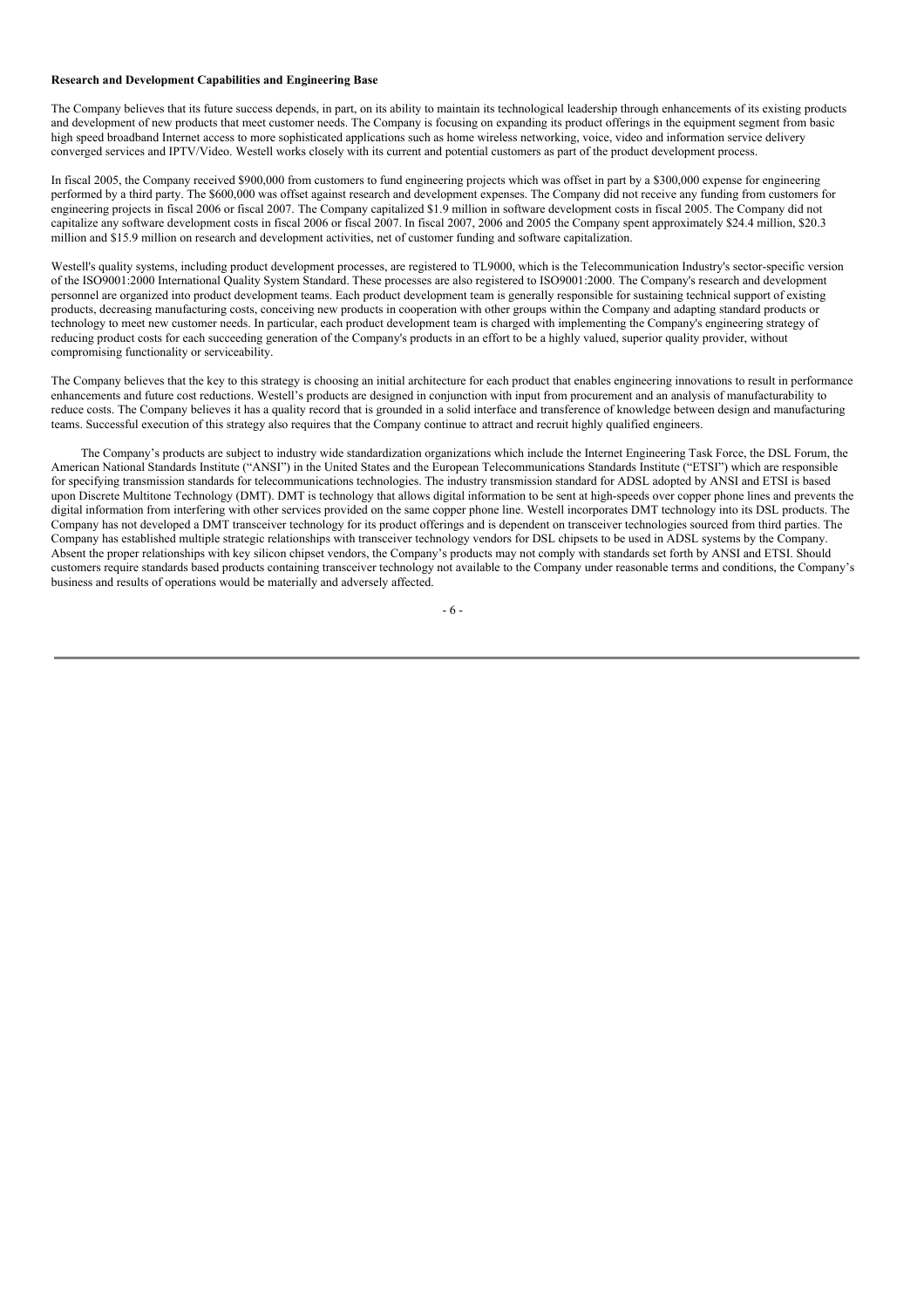The following table lists the principal products currently under development along with their description and expected application:

| Product                                                      | <b>Description</b>                                                                                                                                                                                                                                                                                                                                                                                                                                                                                                                                                                                                                           | <b>Applications</b>                                                                                                                                                                                                                                                                                                                                                                                                                     |
|--------------------------------------------------------------|----------------------------------------------------------------------------------------------------------------------------------------------------------------------------------------------------------------------------------------------------------------------------------------------------------------------------------------------------------------------------------------------------------------------------------------------------------------------------------------------------------------------------------------------------------------------------------------------------------------------------------------------|-----------------------------------------------------------------------------------------------------------------------------------------------------------------------------------------------------------------------------------------------------------------------------------------------------------------------------------------------------------------------------------------------------------------------------------------|
| TriLink <sup>TM</sup> IMS Gateway                            | Integrated gateway device offering VoIP (Voice over Internet<br>Protocol) ports for connecting existing analog telephones to an IMS<br>network, plus a ADSL2+ modem with Quality of Service, wired<br>Ethernet, 802.11g WiFi router and VersaPort2 uplink for non-<br>$ADSL2+$ access.                                                                                                                                                                                                                                                                                                                                                       | In addition to the VoIP software features of the<br>$TriLink^{TM}$ Gateway, the $TriLink^{TM}$ IMS product<br>provides features which support a high quality FMC<br>(Fixed Mobile Convergence) service by offloading<br>calls and data access from the cellular network on to<br>the broadband access network.                                                                                                                          |
| UltraLine ™ Series3 Wireless<br><b>Broadband Home Router</b> | An easy to use line of high-performance router with enhanced<br>software designed to support secure high-quality multicast IP<br>delivery over a variety of WAN access methods. The UltraLine<br>Series 3 is cable of handling traffic loads seen in GPON (Gigabit)<br>Passive Optical Networking) fiber to the premise networks and the<br>highest current speed variant of VDSL technology.                                                                                                                                                                                                                                                | Offers users the ability to utilize multiple wired and<br>wireless broadband applications, particularly video<br>and IPTV in addition to high speed Internet access,<br>while managing service quality and security<br>preferences.                                                                                                                                                                                                     |
| Westell MediaStation <sup>TM</sup>                           | A converged, IP-enabled broadband smartphone device that is<br>capable of delivering media rich voice, video and data content<br>simultaneously to subscribers. This multi-function device comes in<br>various form factors, but primarily Westell Media Terminal AV<br>(WMT AV). The product contains capabilities such as; a digital<br>cordless phone with speaker, a color LCD (Liquid Crystal Display)<br>with touch screen, an application processor running Windows CE<br>operating system, broadband access via Ethernet or WiFi client ports<br>and optional features such as an embedded 802.11g wireless router<br>and DSL modem. | Westell MediaStation <sup>TM</sup> (WMS) is designed for<br>residential applications. It is both a cordless phone<br>system and information terminal with in the home.<br>Depending on the installed applications WMS can<br>provide a wide variety of information services and<br>media content such as; news, sports, weather, address<br>book management, streaming audio and video, search<br>services and e-commerce transactions. |
| Light Jack™                                                  | An optical network interface unit providing a point of demarc<br>between the network and customer.                                                                                                                                                                                                                                                                                                                                                                                                                                                                                                                                           | As fiber is pushed deeper into the service providers'<br>network, Light Jack <sup>™</sup> is designed to provide a clear<br>point of demarcation between the service providers'<br>network and the customer. This clean hand off of<br>service allows the service provider to determine<br>whether a problem is in their network or on the<br>customer side before they dispatch costly truck rolls.                                    |

The Company anticipates that it will generate revenue from the products listed in the above table in fiscal year 2008 and fiscal year 2009. However, there can be no assurance that the Company will be able to introduce such products as planned.

- 7 -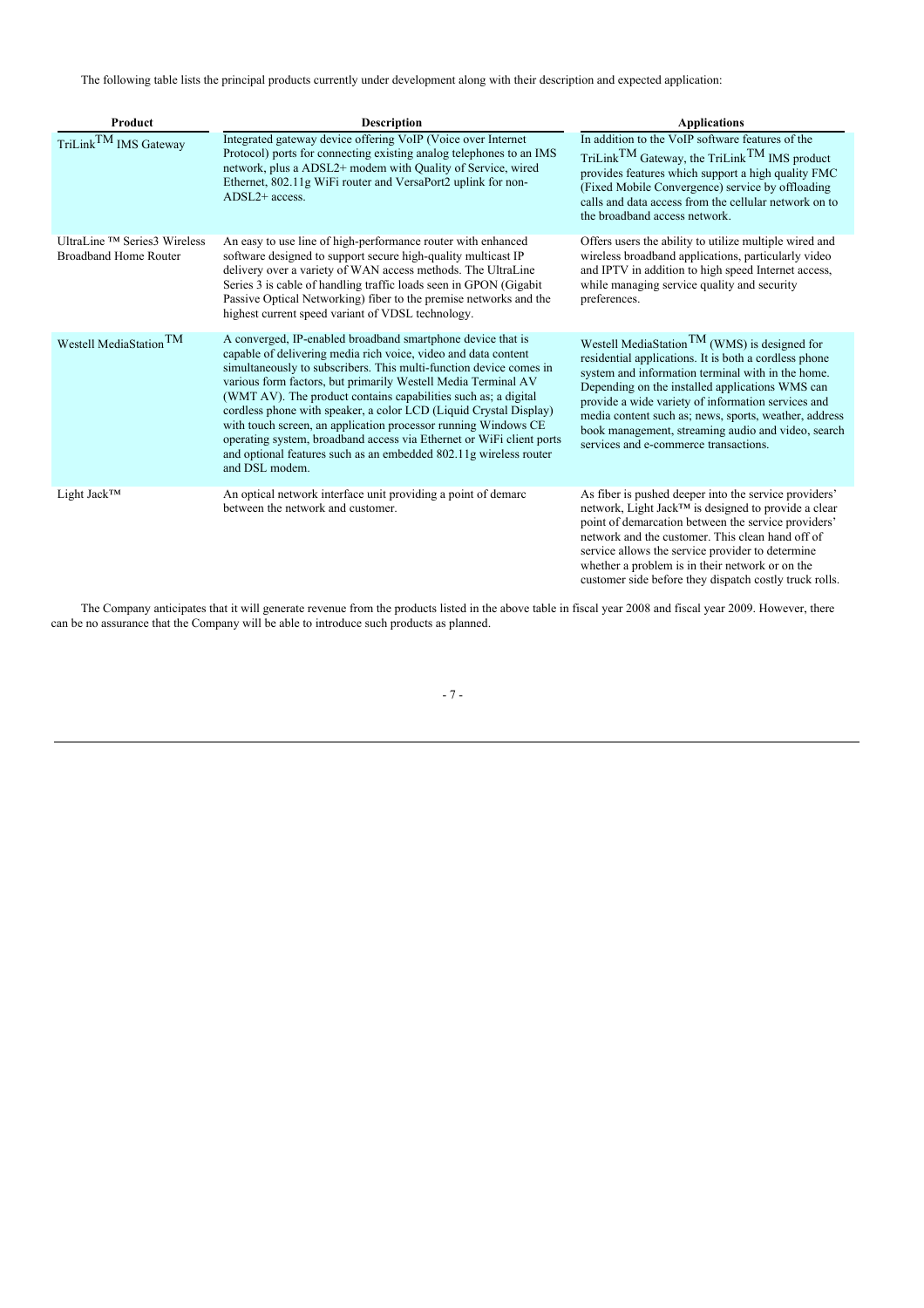#### **Customers**

The Company's principal customers historically have been large Regional Bell Operating Companies (RBOCs) within the United States. In addition, Westell sells products to several other entities, including public telephone administrations located outside the U.S., independent domestic local exchange carriers, competitive local exchange carriers, inter-exchange carriers, Internet service providers, and business enterprises. Revenues from international customers represented approximately \$7.3 million, \$7.5 million and \$8.4 million of the Company's revenues in fiscal 2007, 2006 and 2005, respectively, accounting for 2.8%, 2.7% and 3.1% of the Company's revenues in such periods.

The Company depends, and will continue to depend, on the Regional Bell Operating Companies (RBOCs) and other independent local exchange carriers for substantially all of its revenues. Sales to the RBOCs accounted for 67.8%, 78.1% and 77.5% of the Company's revenues in fiscal 2007, 2006 and 2005, respectively. Sales to the Company's largest two customers, Verizon and AT&T accounted for 37.0% and 28.9% of the Company's revenues in fiscal 2007, respectively. Consequently, the Company's future success will depend upon the timeliness and size of future purchase orders from the RBOCs, the product requirements of the RBOCs, the financial and operating success of the RBOCs and the success of the RBOCs' services that use the Company's products. Any attempt by an RBOC or other telephone company access providers to seek out additional or alternative suppliers or to undertake the internal production of products could have a material adverse effect on the Company's business and results of operations. In addition, the Company's sales to its largest customers have in the past fluctuated, and in the future could fluctuate significantly from quarter to quarter and year to year. The loss of such customers or the occurrence of such sales fluctuations would materially adversely affect the Company's business and results of operations.

The Company's contracts with its major customers are primarily pricing and product specification agreements that do not require a specific level of quantities to be purchased. Each customer provides the Company with purchase orders for units on an as-needed basis.

The RBOCs and the Company's other customers are significantly larger than, and are able to exert a high degree of influence over, the Company. As a result, our larger customers may be able to reschedule or cancel orders without significant penalty. Prior to selling its products to telephone companies, the Company must undergo lengthy approval and purchase processes, which are discussed in the section, captioned "Marketing, Sales and Distribution".

#### **Marketing, Sales and Distribution**

The Company sells its products in the U.S. through its domestic field sales organization and selected distributors. The Company has had an established sales force and channel to domestic service providers since its founding in 1980.

The Company markets its products domestically within the United States, as well as in Canada and Europe. In North America, the Company's traditional NSA products are sold directly to the service providers or in some cases to distributors who service these carriers. The Company's CNE products are sold directly to telephone carriers, to distributors who service these carriers and to Internet service providers who provide DSL services. The Company believes that the DSL sales channels are very dynamic and continually looks to adapt and configure its sales force and processes to meet these changes.

Prior to selling its products to telephone companies, the Company must undergo lengthy approval and purchase processes. Evaluation can take as little as a few months for products that vary slightly from existing products in the local access network and often longer for products based on new technologies. Accordingly, the Company is continually submitting successive generations of its current products as well as new products to its customers for approval.

Although the telephone company approval processes may vary to some extent depending on the customer and the product being evaluated, they generally are conducted as follows:

*Laboratory Evaluation.* The product's function and performance are tested against all relevant industry standards.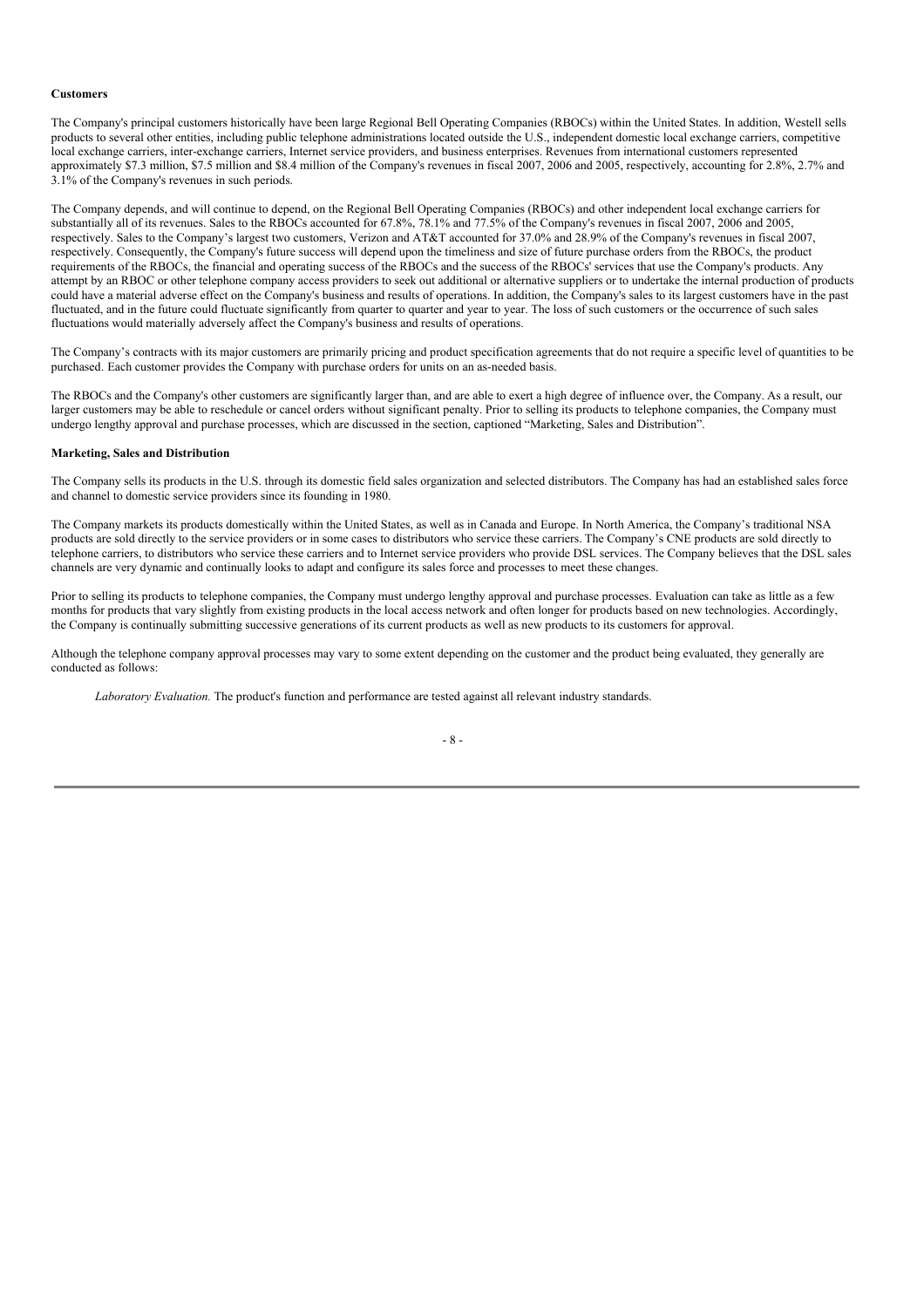*Technical Trial.* Access lines are equipped with the product for simulated operation in a field trial*.* The field trial is used to evaluate performance, assess ease of installation and establish troubleshooting procedures.

*Marketing Trial.* Emerging products are tested for market acceptance of new applications and services. Marketing trials usually involve a greater number of systems than technical trials because systems are deployed at several locations in the telephone company's network. This stage gives telephone companies an opportunity to establish procedures, train employees to install and maintain the new product and to obtain more feedback on the product from a wider range of operations personnel.

*Commercial Deployment.* Commercial deployment usually involves substantially greater numbers of systems and locations than the marketing trial stage*.* In the first phase of commercial deployment, a telephone company initially installs the equipment in select locations for select applications*.* This phase is followed by general deployment involving greater numbers of systems and locations*.* Commercial deployment does not usually mean that one supplier's product is purchased for all of the telephone companies' needs throughout the system as telephone companies often rely upon multiple suppliers to ensure that their needs can be met*.* Subsequent orders, if any, are generally placed under single or multi-year supply agreements that are generally not subject to minimum volume commitments.

The relationships that the Company establishes in this extensive process are critical in almost every case. The Company has a history of working closely with the service providers in this fashion and the Company has won numerous quality awards from a variety of customers over the past twenty years.

The Company is exploring new channels, markets and partners for its newer products. The deployment of emerging fixed mobile convergence (FMC), IPTV/video and information services all represent opportunities for the Company's TriLink, UltraLine Series3 and Westell MediaStation products at customers beyond its traditional base of customers.

#### **Technical Support**

Westell maintains 24-hour, 7-day-a-week telephone support and provides on-site support*.* The Company also provides technical consulting, research assistance and training to some of its customers with respect to the installation, operation and maintenance of its products.

The Company has general purchase agreements with most of its major customers*.* These agreements may require the Company to accept returns of products within certain time limits, or indemnify such customers against certain liabilities arising out of the use of the Company's products. Although, to date, the Company has not experienced any significant product returns or indemnification claims under these contracts, any such claims or returns could have a material adverse effect on the Company's business and results of operations.

The Company's products are required to meet rigorous standards imposed by its customers*.* Most of the Company's products carry a limited warranty ranging from one to two years for CNE products and seven to ten years for NSA products, which generally covers defects in materials or workmanship and failure to meet published specifications, but excludes damages caused by improper use and all other warranties*.* In the event there are material deficiencies or defects in the design or manufacture of the Company's products, the affected products could be subject to recall*.*

#### **Manufacturing**

On May 21, 2007 the Company announced a restructuring plan which included its intent to move substantially all of the manufacturing of CNE and NSA products from Aurora, Illinois to offshore suppliers. This decision represents a new operating strategy, adopted by the Company's Board of Directors, to better align the Company with the requirements of the marketplace. The aim of this new operating strategy is to reduce costs, while maintaining the Company's reputation for quality products and services. The transition affects approximately 300 Aurora employees. The Company will continue to be housed in the current Aurora facility. Alternative uses for the factory portion of the building made idle by this decision are being explored. The Company expects to complete the

 $-9 -$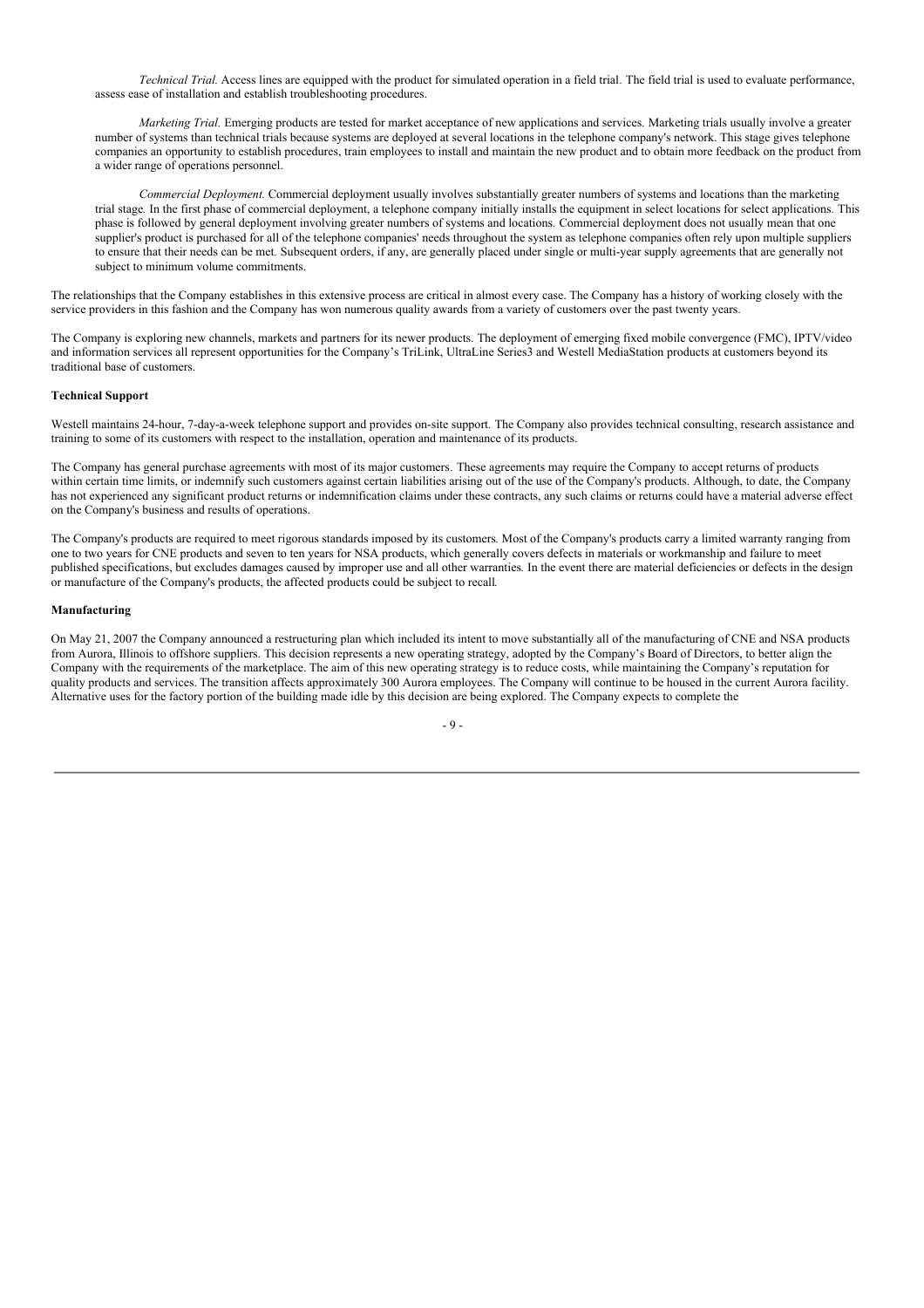restructuring by March 31, 2008. Reliance on third-party offshore subcontractors involves several risks. (See Risk Factors)

The Company has purchase contracts with suppliers of material components. Most purchased items are standard commercial components available from multiple suppliers. There are also single-sourced components needed to produce products. One of the single-sourced items in broadband consists of the license to run an operating platform. There are a number of other suppliers in the market that could supply the Company with this same technology, however, it would take the Company at least nine months to reengineer the product and subsequently get product approval from customers. This delay would materially adversely affect the Company's business. Broadband product sales accounted for 59.2% of revenue in fiscal 2007. All purchase contracts are short term in nature with the exception of three long-term commitments to purchase memory chips.

A substantial portion of the Company's shipments in any fiscal period can relate to orders for products received in that period*.* Westell's processes are also registered to TL9000, as well as to ISO9001:2000. Further, a significant percentage of orders, such as Network Interface Units, or NIUs, may require delivery within 48 hours. To meet this demand, the Company maintains raw materials inventory and/or finished goods inventory at its facilities or outsource suppliers. In addition, the Company maintains some finished goods inventory at the customers' sites pursuant to agreements that the customers will eventually purchase such inventory. Because of the rapid technological changes to our products, the Company faces a reoccurring risk that the inventory it holds may become obsolete.

#### **Competition**

The markets for the Company's products are intensely competitive and the Company has no reason to believe that this competitive environment will ease in the future, especially in the rapidly changing markets for broadband products. Westell's primary competitors vary by market. The Company's principal competitors with respect to its NSA products are Adtran, ADC Telecommunications and Pulsecom. The Company's principal competitors with respect to its CNE broadband products are primarily Siemens Information and Communication Network Inc.,, Motorola (Netopia), 2Wire Inc., Cisco Systems Inc. (Linksys), D-Link Systems Inc., ActionTec Electronics Inc., Thomson and ZyXEL Communications Co. The Company believes that it is currently one of the leading sellers of DSL products in North America. However, many of the Company's competitors are significantly larger and have more financial resources than the Company. To compete against these competitors, the Company focuses on quality, time to market and the ability to react quickly to market changes resulting from U.S. based product development teams. The Company expects that continuing competitive pressure from Asian based manufacturers will continue downward pressure on pricing.

Additional competition is seen from products that increase the efficiency of digital transmission over copper wire such as wireless, cable and other products delivering broadband digital transmission. Telephone companies face competition from cable operators, new local access providers and wireless service providers that are capable of providing high speed digital transmission to end users. At the end of 2006, 29 million customers used cable broadband in the U.S. in contrast to 24 million DSL subscribers. By 2009, Infonetics, a service that provides industry trend data, is forecasting there to be 56 million cable broadband users in North America versus 48 million DSL users resulting in a 46% market share for DSL. In addition, the deployment of products and technologies for copper wire may also reduce the demand for NSA products currently manufactured by the Company. The deployment of HDSL2 and HDSL4 systems in the U.S. reduces telephone companies' need for T-1 repeaters, which results in a decrease in demand for Westell's T-1 products such as its Network Interface Units. The Company believes that the domestic market for some of its older, low speed NSA transmission products is decreasing, and will likely continue to decrease, as high capacity digital transmission becomes less expensive and more widely deployed. (See the Risk Factors)

#### **Teleconference Services**

Conference Plus, Inc., founded in 1988, is a full service conferencing company that manages and hosts specific software and applications relating to conferencing and meeting services. Conference Plus is a 91.5% owned subsidiary of Westell and manages its teleconferencing and meeting services through its main operations center in Schaumburg, Illinois and a facility in Dublin, Ireland. Conference Plus services generated \$48.5 million, \$45.1 million and \$44.4 million in revenues in fiscal 2007, 2006 and 2005, respectively.

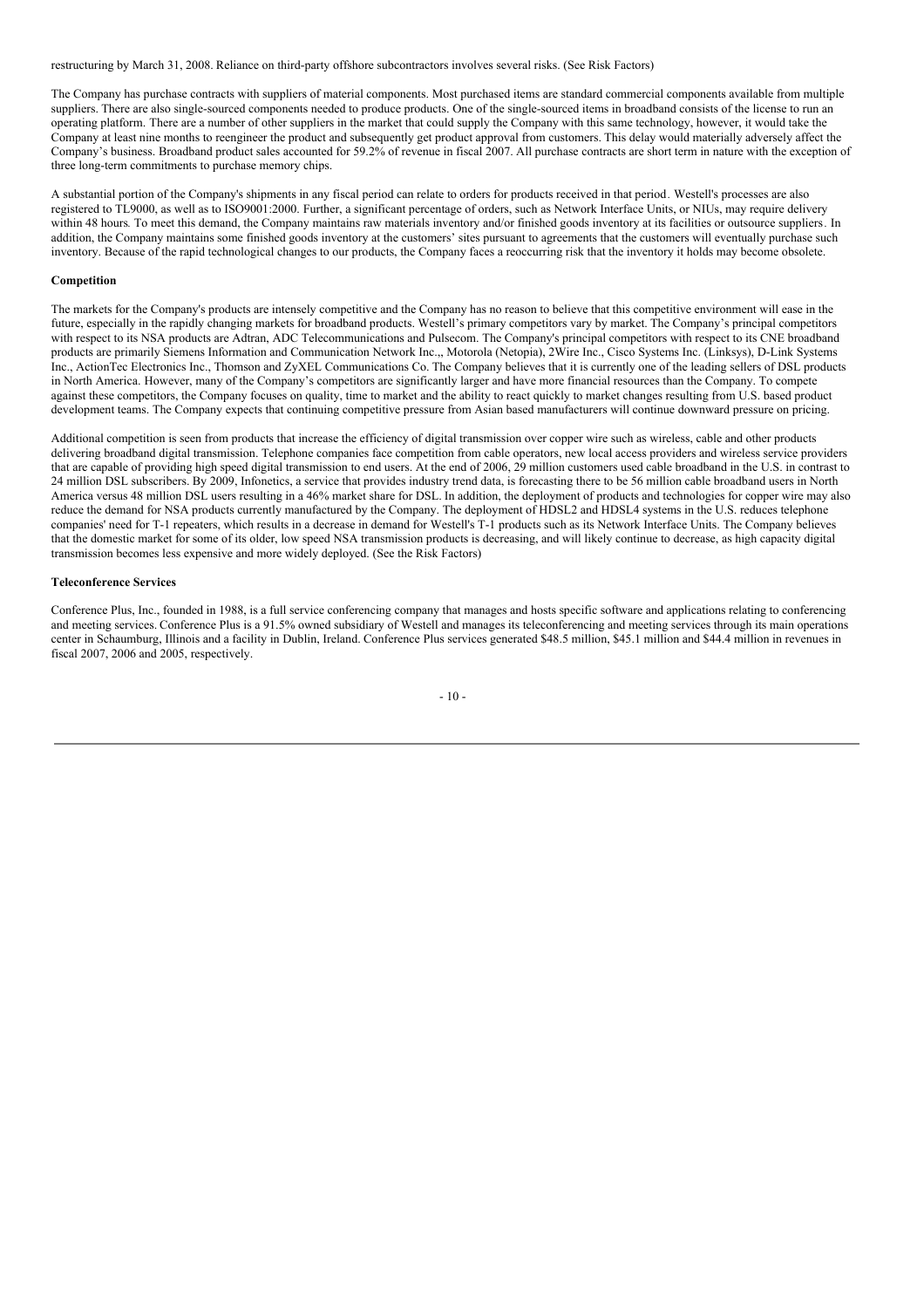Conference Plus allows multiple individuals, organizations and/or businesses to conduct conference calls using a combination of voice, video or web such as graphs or spreadsheets. Conference Plus offers conference call services that can include a blend of audio, graphics, spreadsheets or other documents that can be carried over and archived on the Internet to enhance the traditional voice conference call. By enabling the sharing of this blend of information, Conference Plus can help organizations increase productivity and save money by reducing travel time, bringing down travel costs, and making it easier for people in remote locations to work together. Teleconference and meeting service technologies also allow organizations and individuals to collect and disseminate information faster, more accurately and without the associated costs of face-to-face meetings.

Conference Plus is distinguished by three strategies:

- **•** Diverse Distribution Channels
- **•** State-of-the-Art Network and Integrated Systems
- **•** International Reach

#### **Diverse Distribution Channels**

Conference Plus has historically acted as a provider of conferencing and meeting services on a wholesale basis, managing and hosting applications for major carriers and telecommunications resellers. About half of Conference Plus' revenues come from indirect commercial teleconferencing services to customers who market or use Conference Plus services under their own brand name. Such companies choose to outsource and private label audio, web and video teleconferencing services to maintain continuity, save costs and focus on their core competencies. By selling into indirect or resale customers, Conference Plus effectively increases the size of their sales organization without incurring the expense necessary with a direct sales force.

Conference Plus also sells its services directly to companies through its National Accounts Sales force. This area continues to be a strong part of Conference Plus's business and the Company expects to continue to invest resources in this area in order to maintain a diverse mix of revenue distribution. The deployment of this strategy is designed to improve the recognition of the Conference Plus brand, which has strategic long term benefits to the Company.

#### **State of the Art Network and Integrated Systems**

A critical part of Conference Plus' approach is its state of the art network and integrated systems. Conference Plus has a state of the art network infrastructure that enables it to take advantage of the relationships it has with major telecommunications providers to provide quality service. Conference Plus has deployed equipment in carrier Points-of-Presence to take advantage of the higher capacity and the lower cost structure available with such deployments.

Conference Plus has built an integrated reservations, scheduling and billing system called Conferencing and Reservation Billing System ("CRBS") that is a significant differentiator in the conferencing market. CRBS allows Conference Plus to leverage its operations on a global basis. This reliable and scalable system is seamlessly integrated in the operational environment from the point of reservation through the billing process. This integration allows Conference Plus to enjoy seamlessly integrated in the operational environment from the scale advantages and to be able to provide transparent branded services to its customers. This system is built and maintained by an in-house team of engineers, developers and technicians who continually work to improve and enhance the system based on industry trends, customer requests and strategic direction.

Conference Plus has extended certain capabilities of CRBS to a publicly available web portal where customers can sign up for service, manage their accounts and control their conferences. Conference Plus has also tightly integrated with third party suppliers of web conferencing services to enhance our audio and video services. In addition to making these services available to customers, Conference Plus has the ability to privately brand the entire web experience to match any other brand visualization that may be required. This capability is beneficial for both indirect customers where this helps support the indirect brand as well as for large enterprise customers where branding can help drive corporate adoption.

Conference Plus has also begun leveraging the capabilities of CRBS for certain large scale conferencing deployments where the technology can simplify and streamline the usage, billing and cost accounting services for select customers.

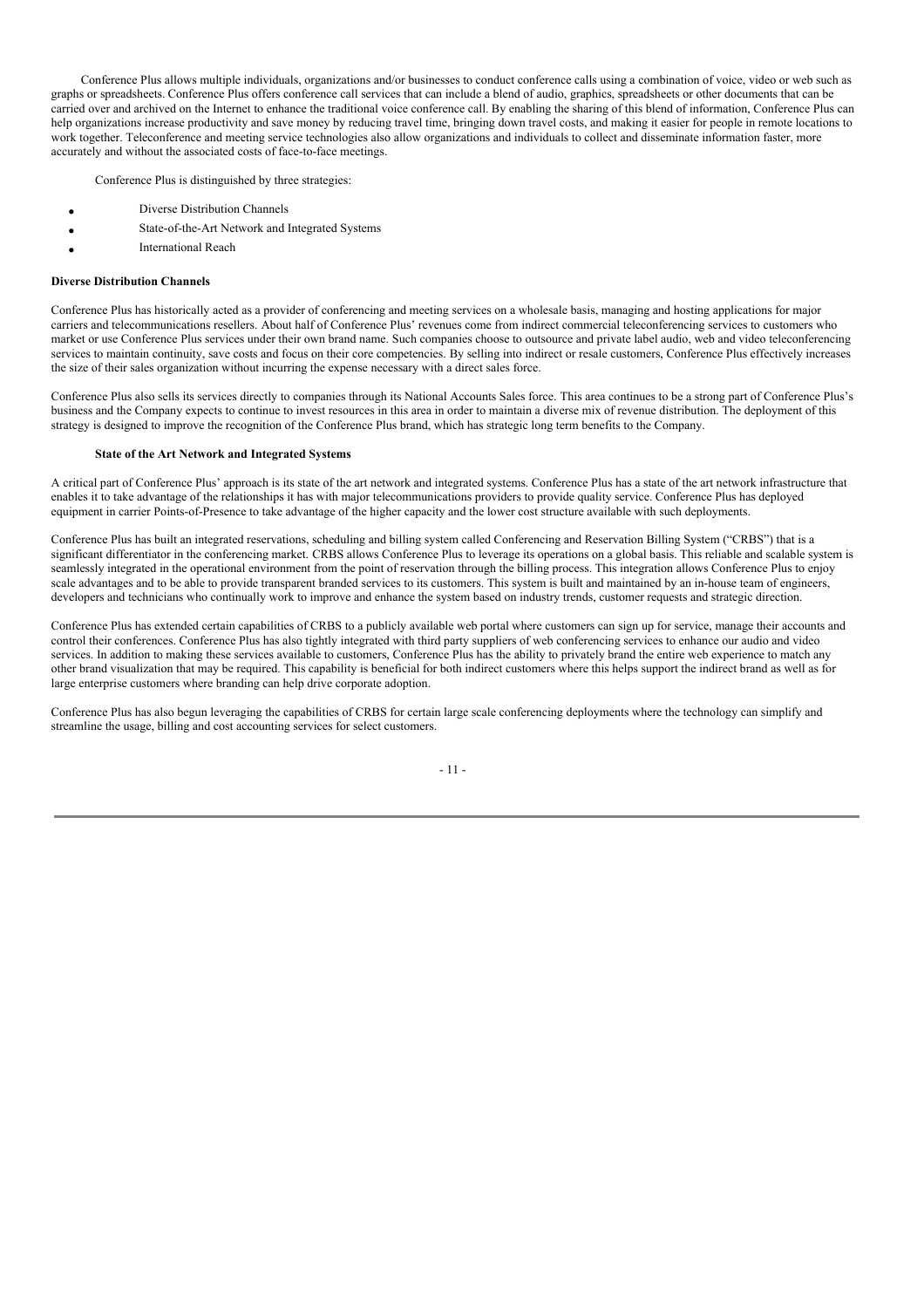#### **International Reach**

As customers globalize their telecommunications services, Conference Plus has expanded its operational presence internationally to meet these needs. In addition to its main operational centers in Schaumburg, Illinois and Dublin, Ireland, Conference Plus has teleconferencing bridges located in Chicago, Illinois, Broadview, Illinois and London, England. Conference Plus is able to serve the teleconferencing needs of customers headquartered anywhere in the world through these facilities. The Conference Plus facility in Dublin, Ireland was established in 1998 to help meet the growing demand for global conferencing service. The international market for teleconferencing is expected to grow as a result of deregulation and improved networks with associated reductions in end user costs.

Conference Plus' indirect or private label customers and many of its other customers are significantly larger than, and are thus able to exert a high degree of influence over, Conference Plus. Conference Plus depends on large customers to provide a significant percent of its revenues. A loss of one of these customers would have a material adverse effect on Conference Plus's business. The Company has a strategy in place to mitigate the loss of a major customer. Prior to selling its services, Conference Plus must undergo lengthy approval and purchase processes. Evaluation can take a few months for services that vary slightly from existing services used by the prospective customer to a year or more for services based on technologies such as video or data teleconferencing or which represent a new strategic direction for the customer, as in the case with private labeling teleconference services for a large reseller.

Competition in the teleconferencing business is intense and Conference Plus expects that competition will increase due to low barriers of entry and recent entrants into the audio teleconferencing service market. Many of Conference Plus' competitors, including InterCall, AT&T, Verizon, Premiere and British Telecom, have much greater name recognition, more extensive customer service and marketing capabilities and substantially greater financial, technological and personnel resources than Conference Plus. There can be no assurance that Conference Plus will be able to successfully compete in this market in the future or that competitive pressures will not result in price reductions that would materially adversely affect its business and results of operations.

#### **Government Regulation**

The telecommunications industry, including most of the Company's customers, is subject to regulation from federal and state agencies, including the FCC and various state public utility and service commissions. While such regulation does not affect the Company directly, the effects of such regulations on the Company's customers may, in turn, adversely impact the Company's business and results of operations. For example, FCC regulatory policies affecting the availability of telephone and communications services and other terms on which service providers conduct their business may impede the Company's penetration of certain markets. The Telecommunications Act of 1996 lifted certain restrictions on the carriers' ability to provide interactive multimedia services including video on markets. The Telecommunications Act of 1996 lifted certain rest demand. Under the Telecommunications Act of 1996, new regulations have been established whereby carriers may provide various types of services beyond traditional voice offerings.

In addition, the Telecommunications Act of 1996 permits the carriers to engage in manufacturing activities after the FCC authorizes a carrier to provide long distance services within its service territory. A carrier must first meet specific statutory and regulatory tests demonstrating that its monopoly market for local exchange services is open to competition before it will be permitted to enter the long distance market. When these tests are met, a carrier will be permitted to engage in manufacturing activities, and the carriers, which are the Company's largest customers, may become the Company's competitors as well. See "Risk Factors".

 $-12-$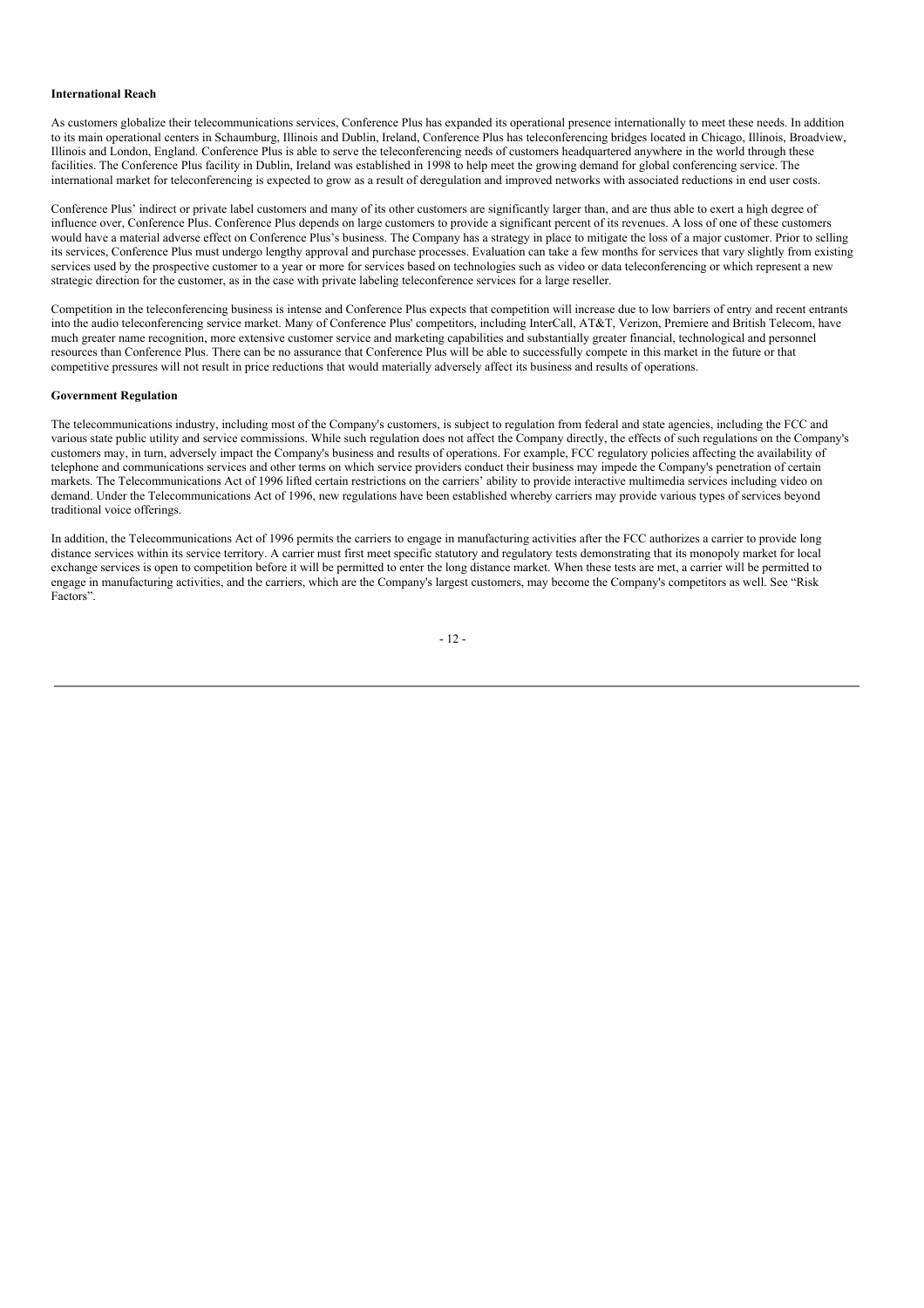## **Proprietary Rights and Intellectual Property**

The Company's success and future revenue growth will depend, in part, on its ability to protect trade secrets, obtain or license patents and operate without infringing on the rights of others. The Company relies on a combination of technical leadership, copyrights, patents, trademarks, trade secrets and other intellectual property laws, nondisclosure agreements and other protective measures to protect our unpatented proprietary know-how. The Company regards some of its technology as proprietary and the Company has been granted 26 patents and has an additional 17 U.S. patents pending relating to its NSA and CNE products. The expiration of any of the patents held by the Company would not have a material impact on the Company. The Company expects to seek additional patents from time to time related to its research and development activities.

Many of the Company's products incorporate technology developed and owned by third parties. Consequently, the Company must rely upon third parties to develop and to introduce technologies which enhance the Company's current products and enable the Company, in turn, to develop its own products on a timely and cost-effective basis to meet changing customer needs and technological trends in the telecommunications industry. Without third party transceiver technologies, such as DMT technology, the Company would not be able to produce any of its DSL systems. Consequently, if the Company's third party transceiver suppliers fail to deliver transceivers that meet the Company's requirements or fail to deliver transceivers that meet industry standards and other alternative sources of DSL transceiver technology are not available to the Company at commercially acceptable terms, then the Company's business and results of operations would be materially and adversely affected. The Company's reliance on certain third party technology is also discussed above in "Research and Development Capabilities and Engineering Base".

Rapid technological evolution has resulted in the need to implement strategic alliances with technology suppliers in order to accelerate the time to market for new products. Without such relationships, due to the lengthy carrier product approval and purchase cycles, the technology may be obsolete by the time the Company completes the product approval and purchase cycles.

#### **Employees**

As of March 31, 2007, the Company had 898 full-time employees. Westell's domestic equipment manufacturing business had a total of 536 full-time employees, consisting of 131 in sales, marketing, distribution and service, 112 in research and development, 264 in manufacturing and 29 in administration. Conference Plus had a total of 291 full-time employees. Noran Tel had a total of 57 full-time employees. Westell Limited had a total of 14 full-time employees. The Company's employees are not represented by a collective bargaining agreement nor has the Company ever experienced any work stoppage. The Company believes its relationship with its employees is good.

#### **Available Information**

The SEC maintains an internet site, www.sec.gov, through which you may access the company's annual report on Form 10-K, quarterly reports on Form 10-Q, current reports on Form 8-K, proxy and other information statements, as well as amendments to these reports. In addition, the company makes these reports available free of charge on the Company's internet website, www.westell.com. Westell maintains a corporate governance page on the Company's website. This website includes, among other items, the Code of Conduct, Audit Committee Charter and Nominating Committee Charter. The corporate governance information can be found at www.westell.com under Investor Relations.

## - 13 -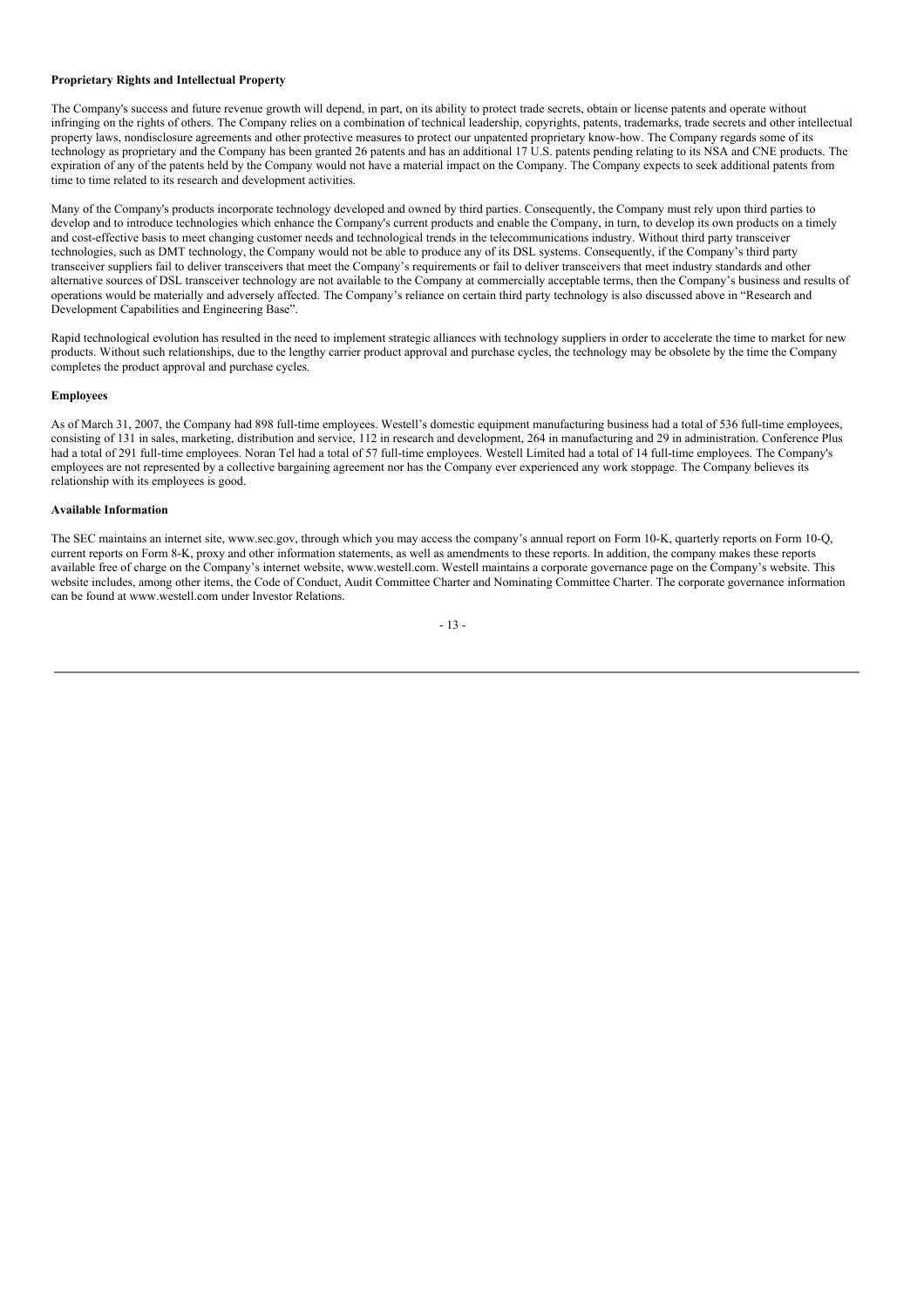## **ITEM 1A. RISK FACTORS**

You should carefully consider the risks described below in addition to the other information contained and incorporated by reference in this Form 10-K. If any of the following risks occurs, our business, operating results or financial condition would likely suffer, and the market price for our securities could decline.

## **We have incurred losses in the past and may incur losses in the future.**

Although we have had 20 consecutive profitable quarters, in the past, due to our significant ongoing investment in DSL and other new technology, we incurred losses through fiscal 2002. Through fiscal 2002, we incurred operating losses, net losses and negative cash flow on both an annual and quarterly basis. The Company had an accumulated deficit of \$226.5 million as of March 31, 2007.

We believe that our future revenue growth and profitability will depend on:

- **•** creating sustainable product and service sales opportunities;
- **•** lowering our CNE and NSA product costs through design and manufacturing enhancements and volume efficiencies;
- **•** developing new and enhanced products and services.

In addition, we expect to continue to evaluate new product opportunities. As a result, we will continue to invest heavily in research and development and sales and marketing, which could adversely affect our short-term operating results. We can offer no assurances that we will remain profitable in the future.

#### **Our stock price is volatile and could drop unexpectedly.**

Like many technology stocks, our stock has demonstrated and likely will continue to demonstrate extreme volatility as valuations, trading volume and prices move significantly. This volatility may result in a material decline in the market price of our securities, and may have little relationship to our financial results or prospects.

Our class A common stock price has experienced substantial volatility in the past and is likely to remain volatile in the future due to factors such as:

- **•** Our actual and anticipated quarterly and annual operating results;
- **•** Variations between our actual results and analyst and investor expectations;
- **•** Announcements by us or others on developments affecting our business;
- Lack of success on winning new customers or the loss of an existing customer:
- **•** Investor and analyst perceptions of our company and comparable public companies;
- **•** Future sales of debt or equity securities;
- **•** The activities of short sellers and risk arbitrageurs regardless of our performance;
- **•** Conditions and trends in the data communications and Internet-related industries.

Many of the factors listed above are not within our control. In the past, companies that have experienced volatility in the market price of their stock have been the subject of securities class litigation.

#### **We have and could face securities class litigation, which could significantly harm our business.**

In fiscal 2000, Westell Technologies, Inc. and certain of its officers and directors were named in consolidated class actions. Although these class actions were settled, we could face securities litigation in the future that could result in the payment of substantial damages or settlement costs in excess of our insurance coverage. Any adverse outcome could harm our business. Even if we were to prevail in any such litigation, we could incur substantial legal costs and management's attention and resources could be diverted from our business that could cause our business to suffer.

 $-14-$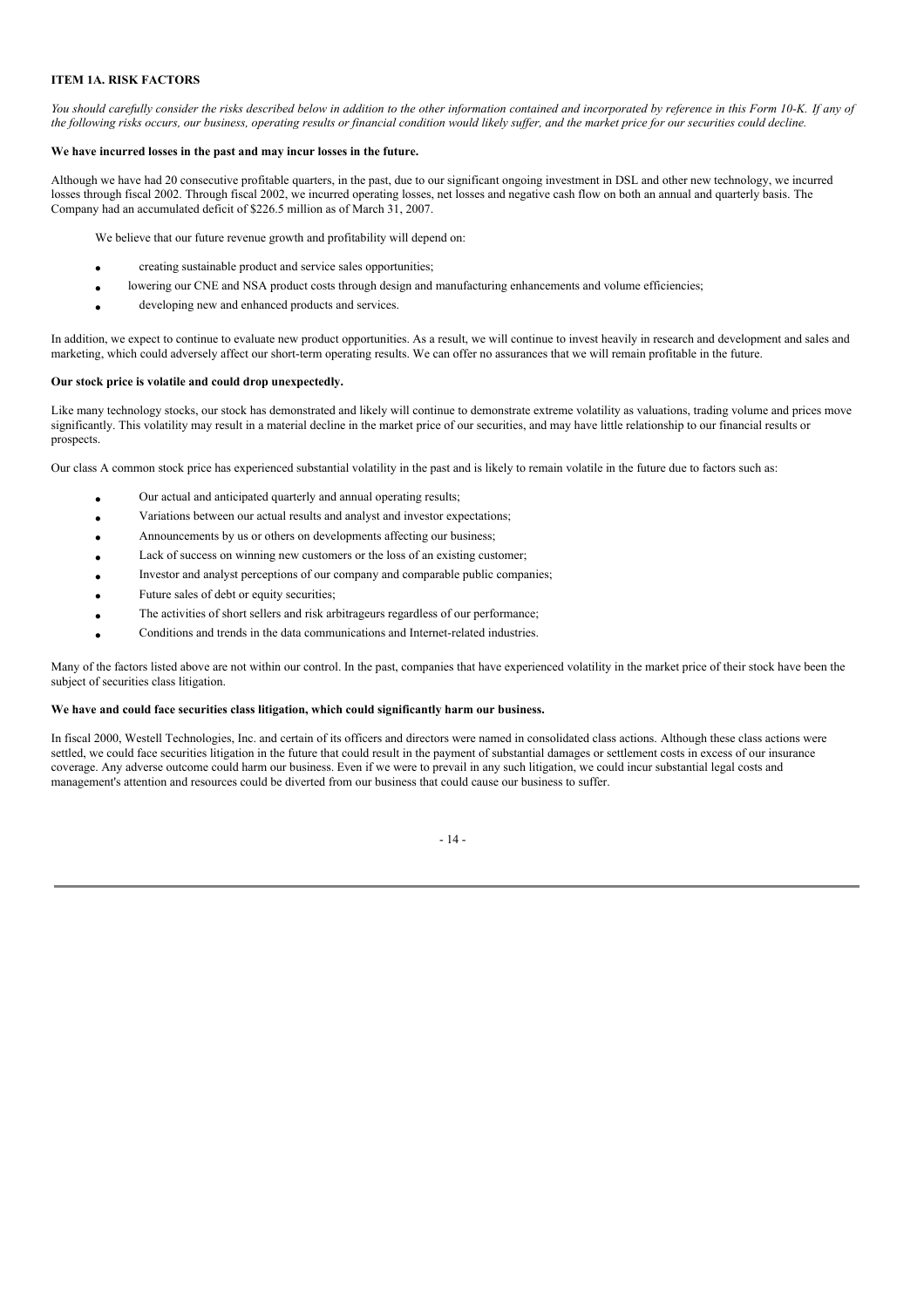#### Due to the rapid technological changes in our industry, our products may become obsolete before we can realize significant revenues from our products. **which could cause us to incur charges for excess and obsolete inventory and materially harm our business.**

The telecommunications industry is subject to rapid technological change and volatile customer demands, which results in a short product commercial life before a product becomes obsolete. As a result, we have in the past and may in the future devote disproportionate resources to a product that has an unexpected short commercial life and/or have to write off excess and obsolete inventory, each of which would harm our operating results and financial condition and harm our business. From time to time, we may need to write off inventory as excess or obsolete. In the past, we have experienced such write-offs. If we incur substantial inventory expenses that we are not able to recover because of changing market conditions, it could have a material adverse effect on our business, financial condition and results of operations.

#### **Pricing pressures on our products may affect our ability to be profitable in the future.**

We have and may in the future offer products and services based upon forward pricing, which is the pricing of products below production costs to take into account the expectation of large future volumes and corresponding reduction of manufacturing costs. Forward pricing would cause us to incur lower margins on product or service sales unless we can reduce the associated costs. We believe that costs may decrease if:

- **•** more cost-effective technologies become available;
- **•** product design efficiencies and component integration are obtained
- **•** we achieve economies of scale related to increased volume.

There is no guarantee that we will be able to secure significant additional business and reduce per unit costs that we have factored into our forward priced products. As a result, we could incur low or negative margins in connection with sales of forward priced products even if our unit volume increases. Low margins from our sales of products and services could result in fluctuations in our quarterly operating results and would materially and adversely affect our profitability and ability to implement our business goals.

#### Our products face competition from other existing products, products under development and changing technology, and if we do not remain competitive, **our business will suffer and we will not remain profitable.**

The markets for our products are characterized by:

- **•** intense competition within the DSL and broadband market in general and from other industries such as cable and wireless
- industries; **•** rapid technological advances;
- **•** evolving industry standards;
- **•** changes in end-user requirements;
- **•** frequent new product introductions and enhancements;
- **•** evolving customer requirements and service offerings.

New products introductions or changes in services offered by telephone companies or over the Internet could render our existing products and products under development obsolete and unmarketable. Specifically, the drive by telephone companies to offer new VoIP, IPTV, Video and FMC services will cause the current products to be replaced with newer, more compatible technology. Further, we believe that the domestic market for many of our traditional NSA products is decreasing, and will likely continue to decrease, as high capacity digital transmission becomes less expensive and more widely deployed. For example, our Network Interface Unit ("NIU") product revenue decreased 24.6% in fiscal 2005 and an additional 0.7% in fiscal 2006. Our fiscal 2007 NIU revenue increased by 70.4% due to the acquisition of HyperEdge. Our future success will largely depend upon our ability to successfully develop and market new products.

In addition, our current product offerings primarily enable telephone companies to deliver communications over copper telephone wires in the local access network. Telephone companies also face competition in the delivery of digital communications from cable operators and wireless service providers. If end users obtain their high-speed

- 15 -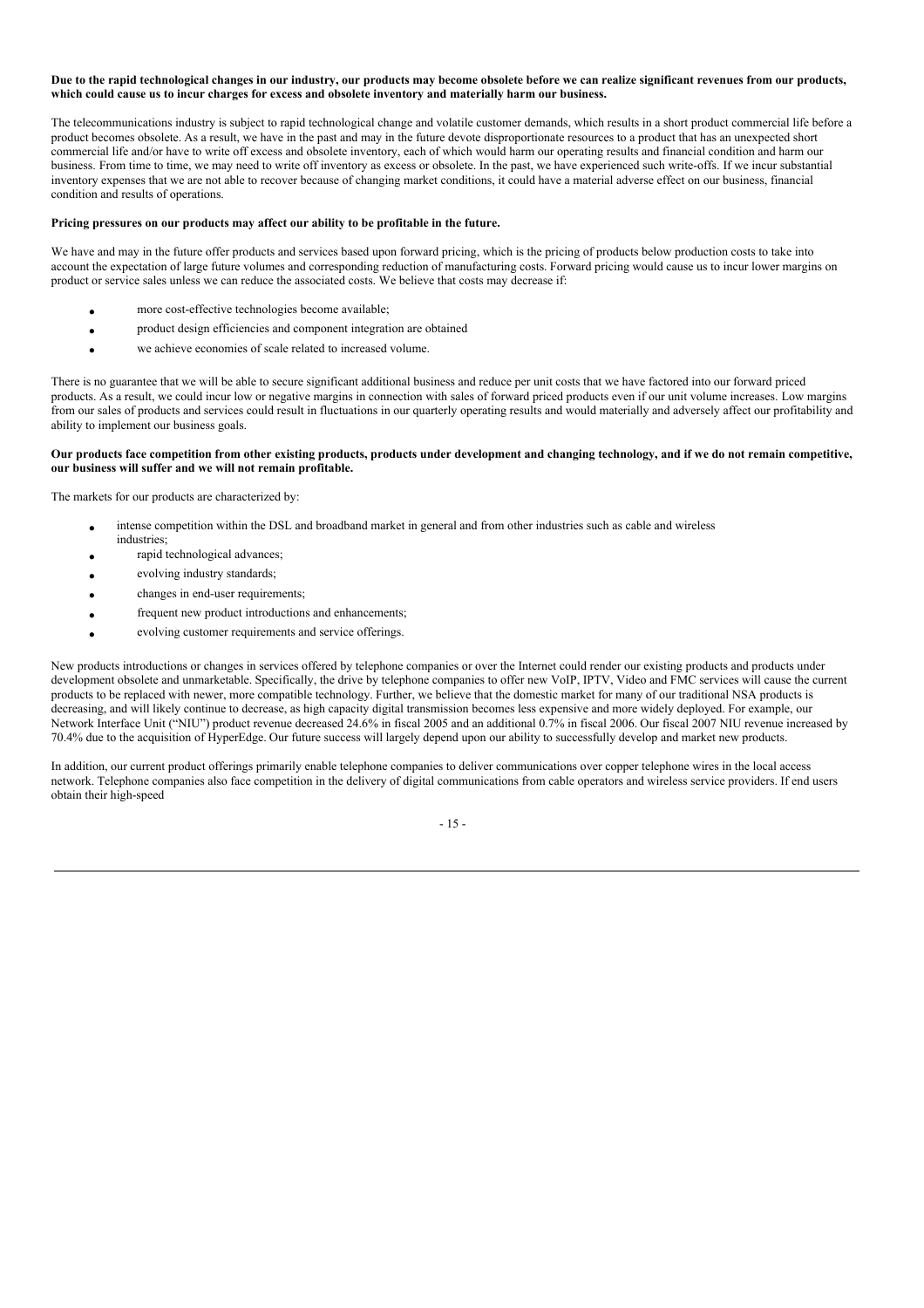data transmission services from these alternative providers, then the overall demand for our DSL and other broadband products will be impaired.

To remain competitive, we must develop new products to meet the demands of these emerging transmission media and new local access network providers. Our business would be severely harmed if our products become obsolete or fail to gain widespread commercial acceptance due to competing products and technologies.

#### Evolving industry standards may adversely affect our ability to sell our products and consequently harm our business.

Industry wide standardization organizations such as the International Telecommunications Union, American National Standards Institute and the European Telecommunications Standards Institute are responsible for setting transceiver technology standards for DSL and other products. We are dependent on transceiver technologies from third parties to manufacture our products. If transceiver technologies needed for standards-based products are not available to us in a timely manner and under reasonable terms, then our revenues would significantly decrease and our business and operating results would suffer significantly.

In addition, the introduction of competing standards or implementation specifications could result in confusion in the market and delay decisions regarding deployment of our products. Delay in the announcement of standards would materially and adversely impact our product sales and would severely harm our business.

#### **We are dependent on third party technology, the loss of which would harm our business.**

We rely on third parties to gain access to technologies that are used in our current products and in products under development. For example, our ability to produce DSL products is dependent upon third party transceiver technologies. Our licenses for DSL transceiver technology are nonexclusive and the transceiver technologies have been licensed to numerous other manufacturers. If our DSL transceiver licensors fail to deliver commercially ready or standards compliant transceiver solutions to us and other alternative sources of DSL transceiver technologies are not available to us at commercially acceptable terms, then our business and operating results would be significantly harmed.

Any impairment in our relationships with the licensors of technologies used in our products would force us to find other developers on a timely basis or develop our own technology. For example, it would take us approximately nine months to reengineer the product and subsequently get product approval from customers if the Company lost its existing licenses to the DSL technology and operating platform used in its DSL products. There is no guarantee that we will be able to obtain the third-party technology necessary to continue to develop and introduce new and enhanced products, that we will obtain third-party technology on commercially reasonable terms or that we will be able to replace third-party technology in the event such technology becomes unavailable, obsolete or incompatible with future versions of our products. We would have severe difficulty competing if we cannot obtain or replace much of the third-party technology used in our products. Any absence or delay would materially adversely affect our business and operating results.

#### **We are dependent on sole or limited source suppliers, the loss of which would harm our business.**

Integrated circuits and other electronic components used in our products may only be currently available from only one source or a limited number of suppliers. Our inability to obtain sufficient key components or to develop alternative sources for key components as required, could result in delays or reductions in product deliveries, and consequently severely harm our customer relationships and our business. Furthermore, additional sole-source components may be incorporated into our future products, thereby increasing our supplier risks. If any of our sole-source suppliers delay or halt production of any of their components, or fail to supply their components on commercially reasonable terms, then our business and operating results would be harmed. For example, it would take the Company approximately nine months to reengineer the product and subsequently get product approval from customers if the Company lost its existing licenses to the DSL technology and operating platform used in its DSL products.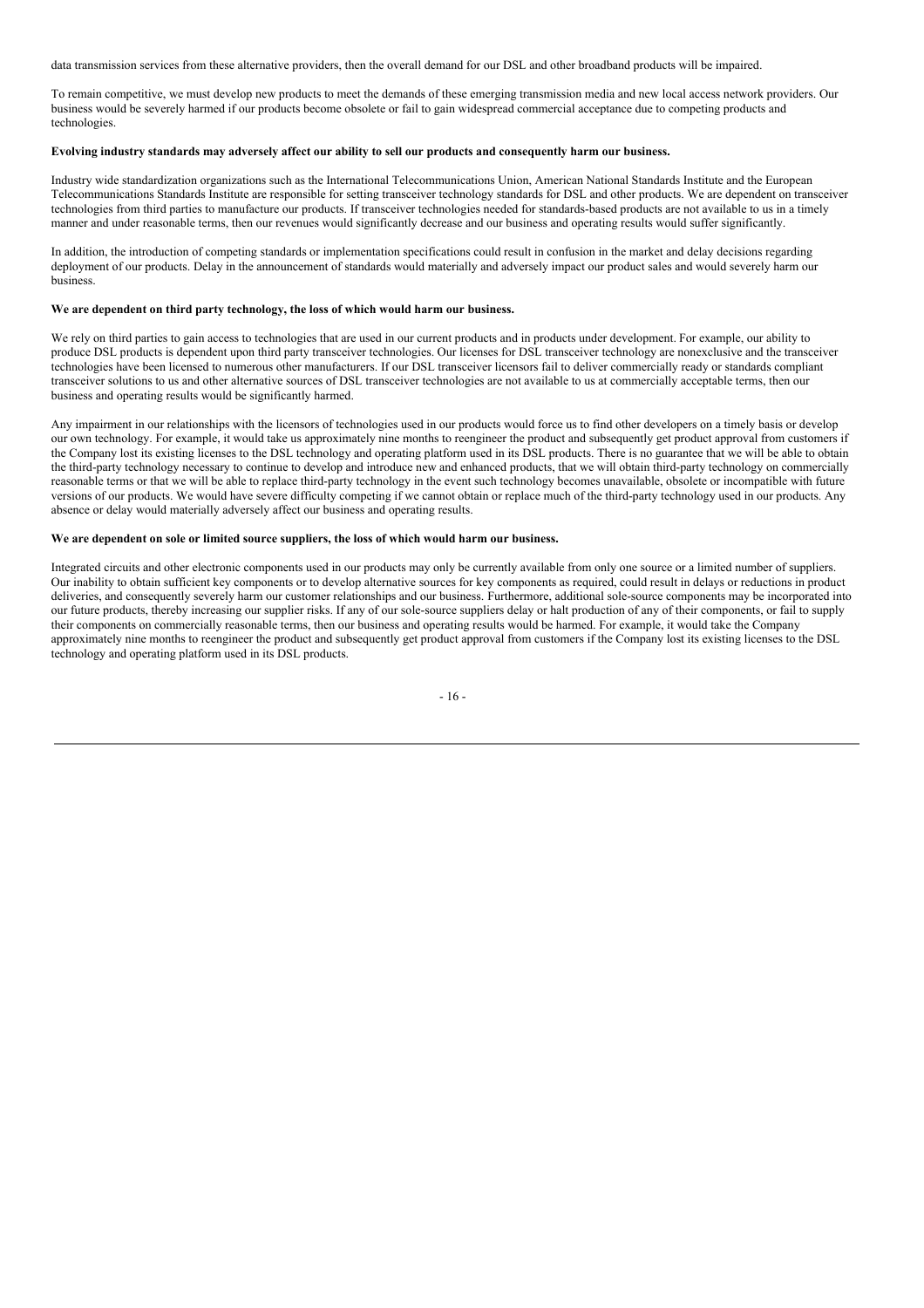We may experience delays in the receipt of key components that could result in delays in related product deliveries. There is no guarantee that we will be able to continue to obtain sufficient quantities of key components as required, or that such components, if obtained, will be available to us on commercially reasonable terms.

## We have few long term contracts or arrangement with suppliers which could adversely affect our ability to purchase components and technologies used **in our products.**

We have few long-term contracts or arrangements with our suppliers. We may not be able to obtain components at competitive prices, in sufficient quantities or under other commercially reasonable terms. If we enter into a high-volume or long-term supply arrangement and subsequently decide that we cannot use the products or services provided for in the supply arrangement, then our business would also be harmed. We enter into short term contracts with our suppliers in the form of purchase orders. Purchase orders are often non-cancelable within contractual time periods. These purchase orders are issued to vendors based on forecasted demand. If the forecasted demand is materially incorrect, we may find that we cannot use the products ordered, then our business would also be harmed.

### We will become dependent on our third party offshore outsource manufacturing partners to produce and deliver our products timely which could **adversely impact our ability to meet the delivery requirements of our customers.**

On May 21, 2007 the Company announced its intent to move substantially all of the manufacturing of CNE and NSA products from Aurora, Illinois to offshore suppliers. Reliance on third-party offshore outsource manufacturing partners involves a number of risks, including:

- **•** over reliance on a limited number of vendors;
- **•** increased transportation time, costs and possible port closures;
- **•** political instability;
- **•** increased exposure to currency fluctuations;
- **•** compromising of intellectual property;
- **•** inadequate production capacity and
- **•** reduced control over product quality.

#### We may be adversely impacted by the rising cost of product material components such as copper, petroleum, gold, platinum and silver.

The costs of commodities such as copper and petroleum, and to a lesser extent; gold, platinum and silver, all components of the Company's products, could increase the cost of the Company's products thereby adversely impacting our business and operating results.

## We will not be able to successfully compete, develop and sell new products if we fail to retain key personnel and hire additional key personnel.

Because of our need to continually evolve our business with new product developments and strategies, our success is dependent on our ability to attract and retain qualified technical, marketing, sales and management personnel. To remain competitive, we must maintain top management talent, employees who are involved in product development and testing and employees who have developed strong customer relationships. Because of the high demand to these types of employees, it may be difficult to retain existing key employees and attract new key employees. In addition we do not have non-compete contracts with most of our employees. Our inability to attract and retain additional key employees could harm our ability to successfully sell existing products and develop new products and implement our business goals.

#### Our quarterly operating results are likely to fluctuate significantly and should not be relied upon as indications of future performance.

We may experience significant fluctuations in quarterly operating results. Due to the risks identified below and elsewhere in "Risk Factors," sales to our largest customers have fluctuated and could fluctuate significantly between quarters. Sales to our customers typically involve large purchase commitments, and customers purchasing our

- 17 -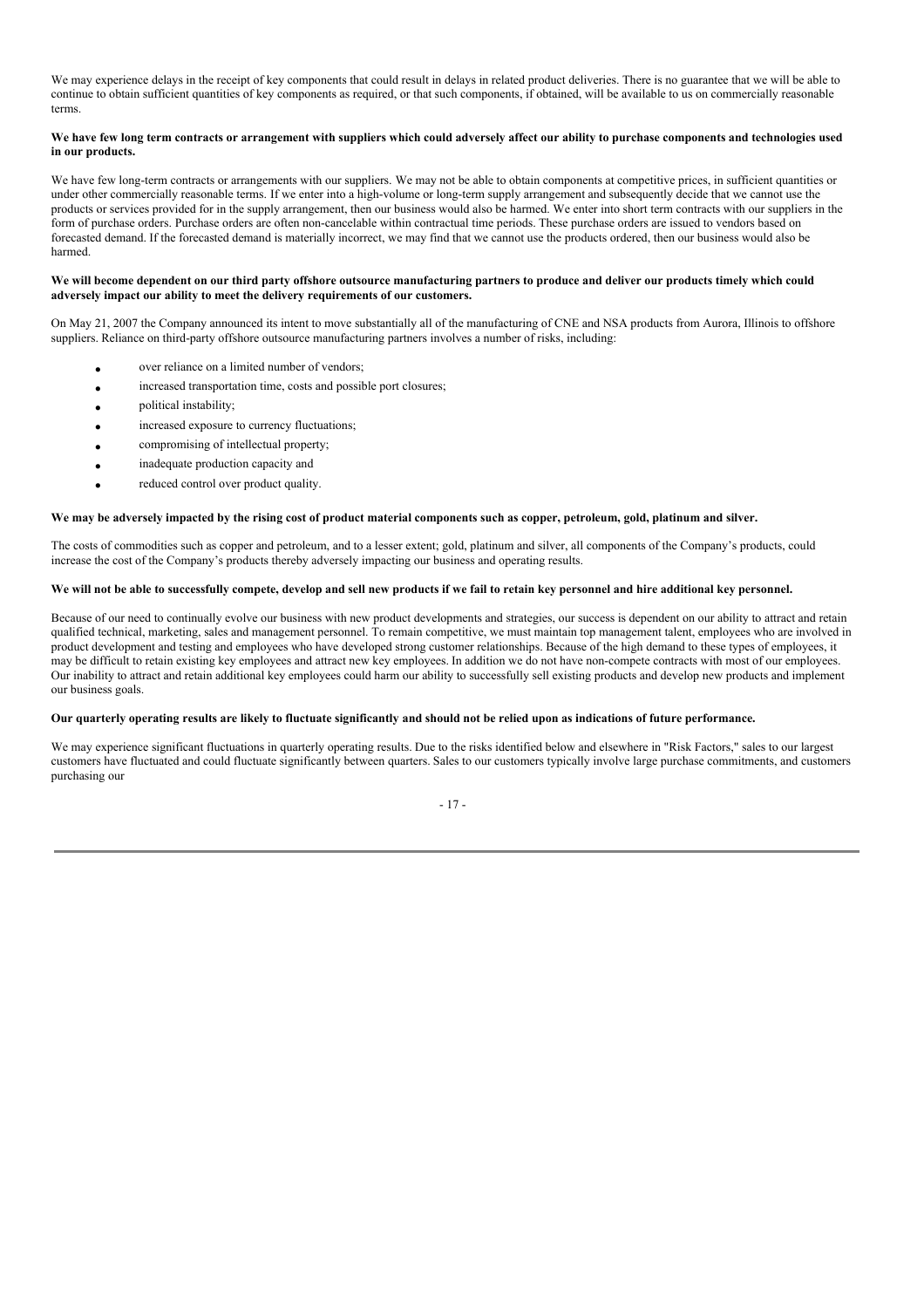products may generally reschedule without penalty. As a result, our quarterly operating results have fluctuated significantly in the past. Other factors that have influenced and may continue to influence our quarterly operating results include:

- **•** the impact of changes in the DSL customer mix or product mix sold;
- **•** timing of product introductions or enhancements by us or our competitors;
- **•** changes in operating expenses which can occur because of product development costs, timing of customer reimbursements for research and development, pricing pressures; availability and pricing of key components;
- **•** write-offs for obsolete inventory;
- **•** other risks that are contained in this "Risk Factors" section.

Due to fluctuations in quarterly results, we believe that period-to-period comparisons of our quarterly operating results are not necessarily meaningful. Our quarterly fluctuations make it more difficult to forecast our manufacturing and purchasing needs and revenues. It is possible that in some future quarters our operating results will be below the expectations of securities analysts and investors, which may adversely affect our stock price. As long as we continue to depend on DSL products and new products, there is substantial risk of widely varying quarterly results, including the so-called "missed quarter" relative to investor expectations.

## **We may experience delays in the deployment of new products.**

Our past sales have resulted from our ability to anticipate changes in technology, industry standards and telephone company service offerings, and to develop and introduce new and enhanced products and services. Our continued ability to adapt to such changes will be a significant factor in maintaining or improving our competitive position and our prospects for growth. Factors resulting in delays in product development include:

- **•** rapid technological changes in the telecommunications industry;
- our customers' lengthy product approval and purchase processes;
- **•** our reliance on third-party technology for the development of new products.

There can be no assurance that we will successfully introduce new products on a timely basis or achieve sales of new products in the future. In addition, there can be no assurance that we will have the financial and manufacturing resources necessary to continue to successfully develop new products or to otherwise successfully respond to changing technology standards and telephone company service offerings. If we fail to deploy new products on a timely basis, then our product sales will decrease, our quarterly operating results could fluctuate, and our competitive position and financial condition would be materially and adversely affected.

#### The telecommunications industry is a highly competitive market and this competition may result in operating losses, a decrease in our market share and **fluctuations in our revenue.**

We expect continuing competition as the DSL and broadband market in general continues to evolve. Because we are significantly smaller than many of our competitors, we may lack the financial resources needed to increase our market share. Many of our competitors are much larger than us and can offer a wider array of different products and services required for a telephone company's business than we do.

We expect continued aggressive tactics from many of our competitors such as:

- **•** Forward pricing of products;
- **•** Early announcements of competing products;
- **•** Bids that bundle DSL products with other product and service offerings;
- **•** Intellectual property disputes.

#### **Our lack of backlog may affect our ability to adjust to an unexpected shortfall in orders.**

Because of customer ordering demands we generally ship products within a short period after receipt of an order. We typically do not have a material backlog (or known quantity) of unfilled orders, and our revenues in any quarter are substantially dependent on orders booked in that quarter. Our expense levels are based on anticipated future

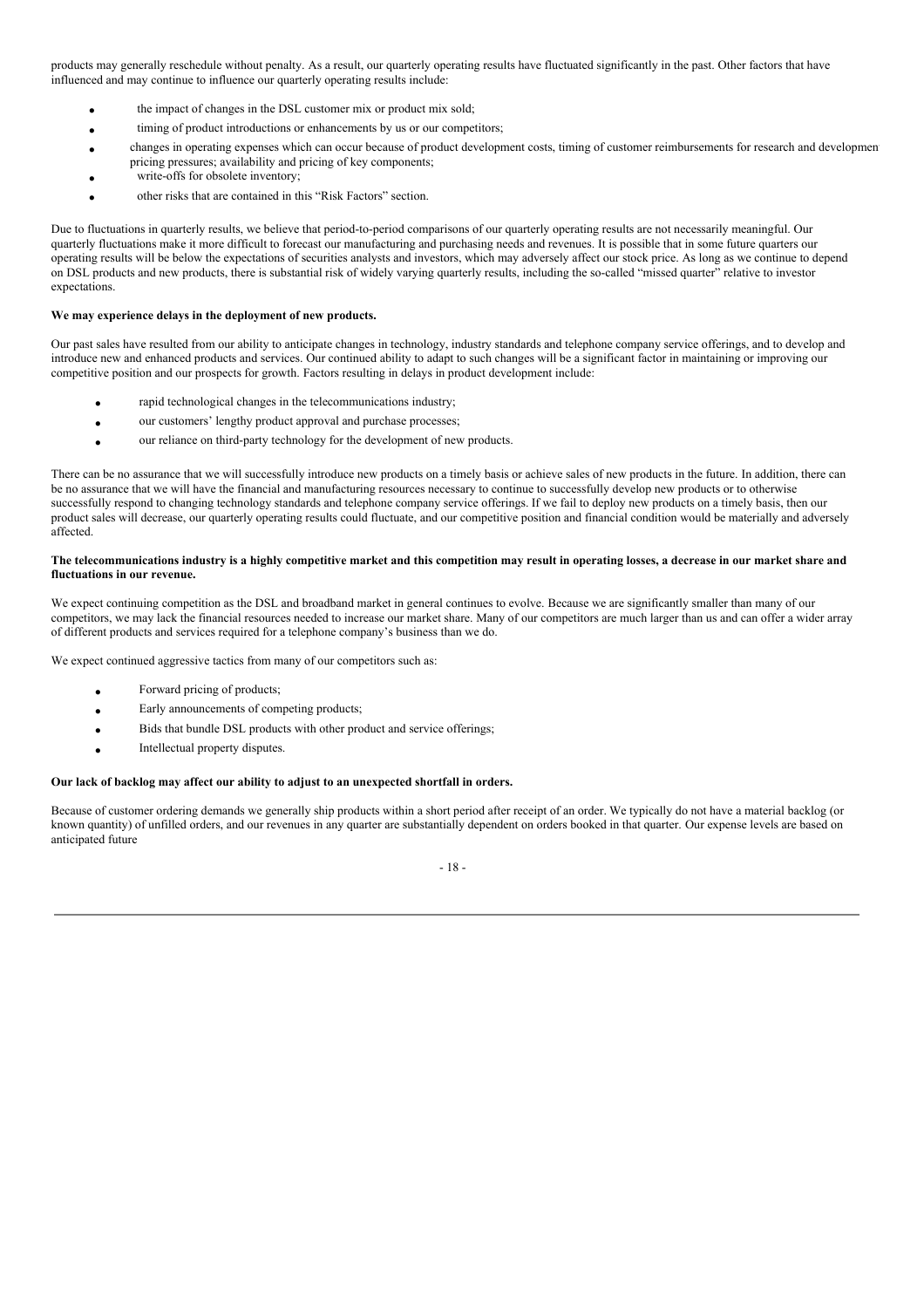revenues and are relatively fixed in the short-term. Therefore, we may be unable to adjust spending in a timely manner to compensate for any unexpected shortfall of orders. Accordingly, any significant shortfall of demand in relation to our expectations or any material delay of customer orders would have an immediate adverse impact on our business and operating results.

#### **Industry consolidation could make competing more difficult.**

Consolidation of companies offering high-speed telecommunications products is occurring through acquisitions, joint ventures and licensing arrangements involving our competitors, our customers and our customers' competitors. We cannot provide any assurances that we will be able to compete successfully in an increasingly consolidated telecommunications industry. Any heightened competitive pressures that we may face may have a material adverse effect on our business, prospects, financial condition and result of operations.

#### We depend on a limited number of customers who are able to exert a high degree of influence over us and loss of a major customer could adversely **impact our business.**

We have and will continue to depend on the large Regional Bell Operating Companies as well as other telephone carriers including smaller local telephone carriers and new alternative telephone carriers, for substantially all of our revenues. Sales to the Regional Bell Operating Companies accounted for approximately 67.8%, 78.1% and 77.5% of our revenues in fiscal 2007, 2006 and 2005, respectively. Consequently, our future success will depend upon:

- **•** the timeliness and size of future purchase orders from the Regional Bell Operating Companies;
- **•** the product requirements of the Regional Bell Operating Companies;
- **•** the financial and operating success of the Regional Bell Operating Companies;
- **•** the success of the Regional Bell Operating Companies' services that use our products.

The Regional Bell Operating Companies and our other customers are significantly larger than we are and are able to exert a high degree of influence over us. These customers may generally reschedule orders without penalty to the customer. Even if demand for our products is high, the Regional Bell Operating Companies have sufficient bargaining power to demand low prices and other terms and conditions that may materially adversely affect our business and operating results.

Any attempt by a Regional Bell Operating Company or our other customers to seek out additional or alternative suppliers or to undertake the internal production of products would have a material adverse effect on our business and operating results. The loss of any of our customers could result in an immediate decrease in product sales and materially and adversely affect our business.

Conference Plus's customer base is very concentrated as its top ten customers represent a large portion of total revenue. Customers of Conference Plus have expanded their requirements for our services, but there can be no assurance that such expansion will increase in the future. Additionally, Conference Plus's customers continually undergo review and evaluation of their conferencing and meeting services to evaluate the merits of bringing those services in-house rather than outsourcing those services. There can be no assurance in the future that Conference Plus's customers will not bring some portion or all of their conferencing and meeting services in-house. Conference Plus must continually provide higher quality, lower cost services to maintain and grow its customer base. Any loss of a major account, would have a material adverse effect on Conference Plus. In addition, any merger or acquisition of a major customer could have a material adverse effect on Conference Plus.

#### **Our customers have lengthy purchase cycles that affect our ability to sell our products.**

Prior to selling products to telephone companies, we must undergo lengthy approval and purchase processes. Evaluation can take as little as a few months for products that vary slightly from existing products or up to a year or more for products based on new technologies such as DSL products. Accordingly, we are continually submitting successive generations of our current products as well as new products to our customers for approval. The length of the approval process can vary and is affected by a number of factors, including:

- **•** the complexity of the product involved;
- **•** priorities of telephone companies;

 $-19-$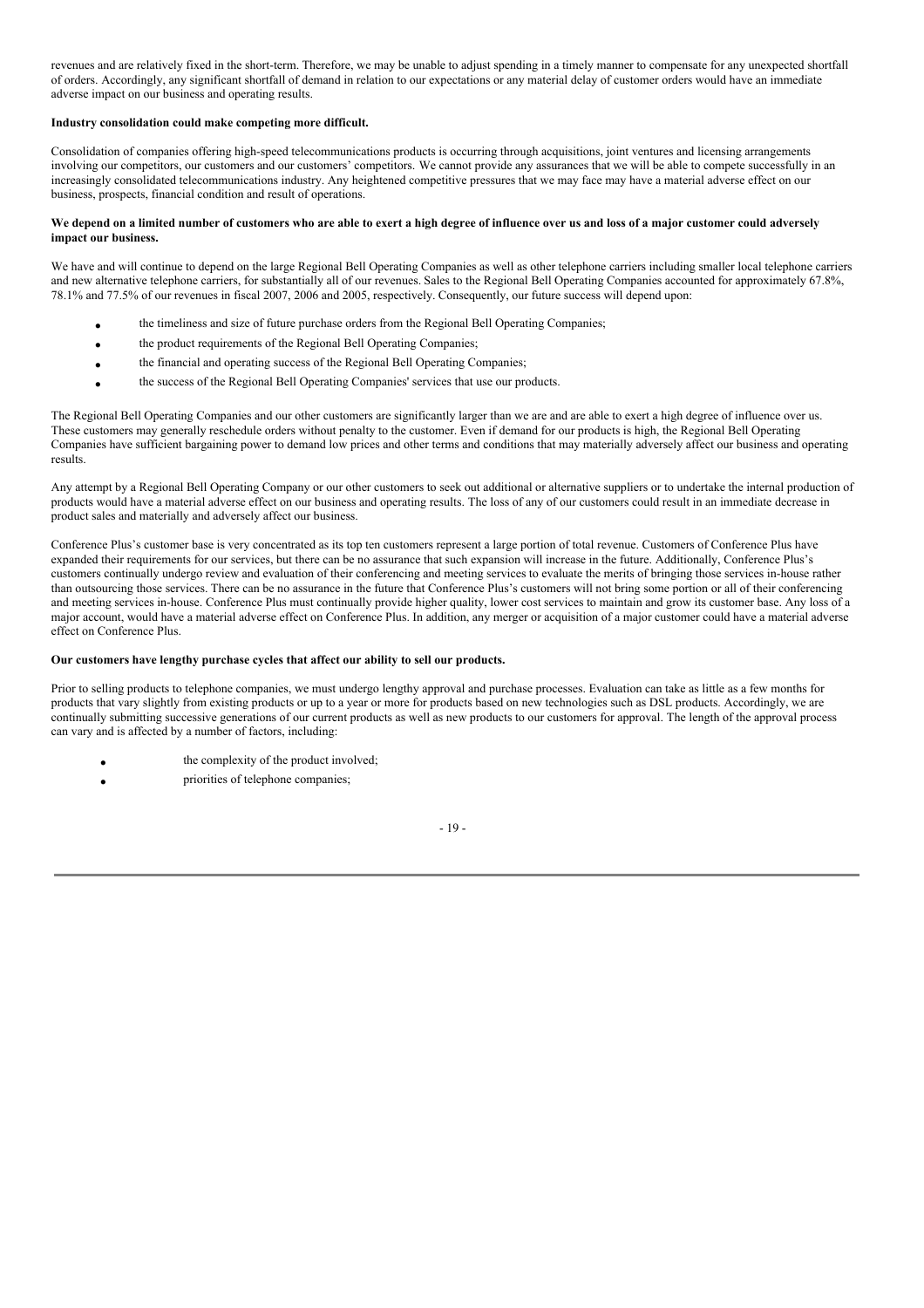- **•** telephone companies' budgets;
- **•** regulatory issues affecting telephone companies.

The requirement that telephone companies obtain FCC or state regulatory approval for most new telephone company services prior to their implementation has in the past delayed the approval process. Such delays in the future could have a material adverse affect on our business and operating results. While we have been successful in the past in obtaining product approvals from our customers, there is no guarantee that such approvals or that ensuing sales of such products will continue to occur.

#### Our services are affected by uncertain government regulation and changes in current or future laws or regulations could restrict the way we operate our **business.**

Many of our customers are subject to regulation from federal and state agencies, including the FCC and various state public utility and service commissions. While these regulations do not affect us directly, the effects of regulations on our customers may adversely impact our business and operating results. For example, FCC regulatory policies affecting the availability of telephone company services and other terms on which telephone companies conduct their business may impede our penetration of local access markets.

In addition, our business and operating results may also be adversely affected by the imposition of tariffs, duties and other import restrictions on components that we obtain from non-domestic suppliers or by the imposition of export restrictions on products that we sell internationally. Internationally, some governments actively promote and create competition in the telecommunications industry. Changes in current or future laws or regulations, in the U.S. or elsewhere, could materially and adversely affect our business and operating results.

#### **Potential product recalls and warranty expenses could adversely affect our ability to remain profitable.**

Our products are required to meet rigorous standards imposed by our customers. Most of our products carry a limited warranty ranging from one to two years for CNE products and seven to ten years for NSA products. In addition, our supply contracts with our major customers typically require us to accept returns of products within certain time frames or indemnify such customers against certain liabilities arising out of the use of our products. Complex products such as those offered by us may contain undetected errors or failures when first introduced or as new versions are released. Despite our testing of products and our comprehensive quality control program, there is no guarantee that our products will not suffer from defects or other deficiencies. Historically we have not experienced material problems with product defects, recalls, returns or indemnification claims, however, if such claims exceed our reserves for such claims, our business could be harmed. Such recalls, returns or claims and the associated negative publicity could result in the loss of or delay in market acceptance of our products, affect our product sales, our customer relationships, and our ability to generate a profit.

## **Investors could be adversely affected by future issuances and sales of our securities.**

Sales of substantial amounts of our common stock in the public market could adversely affect the market price of our securities. Westell had 56,568,074 shares of common stock outstanding as of June 1, 2007. Options to purchase 8,872,739 shares of class A common stock, 7,116,525 of which were exercisable, are also outstanding on June 1, 2007. These obligations could result in substantial future dilution with respect to our common stock.

#### We rely on our intellectual property that we may be unable to protect, or we may be found to infringe the rights of others.

Our success will depend, in part, on our ability to protect trade secrets, obtain or license patents and operate without infringing on the rights of others. We rely on a combination of technical leadership, trade secrets, copyright and trademark law and nondisclosure agreements to protect our non-patented proprietary expertise. These measures, however, may not provide meaningful protection for our trade secrets or other proprietary information. Moreover, our business and operating results may be materially adversely affected by competitors who independently develop substantially equivalent technology.

In addition, the laws of some foreign countries do not protect our proprietary rights to the same extent as U.S. law. The telecommunications industry is also characterized by the existence of an increasing number of patents and

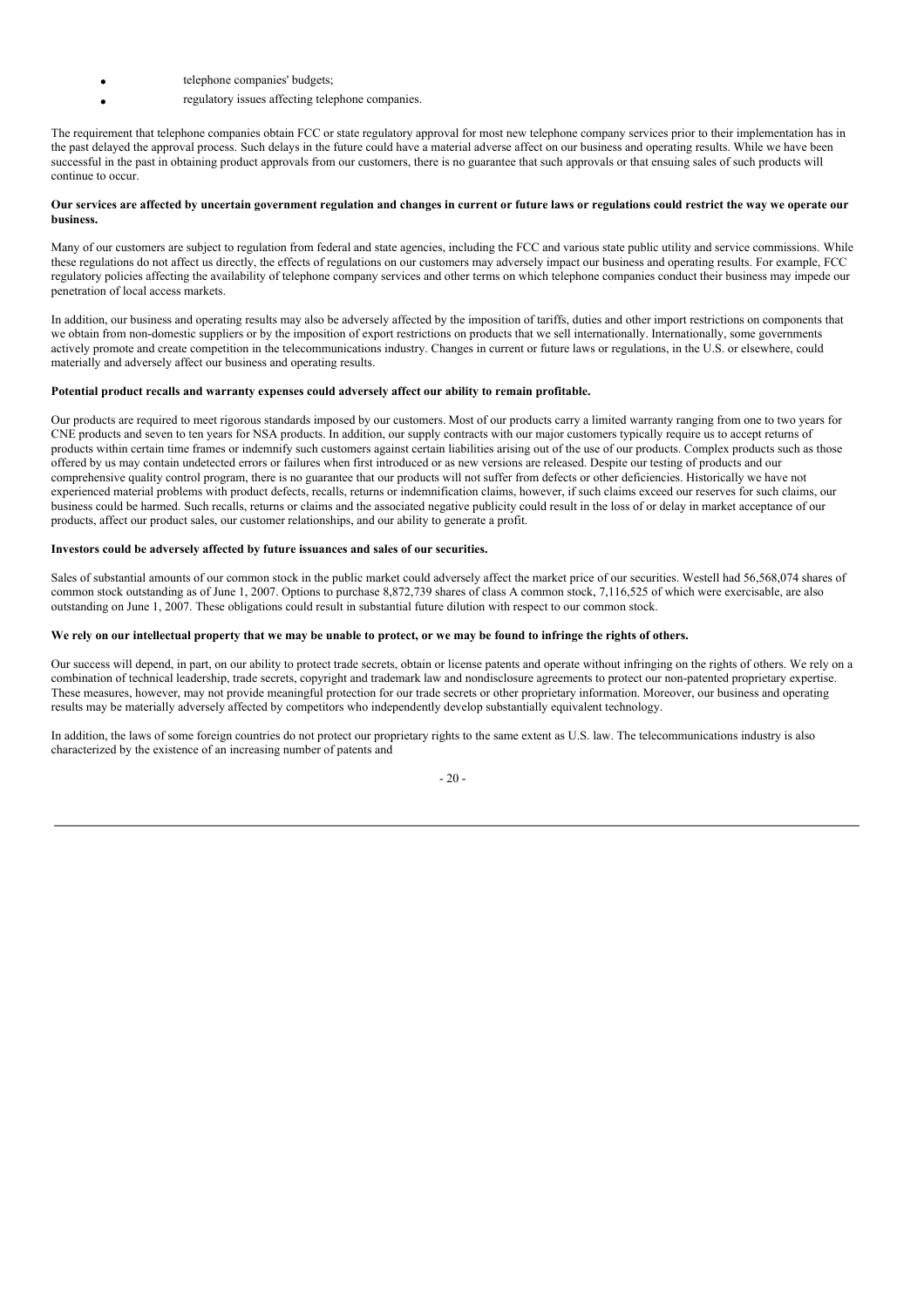frequent litigation based on allegations of patent and other intellectual property infringement. From time to time we receive communications from third parties alleging infringement of exclusive patent, copyright and other intellectual property rights to technologies that are important to us.

There is no guarantee:

- **•** that third parties will not assert infringement claims against us in the future, and that such assertions will not result in costly litigation;
- **•** that we would prevail in any such litigation or be able to license any valid and infringed patents from third parties on commercially reasonable terms.

Further, such litigation, regardless of its outcome, could result in substantial costs to and diversion of our efforts. Any infringement claim or other litigation against or by us could have a material adverse effect on our business and operating results.

#### Business interruption could prevent our ability to deliver product and services to our customers and could adversely affect our business.

Our operations could be impacted by business interruptions such as fire, flood, power loss and other events beyond our control. We have a detailed disaster recovery plan and business interruption insurance but these may not be sufficient to fully cover losses that may occur.

#### **We may engage in future acquisitions or fund raising activity that could dilute our current stockholders.**

We expect to continue to review potential acquisitions and we may acquire businesses, products or technologies in the future. In addition, the Company may decide to raise additional capital to fund its operations. In order to accomplish these activities, acquisitions and fund raising, we could:

- **•** issue equity securities that could dilute our current stockholders' percentage ownership;
- **•** incur substantial debt; or
- **•** assume contingent liabilities.

These events could harm our business and/or the price of our common stock. Acquisitions also entail numerous integration risks that could adversely affect our business.

# Conference Plus's large competitors could adversely affect Conference Plus's ability to maintain or increase its market share.

Conference Plus participates in the highly competitive industry of voice, video, and multimedia conferencing and meeting services. Competitors include standalone conferencing companies and major telecommunications providers. Conference Plus's ability to sustain growth and performance is dependent on it's:

- **•** maintenance of high quality standards and low cost position;
- **•** international expansion;
- **•** marketing and sales effectiveness;
- **•** evolving technological capability.

Any increase in competition could reduce our gross margin, require increased spending on sales and marketing, and otherwise materially adversely affect our business and operating results.

## Our principal stockholders can exercise significant influence that could discourage transactions involving a change of control and may affect your ability **to receive a premium for class A common stock that you purchase.**

As of June 1, 2007, as trustees of a voting trust containing common stock held for the benefit of the Penny family and the Simon family, Robert C. Penny III and Melvin J. Simon have the exclusive power to vote over 47.5% of the votes

- 21 -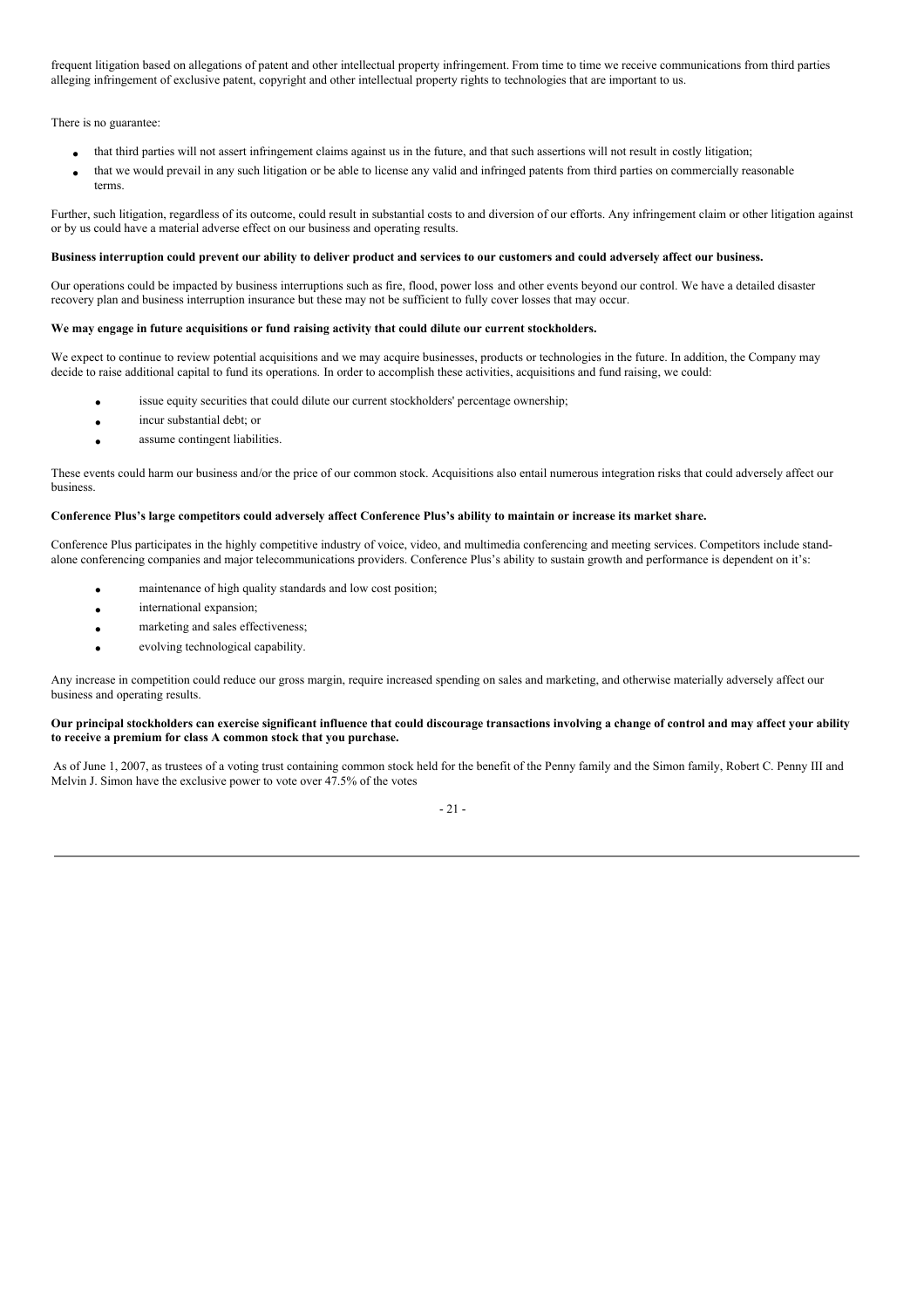entitled to be cast by the holders of our common stock. In addition, members of the Penny family who are beneficiaries under this voting trust are parties to a stock transfer restriction agreement which prohibits the beneficiaries from transferring any class B common stock or their beneficial interests in the voting trust without first offering such class B common stock to the other Penny family members. Certain Penny family members also own or are beneficiaries of trusts that own shares outside of the voting trust. As trustees of the Voting Trust and other trusts, Messrs. Penny and Simon control 52.3% of the voting stock. Consequently, we are effectively under the control of Messrs. Penny and Simon, as trustees, who can effectively control the election of all of the directors and determine the outcome of most corporate transactions or other matters submitted to the stockholders for approval. Such control may have the effect of discouraging transactions involving an actual or potential change of control, including transactions in which the holders of class A common stock might otherwise receive a premium for their shares over the then-current market price.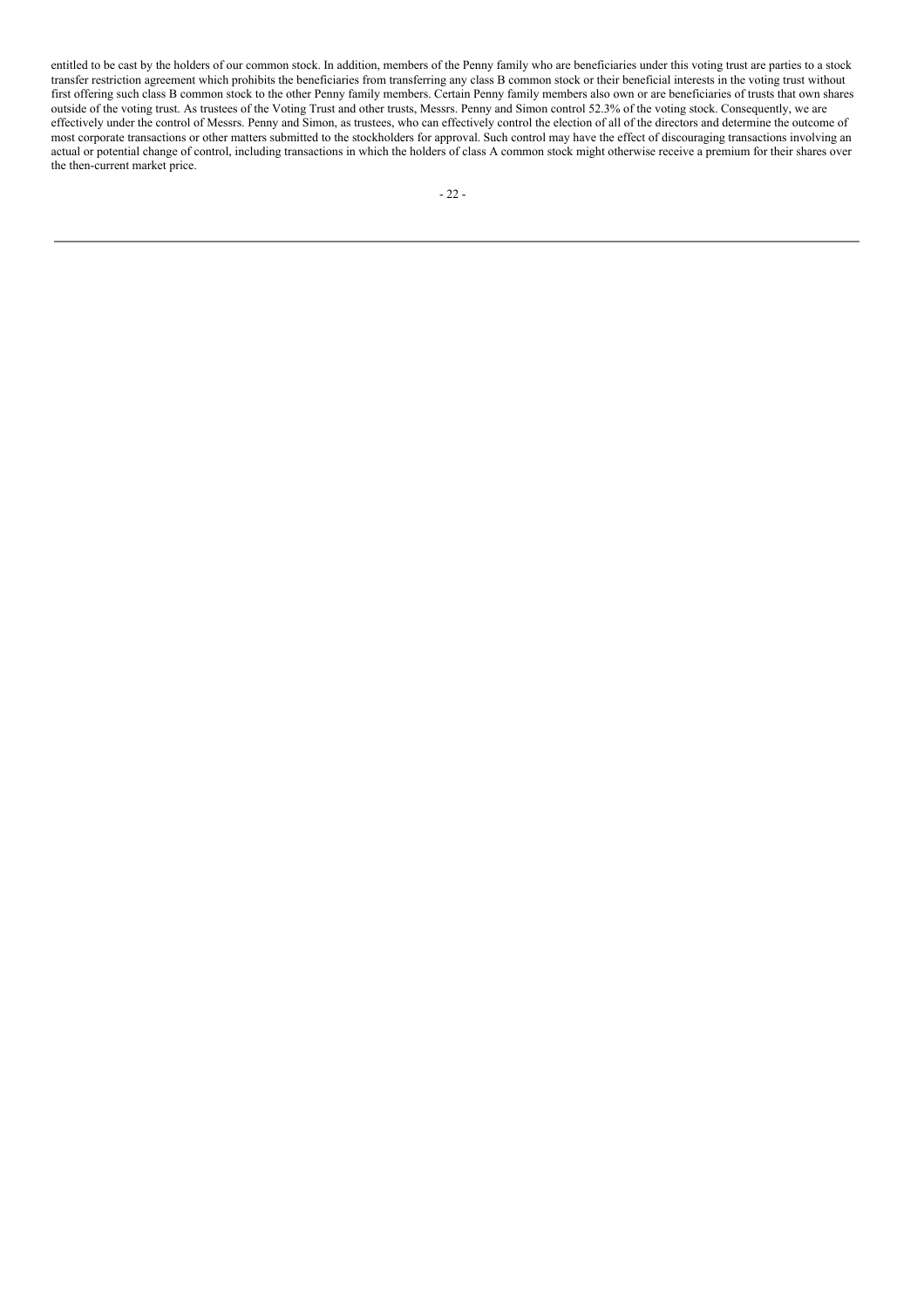# **ITEM 1B. UNRESOLVED STAFF COMMENTS**

None

# **ITEM 2. PROPERTIES**

The Company leases the following real property:

|                      |                               | <b>Square footage</b> | <b>Termination year</b> |
|----------------------|-------------------------------|-----------------------|-------------------------|
| Location             | <b>Purpose</b>                |                       |                         |
| Aurora, IL           | Office and manufacturing      | 185,000               | 2017                    |
| Basingstoke, England | Office                        | 4.250                 | 2010                    |
| Schaumburg, IL       | Office, Conferencing Services | 41,860                | 2011                    |
| Dublin, Ireland      | Office, Conferencing Services | 2,000                 | 2024                    |
| Regina, Saskatchewan | Office and manufacturing      | 24,000                | 2012                    |

The Basingstoke lease has an early termination clause that allows the Company to exit the lease at June 2008 with a 6 month lease penalty. The Company has announced its intent to move substantially all of the manufacturing of CNE and NSA products to offshore suppliers. Alternative uses are currently being explored for the portion of the Aurora facility that will be impacted. Among those possible uses is a product distribution operation.

The Company does not own any real property.

# **ITEM 3. LEGAL PROCEEDINGS**

The Company is involved in various legal proceedings incidental to the Company's business. In the ordinary course of our business, we are routinely audited and subject to inquiries by governmental and regulatory agencies.

Management believes that the outcome of such proceedings will not have a material adverse effect on our consolidated operations or financial condition.

# **ITEM 4. SUBMISSION OF MATTERS TO A VOTE OF SECURITY HOLDERS**

None.

#### - 23 -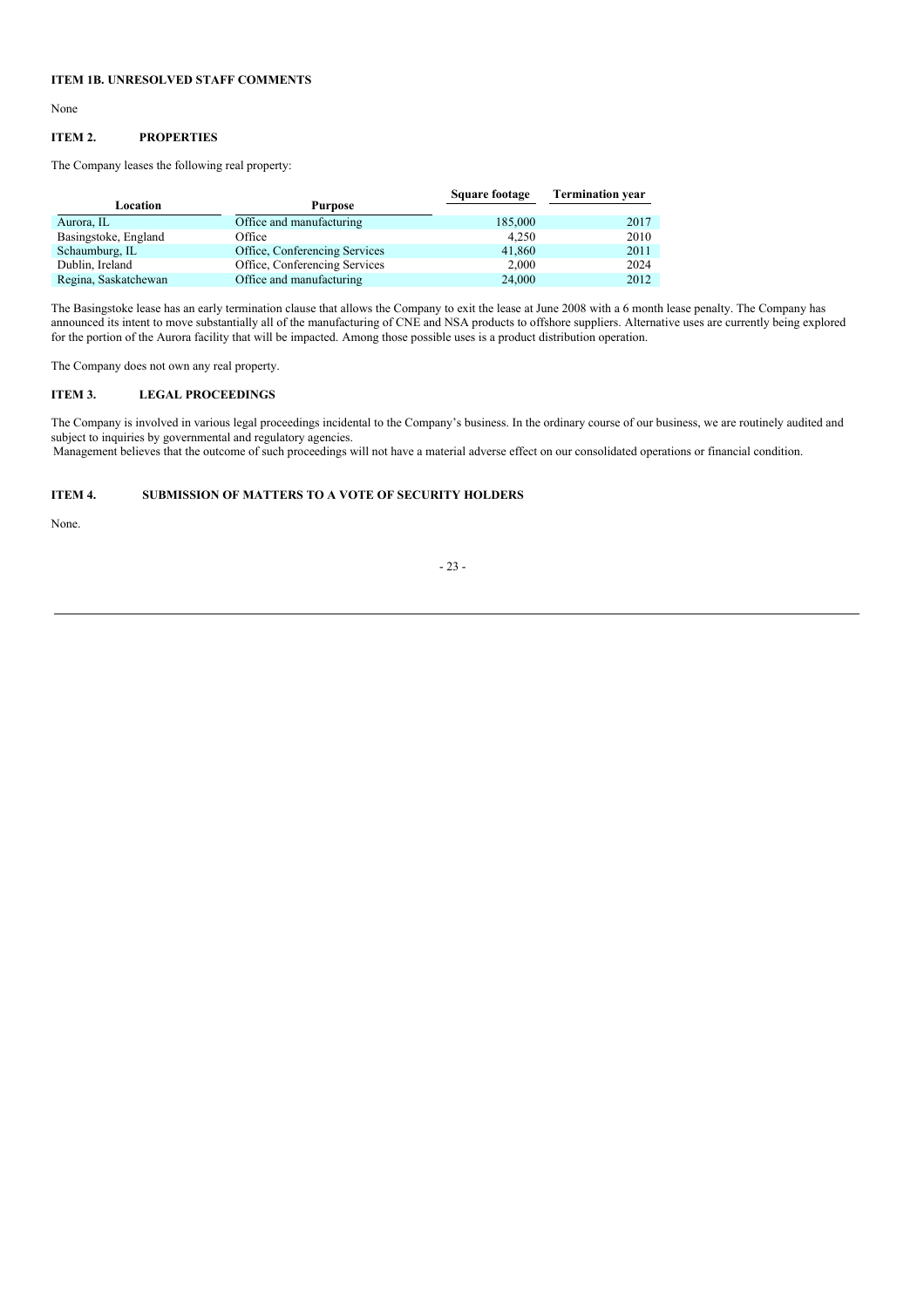#### **ITEM 5. MARKET FOR REGISTRANT'S COMMON EQUITY, RELATED STOCKHOLDER MATTERS AND ISSUER PURCHASES OF EQUITY SECURITIES.**

The Company's Class A Common Stock is quoted on the NASDAQ National Market under the symbol "WSTL." The following table sets forth for the periods indicated the high and low sale prices for the Class A Common Stock as reported on the NASDAQ National Market.

|                                         | High   | Low    |
|-----------------------------------------|--------|--------|
| Fiscal Year 2006                        |        |        |
| First Ouarter ended June 30, 2005       | \$6.73 | \$5.04 |
| Second Quarter ended September 30, 2005 | 7.15   | 3.56   |
| Third Quarter ended December 31, 2005   | 4.95   | 3.64   |
| Fourth Quarter ended March 31, 2006     | 4.90   | 3.94   |
|                                         |        |        |
| Fiscal Year 2007                        |        |        |
| First Ouarter ended June 30, 2006       | \$4.15 | \$1.95 |
| Second Ouarter ended September 30, 2006 | 2.93   | 1.84   |
| Third Quarter ended December 31, 2006   | 2.71   | 2.04   |
| Fourth Quarter ended March 31, 2007     | 3.16   | 2.09   |
|                                         |        |        |
| Fiscal Year 2008                        |        |        |
| First Quarter through June 1, 2007      | \$2.82 | \$2.19 |

As of June 1, 2007, there were approximately 868 holders of record of the outstanding shares of Class A Common Stock and 6 holders of record of Class B Common Stock.

## *Dividends*

The Company has never declared or paid any cash dividends on its common stock and does not anticipate paying any cash dividends in the foreseeable future. The Company currently intends to retain any future earnings to finance the growth and development of its business. In addition, the Company's credit facility restricts the Company's ability to pay dividends.

# - 24 -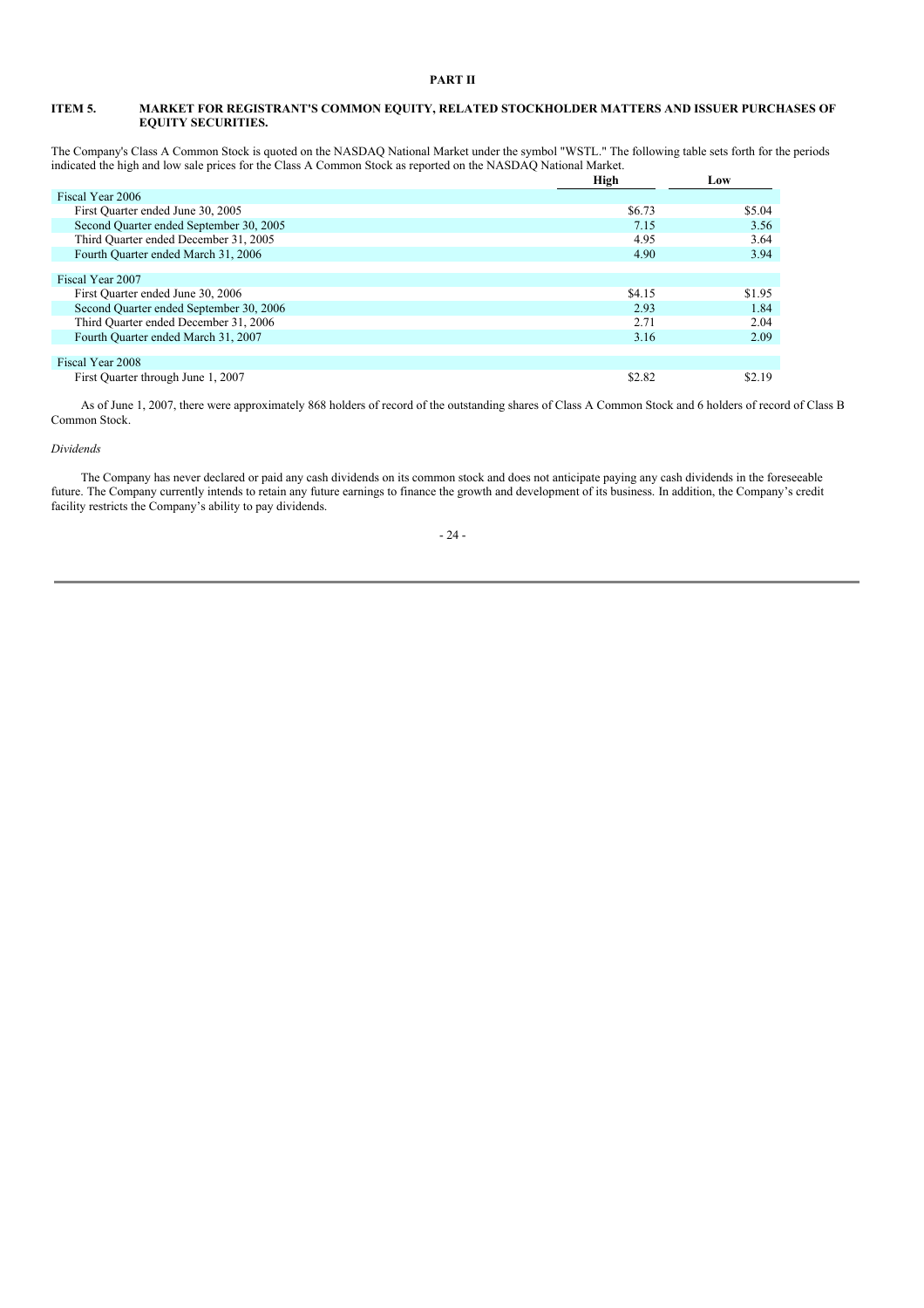# **ITEM 6. SELECTED FINANCIAL DATA.**

The following selected consolidated financial data as of March 31, 2007, 2006, 2005, 2004 and 2003 and for each of the five fiscal years in the period ended fiscal year 2007 have been derived from the Company's consolidated financial statements, which have been audited by Ernst & Young LLP. The data set forth below is qualified by reference to, and should be read in conjunction with, "Management's Discussion and Analysis of Financial Condition and Results of Operations," the Consolidated Financial Statements and the related Notes thereto and other financial information appearing elsewhere in this Annual Report on Form 10-K.

|                                                  | <b>Fiscal Year Ended March 31,</b> |                          |                                       |                  |                   |  |
|--------------------------------------------------|------------------------------------|--------------------------|---------------------------------------|------------------|-------------------|--|
|                                                  |                                    |                          | (in thousands, except per share data) |                  |                   |  |
| <b>Statement of Operations Data:</b>             | 2007                               | 2006                     | 2005                                  | 2004             | 2003              |  |
| Revenues                                         | \$260,090                          | \$283,171                | \$270,263                             | \$235,739        | \$210,021         |  |
| Cost of goods sold                               | 174,166                            | 197,372                  | 189,063                               | 155,998          | 146,261           |  |
| Gross margin                                     | 85,924                             | 85,799                   | 81,200                                | 79,741           | 63,760            |  |
| Operating expenses:                              |                                    |                          |                                       |                  |                   |  |
| Sales and marketing                              | 29,786                             | 24,852                   | 22,211                                | 20,242           | 16,017            |  |
| Research and development                         | 24,387                             | 20,274                   | 15,911                                | 17,385           | 16,483            |  |
| General and administrative                       | 18,064                             | 16,543                   | 17,368                                | 17,506           | 17,513            |  |
| Goodwill and intangible amortization             | 1,699                              | 1,386                    | 1,335                                 | 1,455            | 1,766             |  |
| Restructuring charge                             | 343                                | 443                      | (793)                                 | 698              | 1,678             |  |
| Total operating expenses                         | 74,278                             | 63,498                   | 56,032                                | 57,286           | 53,457            |  |
| Gain on sale of product line                     | $\overline{a}$                     | $\overline{\phantom{a}}$ | 1,453                                 | $\overline{a}$   |                   |  |
| Operating profit                                 | 11.645                             | 22,301                   | 26,621                                | 22,455           | 10,303            |  |
| Other income, net                                | 3,183                              | 974                      | 896                                   | 615              | 262               |  |
| Interest expense                                 | (7)                                | (12)                     | (60)                                  | (743)            | (2,648)           |  |
| Income before income taxes and minority interest |                                    |                          |                                       |                  |                   |  |
|                                                  | 14,821                             | 23,263                   | 27,457                                | 22,327           | 7,917             |  |
| Income tax expense (benefit)                     | 5,892                              | 10,112                   | (12,757)                              | (12, 923)        | 372               |  |
| Minority Interest                                | 236                                | 304                      | 520                                   | 373              | 271               |  |
| Net income                                       | \$8,694                            | \$12,847                 | \$39,694                              | \$34,877         | \$7,274           |  |
|                                                  |                                    |                          |                                       |                  |                   |  |
| Net income per basic share                       | \$0.12                             | \$0.18                   | \$0.58                                | \$0.52           | \$0.11            |  |
| Average number of basic common shares            |                                    |                          |                                       |                  |                   |  |
| outstanding                                      | 70,588                             | 69,938                   | 68,473                                | 66,858           | 64,925            |  |
| Net income per diluted share                     | \$0.12                             | \$0.18                   | \$0.56                                | \$0.49           | \$0.11            |  |
| Average number of diluted common shares          |                                    |                          |                                       |                  |                   |  |
| outstanding                                      | 71,237                             | 71,622                   | 71,042                                | 70,667           | 65,126            |  |
|                                                  |                                    |                          |                                       |                  |                   |  |
| <b>Balance Sheet Data (at end of period):</b>    | \$88,431                           | \$76,542                 | \$53,249                              |                  | \$7,116           |  |
| Working capital<br>Total assets                  |                                    |                          |                                       | \$26,171         |                   |  |
| Current debt                                     | 207,350<br>5                       | 191,813<br>51            | 180,090<br>318                        | 129,781<br>3,416 | 109,474<br>17,057 |  |
| Total debt                                       | 5                                  | 61                       | 318                                   | 3,742            | 34,817            |  |
| Total stockholders' equity                       | 167,339                            | 157,276                  | 139,658                               | 91,765           | 43,493            |  |
|                                                  |                                    |                          |                                       |                  |                   |  |

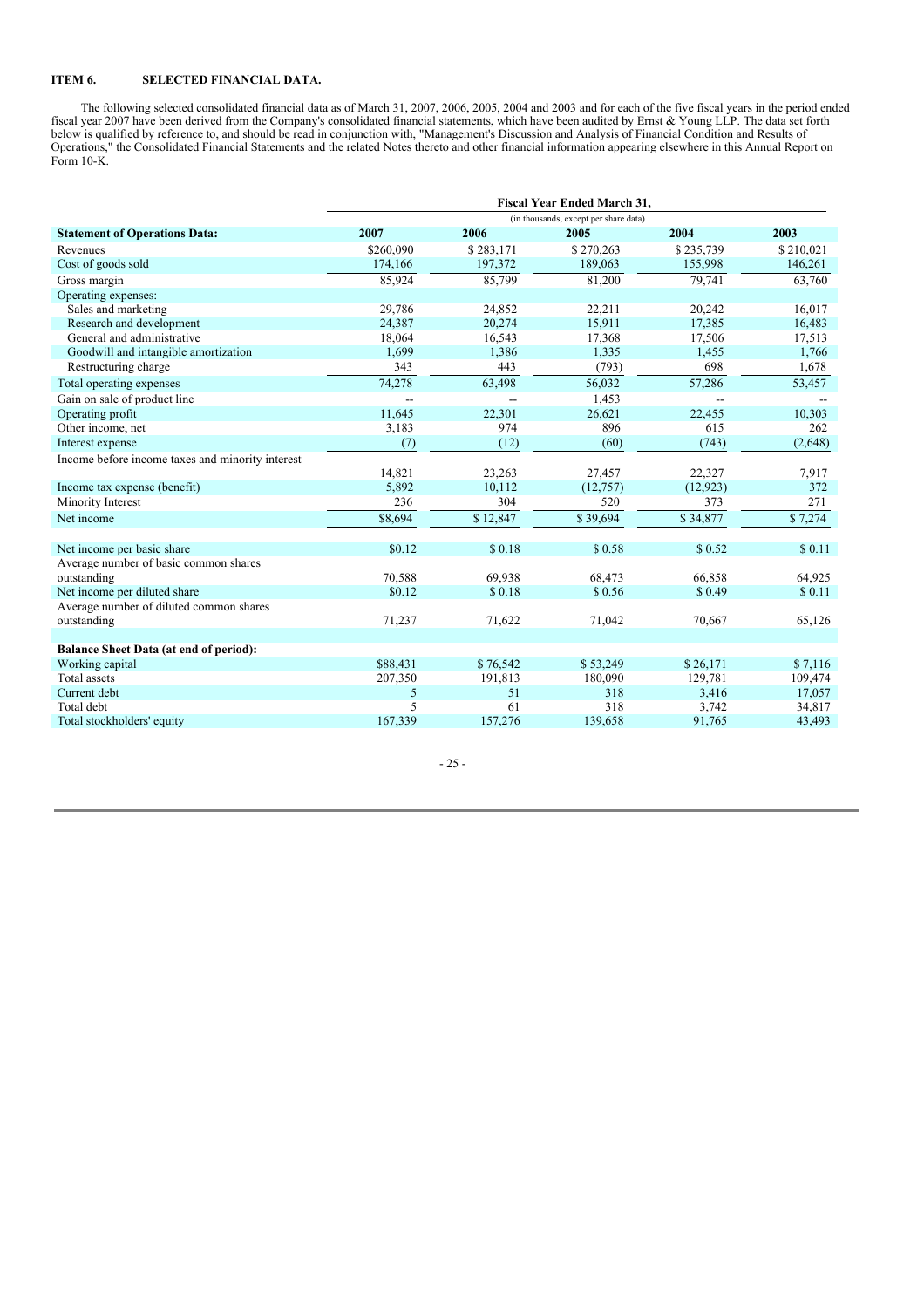## **ITEM 7. MANAGEMENT'S DISCUSSION AND ANALYSIS OF FINANCIAL CONDITION AND RESULTS OF OPERATIONS.**

#### **Overview**

The following discussion should be read together with the Consolidated Financial Statements and the related Notes thereto and other financial information appearing elsewhere in this Form 10-K. All references herein to the term "fiscal year" shall mean a year ended March 31 of the year specified.

The Company commenced operations in 1980 as a provider of telecommunications network transmission products that enable advanced telecommunications services over copper telephone wires. Until fiscal 1994, the Company derived substantially all of its revenues from its Network Service Access (NSA) product lines, particularly the sale of Network Interface Unit (NIU) products and related products. NIU products accounted for approximately 17.5%, 10% and 10% of revenues in fiscal years 2007, 2006 and 2005, respectively. The Company introduced its first DSL products in fiscal 1993 and these products accounted for approximately 59%, 69% and 68% of revenues in fiscal 2007, 2006 and 2005, respectively. NIU products and DSL products are the two major products within the Company's telecom equipment business. Telecom equipment constituted approximately 81%, 84% and 84% of revenues in fiscal 2007, 2006 and 2005, respectively. The Company has also provided audio teleconferencing services since fiscal 1989, which constituted approximately 19%, 16% and 16% of revenues in fiscal 2007, 2006 and 2005, respectively. Westell realizes the majority of its revenues from the North American market.

The Company is comprised of two segments: telecommunications equipment manufacturer and teleconference services bureau.

The equipment manufacturing segment of the Company's business consists of two product lines, offering a broad range of products that facilitate the broadband transmission of high-speed digital and analog data between a telephone company's central office and end-user customers*.* These two product lines are:

- **•** *Customer Networking Equipment (CNE)*: Westell's family of broadband products enable the transport of high-speed data and service over existing local telephone lines and the fiber network, allowing telecommunications companies to provide broadband services using their current copper and fiber infrastructure . The Company's broadband products also enable residential, small business and Small Office Home Office (SOHO) users to network multiple computers, telephones and other devices to access the Internet. Digital Subscriber Lines (DSL) products currently make up the majority of the revenue in this product group.
- **•** *Network Service Access (NSA):* Westell's NSA product family consists of manageable and non-manageable T1 transmission equipment for telephone services, along with an array of flexible T1 product mountings and new power distribution and remote monitoring products These products along with their associated cables and connectors serve as a point of demarcation between the telephone service and the end users equipment. The T1 transmission equipment termed Network Interface Units (NIU) and the associated T1 mounting products make up the majority of revenue from this product group.

The Company's teleconference service segment is comprised of a 91.5% owned subsidiary, Conference Plus, Inc. Conference Plus provides audio, video, and web conferencing services. Businesses and individuals use these services to hold voice, video or web conferences with multiple participants. Conference Plus sells its services directly to large customers, including Fortune 1000 companies, and serves other customers indirectly through its private label reseller program.

The prices for the products within each market group vary based upon volume, customer specifications and other criteria and are subject to change due to competition among telecommunications manufacturers and service providers*.* Increasing competition, in terms of the number of entrants and their size, and increasing size of the Company's customers because of past mergers, continues to exert downward pressure on prices for the Company's products.

On November 18, 2005, SBC (now AT&T Inc.) acquired AT&T Corp. On December 29, 2006 AT&T, Inc. completed its acquisition of BellSouth. In the fiscal year ended March 31, 2007, sales to AT&T Inc. generated approximately 28.9% of the Company's total revenues, 21.3% in the equipment segment (primarily NSA products excluding sales made to AT&T Inc. through minority business enterprises) and 7.6% for the services segment. The

 $-26$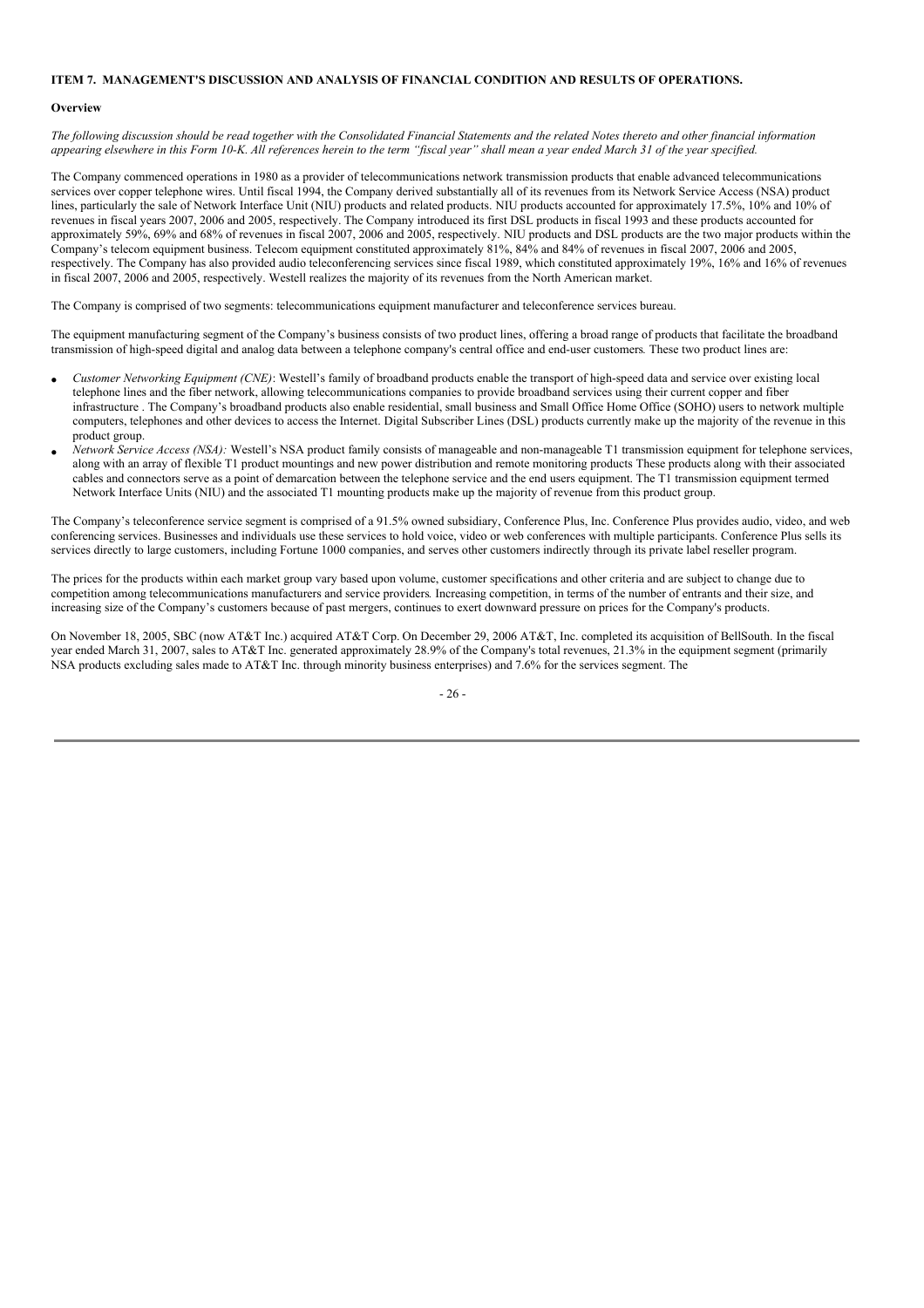largest customer of Conference Plus is AT&T Inc. AT&T offers services similar to Conference Plus. The Company is unable to predict at this time how the merger will impact the Company's results of operations in the future.

The Company's customer base is highly concentrated and comprised primarily of the Regional Bell Operating Companies (RBOCs), independent domestic local exchange carriers and public telephone administrations located outside the U.S. Due to the stringent quality specifications of its customers and the regulated environment in which its customers operate, the Company must undergo lengthy approval and procurement processes prior to selling its products. Accordingly, the Company must make significant up front investments in product and market development prior to actual commencement of sales of new products.

To remain competitive, the Company must continue to invest in new product development and invest in targeted sales and marketing efforts to launch new product lines. Failure to increase revenues from new products, whether due to lack of market acceptance, competition, technological change or otherwise, would have a material adverse effect on the Company's business and results of operations. The Company expects to continue to evaluate new product opportunities and engage in extensive research and development activities.

The Company is focusing on expanding its product offerings in the equipment segment from basic high speed broadband to more sophisticated applications such as VoIP, in-premise networking; wireless/wireline convergence, IMS (IP Multimedia Subsystem) and FMC (Fixed Mobile Convergence); video / IPTV and multifunctional broadband appliances. This will require the Company to continue to invest in research and development and sales and marketing, which could adversely affect short-term results of operations. The Company expects to increase spending in research and development and sales and marketing by approximately 8% in fiscal year 2008 compared to fiscal year 2007 in an attempt to take advantage of these market opportunities. In view of the Company's current reliance on the DSL market for revenues and the unpredictability of orders and pricing pressures, the Company believes that period-to-period comparisons of its financial results are not necessarily meaningful and should not be relied upon as an indication of future performance.

In the CNE equipment manufacturing segment, the Company is focusing on the evolving broadband demand, which includes increased bandwidth, richer application sets and converged capabilities. The Company has introduced products for both the existing local telephone and fiber network including the Westell MediaStations<sup>TM</sup>. UltraLine ™, ProLine<sup>TM</sup>, VersaLink<sup>TM</sup>, and TriLink<sup>TM</sup>, which are targeted at the home networking, small office/home office (SOHO) and small business markets. The Company has multiple evaluations and is entering trials for TriLink<sup>TM</sup>, TriLink<sup>TM</sup> IMS, UltraLine™ Series 3 and the Westell MediaStation<sup>TM</sup>. The Company continues to focus on expanding existing and new products into the international market.

The Company expects the overall NSA market to decline annually by approximately 10% as the transition to high-speed digital service continues. This decline could impact the Company's future revenue. The Company acquired 100% of the common stock of HyperEdge Corporation, on December 29, 2005 with the goal of strengthening its position in the NSA market. With the addition of HyperEdge the Company hopes to increase its market share in mountings and NIU's. The Company acquired 100% of the common stock of Noran Tel, Inc on January 2, 2007. With the addition of Noran Tel, the Company has obtained a Canadian market channel for some of its existing products, has added additional transmission products and has gained new products in the areas of power distribution and remote monitoring. The Company also plans to invest in new product areas to compliment wireless and fiber applications.

- 27 -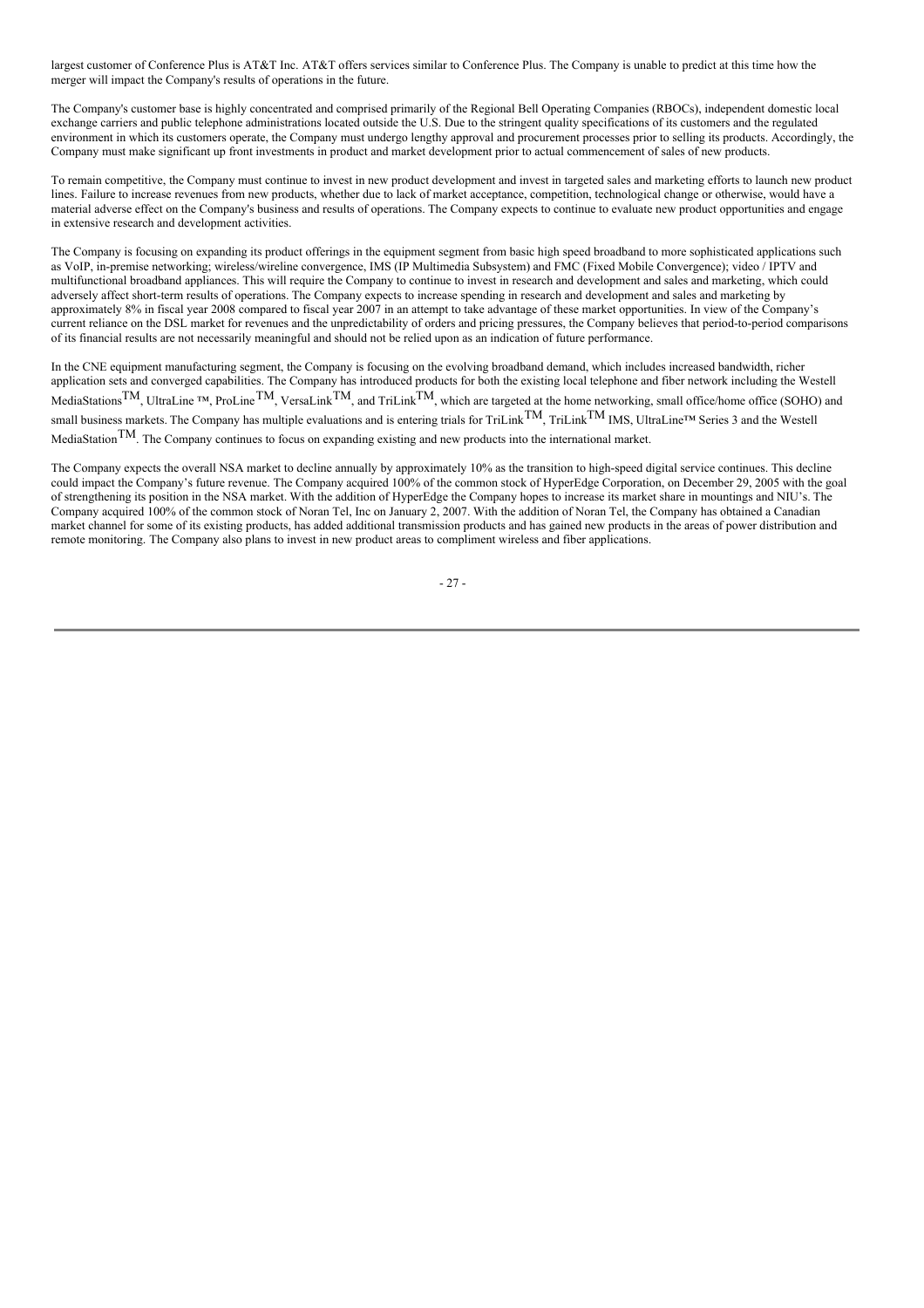## **Critical Accounting Policies**

The Company uses estimates and judgments in applying its accounting policies that have a significant impact on the results reported in the consolidated financial statements. The following are the Company's most critical accounting policies.

#### *Accounts receivable*

The Company sells products primarily to various telecommunications providers and distributors. Sales to these customers have varying degrees of collection risk associated with them. Judgment is required in assessing the realization of these receivables based on aging, historical experience and customer's financial condition. Historically, we have not had significant losses due to the inability for the Company to collect delinquent accounts. However, bankruptcy by a significant customer would have a material impact on our results of operations.

#### *Inventory reserves*

The Company reviews inventory for excess quantities and obsolescence based on its best estimates of future demand, product lifecycle status and product development plans. The Company uses historical information along with these future estimates to reserve for obsolete and potential obsolete inventory. The Company also evaluates inventory valuation for lower of cost or market concerns. Prices related to future inventory demand are compared to current and committed inventory values.

## *Inventory purchase commitments*

In the normal course of business, the Company enters into commitments for the purchase of inventory. The commitments are at market rates and normally do not extend beyond one year. Should there be a dramatic decline in revenues the Company may incur excess inventory and subsequent losses as a result of these commitments. The Company has established reserves for potential losses on such commitments.

#### *Valuation Allowance for Deferred Tax Assets*

The Company has significant deferred tax assets that resulted primarily from historically generated net operating losses. A valuation allowance has been provided for a portion of these deferred tax assets that management believes it is more likely than not that will not be utilized. The Company assesses the realizability of deferred tax assets through an analysis of projected future taxable income in the jurisdictions where the deferred tax assets reside.

#### *Goodwill and Intangibles*

Accounting rules require that the Company evaluate goodwill for impairment annually. The Company determined that it operates in two reporting units for the purpose of completing the impairment test of goodwill. These reporting units are telecom equipment and telecom services. The Company utilizes third party appraisals of its telecom equipment and services reporting units fair values compared to book value to determine if there is a potential impairment. The Company performed its annual impairment test in the fourth quarter of fiscal 2007. These tests showed no impairment of goodwill. On an ongoing basis, the Company reviews intangible assets and other long-lived assets other than goodwill for impairment whenever events and circumstances indicate that carrying amounts may not be recoverable. If such events or changes in circumstances occur, the Company will recognize an impairment loss if the undiscounted future cash flows expected to be generated by the asset are less than the carrying value of the related asset. The impairment loss would adjust the asset to its fair value.

#### **New Accounting Pronouncements**

In December 2004, the Financial Accounting Standards Board (FASB) issued SFAS No. 123R*, "Share-Based Payment"* ("SFAS 123R"). Under this new standard, companies no longer account for share-based compensation transactions using the intrinsic value method in accordance with APB 25. Instead, companies are required to account for such transactions using a fair-value method and recognize the expense over the service period. On April 14, 2005, the Securities and Exchange Commission announced the adoption of a rule that defers the required effective date of SFAS 123R for registrants to the beginning of the first fiscal year beginning after June 15, 2005. The Company adopted this statement in the first quarter of its fiscal year 2007 using the modified prospective method. The adoption of SFAS 123R resulted in an additional pre-tax expense of \$1.2 million in fiscal year.

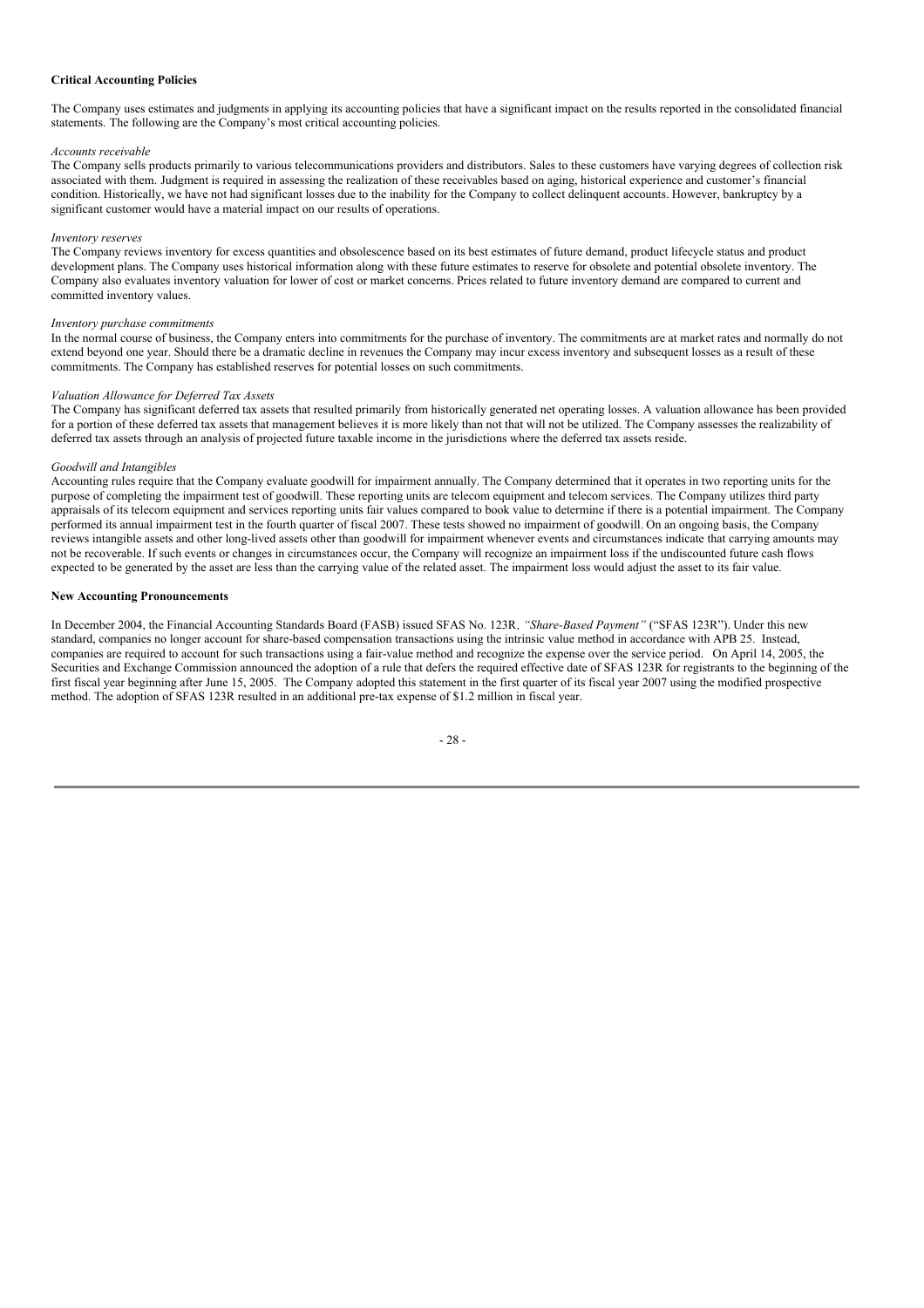# **Results of Operations**

The following table sets forth the percentage of revenues represented by certain items in the Company's statements of operations for the periods indicated:

|                                                  | <b>Fiscal Year Ended March 31,</b> |             |       |  |
|--------------------------------------------------|------------------------------------|-------------|-------|--|
|                                                  | 2007                               | 2006        | 2005  |  |
| Equipment                                        | 81.3%                              | 84.1%       | 83.6% |  |
| Services                                         | 18.7                               | <u>15.9</u> | 16.4  |  |
| Total revenues                                   | 100.0                              | 100.0       | 100.0 |  |
|                                                  |                                    |             |       |  |
| Cost of equipment                                | 57.6                               | 61.7        | 62.0  |  |
| Cost of services                                 | 9.4                                | 8.0         | 8.0   |  |
| Total cost of goods sold                         | 67.0                               | 69.7        | 70.0  |  |
| Gross margin                                     | 33.0                               | 30.3        | 30.0  |  |
|                                                  |                                    |             |       |  |
| Operating expenses:                              |                                    |             |       |  |
| Sales and marketing                              | 11.5                               | 8.8         | 8.2   |  |
| Research and development                         | 9.4                                | 7.2         | 5.9   |  |
| General and administrative                       | 6.9                                | 5.8         | 6.4   |  |
| Intangible amortization                          | 0.7                                | 0.5         | 0.5   |  |
| Restructuring charge                             | 0.1                                | 0.1         | (0.3) |  |
| Total operating expenses                         | 28.6                               | 22.4        | 20.7  |  |
|                                                  |                                    |             |       |  |
| Gain on sale of product line                     | 0.0                                | 0.0         | 0.5   |  |
| Operating income                                 | 4.5                                | 7.9         | 9.8   |  |
| Other income, net                                | 1.2                                | 0.3         | 0.3   |  |
| Interest expense                                 | (0.0)                              | (0.0)       | (0.0) |  |
|                                                  |                                    |             |       |  |
| Income before income taxes and minority interest | 5.7                                | 8.2         | 10.1  |  |
| Income tax expense (benefit)                     | 2.3                                | 3.6         | (4.7) |  |
| Minority interest                                | 0.1                                | 0.1         | 0.2   |  |
| Net income                                       | 3.3%                               | 4.5%        | 14.6% |  |
|                                                  |                                    |             |       |  |

- 29 -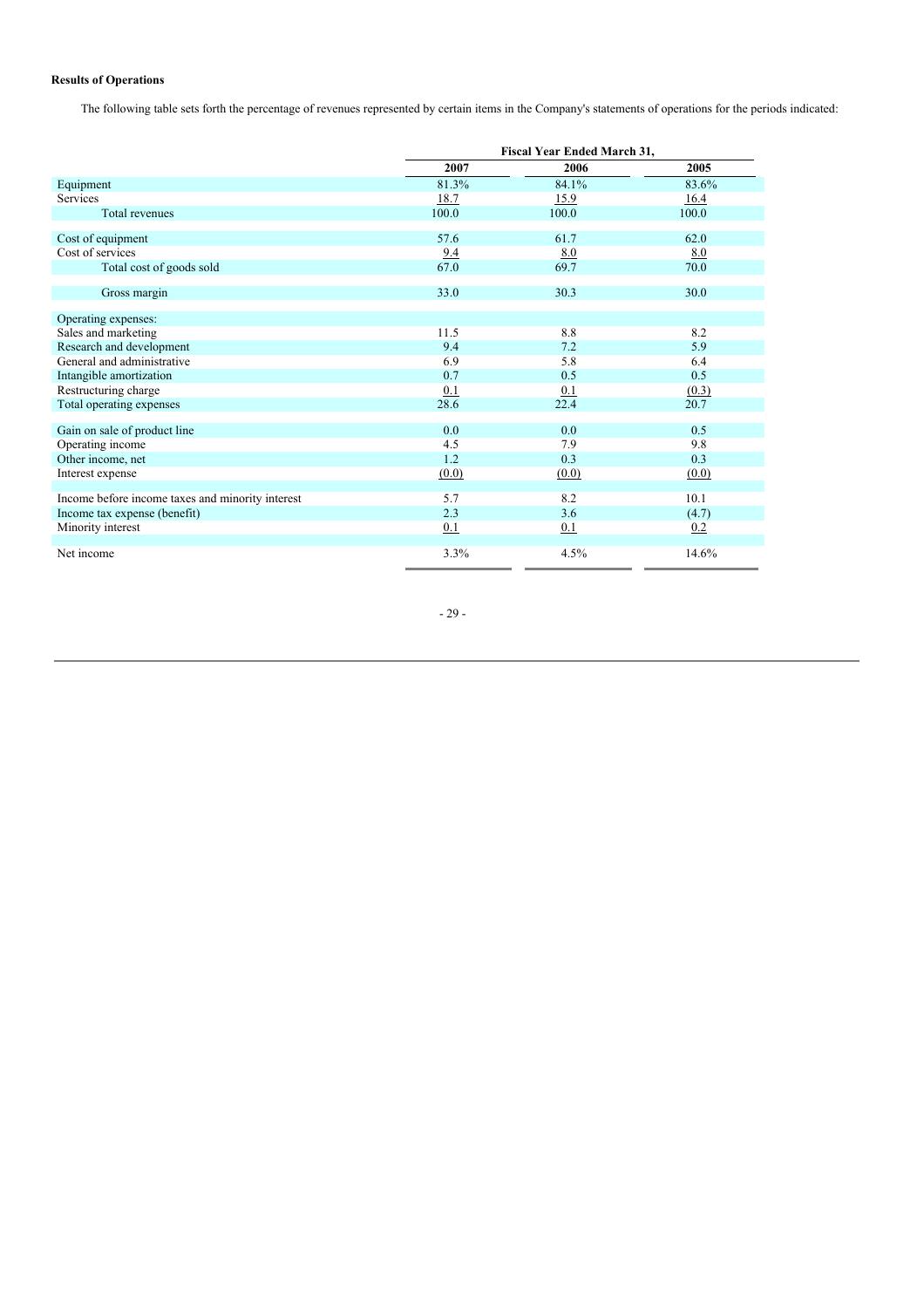# **Fiscal Years Ended March 31, 2007, 2006 and 2005**

| <b>Revenues</b>         |           | Fiscal Year Ended March 31, | <b>Increase/Decrease</b> |                  |                  |
|-------------------------|-----------|-----------------------------|--------------------------|------------------|------------------|
|                         | 2007      | 2006                        | 2005                     | 2007 vs.<br>2006 | 2006 vs.<br>2005 |
| (in thousands)          |           |                             |                          |                  |                  |
| Consolidated revenue    | \$260.090 | \$283,171                   | \$270,263                | \$(23,081)       | \$12,908         |
| Equipment revenue:      |           |                             |                          |                  |                  |
| <b>CNE</b>              | 153,844   | 194.782                     | 183,384                  | (40, 938)        | 11,398           |
| <b>NSA</b>              | 57,702    | 43,319                      | 42,481                   | 14,383           | 838              |
| Total equipment revenue | 211,546   | 238,101                     | 225,865                  | (26, 555)        | 12,236           |
| Services revenue        | 48,544    | 45,070                      | 44,398                   | 3,474            | 672              |

In fiscal year 2007 consolidated revenues decreased 8.2%. Revenue in the equipment segment decreased 11.1% consisting of a 21.0% decrease in CNE product revenue and 33.2% increase in NSA product revenues. The decrease in CNE product revenue was due primarily to a 22.0% decrease in unit volume. The increase in NSA was due to the inclusion of revenue resulting from the acquisition of HyperEdge and Noran Tel. Revenue in the services segment increased by 7.7% in fiscal year 2007. This increase was due to an increase in minutes billed. In fiscal year 2006 consolidated revenues increased 4.8%. Revenue in the equipment segment increased 5.4% consisting of a 6.2% increase in CNE product revenue and by a 2.0% increase in NSA product revenues. The increase in CNE revenue was due to a 24.1% increase in units sold and offset in part by a 17.4% decrease in average sell price per unit. The increase in NSA revenue was due to the inclusion of approximately \$4.6 million of revenue resulting from the acquisition of HyperEdge. Revenue in the services segment increased 2.0% due an increase in minutes billed offset in part by lower revenue per minute at the Company's Conference Plus, Inc. subsidiary.

| <b>Gross Margin</b> | Fiscal Year Ended March 31, |          |          |               | <b>Increase/Decrease</b> |  |
|---------------------|-----------------------------|----------|----------|---------------|--------------------------|--|
|                     | 2007                        | 2006     | 2005     | 2007 vs. 2006 | 2006 vs. 2005            |  |
| Consolidated Margin | 33.0%                       | $30.3\%$ | $30.0\%$ | $2.7\%$       | $0.3\%$                  |  |
| Equipment Margin    | 29.2                        | 26.6     | 25.9     | 2.6           | 0.7                      |  |
| Service Margin      | 49.7                        | 49.9     | 51.0     | (0.2)         | (1.1)                    |  |

The improved gross margin in the equipment segment in fiscal year 2007 was due primarily to the sales mix of less low-margin broadband products and the increased mix of sales of NSA products. Fiscal year 2006 gross margins were positively impacted by improvements in material costs. The gross margin in the services segment decrease in fiscal year 2006 was due primarily to increased overhead costs related to credit card fees, maintenance and web outsourcing costs. The Company believes continued pricing pressures and continued reduction of NSA sales affecting its equipment segment could continue to adversely impact margins in the future. It is the Company's strategy to offset the effects of these anticipated price reductions with continued cost reductions, such as moving manufacturing offshore, and introducing new products that have higher sales prices and margins.

| <b>Sales and Marketing</b>               |          | Fiscal Year Ended March 31, | <b>Increase/Decrease</b> |               |               |
|------------------------------------------|----------|-----------------------------|--------------------------|---------------|---------------|
|                                          | 2007     | 2006                        | 2005                     | 2007 vs. 2006 | 2006 vs. 2005 |
| Consolidated sales and marketing expense | \$29,786 | \$24,852                    | \$22.211                 | \$4,934       | \$2.641       |
| Equipment sales and marketing expense    | 19.984   | 16.453                      | 16.087                   | 3.531         | 366           |
| Services sales and marketing expense     | 9.802    | 8.399                       | 6.124                    | 1.403         | 2,275         |

Sales and marketing expenses were 11.5%, 8.8% and 8.2% of revenues, in fiscal year 2007, 2006 and 2005 respectively. Sales and marketing expense in the equipment segment increased in fiscal year 2007 due primarily to the acquisition of HyperEdge as well as \$1.0 million of additional warranty expense. The services segment sales and marketing expense increase in fiscal year 2007 was due primarily to 16% more employees hired to increase sales made directly to end users. The equipment segment sales and marketing expense increase in fiscal year 2006 was due primarily to the acquisition of HyperEdge. The services segment sales and marketing expense increase in fiscal

#### - 30 -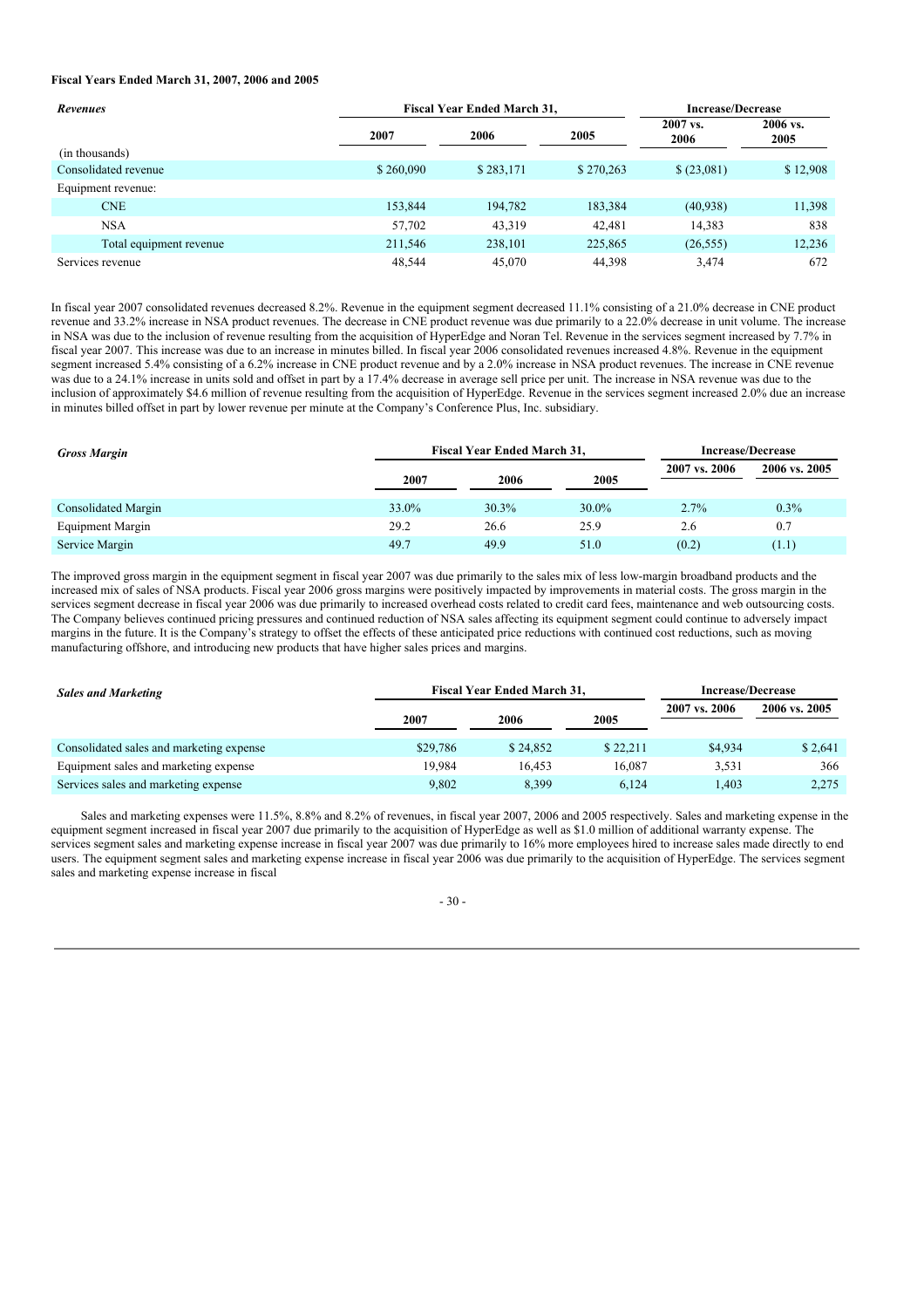year 2006 was due to an increase in the number of sales and marketing employees. Sales and marketing expense is expected to increase in fiscal year 2008, primarily in the equipment segment. The Company believes that sales and marketing expense in the future will continue to be a significant percent of revenue and will be required to expand its product lines, bring new products to market and service customers.

| <b>Research and Development</b>               |          | <b>Fiscal Year Ended March 31.</b> | <b>Increase/Decrease</b> |               |               |
|-----------------------------------------------|----------|------------------------------------|--------------------------|---------------|---------------|
|                                               | 2007     | 2006                               | 2005                     | 2007 vs. 2006 | 2006 vs. 2005 |
| Consolidated research and development expense | \$24,387 | \$20,274                           | \$15.911                 | \$4,113       | \$4,363       |
| Equipment research and development expense    | 22,356   | 18.467                             | 14.290                   | 3,889         | 4,177         |
| Services research and development expense     | 2.031    | 1.807                              | 1.621                    | 224           | 186           |

Research and development expenses in fiscal 2007, 2006 and 2005 were 9.4%, 7.2% and 5.9% of revenues, respectively. Research and development expenses are incurred primarily in the equipment segment of the business. The fiscal year 2007 increase was due primarily to an increase in engineering headcount from the HyperEdge acquisition. In addition, the Company spent an additional \$1.5 million on outside engineering services and there were approximately 15% more engineering employees in fiscal 2007 compared to 2006 that resulted in a \$2.6 million increase in salary expense for the year. The increase in engineering service and employees was primarily to support the development of the video transport products as well as fixed mobile convergence products. The fiscal year 2006 increase was due primarily to software capitalization of \$1.9 million that occurred in fiscal year 2005 when the Company was developing a managed software application. No software development was capitalized in fiscal 2006 or fiscal 2007 as the organization focused on hardware designs. No such offset occurred in fiscal 2006. In addition, the company spent an additional \$1.3 million on outside engineering services and there were approximately 11% more engineering employees in fiscal 2006 compared to 2005 that resulted in \$725,000 more salary expense for the fiscal 2006 year. The Company believes that research and development expenses will increase in fiscal year 2008 as the Company continues to focus on VoIP, in-premise wireless networking, wireless/wireline convergence including IMS (IP Multimedia Subsystem) and FMC (Fixed Mobile Convergence), video / IPTV and multifunctional broadband appliances, user interfaces and other broadband applications.

| <b>General and Administrative</b>               | <b>Fiscal Year Ended March 31.</b> |          |          | <b>Increase/Decrease</b> |               |
|-------------------------------------------------|------------------------------------|----------|----------|--------------------------|---------------|
|                                                 | 2007                               | 2006     | 2005     | 2007 vs. 2006            | 2006 vs. 2005 |
| Consolidated general and administrative expense | \$18,064                           | \$16.543 | \$17,368 | \$1.521                  | \$ (825)      |
| Equipment general and administrative expense    | 10.825                             | 10.401   | 10.855   | 424                      | (454)         |
| Services general and administrative expense     | 7.239                              | 6.142    | 6.513    | 1.097                    | (371)         |

General and administrative expenses in fiscal 2007, 2006 and 2005, respectively, were 6.9%, 5.8% and 6.4% of revenues, respectively. The fiscal year 2007 increase in general and administrative expenses in the equipment segment was due primarily to higher salary related expense. The fiscal year 2007 increase in general and administrative expenses in the services segment was due primarily to increase in salary related expenses, increased bad debt expense, increased franchise and other taxes and professional services expenses. The equipment segment's slight decrease in expense in fiscal year 2006 was primarily due to lower franchise and sales and use tax expense. The fiscal year 2006 services segment of the business was virtually flat when compared to fiscal 2005.

*Intangible amortization*. Intangible amortization was \$1.7 million, \$1.4 million and \$1.3 million in fiscal 2007, 2006 and 2005, respectively. The intangibles consist of product technology related to the March 17, 2000 acquisition of Teltrend Inc., product technology and customer relationships related to the December 29, 2005 HyperEdge Inc. acquisition and product technology and customer relationships related to the January 2, 2007 Noran Tel acquisition.

- 31 -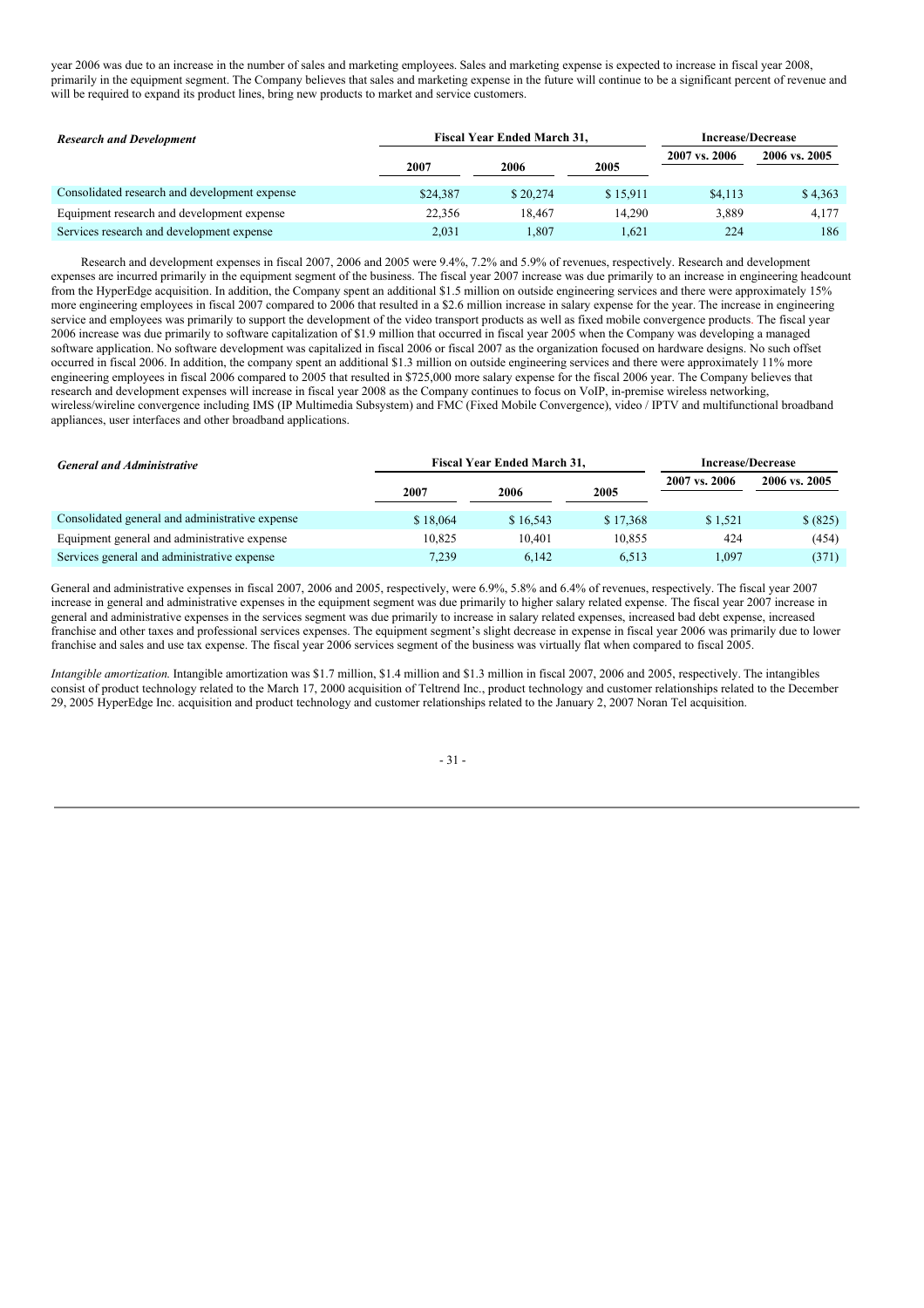*Restructuring charge.* The Company recognized a restructuring expense of \$343,000 in the fourth quarter of fiscal year 2007. This charge included personnel costs relating to the termination of 18 employees at Westell Inc. As of March 31, 2007, \$213,000 of these costs have been paid leaving an unpaid balance of \$130,000.

On December 29, 2005, the Company acquired 100% of the stock of HyperEdge Corporation (see Note 1 to the Consolidated Financial Statements of the Company and is incorporated herein by reference). The Company implemented a restructuring plan to combine and streamline the operations of the companies to achieve synergies related to the manufacture and distribution of common NSA product lines. The Company estimated the costs of employee terminations, which were recorded as liabilities assumed in the acquisition, to be \$550,000. Fifteen employees were impacted by this plan. All terminations were completed by the second quarter of fiscal year 2007. As of March 31, 2007, \$434,000 of these costs have been paid leaving an unpaid balance of \$116,000.

The Company recognized a restructuring expense of \$443,000 in the third quarter of fiscal year 2006. This charge included personnel costs relating to the termination of 17 employees at Westell Inc. As of March 31, 2007, no amounts remain unpaid.

In fiscal 2005, the company recorded \$793,000 of income related to restructuring activities due to two reversals of previously recorded charges. First, the Company recognized a restructuring expense of \$698,000 in fiscal year 2004. This restructuring resulted from realigning the product focus due to product performance issues at Westell Limited that caused a workforce reduction of approximately 5 employees. In the quarter ended March 31, 2005, \$248,000 of these charges were reversed as the Company was able to resolve these performance issues. As of March 31, 2007 no amounts remain unpaid. Second, the Company recognized restructuring expense of \$2.6 million in fiscal year 2003. This charge included personnel and facility costs related primarily to the closing of a Conference Plus, Inc. facility and personnel and facility charges at Westell Limited. Approximately 25 employees were impacted by these reorganizations. In fiscal year 2005, the Company terminated a lease that was partially reserved for in the 2003 restructuring. This termination resulted in the reversal of \$545,000 of restructuring for facility costs. As of March 31, 2007 no amounts remain unpaid.

A table that summarizes the restructuring charges and their utilization can be found in Note 13 to the Consolidated Financial Statements of the Company and is incorporated herein by reference.

*Other income, net.* Other income, net was \$3.2 million, \$974,000 and \$896,000 for fiscal years 2007, 2006, and 2005, respectively*.* Other income, net was primarily comprised of interest income earned on temporary cash investments and unrealized gains or losses on intercompany balances denominated in foreign currency. The increases in fiscal year 2007 over 2006 was due to higher levels of cash invested at better interest rates offset in part by an unrealized loss recorded on intercompany balances denominated in British Pounds.

*Interest Expense*. Interest expense was \$7,000, \$12,000 and \$60,000 for fiscal 2007, 2006 and 2005, respectively. The decrease in interest expense during each year is a result of lower obligations outstanding during the period under promissory notes, capital leases and vendor debt.

*Income Taxes*. Income tax expense was \$5.9 million in fiscal year 2007, a 39.8% effective tax rate compared to tax expense of \$10.1 million, a 43.5% effective tax rate in fiscal 2006. The decrease in expense in fiscal 2007 is due to lower pre-tax earnings as well as the reduction of a portion of the Company's valuation allowance related to state net operating loss carryforwards ("NOL's"). In fiscal 2005, the Company recorded a net tax benefit of \$12.8 million due to the reduction of all the remaining valuation allowance against federal NOL's as the Company had determined it was now more likely than not able to utilize these NOL's.

*Minority Interest.* Minority interest expense was \$236,000, \$304,000 and \$520,000 in fiscal years 2007, 2006 and 2005, respectively. Minority interest expense is the minority shareholders' share of income at 91.5% owned subsidiary, Conference Plus Inc.

- 32 -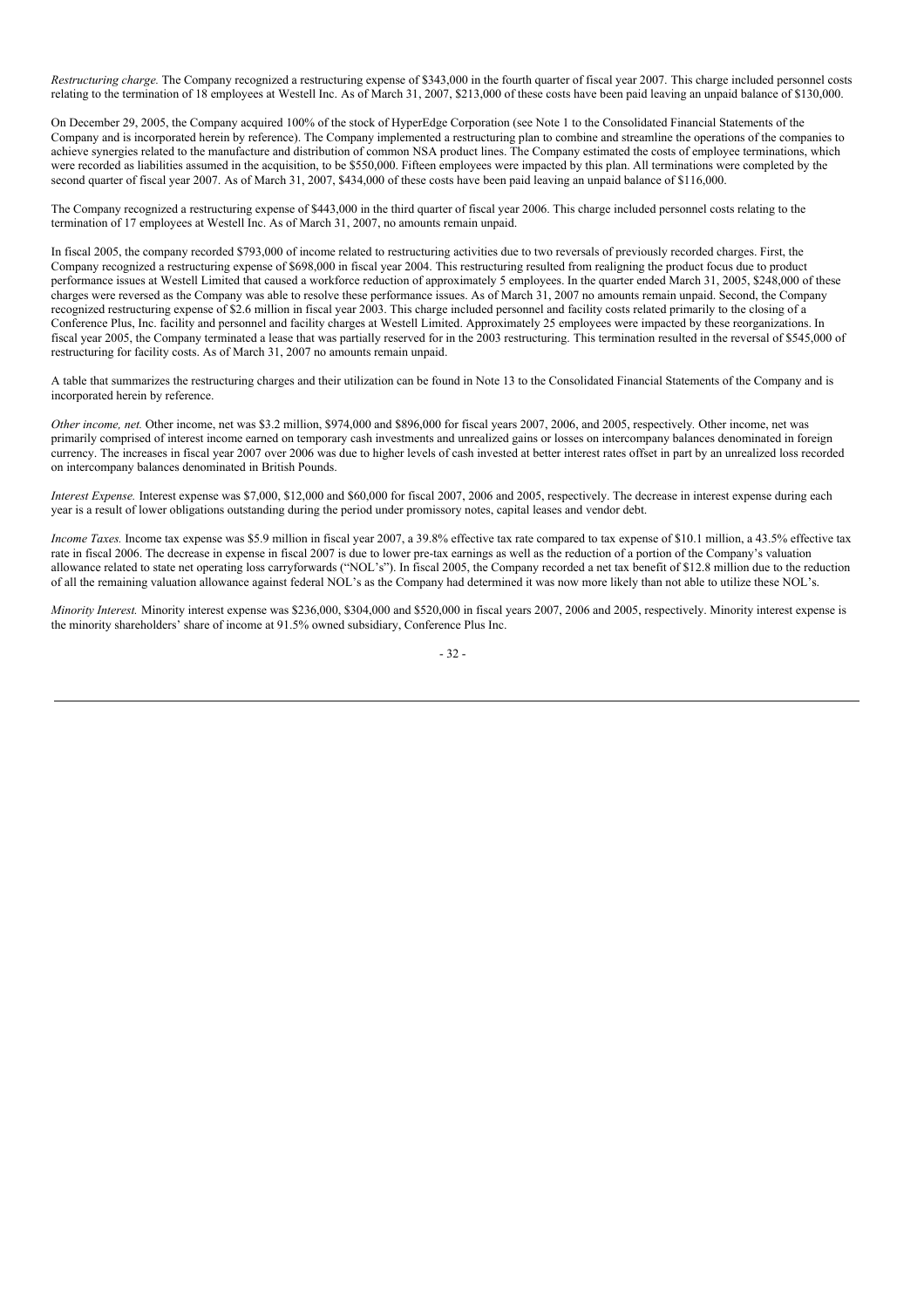# **Quarterly Results of Operations**

The following tables present certain financial information for each of the last eight fiscal quarters The Company believes that the unaudited information regarding each of these quarters is prepared on the same basis as the audited Consolidated Financial Statements of the Company appearing elsewhere in this Form 10-K*.* In the opinion of management, all necessary adjustments (consisting only of normal recurring adjustments) have been included to present fairly the unaudited quarterly results when read in conjunction with the audited Consolidated Financial Statements of the Company and the Notes thereto appearing elsewhere in this Form 10-K*.* These quarterly results of operations are not necessarily indicative of the results for any future period.

|                                          | <b>Ouarter Ended</b> |                   |               |                  |               |                   |               |                  |
|------------------------------------------|----------------------|-------------------|---------------|------------------|---------------|-------------------|---------------|------------------|
|                                          | Fiscal 2007          |                   |               | Fiscal 2006      |               |                   |               |                  |
|                                          | June 30, 2006        | Sept. 30.<br>2006 | Dec. 31, 2006 | Mar. 31,<br>2007 | June 30, 2005 | Sept. 30,<br>2005 | Dec. 31, 2005 | Mar. 31.<br>2006 |
| (in thousands, except per share amounts) |                      |                   |               |                  |               |                   |               |                  |
| Revenue                                  | \$65,376             | \$71,799          | \$63,262      | \$59,653         | \$75,641      | \$66,316          | \$68,149      | \$73,065         |
| Gross margin                             | 21,732               | 23,739            | 20.839        | 19.614           | 22,643        | 20,459            | 20,914        | 21,782           |
| Net income                               | 2,677                | 3,607             | 1,837         | 572              | 4,149         | 3,023             | 3,165         | 2,510            |
| Net income per common                    |                      |                   |               |                  |               |                   |               |                  |
| share:                                   |                      |                   |               |                  |               |                   |               |                  |
| Basic                                    | \$0.04               | \$0.05            | \$0.03        | \$0.01           | \$0.06        | \$0.04            | \$0.05        | \$0.04           |
| Diluted                                  | \$0.04               | \$0.05            | \$0.03        | \$0.01           | \$0.06        | \$0.04            | \$0.04        | \$0.04           |

The Company expects to continue to experience significant fluctuations in quarterly results of operations. The Company believes that fluctuations in quarterly results may cause the market price of the Class A Common Stock to fluctuate, perhaps substantially. Factors which have had an influence on and may continue to influence the Company's results of operations in a particular quarter include the size and timing of customer orders and subsequent shipments, customer order deferrals in anticipation of new products, timing of product introductions or enhancements by the Company or its competitors, market acceptance of new products, technological changes in the telecommunications industry, competitive pricing pressures, accuracy of customer forecasts of end-user demand, write-offs for obsolete inventory, changes in the Company's operating expenses, personnel changes, foreign currency fluctuations, changes in the mix of products sold, quality control of products sold, disruption in sources of supply, regulatory changes, capital spending, delays of payments by customers, working capital deficits and general economic conditions. Sales to the Company's customers typically involve long approval and procurement cycles and can involve large purchase commitments. Accordingly, cancellation or deferral of one or a small number of orders could cause significant fluctuations in the Company's quarterly results of operations. As a result, the Company believes that period-to-period comparisons of its results of operations are not necessarily meaningful and should not be relied upon as indications of future performance.

Because the Company generally ships products within a short period after receipt of an order, the Company typically does not have a material backlog of unfilled orders, and revenues in any quarter are substantially dependent on orders booked in that quarter. The Company's expense levels are based in large part on anticipated future revenues and are relatively fixed in the short-term. Therefore, the Company may be unable to adjust spending in a timely manner to compensate for any unexpected shortfall of orders. Accordingly, any significant shortfall of demand in relation to the Company's expectations or any material delay of customer orders would have an almost immediate adverse impact on the Company's business and results of operations and profitability.

- 33 -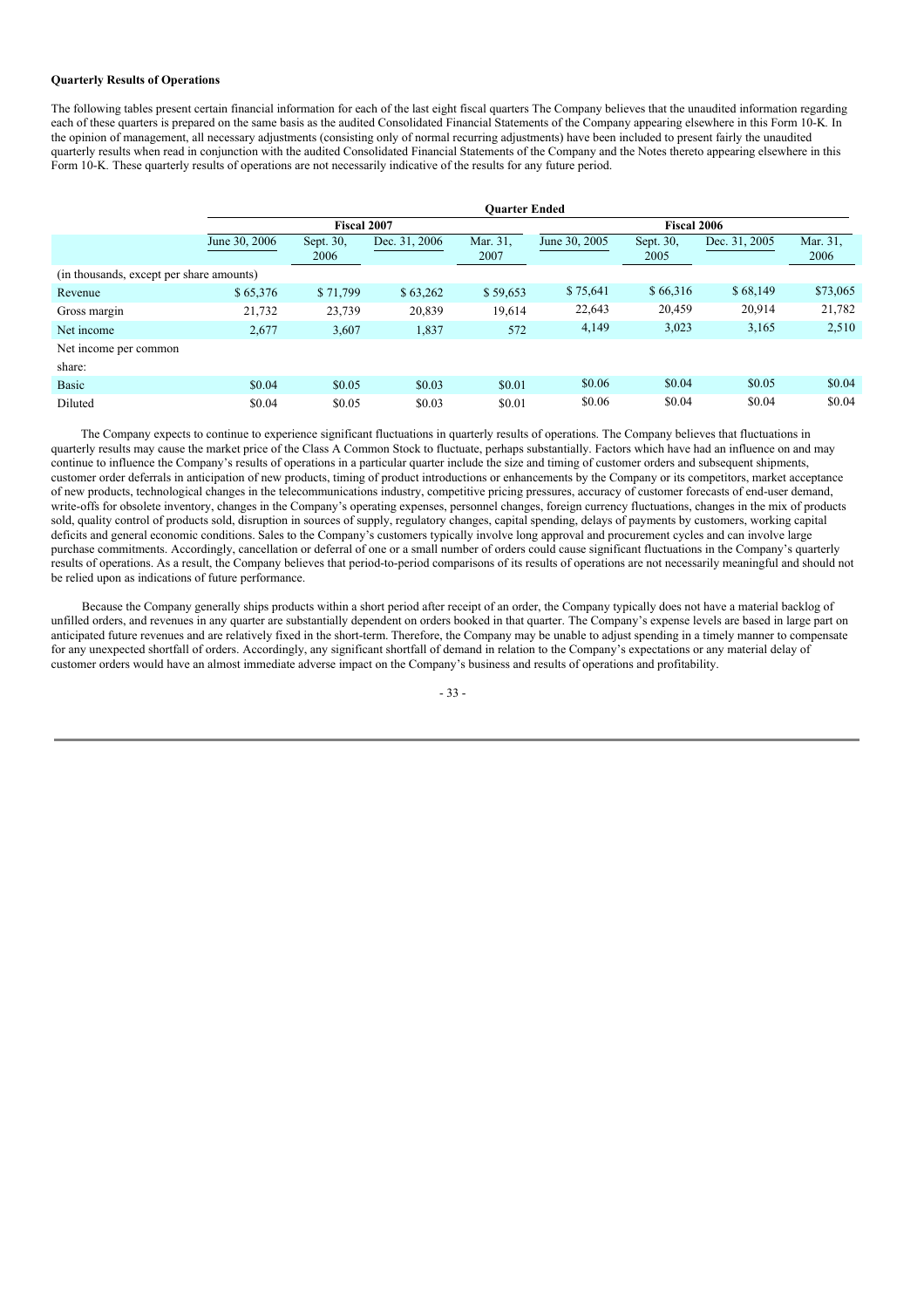#### **Liquidity and Capital Resources**

At March 31, 2007, the Company had \$70.2 million in cash and cash equivalents consisting primarily of the highest rated grade corporate commercial paper. At March 31, 2007, the Company had no amounts outstanding and \$40.0 million available under its secured revolving credit facility.

The Company entered into a Second Amended and Restated Credit Agreement dated as of June 30, 2006 (the "Credit Agreement"). The Credit Agreement, which has improved terms over the prior agreement, is a three-year revolving credit facility in an amount up to \$40 million. The obligations of the Company under the Credit Agreement are secured by a guaranty from certain direct and indirect domestic subsidiaries of the Company, and substantially all of the assets of the Company. Any proceeds from the revolving loans would be used for working capital purposes, acquisitions and for other general corporate purposes. The interest rate spread in the case of LIBOR and Base Rate loans and the payment of the non-use fees is dependent on the Company's leverage ratio. Currently the revolving loans under the Credit Agreement bear interest, at the Company's option, at the London Interbank Offered Rate ("LIBOR") plus 1.5% or an alternative base rate. The alternative base rate is the greater of the LaSalle Bank National Association prime rate or the Federal Funds rate plus 0.50%. The Company is also required to pay a non-use fee of 0.2% per annum on the unused portion of the revolving loans.

The Credit Agreement contains financial covenants that include a minimum Fixed Charge Coverage Ratio, a minimum tangible net worth test, a total leverage ratio test (consolidated total debt to EBITDA), and a limitation on capital expenditures for any fiscal year. Other covenants include limitations on lines of business, additional indebtedness, liens and negative pledge agreements, incorporation of other debt covenants, guarantees, investments and advances, cancellation of indebtedness, restricted payments, modification of certain agreements and instruments, inconsistent agreements, leases, consolidations, mergers and acquisitions, sale of assets, subsidiary dividends, and transactions with affiliates. The Company was in compliance with these covenants on March 31, 2007 and expects to comply with these covenants for the term of the debt.

The Company's operating activities generated cash of \$39.3 million, \$31.7 million and \$21.3 million in fiscal 2007, 2006, and 2005 respectively. Cash generated by operations in fiscal 2007 and 2006 resulted primarily from net income, non-cash depreciation and amortization, decreases in deferred tax assets, accounts receivable and inventory and was offset in 2006, in part by the decrease in accounts payable. Cash generated by operations in fiscal 2005 resulted primarily from net income, non-cash depreciation and amortization, increase in accounts payable and tax benefit received from the exercise of employee stock options and was offset in part by the increase in deferred tax assets, accounts receivables and inventories.

The Company's investing activities used \$10.6 million, \$19.0 million and \$5.2 million in fiscal 2007, 2006 and 2005 respectively. In fiscal 2007, the Company used cash of \$5.9 million to acquire Noran Tel, Inc. In fiscal 2006, the Company used cash of \$14.0 million to acquire HyperEdge Corporation. Capital expenditures in fiscal 2007, 2006 and 2005 were \$4.0 million, \$4.5 million and \$6.7 million, respectively. The equipment segment capital expenditures in fiscal 2007, 2006, and 2005 were \$3.1 million, \$3.1 million and \$5.8 million, respectively. The capital expenditures in the equipment segment were primarily for machinery and research and development equipment purchases. The services segment capital expenditures in fiscal 2007, 2006 and 2005 were \$0.9 million, \$1.4 million and \$0.9 million, respectively. These expenditures were primarily for teleconference bridge equipment.

At March 31, 2007 the Company's principle sources of liquidity were \$70.2 million of cash and the secured revolving credit facility under which the Company was eligible to borrow up to an additional \$40.0 million based upon receivables and inventory levels. Cash in excess of operating requirements, if any, will be invested on a short-term basis primarily in the highest rated grade commercial paper. The Company believes cash on hand and generated from operations will satisfy its future cash requirements for the next twelve months.

- 34 -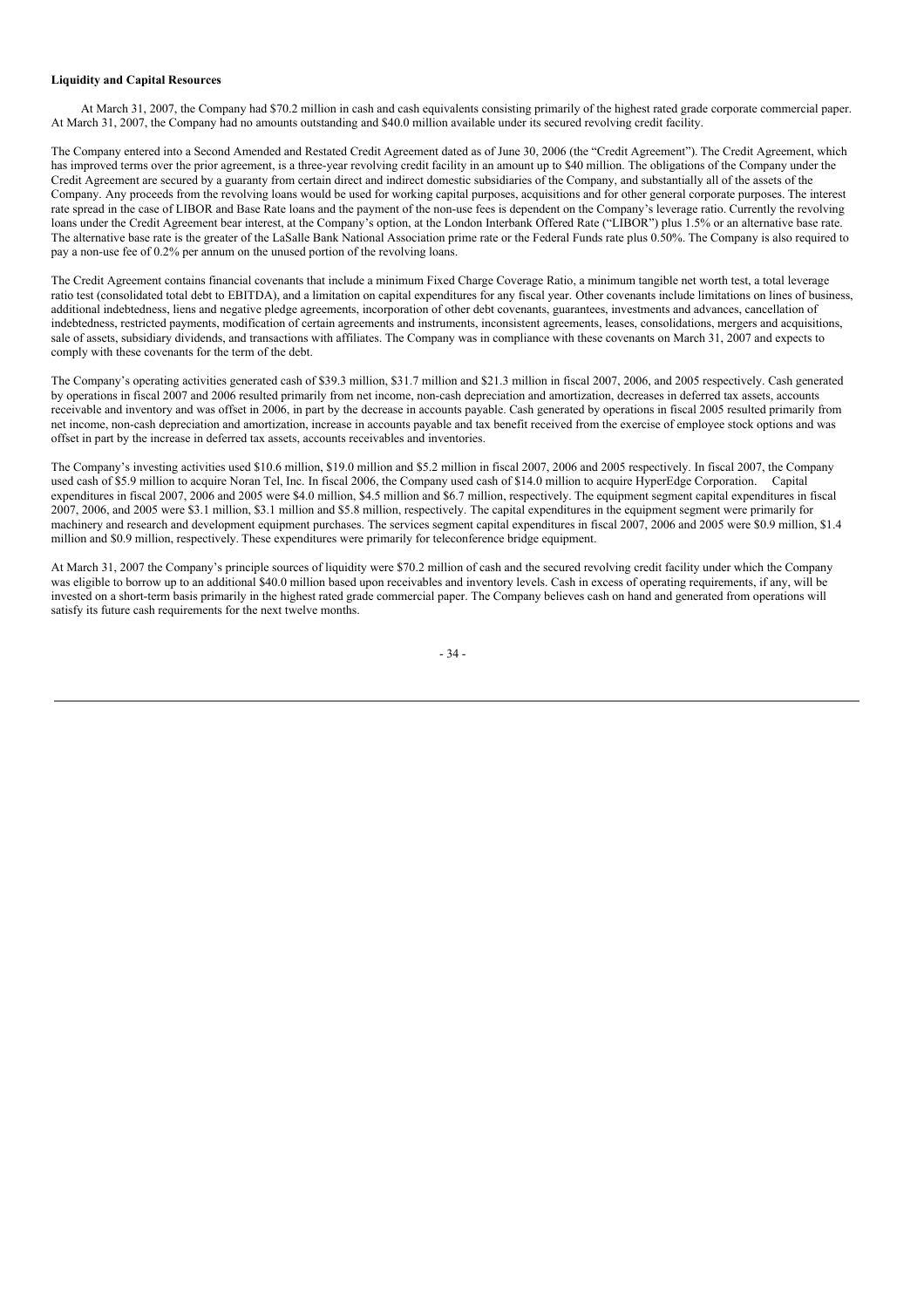Future obligations and commitments as of March 31, 2007 consisted of the following:

|                                                          |          |         |         | Payments due by fiscal year |         |            |          |
|----------------------------------------------------------|----------|---------|---------|-----------------------------|---------|------------|----------|
| (in thousands)                                           | 2008     | 2009    | 2010    | 2011                        | 2012    | Thereafter | Total    |
| Debt and capital leases                                  | \$5      | $S -$   | $S -$   | $S -$                       | $S -$   | $S -$      | \$5      |
| Purchase obligations                                     | 29,992   | 797     | 667     | 208                         | $- -$   | $- -$      | 31,664   |
| Future minimum lease<br>payments for operating<br>leases | 3.515    | 3.348   | 3.314   | 3.165                       | 2.938   | 12.407     | 28,687   |
| Future obligations and                                   |          |         |         |                             |         |            |          |
| commitments                                              | \$33,511 | \$4,145 | \$3,981 | \$3,373                     | \$2,938 | \$12,407   | \$60,356 |

Purchase obligations consist of raw materials in the equipment segment and local and long distance telephone service commitments in the service segment that arise in the normal course of business operations.

The Company had deferred tax assets of approximately \$62.4 million at March 31, 2007. The Company has recorded a valuation allowance reserve of \$8.5 million to reduce the recorded net deferred tax asset to \$53.9 million.

The net operating loss carryforwards begin to expire in 2012. Realization of deferred tax assets associated with the Company's future deductible temporary differences, net operating loss carryforwards and tax credit carryforwards is dependent upon generating sufficient taxable income prior to their expiration. The Company uses estimates of future taxable income to access the valuation allowance required against deferred tax assets. Management periodically evaluates the recoverability of the deferred tax assets and will adjust the valuation allowance against deferred tax assets accordingly.

### **ITEM 7A. QUANTITATIVE AND QUALITATIVE DISCLOSURES ABOUT MARKET RISK**

Westell is subject to certain market risks, including foreign currency and interest rates*.* The Company has foreign subsidiaries in the United Kingdom, Ireland and Canada that develop and sell products and services in those respective countries and in other countries. The Company is exposed to potential gains and losses from foreign currency fluctuations affecting net investments and earnings denominated in foreign currencies. Market risk is estimated as the potential decrease in pretax earnings resulting from a hypothetical decrease in the ending exchange rate of 10%. If such a decrease occurred, the Company would incur approximately \$786,000 in additional other expense based on the ending intercompany balance outstanding at March 31, 2007. The Company's future primary exposure is to changes in exchange rates for the U.S. dollar versus the British Pound Sterling, Euro and Canadian dollar.

As of March 31, 2007, the balance in the cumulative foreign currency translation adjustment account, which is a component of stockholders' equity, was an unrealized gain of \$86,000.

The Company does not have significant exposure to interest rate risk related to its debt obligations, which are primarily U.S. Dollar denominated. The Company's risk is the potential increase in interest expense arising from adverse changes in interest rates. The Company's debt consisted primarily of capital leases. Market risk is estimated as the potential decrease in pretax earnings resulting from a hypothetical increase in interest rates of 10% (i.e. from approximately 3.5% to approximately 3.9%) average interest rate on the Company's debt. If such an increase occurred, the Company would incur approximately \$716 per annum in additional interest expense based on the average debt borrowed during the twelve months ended March 31, 2007. The Company does not believe such additional expense is significant. The Company does not currently use any derivative financial instruments relating to the risk associated with changes in interest rates.

### **ITEM 8. FINANCIAL STATEMENTS AND SUPPLEMENTARY DATA**

The Company's Consolidated Financial Statements required by Item 8, together with the reports thereon of the independent auditors set forth on pages 43 - 68 of this report. The Consolidated Financial Statement schedule

- 35 -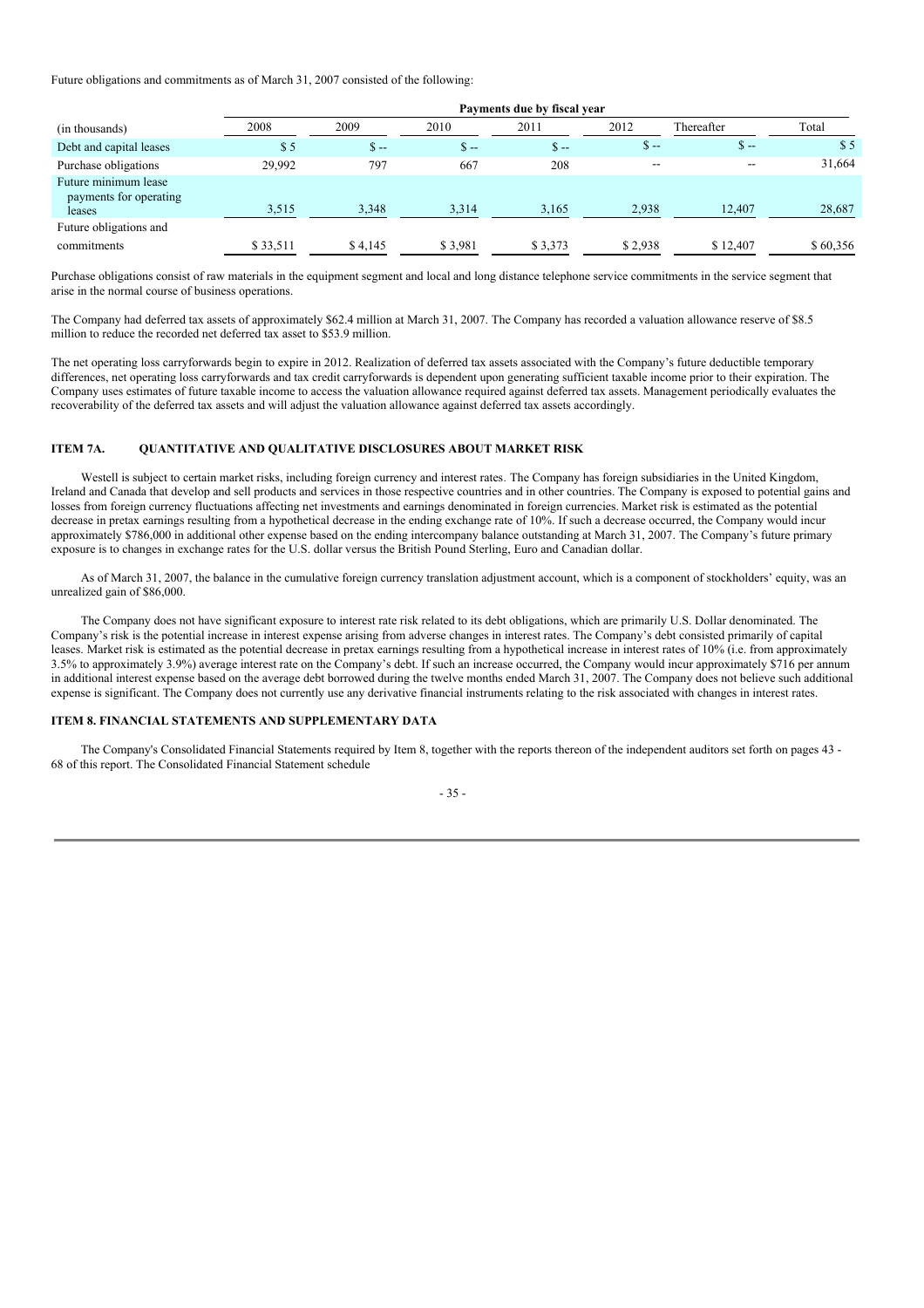listed under Item 15(a)2, is set forth on page 69 of this report and should be read in conjunction with the financial statements.

## **ITEM 9. CHANGES IN AND DISAGREEMENTS WITH ACCOUNTANTS ON ACCOUNTING AND FINANCIAL DISCLOSURE.**

None

#### **ITEM 9A. CONTROLS AND PROCEDURES**

#### **Evaluation of Disclosure Controls and Procedures**

Disclosure controls and procedures are designed to ensure that information required to be disclosed in the reports filed or submitted under the Exchange Act is recorded, processed, summarized and reported, within the time periods specified in the SEC's rules and forms. Disclosure controls and procedures include, without limitation, controls and procedures designed to ensure that information required to be disclosed in the reports filed under the Exchange Act is accumulated and communicated to management, including the Chief Executive Officer and Chief Financial Officer, as appropriate, to allow timely decisions regarding required disclosure.

As of March 31, 2007, the Company carried out an evaluation, under the supervision and with the participation of the Company's management, including the Company's Chief Executive Officer and Chief Financial Officer, of the effectiveness of the design and operation of the Company's disclosure controls and procedures. Based upon that evaluation, the Chief Executive Officer and Chief Financial Officer concluded that the Company's disclosure controls and procedures are effective to ensure that information required to be disclosed in the reports the Company files or submits under the Exchange Act is recorded, processed, summarized and reported as and when required.

#### *Management's Report on Internal Control Over Financial Reporting*

Management is responsible for establishing and maintaining adequate internal control over financial reporting. Management assessed the effectiveness of the Company's internal control over financial reporting as of March 31, 2007 using criteria established in *Internal Control-Integrated Framework* issued by the Committee of Sponsoring Organizations of the Treadway Commission (COSO) and concluded that the Company maintained effective internal controls over financial reporting as of March 31, 2007.

Because of its inherent limitations, although designed and operated to provide reasonable assurance that the objectives of the control system are met, internal control over financial reporting may not prevent or detect misstatements. Also, projections of any evaluation of effectiveness to future periods are subject to risk that controls may become inadequate because of changes in conditions, or that the degree of compliance with the policies may deteriorate.

The Company's assessment of the effectiveness of our internal control over financial reporting as of March 31, 2007 has been audited by Ernst and Young, LLP, an independent registered public accounting firm, as stated in its report which is included on page 44.

### **ITEM 9B. OTHER INFORMATION**

None

### **PART III**

### **ITEM 10. DIRECTORS, EXECUTIVE OFFICERS AND CORPORATE GOVERNANCE**

#### (a) Directors of the Company

The information required by this Item is set forth in registrant's Proxy Statement for the Annual Meeting of Stockholders to be held in September 2007 under the caption "Election of Directors and Section 16(a). Beneficial Ownership Reporting Compliance" which information is incorporated herein by reference.

#### - 36 -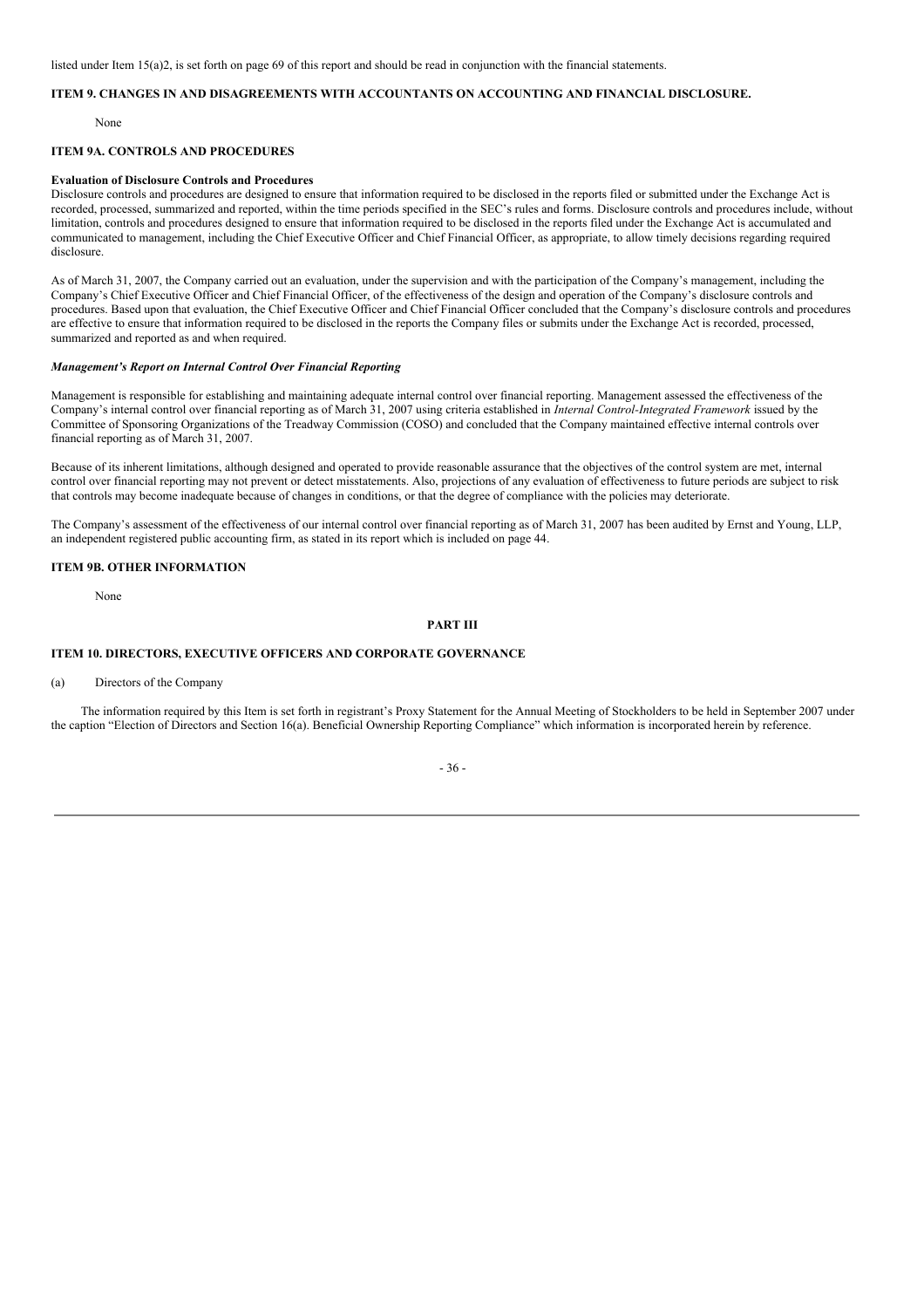#### (b) Executive Officers of the Company

The information required by this Item is set forth in registrant's Proxy Statement for the Annual Meeting of Stockholders to be held in September 2007 under the caption "Executive Officers," which information is incorporated herein by reference.

## **CODE OF BUSINESS CONDUCT**

We have adopted a Code of Business Conduct within the meaning of Item 406(b) of Regulation S-K. This Code of Business Conduct applies to our principal executive officer, principal financial officer and principal accounting officer. The Company has filed a copy of this Code of Business Conduct at Exhibit 14.1 to this Form 10-K. This Code of Business Conduct is also publicly available on our website at www.westell.com. The Company intends to satisfy the disclosure requirement under Item 5.05 of Form 8-K by posting on its website any amendments to, or waivers from its Code of Business Conduct applicable to these senior executives. Copies of the Code of Business Conduct will be provided free of charge upon written request directed to the Secretary of the Company.

#### **ITEM 11. EXECUTIVE COMPENSATION**

The information required by this Item is set forth in registrant's Proxy Statement for the Annual Meeting of Stockholders to be held in September 2007 under the caption "Compensation of Directors and Executive Officers," and "Report of the Compensation Committee of the Board of Directors," which information is incorporated herein by reference.

### **ITEM 12. SECURITY OWNERSHIP OF CERTAIN BENEFICIAL OWNERS AND MANAGEMENT AND RELATED STOCKHOLDER MATTERS**

The information required by this Item is set forth in registrant's Proxy Statement for the Annual Meeting of Stockholders to be held in September 2007 under the caption "Ownership of the Capital Stock of the Company," and "Equity Compensation Plan Information" which information is incorporated herein by reference.

#### **ITEM 13. CERTAIN RELATIONSHIPS AND RELATED TRANSACTIONS, AND DIRECTOR INDEPENDENCE**

The information required by this Item is set forth in registrant's Proxy Statement for the Annual Meeting of Stockholders to be held in September 2007 under the caption "Certain Relationships and Related Transactions," which information is incorporated herein by reference.

### **ITEM 14. PRINCIPAL ACCOUNTING FEES AND SERVICES**

The information required by this item is incorporated herein by reference to the section entitled "Fees to the Company's Auditors" in our Proxy Statement for the annual meeting to be held in September 2007.

- 37 -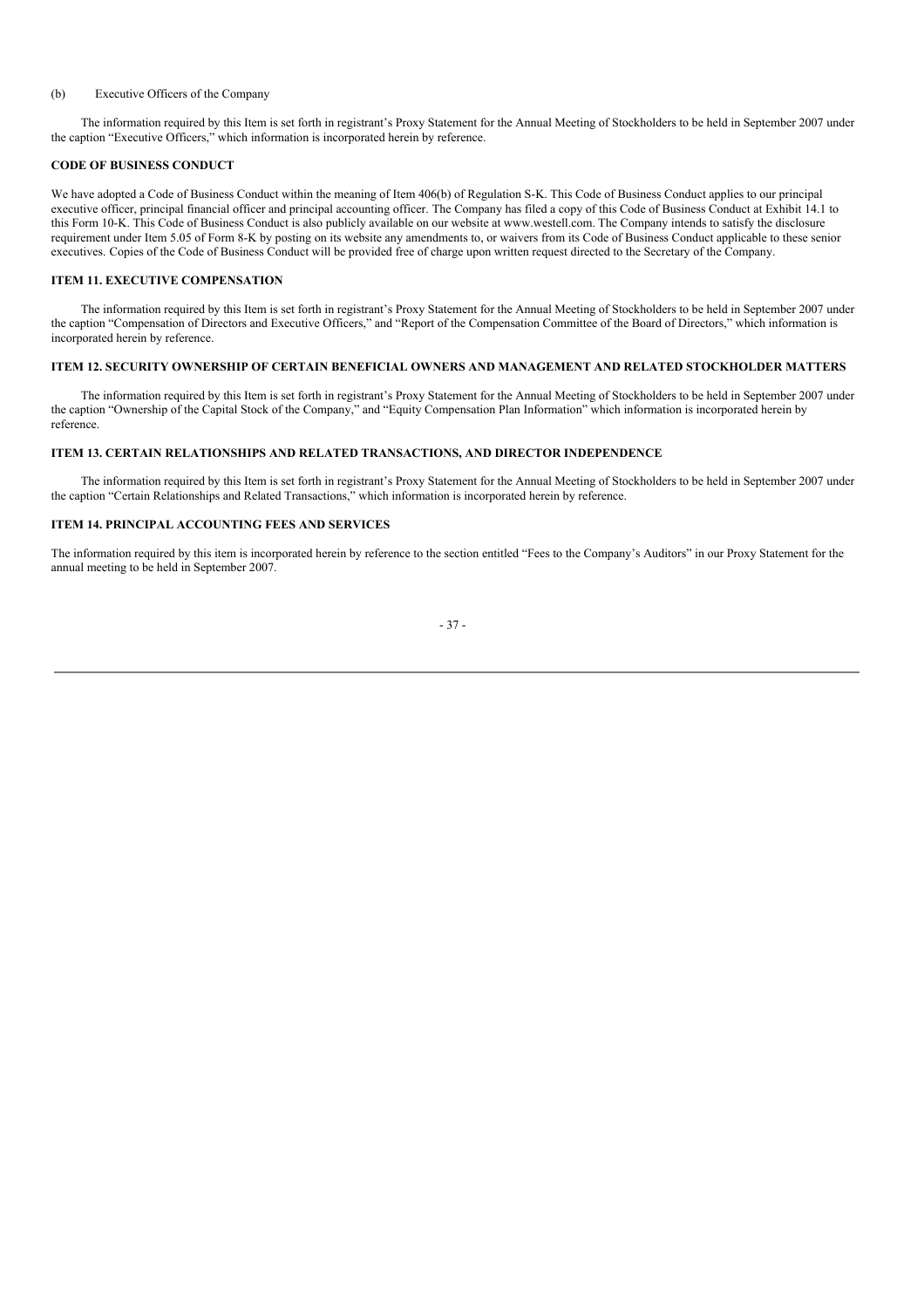## **PART IV**

### **ITEM 15. EXHIBITS AND, FINANCIAL STATEMENT SCHEDULES**

### (a) (1) Financial Statements

The consolidated financial statements of Westell Technologies, Inc. at March 31, 2007 and 2006 and for each of the three fiscal years in the period ended March 31, 2007, together with the Report of Independent Auditors, are set forth on pages 43 through 68 of this Report.

The supplemental financial information listed and appearing hereafter should be read in conjunction with the consolidated financial statements included in the report.

### (2) Financial Statement Schedule

The following are included in Part IV of this Report for each of the years ended March 31, 2007, 2006 and 2005 as applicable:

Schedule II - Valuation and Qualifying Accounts - page 69

Financial statement schedules not included in this report have been omitted either because they are not applicable or because the required information is shown in the consolidated financial statements or notes thereto, included in this report.

| (3) | Exhibits |                                                                                                                                |
|-----|----------|--------------------------------------------------------------------------------------------------------------------------------|
|     | 3.1      | Amended and Restated Certificate of Incorporation, as amended (incorporated herein by reference to Exhibit 3.1 to the Comp     |
|     |          | Report on Form 10-Q for the quarter ended June 30, 2005).                                                                      |
|     | 3.2      | Amended and Restated By-laws (incorporated by reference to Exhibit 3.2 to the Company's Quarterly Report on Form 10-Q 1        |
|     |          | September 30, 2005).                                                                                                           |
|     | 9.1      | Voting Trust Agreement dated February 23, 1994, as amended (incorporated herein by reference to Exhibit 9.1 to Westell Te      |
|     |          | Registration Statement on Form S-1, as amended, Registration No. 33-98024).                                                    |
|     | 10.2     | Stock Transfer Restriction Agreement entered into by members of the Penny family, as amended, (incorporated herein by ref      |
|     |          | 10.4 and 10.16 to Westell Technologies, Inc.'s Registration Statement on Form S-1, as amended, Registration No. 33-98024).     |
|     | 10.3     | Form of Registration Rights Agreement among the Company and Robert C. Penny III and Melvin J. Simon, as trustees of the        |
|     |          | February 23, 1994 (incorporated herein by reference to Exhibit 10.5 to Westell Technologies, Inc.'s Registration Statement or  |
|     |          | amended, Registration No. 33-98024).                                                                                           |
|     | $*10.4$  | 1995 Stock Incentive Plan (incorporated herein by reference to Exhibit 10.6 to Westell Technologies, Inc.'s Registration State |
|     |          | as amended, Registration No. 33-98024).                                                                                        |
|     | $*10.5$  | Employee Stock Purchase Plan (incorporated herein by reference to Exhibit 10.7 to Westell Technologies, Inc.'s Registration    |
|     |          | S-1, as amended, Registration No. 33-98024).                                                                                   |
|     | $*10.6$  | Teltrend Inc. 1995 Stock Option Plan. (incorporated by reference to the Teltrend, Inc.'s Registration Statement on Form S-1, a |
|     |          | (Registration No. 33-91104), originally filed with the Securities and Exchange Commission April 11, 1995)                      |
|     | $*10.7$  | Teltrend Inc. 1996 Stock Option Plan (incorporated by reference to the Teltrend Inc.'s Quarterly Report on Form 10-Q for the   |
|     |          | ended April 26, 1997).                                                                                                         |

- 38 -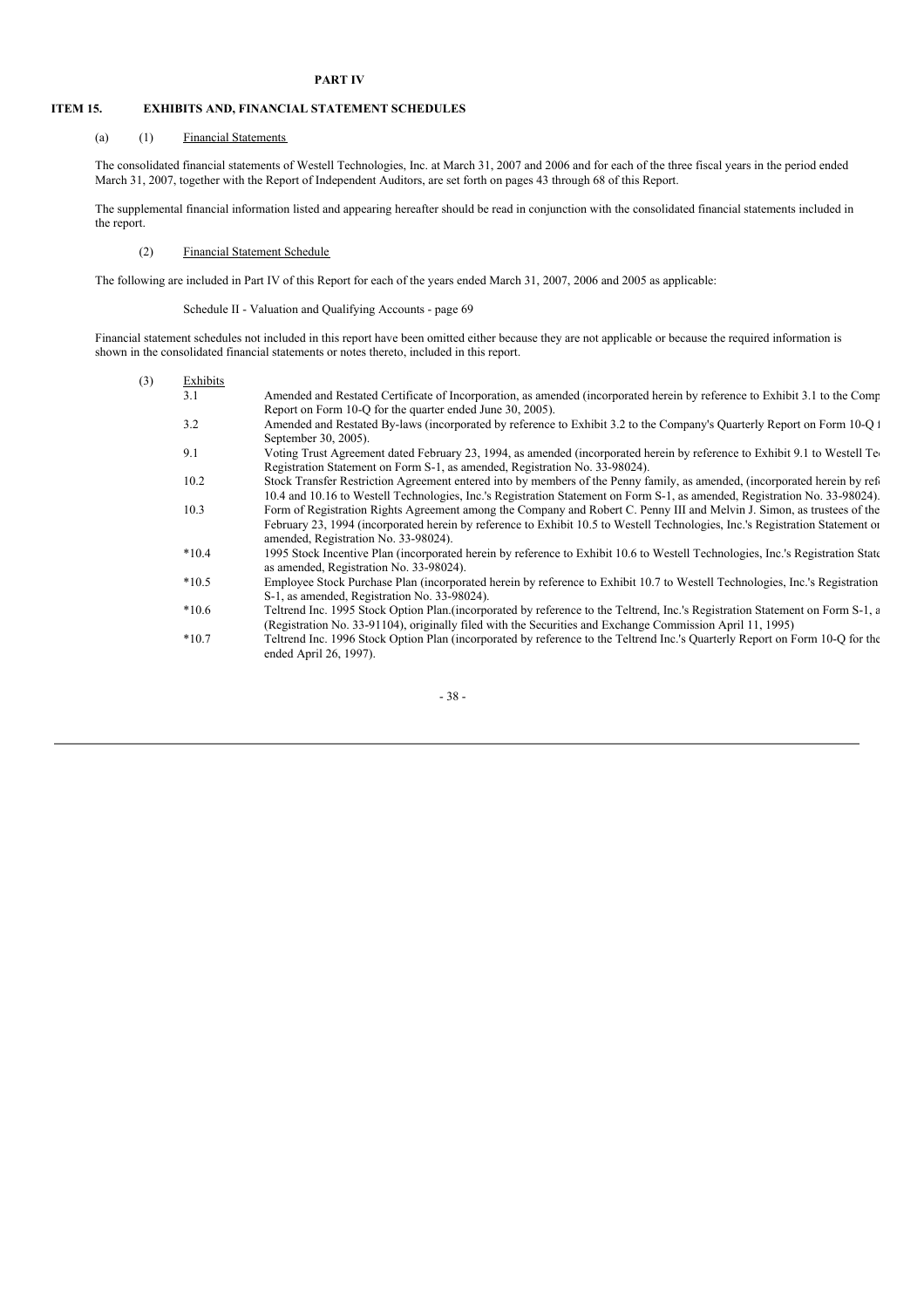| $*10.8$  | Teltrend Inc. 1997 Non-Employee Director Stock Option Plan (incorporated by reference to the Teltrend Inc.'s Definitive Pro<br>Annual Meeting of Stockholders held on December 11, 1997).                                                                     |
|----------|---------------------------------------------------------------------------------------------------------------------------------------------------------------------------------------------------------------------------------------------------------------|
| $*10.9$  | Deferred Compensation Arrangement between Westell Technologies, Inc. and E. Van Cullens (incorporated by reference to E                                                                                                                                       |
|          | Company's Annual Report on Form 10-K for the year ended March 31, 2003).                                                                                                                                                                                      |
| $*10.10$ | Severance Agreement between Conference Plus, Inc. and Tim Reedy.                                                                                                                                                                                              |
| 10.11    | Lease dated September 25, 1995 between Westell-Meridian LLC and Westell, Inc. (incorporated herein by reference to Exhibitation                                                                                                                               |
|          | Technologies, Inc.'s Registration Statement on Form S-1, as amended, Registration No. 33-98024)                                                                                                                                                               |
| 10.12    | Second Amended and Restated Credit Agreement dated as of June 30, 2006 among Westell Technologies, Inc., Westell, Inc.,<br>Conference Plus, Inc., the various financial institutions party thereto, as lenders, and LaSalle Bank National Association, as the |
|          | agent (incorporated by reference to Exhibit 10.1 to be the Company's Quarterly Report on From 10-Q for the quarter ended J                                                                                                                                    |
| 10.13    | Amended and Restated Guaranty and Collateral Agreement dated as of June 30, 2006 among Westell Technologies, Inc., We                                                                                                                                         |
|          | LLC and Conference Plus, Inc., the other parties thereto, as grantors, and LaSalle Bank National Association, as the administr<br>(incorporated by reference to Exhibit 10.2 to the Company's Quarterly Report on Form 10-Q for the quarter ended June 30, 2  |
| $*10.14$ | Employment Agreement by and among Westell Technologies, Inc, Westell, Inc. and Thomas E. Mader (incorporated by refer                                                                                                                                         |
|          | to the Company's Current Report on Form 8-K filed with the Securities and Exchange Commission on January 12, 2007).                                                                                                                                           |
| $*10.15$ | Restricted Stock Award for Thomas E. Mader (incorporated by reference to Exhibit 10.2 to the Company's Current Report or                                                                                                                                      |
|          | the Securities and Exchange Commission on January 12, 2007).                                                                                                                                                                                                  |
| $*10.16$ | Consulting Agreement by and between Westell Technologies, Inc and E. Van Cullens (incorporated by reference to Exhibit 9                                                                                                                                      |
|          | Current Report on Form 8-K filed with the Securities and Exchange Commission on January 26, 2007).                                                                                                                                                            |
| $*10.17$ | Amendment to Deferred Compensation Program for E. Van Cullens (incorporated by reference to Exhibit 99.2 to the Compar                                                                                                                                        |
|          | on From 8-K filed with the Securities and Exchange Commission on January 26, 2007).                                                                                                                                                                           |
| 10.18    | Lease dated December 10, 1993 between LaSalle National Trust, N.A., as Trustee under Trust Agreement dated August 1, 19                                                                                                                                       |
|          | No. 101293, and Westell Incorporated, as amended and modified (incorporated herein by reference to Exhibit 10.18 to the Co.<br>for fiscal year ended March 31, 1996).                                                                                         |
| $*10.23$ | Severance Agreement date June 28, 2001, by and between Westell, Inc and E. Van Cullens (incorporated herein by reference<br>the Company's Quarterly Report on Form 10-Q for the quarter ended September 30, 2001).                                            |
| $*10.24$ | Employment Letter dated June 28, 2001 between Westell Technologies, Inc. and E. Van Cullens (incorporated herein by refer<br>10.24 to the Company's Quarterly Report on Form 10-Q for the quarter ended September 30, 2001).                                  |
| 10.25    | Westell Technologies, Inc. 2004 Stock Incentive Plan (incorporated by reference to Exhibit B to the Company's Proxy Staten<br>Annual Meeting of Stockholders).                                                                                                |
| 10.26    | Form of Restricted Stock Award under the Westell Technologies, Inc. 2004 Stock Incentive Plan (incorporated by reference t<br>Form 8-K filed with the Securities and Exchange Commission on January 3, 2005)                                                  |
|          |                                                                                                                                                                                                                                                               |

- 39 -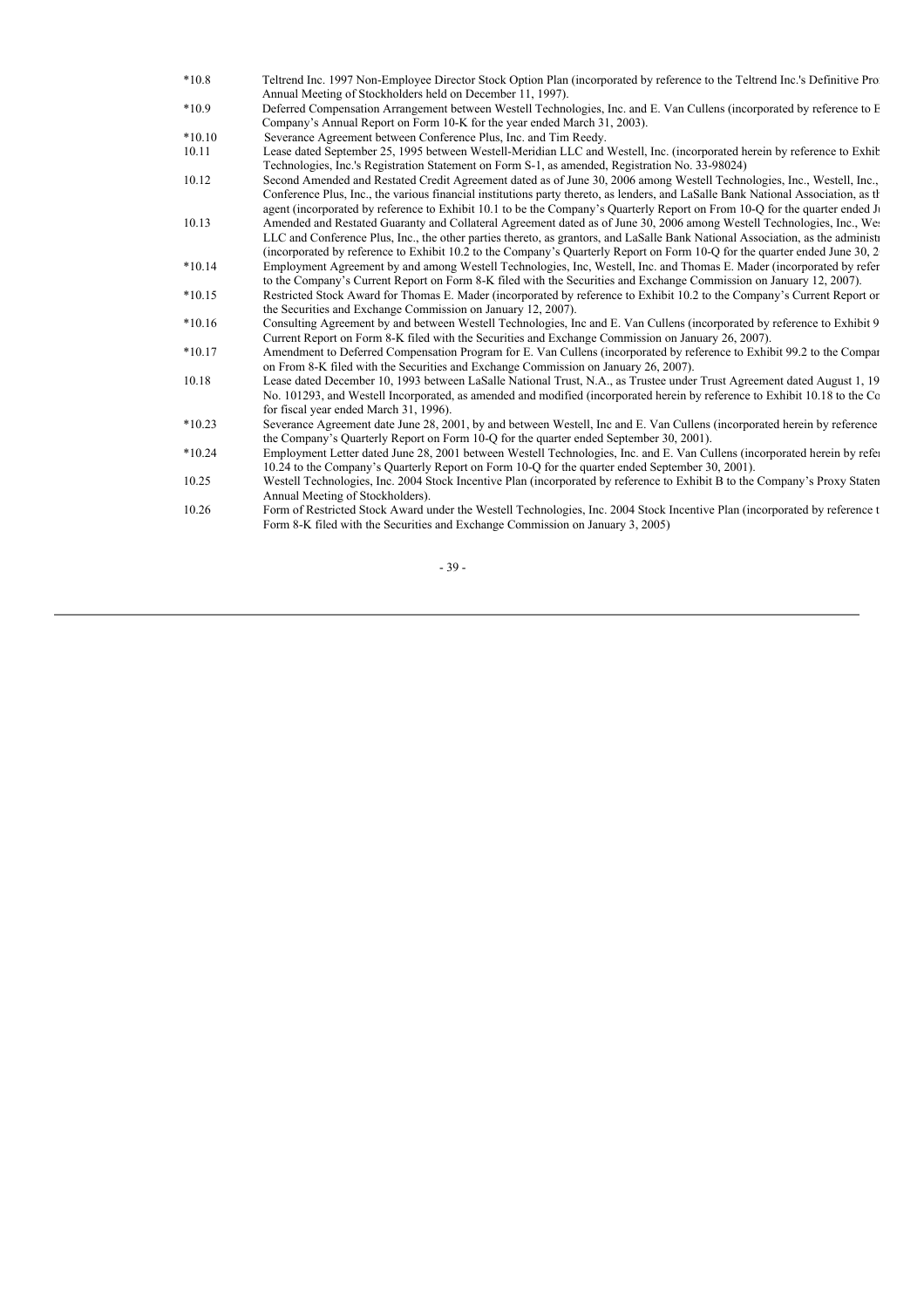- 10.27 Form of Stock Option Award under the Westell Technologies, Inc. 2004 Stock Incentive Plan (incorporated by reference to the Company's Form 8-K filed with the Securities and Exchange Commission on October 12, 2004)
- 14.1 Code of Business Conduct (incorporated by reference to Exhibit 14.1 to the Company's Annual Report on Form 10-K for the year ended March 31, 2004)
- 21.1 Subsidiaries of the Registrant (incorporated by reference to Exhibit 21.1 to the
- Company's Annual Report on Form 10-K for the year ended March 31, 2001). 23.1 Consent of Ernst & Young LLP.
- 31.1 Certification of the Chief Executive Officer pursuant to Section 302 of Sarbanes-Oxley Act of 2002
- 31.2 Certification of the Chief Financial Officer pursuant to Section 302 of Sarbanes-Oxley Act of 2002
- 32.1 Certification of the Chief Executive Officer and Chief Financial Officer pursuant to Section 906 of Sarbanes-Oxley Act of 2002
- \* Management contract or compensatory plan or arrangement.

## (b) Exhibits

The exhibits filed as part of this Annual Report on Form 10-K are as specified in Item 15(a)(3) herein.

### (c) Financial Statement Schedules

The financial statement schedules filed as part of this Annual Report on Form 10-K are as specified in Item 15(a)(2) herein.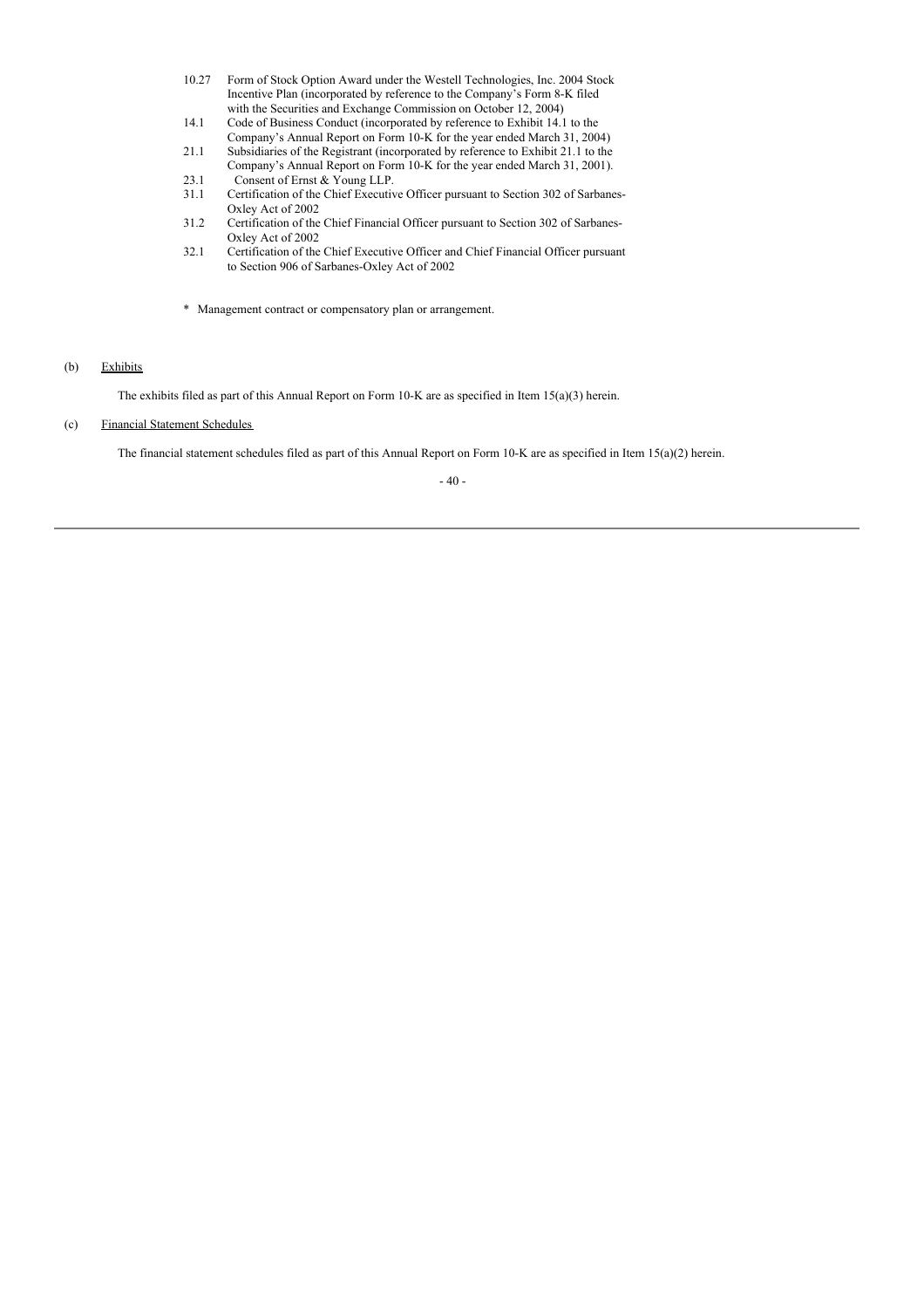## **SIGNATURES**

Pursuant to the requirements of Section 13 or 15(d) of the Securities Exchange Act of 1934, the registrant has duly caused this report to be signed on its behalf by the undersigned, thereunto duly authorized on June 14, 2007.

WESTELL TECHNOLOGIES, INC.

By /s/ Thomas E. Mader Thomas E. Mader President, Chief Executive Officer

Pursuant to the requirements of the Securities Exchange Act of 1934, this report has been signed below by the following persons on behalf of the registrant and in the capacities and on June 14, 2007.

| Signature                                                | Title                                                                                                                             |
|----------------------------------------------------------|-----------------------------------------------------------------------------------------------------------------------------------|
| /s/ Nicholas C. Hindman, Sr.<br>Nicholas C. Hindman, Sr. | Chief Financial Officer, Treasurer and Senior Vice President<br>(Principal Financial Officer and<br>Principal Accounting Officer) |
| /s/ Thomas E. Mader<br>Thomas E. Mader                   | President, Chief Executive Officer and Director<br>(Principal Executive Officer)                                                  |
| /s/ John W. Seazholtz<br>John W. Seazholtz               | Chairman of the Board of Directors                                                                                                |
| /s/ E. Van Cullens<br>E. Van Cullens                     | Director                                                                                                                          |
| /s/ Paul A. Dwyer<br>Paul A. Dwyer                       | Director                                                                                                                          |
| /s/ Eileen A. Kamerick<br>Eileen A. Kamerick             | Director                                                                                                                          |
| /s/ Robert C. Penny III<br>Robert C. Penny III           | Director                                                                                                                          |
| /s/ Roger L. Plummer<br>Roger L. Plummer                 | Director                                                                                                                          |
| /s/ Bernard F. Sergesketter<br>Bernard F. Sergesketter   | Director                                                                                                                          |
| /s/ Melvin J. Simon<br>Melvin J. Simon                   | Director                                                                                                                          |
|                                                          |                                                                                                                                   |

## - 41 -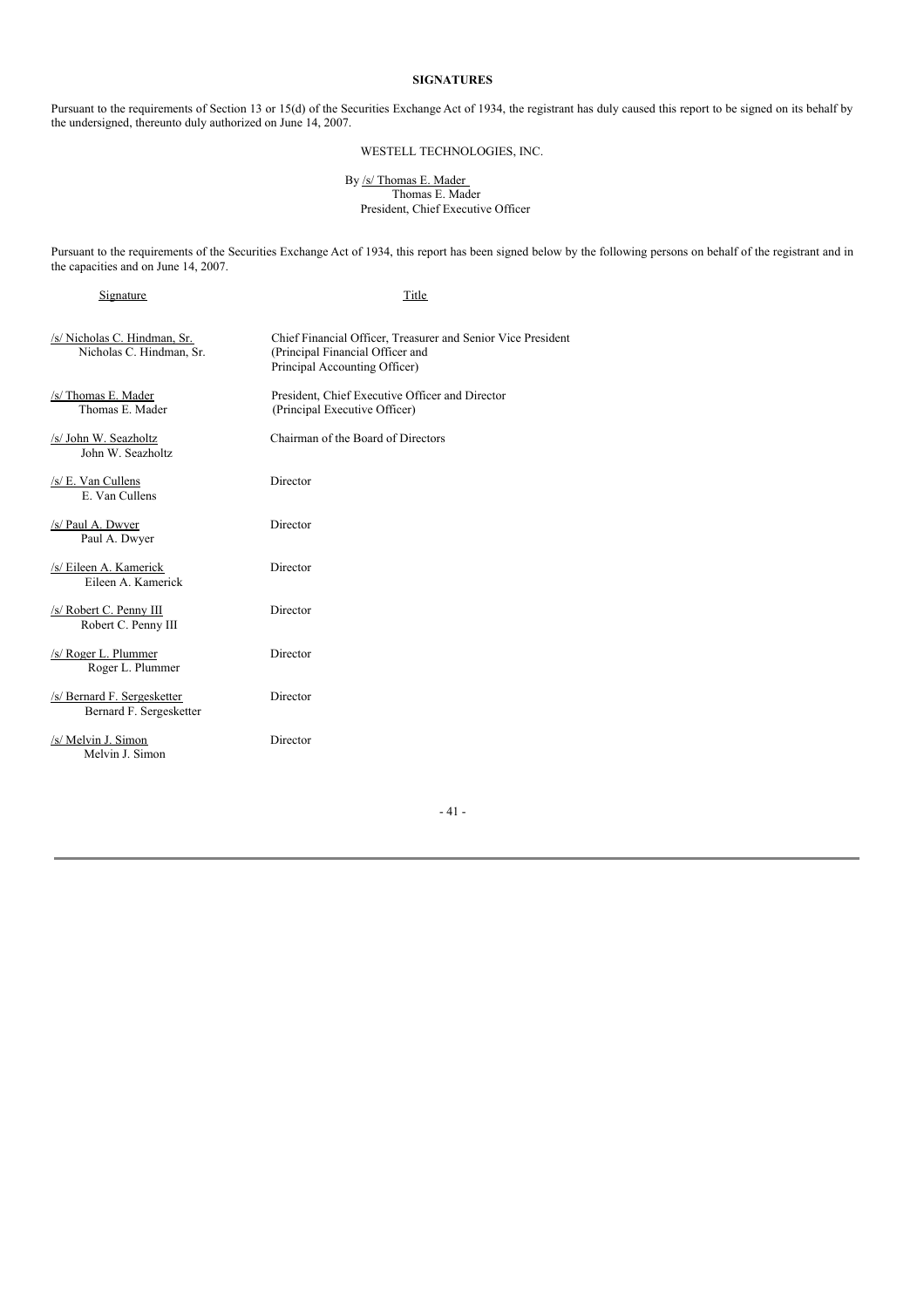## **INDEX TO CONSOLIDATED FINANCIAL STATEMENTS AND SUPPLEMENTARY DATA**

| Item                                                                                                 | Page |
|------------------------------------------------------------------------------------------------------|------|
| <b>Consolidated Financial Statements:</b>                                                            |      |
| Report of Independent Registered Public Accounting Firm                                              | 43   |
| Report of Independent Registered Public Accounting Firm on Internal Control Over Financial Reporting | 44   |
| Consolidated Balance Sheets -- March 31, 2007 and 2006                                               | 45   |
| Consolidated Statements of Operations for the years ended March 31, 2007, 2006 and 2005              | 47   |
| Consolidated Statements of Stockholders' Equity for the years ended March 31, 2007, 2006 and 2005    | 48   |
| Consolidated Statements of Cash Flows for the years ended March 31, 2007, 2006 and 2005              | 49   |
| Notes to Consolidated Financial Statements                                                           | 50   |
|                                                                                                      |      |

## Financial Statement Schedule:

Schedule II -- Valuation and Qualifying Accounts 69

# - 42 -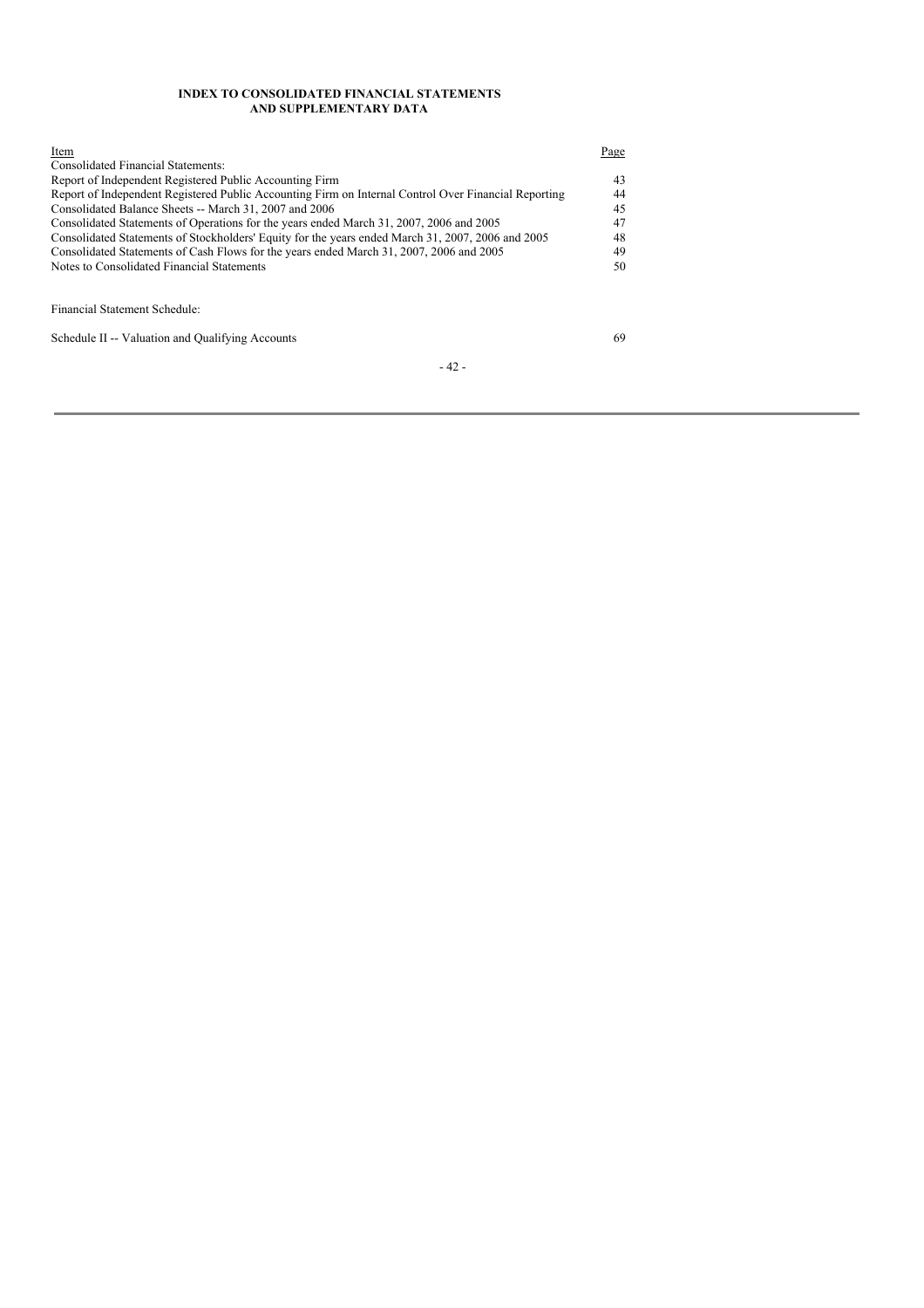### Report of Independent Registered Public Accounting Firm

To the Board of Directors and the Stockholders Westell Technologies, Inc.

We have audited the accompanying consolidated balance sheets of Westell Technologies, Inc. and subsidiaries (the "Company") as of March 31, 2007 and 2006, and the related consolidated statements of operations, stockholders' equity, and cash flows for each of the three years in the period ended March 31, 2007. Our audit also included the financial statement schedule listed in the Index at Item 15a(2). These financial statements and schedule are the responsibility of the Company's management. Our responsibility is to express an opinion on these financial statements and schedule based on our audits.

We conducted our audits in accordance with the standards of the Public Company Accounting Oversight Board (United States). Those standards require that we plan and perform the audit to obtain reasonable assurance about whether the financial statements are free of material misstatement. An audit includes examining, on a test basis, evidence supporting the amounts and disclosures in the financial statements. An audit also includes assessing the accounting principles used and significant estimates made by management, as well as evaluating the overall financial statement presentation. We believe that our audits provide a reasonable basis for our opinion.

In our opinion, the financial statements referred to above present fairly, in all material respects, the consolidated financial position of Westell Technologies, Inc. and subsidiaries at March 31, 2007 and 2006, and the consolidated results of their operations and their cash flows for each of the three years in the period ended March 31, 2007, in conformity with U.S. generally accepted accounting principles. Also, in our opinion, the related financial statement schedule, when considered in relation to the basic financial statements taken as a whole, presents fairly, in all material respects, the information set forth therein.

As discussed in Note 1, in*Stock Based Compensation*, to the consolidated financial statements, effective April 1, 2006, the Company changed its method of accounting for stock based compensation. Also discussed in Note 1, in *New Accounting Pronouncements*, effective April 1, 2006, the Company adopted Securities and Exchange Commission Staff Accounting Bulletin No. 108, Considering the Effects of Prior Year Misstatements When Quantifying Misstatements in the *Current Year Financial Statements*.

We also have audited, in accordance with the standards of the Public Company Accounting Oversight Board (United States), the effectiveness of Westell Technologies, Inc.'s internal control over financial reporting as of March 31, 2007, based on criteria established in Internal Control-Integrated Framework issued by the Committee of Sponsoring Organizations of the Treadway Commission and our report dated June 12, 2007 expressed an unqualified opinion thereon.

/s/ Ernst & Young LLP Chicago, Illinois June 12, 2007

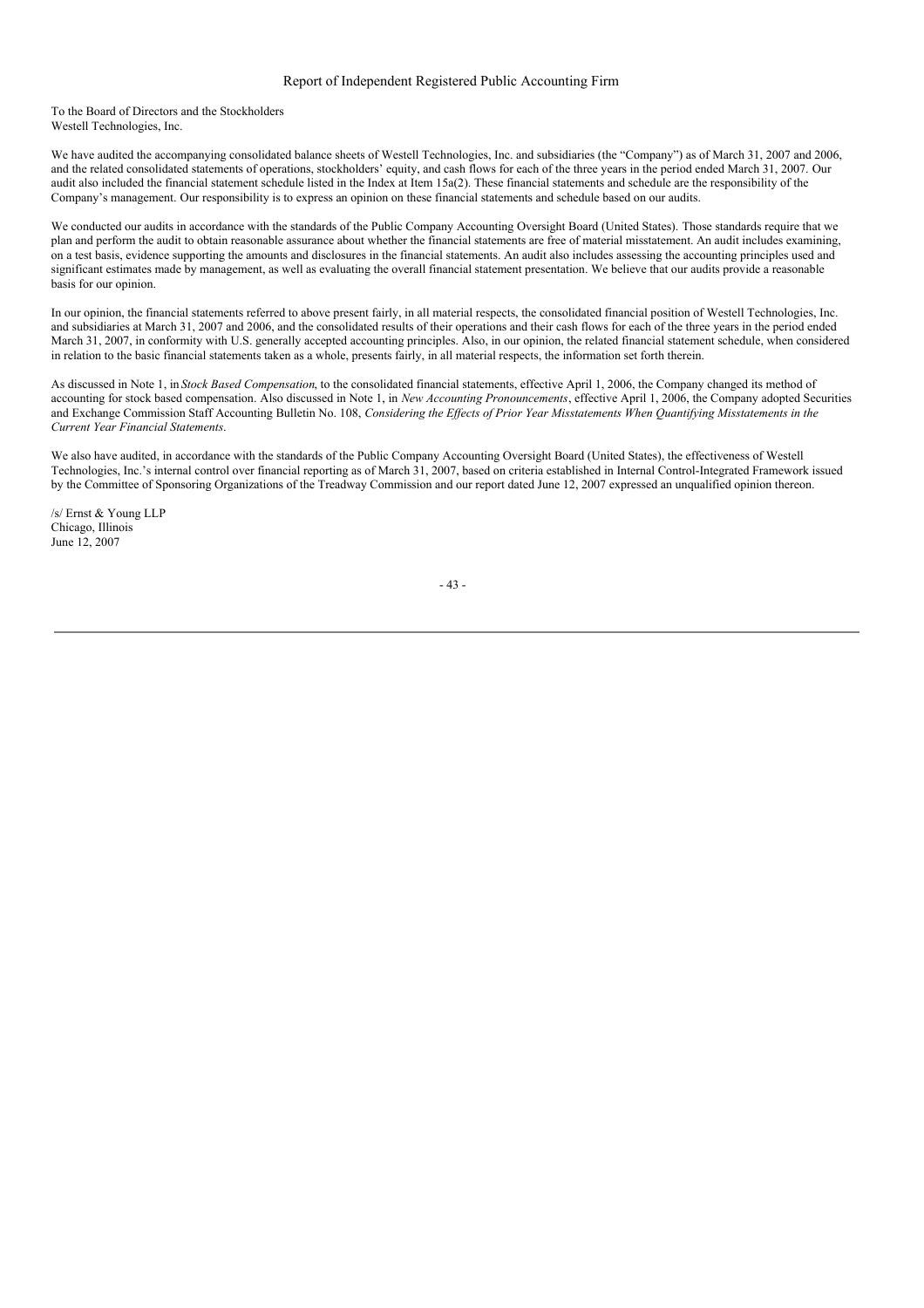#### **Report of Independent Registered Public Accounting Firm on Internal Control Over Financial Reporting**

To the Board of Directors and the Stockholders Westell Technologies, Inc.

We have audited management's assessment, included in the accompanying Management's Report on Internal Control over Financial Reporting, that Westell Technologies, Inc. and subsidiaries (the "Company") maintained effective internal control over financial reporting as of March 31, 2007, based on criteria established in Internal Control—Integrated Framework issued by the Committee of Sponsoring Organizations of the Treadway Commission (the COSO criteria). The Company's management is responsible for maintaining effective internal control over financial reporting and for its assessment of the effectiveness of internal control over financial reporting. Our responsibility is to express an opinion on management's assessment and an opinion on the effectiveness of the Company's internal control over financial reporting based on our audit.

We conducted our audit in accordance with the standards of the Public Company Accounting Oversight Board (United States). Those standards require that we plan and perform the audit to obtain reasonable assurance about whether effective internal control over financial reporting was maintained in all material respects. Our audit included obtaining an understanding of internal control over financial reporting, evaluating management's assessment, testing and evaluating the design and operating effectiveness of internal control, and performing such other procedures as we considered necessary in the circumstances. We believe that our audit provides a reasonable basis for our opinion.

A company's internal control over financial reporting is a process designed to provide reasonable assurance regarding the reliability of financial reporting and the preparation of financial statements for external purposes in accordance with generally accepted accounting principles. A company's internal control over financial reporting includes those policies and procedures that (1) pertain to the maintenance of records that, in reasonable detail, accurately and fairly reflect the transactions and dispositions of the assets of the company; (2) provide reasonable assurance that transactions are recorded as necessary to permit preparation of financial statements in accordance with generally accepted accounting principles, and that receipts and expenditures of the company are being made only in accordance with authorizations of management and directors of the company; and (3) provide reasonable assurance regarding prevention or timely detection of unauthorized acquisition, use, or disposition of the company's assets that could have a material effect on the financial statements.

Because of its inherent limitations, internal control over financial reporting may not prevent or detect misstatements. Also, projections of any evaluation of effectiveness to future periods are subject to the risk that controls may become inadequate because of changes in conditions, or that the degree of compliance with the policies or procedures may deteriorate.

In our opinion, management's assessment that the Company maintained effective internal control over financial reporting as of March 31, 2007, is fairly stated, in all material respects, based on the COSO criteria. Also, in our opinion, the Company maintained, in all material respects, effective internal control over financial reporting as of March 31, 2007, based on the COSO criteria**.**

We also have audited, in accordance with the standards of the Public Company Accounting Oversight Board (United States), the consolidated balance sheets of Westell Technologies, Inc. and subsidiaries as of March 31, 2007 and 2006, and the related consolidated statements of operations, stockholders' equity, and cash flows for each of the three years in the period ended March 31, 2007 and our report dated June 12, 2007 expressed an unqualified opinion thereon.

/s/ Ernst & Young LLP Chicago, Illinois June 12, 2007

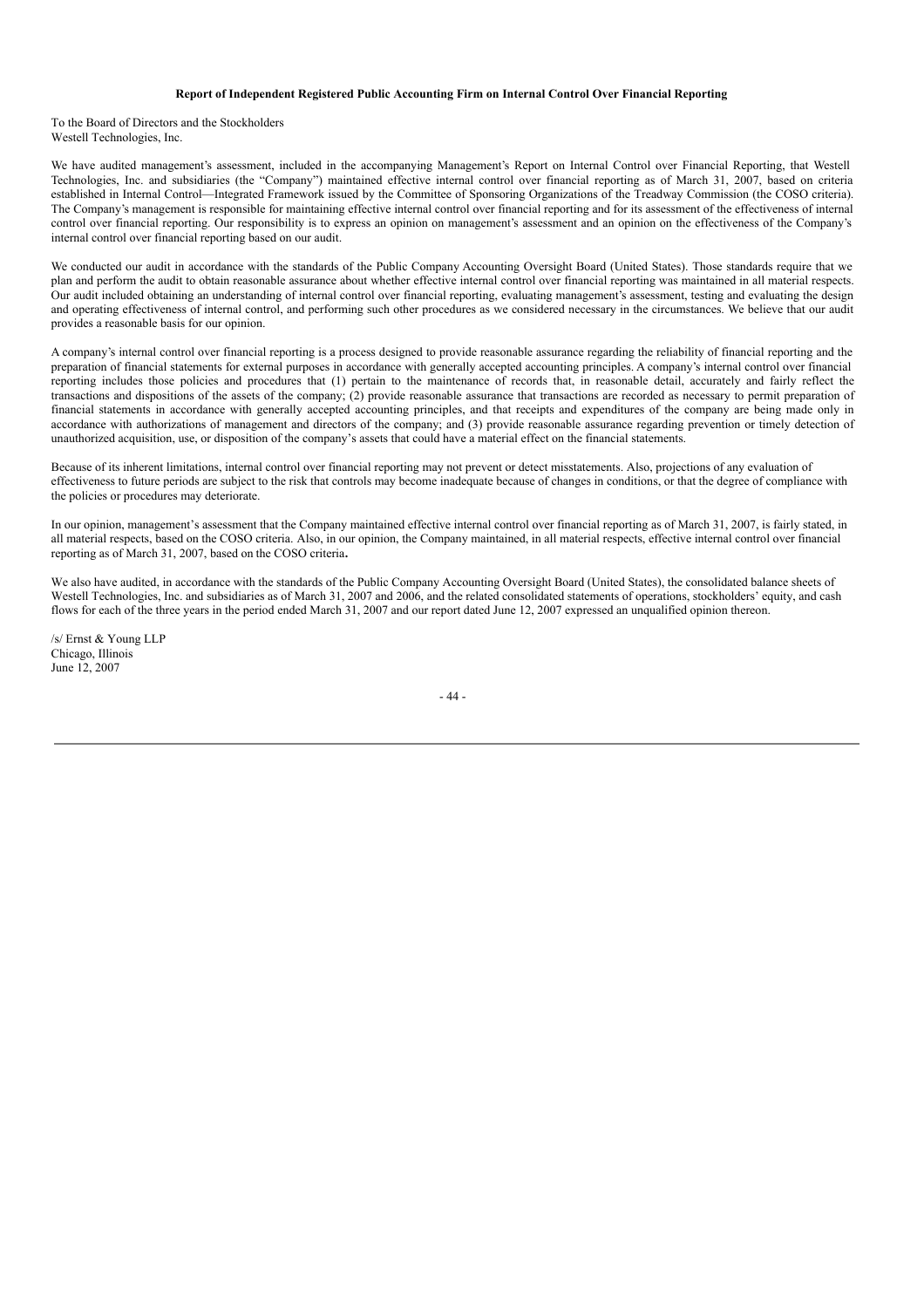### **WESTELL TECHNOLOGIES, INC. AND SUBSIDIARIES CONSOLIDATED BALANCE SHEETS** (In thousands, except share and per share amounts)

**March 31, 2007 March 31, 2006** Current assets: Cash and cash equivalents **3** 70,183 **\$** 40,928 Investments **5** 1,984 **\$** 40,928 Investments  $1,984$   $1,287$ Accounts receivable (net of allowance of \$290, and \$246 respectively) 25,986 30,121<br>
Inventories 23,918 Inventories 23,918 Prepaid expenses and other current assets 3,007<br>Deferred income tax asset 3,607<br> $7,540$ <br>3,248 3,607<br>3,248 3,607 Deferred income tax asset Total current assets 124,585 107,401 Property and equipment: Machinery and equipment 45,347 45,347 45,347 45,347 45,347 45,347 45,347 45,347 45,347 45,347 45,347 45,347 45,347 45,347 45,347 45,347 45,347 45,347 45,347 45,347 45,347 45,347 46,282 45,347 46,282 46,282 46,282 46,282 46 Office, computer and research equipment 28,147 26,282<br>Leasehold improvements 28,147 26,282 Leasehold improvements 83,003 80,440 Less accumulated depreciation and amortization  $70,674$  66,157 Property and equipment, net 12,329 14,283 Goodwill 12,592 10,613 Intangibles, net 7,791 7,866<br>Deferred income tax asset and other assets 50,053 51,650 Deferred income tax asset and other assets<br>
Total assets  $\frac{50,053}{\$207,350}$   $\frac{51,650}{\$191,813}$ Total assets \$ 207,350 \$ 191,813

- 45 -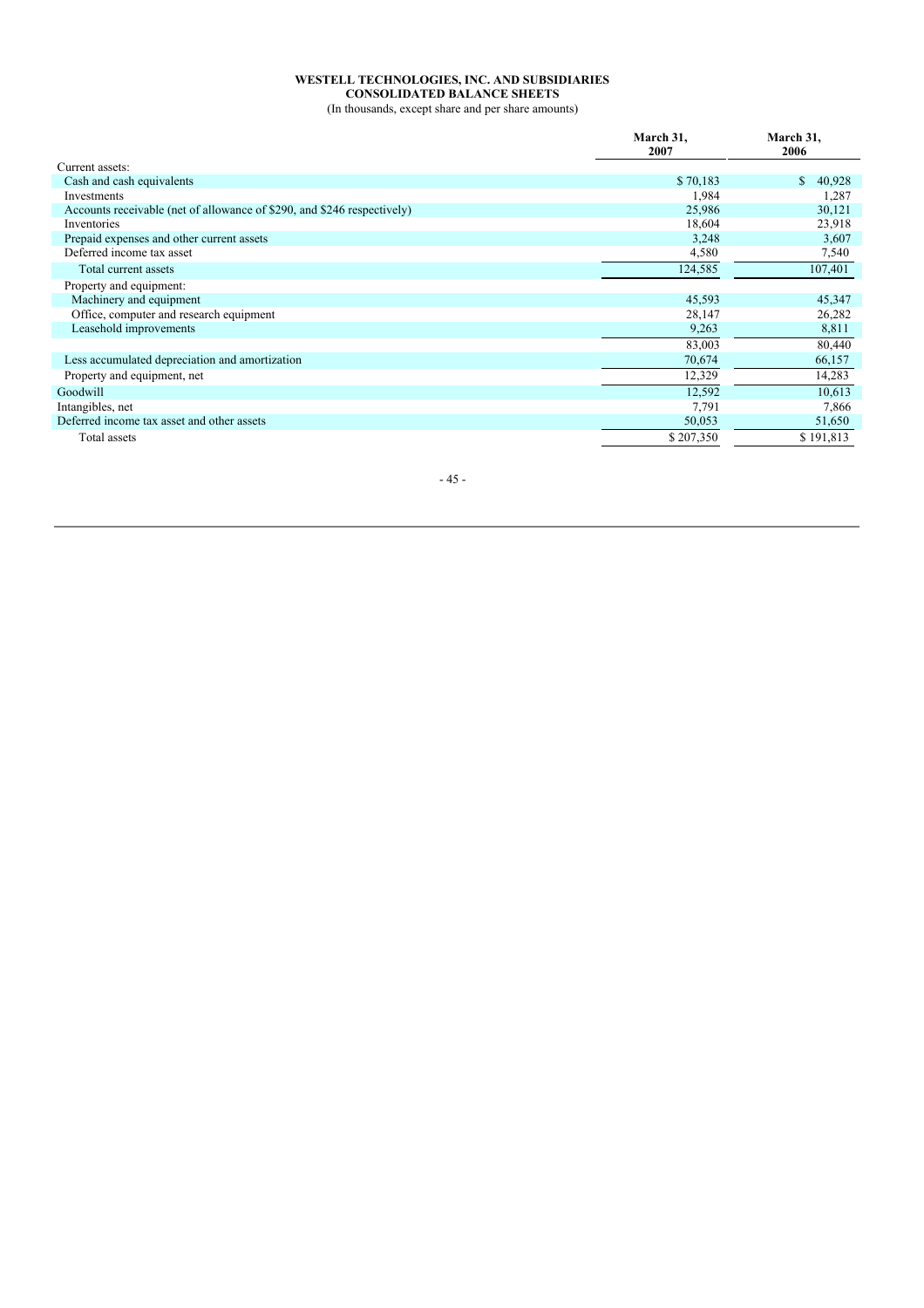# **WESTELL TECHNOLOGIES, INC. AND SUBSIDIARIES CONSOLIDATED BALANCE SHEETS**

(In thousands, except share and per share amounts)

|                                                                                                       | March 31,<br>2007 | March 31.<br>2006 |
|-------------------------------------------------------------------------------------------------------|-------------------|-------------------|
| Current liabilities:                                                                                  |                   |                   |
| Accounts payable                                                                                      | \$15,287          | S.<br>14,880      |
| Accrued expenses                                                                                      | 9,377             | 6,926             |
| Accrued compensation                                                                                  | 10,518            | 8,280             |
| Income tax payable                                                                                    | 88                |                   |
| Deferred revenue                                                                                      | 879               | 722               |
| Current portion of long-term debt                                                                     | 5.                | 51                |
| Total current liabilities                                                                             | 36,154            | 30,859            |
| Long-term debt                                                                                        |                   | 10                |
| Other long-term liabilities                                                                           | 807               | 829               |
| <b>Total liabilities</b>                                                                              | 36,961            | 31,698            |
| Minority interest                                                                                     | 3,050             | 2,839             |
| Stockholders' equity:                                                                                 |                   |                   |
| Class A common stock, par \$0.01                                                                      | 565               | 556               |
| Authorized $-109,000,000$ shares                                                                      |                   |                   |
| Issued and outstanding $-56,530,761$ shares at March 31, 2007 and 55,607,834 shares at March 31, 2006 |                   |                   |
| Class B common stock, par \$0.01                                                                      | 147               | 147               |
| Authorized $-25,000,000$ shares                                                                       |                   |                   |
| Issued and outstanding $-14,741,872$ shares at March 31, 2007 and March 31, 2006                      |                   |                   |
| Preferred stock, par \$0.01                                                                           |                   |                   |
| Authorized - 1,000,000 shares                                                                         |                   |                   |
| Issued and outstanding – none                                                                         |                   |                   |
| Deferred compensation                                                                                 |                   | (1,751)           |
| Additional paid-in capital                                                                            | 393,334           | 392,843           |
| Treasury stock at $cost - 93,100$ shares                                                              | (247)             | (247)             |
| Cumulative translation adjustment                                                                     | 86                | (241)             |
| Accumulated deficit                                                                                   | (226, 546)        | (234, 031)        |
| Total stockholders' equity                                                                            | 167,339           | 157,276           |
| Total liabilities and stockholders' equity                                                            | \$207,350         | \$191,813         |

The accompanying notes are an integral part of these Consolidated Financial Statements.

- 46 -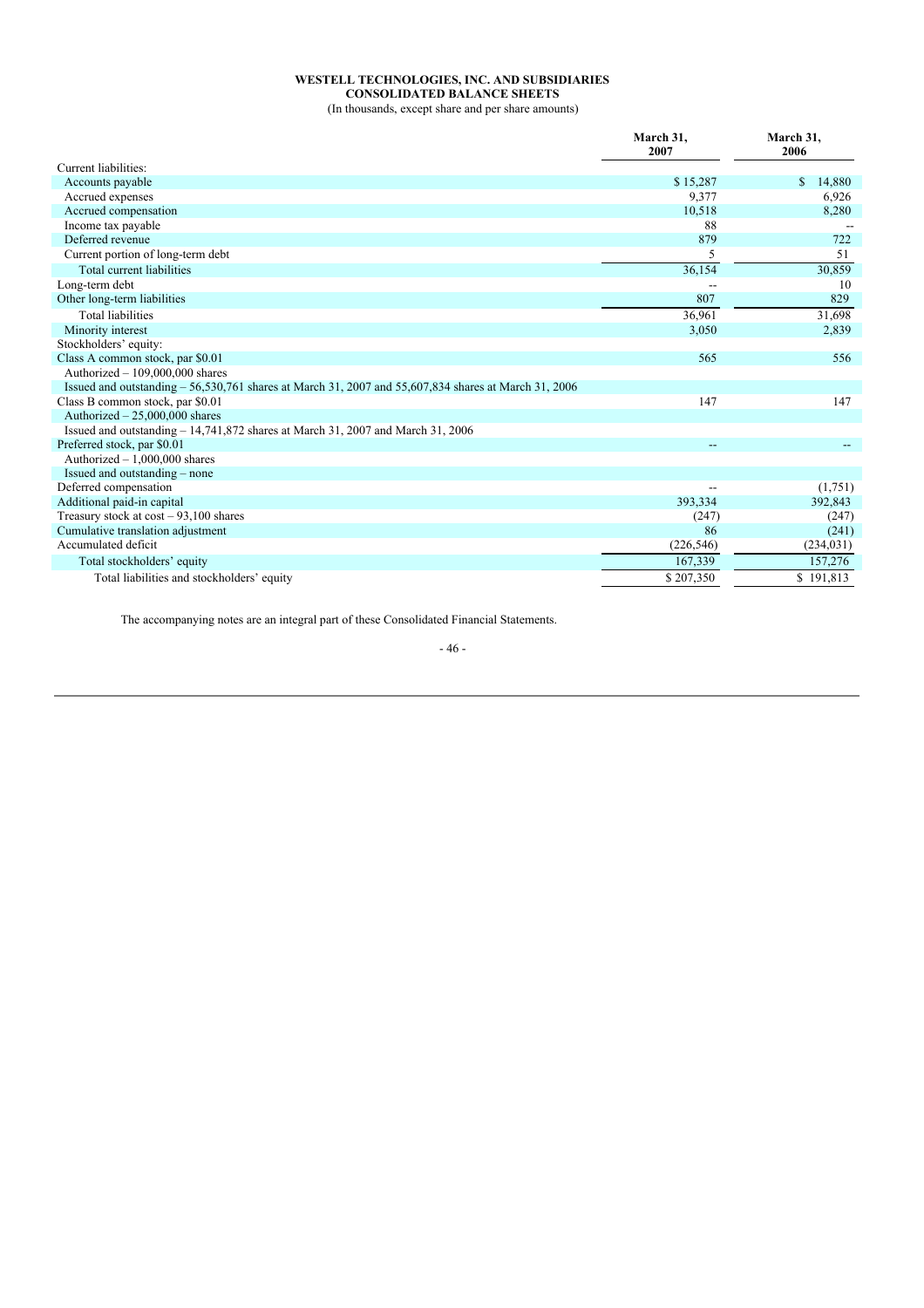#### **WESTELL TECHNOLOGIES, INC. AND SUBSIDIARIES CONSOLIDATED STATEMENTS OF OPERATIONS (In thousands except share amounts)**

|                                                       | Year ended March 31, |                |           |
|-------------------------------------------------------|----------------------|----------------|-----------|
|                                                       | 2007                 | 2006           | 2005      |
| Equipment sales                                       | \$211,546            | \$238,101      | \$225,865 |
| <b>Services</b>                                       | 48,544               | 45,070         | 44,398    |
| Total revenues                                        | 260,090              | 283,171        | 270,263   |
| Cost of equipment sales                               | 149,730              | 174,795        | 167,322   |
| Cost of services                                      | 24,436               | 22,577         | 21,741    |
| Total cost of goods sold                              | 174,166              | 197,372        | 189,063   |
| Gross margin                                          | 85,924               | 85,799         | 81,200    |
| Operating expenses:                                   |                      |                |           |
| Sales and marketing                                   | 29,786               | 24,852         | 22,211    |
| Research and development                              | 24,387               | 20,274         | 15,911    |
| General and administrative                            | 18.064               | 16,543         | 17,368    |
| Intangible amortization                               | 1,699                | 1,386          | 1,335     |
| Restructuring                                         | 343                  | 443            | (793)     |
| Total operating expenses                              | 74,279               | 63,498         | 56,032    |
| Gain on sale of product line                          |                      | $\overline{a}$ | 1,453     |
| Operating income                                      | 11,645               | 22,301         | 26,621    |
| Other income, net                                     | 3.183                | 974            | 896       |
| Interest expense                                      | (7)                  | (12)           | (60)      |
| Income before minority interest and income taxes      | 14,821               | 23,263         | 27,457    |
| Income taxes                                          | 5,892                | 10,112         | (12,757)  |
| Minority interest                                     | 235                  | 304            | 520       |
| Net income                                            | \$8,694              | \$12,847       | \$39,694  |
| Net income per common share:                          |                      |                |           |
| <b>Basic</b>                                          | \$0.12               | \$0.18         | \$0.58    |
| <b>Diluted</b>                                        | \$0.12               | \$0.18         | \$0.56    |
| Weighted average number of common shares outstanding: |                      |                |           |
| <b>Basic</b>                                          | 70,588               | 69,938         | 68,473    |
| Diluted                                               | 71,237               | 71,622         | 71,042    |

The accompanying notes are an integral part of these Consolidated Financial Statements.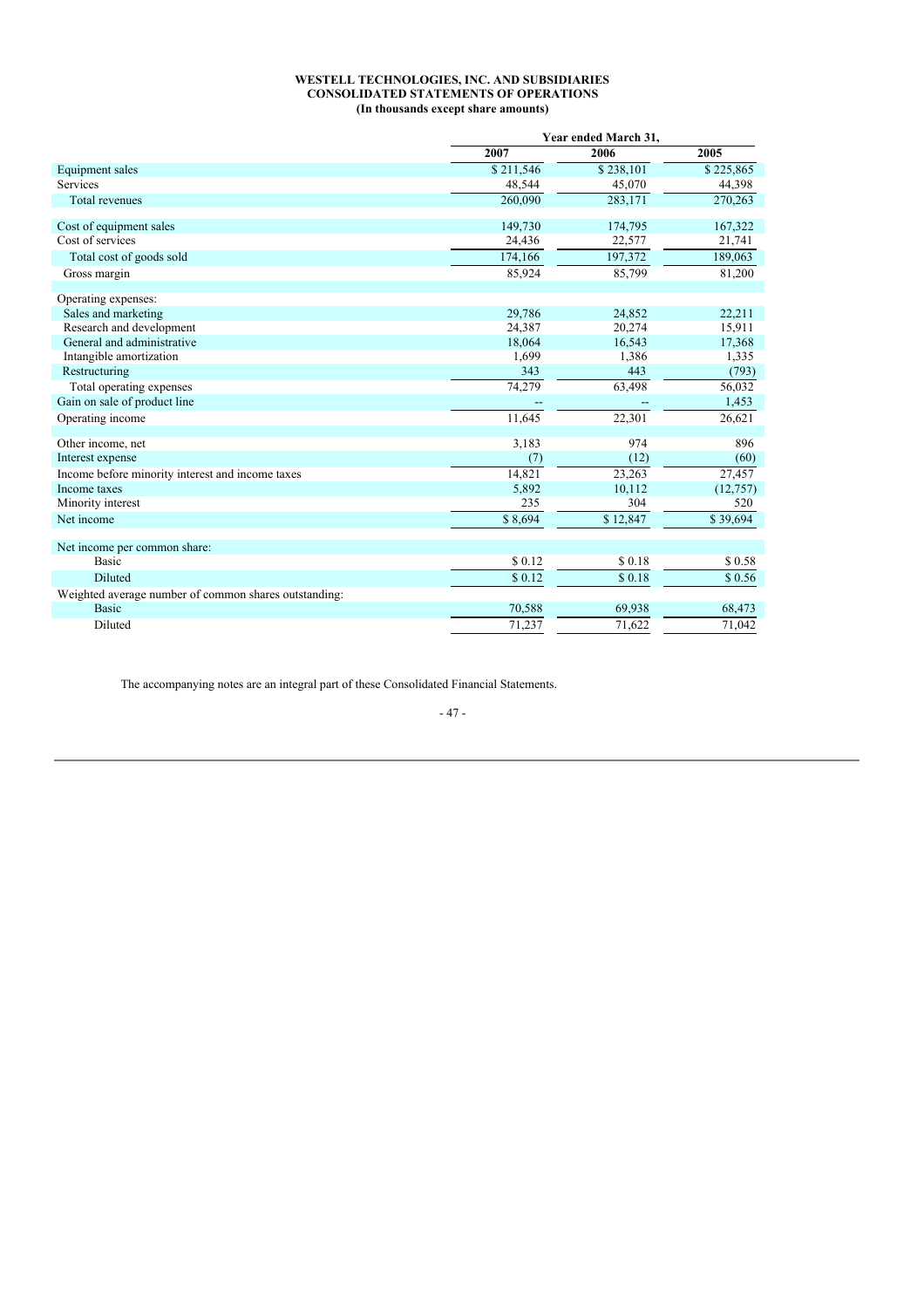#### **WESTELL TECHNOLOGIES, INC. AND SUBSIDIARIES CONSOLIDATED STATEMENTS OF STOCKHOLDERS' EQUITY (In thousands)**

|                                                                                                          | Comprehensive<br>Income | Common<br><b>Stock Class</b><br>A | Common<br><b>Stock Class</b><br>B                | Additional<br>Paid-in Capital                        | Cumulative<br>Translation<br>Adjustment | Deferred<br>Compensation         | Accum. Deficit  | <b>Treasury Stock</b>                      | Total<br>Stockholders'<br>Equity |
|----------------------------------------------------------------------------------------------------------|-------------------------|-----------------------------------|--------------------------------------------------|------------------------------------------------------|-----------------------------------------|----------------------------------|-----------------|--------------------------------------------|----------------------------------|
| Balance, March 31, 2004                                                                                  |                         | \$532                             | \$147                                            | \$378,390                                            | \$ (485)                                |                                  | \$(286,572)     | \$(247)                                    | \$91,765                         |
| Net income<br>Translation adjustment                                                                     | \$39,694<br>(187)       | --<br>$\sim$                      | $\ddot{\phantom{a}}$<br>$\sim$                   | ÷.                                                   | $\ddotsc$<br>(187)                      | $\overline{a}$<br>$\overline{a}$ | 39,694<br>Ξ.    | $\overline{\phantom{a}}$<br>$\sim$         | 39,694<br>(187)                  |
| Total comprehensive income                                                                               | \$39,507                |                                   |                                                  |                                                      |                                         |                                  |                 |                                            |                                  |
| Options and warrants<br>exercised including tax benefit                                                  |                         | 6                                 |                                                  | 8,036                                                |                                         |                                  |                 |                                            | 8,042                            |
| Shares sold under Employee<br>Stock Purchase Plan                                                        |                         | $\boldsymbol{0}$                  |                                                  | 137                                                  |                                         |                                  |                 |                                            | 137                              |
| Restricted stock grant                                                                                   |                         | $\overline{\mathcal{A}}$          | $\overline{\phantom{a}}$                         | 2,679                                                | $\overline{\phantom{a}}$                | (2, 476)                         | Ξ.              | $\overline{a}$                             | 207                              |
| Balance, March 31, 2005                                                                                  |                         | \$542                             | \$147                                            | \$389,242                                            | \$ (672)                                | \$(2,476)                        | $$$ $(246,878)$ | \$(247)                                    | \$139,658                        |
| Net income<br>Translation adjustment                                                                     | \$12,847<br>431         | $\overline{a}$<br>--              | $\ddot{\phantom{a}}$<br>÷.                       | $\overline{\phantom{a}}$<br>$\overline{\phantom{a}}$ | 4<br>431                                | Ξ.<br>Ξ.                         | 12,847          | $\overline{\phantom{a}}$<br>$\ddotsc$      | 12,847<br>431                    |
| Total comprehensive income                                                                               | \$13,278                |                                   |                                                  |                                                      |                                         |                                  |                 |                                            |                                  |
| Options and warrants<br>exercised including tax benefit                                                  |                         |                                   |                                                  |                                                      |                                         |                                  |                 |                                            |                                  |
| Shares sold under Employee<br>Stock Purchase Plan                                                        |                         | 13                                | $\overline{\phantom{a}}$                         | 3,273                                                |                                         |                                  |                 |                                            | 3,286                            |
| Deferred Compensation<br>Restricted stock grant                                                          |                         | 1<br>$\boldsymbol{0}$             | $\ddot{\phantom{a}}$<br>$\overline{\phantom{a}}$ | 204<br>124                                           | $\overline{\phantom{a}}$<br>--          | 849<br>(124)                     |                 | $\overline{\phantom{a}}$                   | 205<br>849<br>$\overline{a}$     |
| Balance, March 31, 2006                                                                                  |                         | \$556                             | \$147                                            | \$392,843                                            | \$(241)                                 | \$(1,751)                        | \$(234,031)     | \$(247)                                    | \$157,276                        |
| Cumulative effect of<br>adjustments resulting from the<br>adoption of SAB No. 108                        |                         |                                   |                                                  |                                                      |                                         |                                  |                 |                                            |                                  |
|                                                                                                          |                         |                                   |                                                  |                                                      |                                         |                                  | (1,209)         |                                            | (1,209)                          |
| Adjusted Balance,<br>March 31, 2006                                                                      |                         | \$556                             | \$147                                            | \$392,843                                            | \$(241)                                 | \$(1,751)                        | \$(235,240)     | \$(247)                                    | \$156,067                        |
| Net income<br>Translation adjustment                                                                     | \$8,694<br>327          | --<br>$\overline{\phantom{a}}$    | $\overline{\phantom{a}}$<br>÷.                   | ÷.                                                   | $\overline{\phantom{a}}$<br>327         | --<br>Ξ.                         | 8,694<br>--     | $\overline{\phantom{a}}$<br>$\overline{a}$ | 8,694<br>327                     |
| Total comprehensive income                                                                               | \$9,021                 |                                   |                                                  |                                                      |                                         |                                  |                 |                                            |                                  |
| Options exercised<br>Shares sold under Employee                                                          |                         | 1                                 |                                                  | 197                                                  |                                         |                                  |                 |                                            | 198                              |
| Stock Purchase Plan                                                                                      |                         | 1                                 |                                                  | 122                                                  |                                         |                                  |                 |                                            | 123                              |
| Restricted stock grant<br>Reclass deferred stock-based<br>compensation upon adoption<br>of SFAS No. 123R |                         | $\tau$                            |                                                  | L.                                                   |                                         |                                  |                 |                                            | $\tau$                           |
| Stock based compensation                                                                                 |                         | $\overline{a}$                    | $\overline{\phantom{a}}$                         | (1,751)                                              | $\overline{\phantom{a}}$                | 1,751                            | --              | $\overline{\phantom{a}}$                   | $\overline{\phantom{a}}$         |
| Tax benefits related to stock-                                                                           |                         | --                                | $\overline{\phantom{a}}$                         | 1,853                                                | $\overline{\phantom{a}}$                | $\overline{\phantom{a}}$         | --              | --                                         | 1,853                            |
| option exercises                                                                                         |                         | $\overline{\phantom{a}}$          | $\overline{\phantom{a}}$                         | 70                                                   | --                                      | $\overline{\phantom{a}}$         | --              | $\overline{\phantom{a}}$                   | 70                               |
| Balance, March 31, 2007                                                                                  |                         | \$565                             | \$147                                            | \$393,334                                            | \$86                                    | $\$$ $0$                         | $$$ $(226,546)$ | \$(247)                                    | \$167,339                        |

The accompanying notes are an integral part of these Consolidated Financial Statements.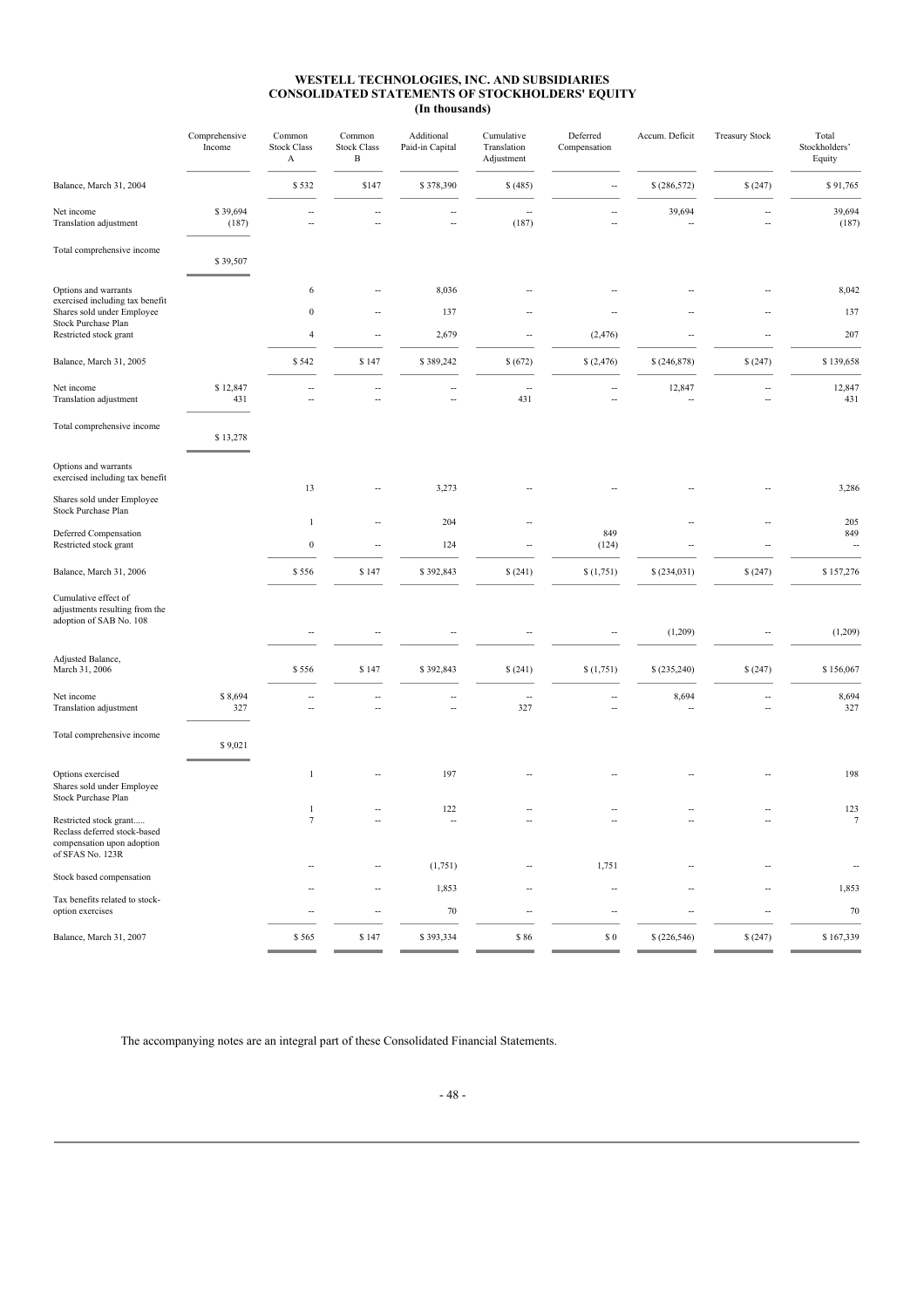#### **WESTELL TECHNOLOGIES, INC. AND SUBSIDIARIES CONSOLIDATED STATEMENTS OF CASH FLOWS (In thousands)**

| 2006<br>2005<br>2007<br>Cash flows from operating activities:<br>Net income<br>\$8,694<br>\$12,847<br>\$39,694<br>Reconciliation of net income to net cash provided by<br>operating activities:<br>Depreciation and amortization<br>7,978<br>9,209<br>9,476<br>Sale of product line<br>(1, 453)<br>Stock based compensation<br>849<br>1,853<br>206<br>(Gain) loss on sale of fixed assets<br>77<br>16<br>(119)<br>(154)<br>(89)<br>(1,741)<br>Restructuring<br>Deferred taxes<br>5,214<br>8,438<br>(18, 820)<br>235<br>304<br>520<br>Minority interest<br>Tax benefit received on stock option exercises<br>5.741<br>1,344<br>$\overline{a}$<br>Changes in assets and liabilities:<br>Accounts receivable<br>4,774<br>2,039<br>(6, 467)<br>6,809<br>Inventory<br>6,653<br>Capitalization of software development costs<br>(1, 876)<br>764<br>Prepaid expenses and other current assets<br>(1,031)<br>(466)<br>Other assets<br>107<br>(164)<br>248<br>Accounts payable and accrued expenses<br>1,249<br>(9,019)<br>6,340<br>Accrued compensation<br>2,192<br>(81)<br>474<br>Net cash provided by operating activities<br>31,718<br>39,460<br>21,342<br>Cash flows from investing activities:<br>Purchases of property and equipment<br>(3,835)<br>(4, 489)<br>(6,720)<br>Proceeds from the sale of equipment<br>50<br>130<br>22<br>Sale of product line<br>87<br>2,113<br>$\overline{a}$<br>Purchase of investments<br>(697)<br>(677)<br>(610)<br>Acquisition of businesses<br>(6,246)<br>(14,049)<br>Net cash used in investing activities<br>(10, 728)<br>(18,998)<br>(5, 195)<br>Cash flows from financing activities:<br>Repayment of long-term debt and leases payable<br>(56)<br>(331)<br>(3, 424)<br>Proceeds from stock options and warrants exercised<br>321<br>2,147<br>2,438<br>Tax benefits related to stock-based compensation<br>70<br>335<br>1.816<br>Net cash provided by (used in) financing activities<br>(986)<br>188<br>Effect of exchange rate changes on cash<br>42<br>(52)<br>Net increase in cash<br>29,255<br>14,578<br>15,109<br>Cash and cash equivalents, beginning of period<br>40,928<br>11,241<br>26,350 |                                          | Year ended March 31, |          |          |  |
|----------------------------------------------------------------------------------------------------------------------------------------------------------------------------------------------------------------------------------------------------------------------------------------------------------------------------------------------------------------------------------------------------------------------------------------------------------------------------------------------------------------------------------------------------------------------------------------------------------------------------------------------------------------------------------------------------------------------------------------------------------------------------------------------------------------------------------------------------------------------------------------------------------------------------------------------------------------------------------------------------------------------------------------------------------------------------------------------------------------------------------------------------------------------------------------------------------------------------------------------------------------------------------------------------------------------------------------------------------------------------------------------------------------------------------------------------------------------------------------------------------------------------------------------------------------------------------------------------------------------------------------------------------------------------------------------------------------------------------------------------------------------------------------------------------------------------------------------------------------------------------------------------------------------------------------------------------------------------------------------------------------------------------------------------------------------------------------------------------------------------------------|------------------------------------------|----------------------|----------|----------|--|
| (10, 344)                                                                                                                                                                                                                                                                                                                                                                                                                                                                                                                                                                                                                                                                                                                                                                                                                                                                                                                                                                                                                                                                                                                                                                                                                                                                                                                                                                                                                                                                                                                                                                                                                                                                                                                                                                                                                                                                                                                                                                                                                                                                                                                              |                                          |                      |          |          |  |
|                                                                                                                                                                                                                                                                                                                                                                                                                                                                                                                                                                                                                                                                                                                                                                                                                                                                                                                                                                                                                                                                                                                                                                                                                                                                                                                                                                                                                                                                                                                                                                                                                                                                                                                                                                                                                                                                                                                                                                                                                                                                                                                                        |                                          |                      |          |          |  |
|                                                                                                                                                                                                                                                                                                                                                                                                                                                                                                                                                                                                                                                                                                                                                                                                                                                                                                                                                                                                                                                                                                                                                                                                                                                                                                                                                                                                                                                                                                                                                                                                                                                                                                                                                                                                                                                                                                                                                                                                                                                                                                                                        |                                          |                      |          |          |  |
|                                                                                                                                                                                                                                                                                                                                                                                                                                                                                                                                                                                                                                                                                                                                                                                                                                                                                                                                                                                                                                                                                                                                                                                                                                                                                                                                                                                                                                                                                                                                                                                                                                                                                                                                                                                                                                                                                                                                                                                                                                                                                                                                        |                                          |                      |          |          |  |
|                                                                                                                                                                                                                                                                                                                                                                                                                                                                                                                                                                                                                                                                                                                                                                                                                                                                                                                                                                                                                                                                                                                                                                                                                                                                                                                                                                                                                                                                                                                                                                                                                                                                                                                                                                                                                                                                                                                                                                                                                                                                                                                                        |                                          |                      |          |          |  |
|                                                                                                                                                                                                                                                                                                                                                                                                                                                                                                                                                                                                                                                                                                                                                                                                                                                                                                                                                                                                                                                                                                                                                                                                                                                                                                                                                                                                                                                                                                                                                                                                                                                                                                                                                                                                                                                                                                                                                                                                                                                                                                                                        |                                          |                      |          |          |  |
|                                                                                                                                                                                                                                                                                                                                                                                                                                                                                                                                                                                                                                                                                                                                                                                                                                                                                                                                                                                                                                                                                                                                                                                                                                                                                                                                                                                                                                                                                                                                                                                                                                                                                                                                                                                                                                                                                                                                                                                                                                                                                                                                        |                                          |                      |          |          |  |
|                                                                                                                                                                                                                                                                                                                                                                                                                                                                                                                                                                                                                                                                                                                                                                                                                                                                                                                                                                                                                                                                                                                                                                                                                                                                                                                                                                                                                                                                                                                                                                                                                                                                                                                                                                                                                                                                                                                                                                                                                                                                                                                                        |                                          |                      |          |          |  |
|                                                                                                                                                                                                                                                                                                                                                                                                                                                                                                                                                                                                                                                                                                                                                                                                                                                                                                                                                                                                                                                                                                                                                                                                                                                                                                                                                                                                                                                                                                                                                                                                                                                                                                                                                                                                                                                                                                                                                                                                                                                                                                                                        |                                          |                      |          |          |  |
|                                                                                                                                                                                                                                                                                                                                                                                                                                                                                                                                                                                                                                                                                                                                                                                                                                                                                                                                                                                                                                                                                                                                                                                                                                                                                                                                                                                                                                                                                                                                                                                                                                                                                                                                                                                                                                                                                                                                                                                                                                                                                                                                        |                                          |                      |          |          |  |
|                                                                                                                                                                                                                                                                                                                                                                                                                                                                                                                                                                                                                                                                                                                                                                                                                                                                                                                                                                                                                                                                                                                                                                                                                                                                                                                                                                                                                                                                                                                                                                                                                                                                                                                                                                                                                                                                                                                                                                                                                                                                                                                                        |                                          |                      |          |          |  |
|                                                                                                                                                                                                                                                                                                                                                                                                                                                                                                                                                                                                                                                                                                                                                                                                                                                                                                                                                                                                                                                                                                                                                                                                                                                                                                                                                                                                                                                                                                                                                                                                                                                                                                                                                                                                                                                                                                                                                                                                                                                                                                                                        |                                          |                      |          |          |  |
|                                                                                                                                                                                                                                                                                                                                                                                                                                                                                                                                                                                                                                                                                                                                                                                                                                                                                                                                                                                                                                                                                                                                                                                                                                                                                                                                                                                                                                                                                                                                                                                                                                                                                                                                                                                                                                                                                                                                                                                                                                                                                                                                        |                                          |                      |          |          |  |
|                                                                                                                                                                                                                                                                                                                                                                                                                                                                                                                                                                                                                                                                                                                                                                                                                                                                                                                                                                                                                                                                                                                                                                                                                                                                                                                                                                                                                                                                                                                                                                                                                                                                                                                                                                                                                                                                                                                                                                                                                                                                                                                                        |                                          |                      |          |          |  |
|                                                                                                                                                                                                                                                                                                                                                                                                                                                                                                                                                                                                                                                                                                                                                                                                                                                                                                                                                                                                                                                                                                                                                                                                                                                                                                                                                                                                                                                                                                                                                                                                                                                                                                                                                                                                                                                                                                                                                                                                                                                                                                                                        |                                          |                      |          |          |  |
|                                                                                                                                                                                                                                                                                                                                                                                                                                                                                                                                                                                                                                                                                                                                                                                                                                                                                                                                                                                                                                                                                                                                                                                                                                                                                                                                                                                                                                                                                                                                                                                                                                                                                                                                                                                                                                                                                                                                                                                                                                                                                                                                        |                                          |                      |          |          |  |
|                                                                                                                                                                                                                                                                                                                                                                                                                                                                                                                                                                                                                                                                                                                                                                                                                                                                                                                                                                                                                                                                                                                                                                                                                                                                                                                                                                                                                                                                                                                                                                                                                                                                                                                                                                                                                                                                                                                                                                                                                                                                                                                                        |                                          |                      |          |          |  |
|                                                                                                                                                                                                                                                                                                                                                                                                                                                                                                                                                                                                                                                                                                                                                                                                                                                                                                                                                                                                                                                                                                                                                                                                                                                                                                                                                                                                                                                                                                                                                                                                                                                                                                                                                                                                                                                                                                                                                                                                                                                                                                                                        |                                          |                      |          |          |  |
|                                                                                                                                                                                                                                                                                                                                                                                                                                                                                                                                                                                                                                                                                                                                                                                                                                                                                                                                                                                                                                                                                                                                                                                                                                                                                                                                                                                                                                                                                                                                                                                                                                                                                                                                                                                                                                                                                                                                                                                                                                                                                                                                        |                                          |                      |          |          |  |
|                                                                                                                                                                                                                                                                                                                                                                                                                                                                                                                                                                                                                                                                                                                                                                                                                                                                                                                                                                                                                                                                                                                                                                                                                                                                                                                                                                                                                                                                                                                                                                                                                                                                                                                                                                                                                                                                                                                                                                                                                                                                                                                                        |                                          |                      |          |          |  |
|                                                                                                                                                                                                                                                                                                                                                                                                                                                                                                                                                                                                                                                                                                                                                                                                                                                                                                                                                                                                                                                                                                                                                                                                                                                                                                                                                                                                                                                                                                                                                                                                                                                                                                                                                                                                                                                                                                                                                                                                                                                                                                                                        |                                          |                      |          |          |  |
|                                                                                                                                                                                                                                                                                                                                                                                                                                                                                                                                                                                                                                                                                                                                                                                                                                                                                                                                                                                                                                                                                                                                                                                                                                                                                                                                                                                                                                                                                                                                                                                                                                                                                                                                                                                                                                                                                                                                                                                                                                                                                                                                        |                                          |                      |          |          |  |
|                                                                                                                                                                                                                                                                                                                                                                                                                                                                                                                                                                                                                                                                                                                                                                                                                                                                                                                                                                                                                                                                                                                                                                                                                                                                                                                                                                                                                                                                                                                                                                                                                                                                                                                                                                                                                                                                                                                                                                                                                                                                                                                                        |                                          |                      |          |          |  |
|                                                                                                                                                                                                                                                                                                                                                                                                                                                                                                                                                                                                                                                                                                                                                                                                                                                                                                                                                                                                                                                                                                                                                                                                                                                                                                                                                                                                                                                                                                                                                                                                                                                                                                                                                                                                                                                                                                                                                                                                                                                                                                                                        |                                          |                      |          |          |  |
|                                                                                                                                                                                                                                                                                                                                                                                                                                                                                                                                                                                                                                                                                                                                                                                                                                                                                                                                                                                                                                                                                                                                                                                                                                                                                                                                                                                                                                                                                                                                                                                                                                                                                                                                                                                                                                                                                                                                                                                                                                                                                                                                        |                                          |                      |          |          |  |
|                                                                                                                                                                                                                                                                                                                                                                                                                                                                                                                                                                                                                                                                                                                                                                                                                                                                                                                                                                                                                                                                                                                                                                                                                                                                                                                                                                                                                                                                                                                                                                                                                                                                                                                                                                                                                                                                                                                                                                                                                                                                                                                                        |                                          |                      |          |          |  |
|                                                                                                                                                                                                                                                                                                                                                                                                                                                                                                                                                                                                                                                                                                                                                                                                                                                                                                                                                                                                                                                                                                                                                                                                                                                                                                                                                                                                                                                                                                                                                                                                                                                                                                                                                                                                                                                                                                                                                                                                                                                                                                                                        |                                          |                      |          |          |  |
|                                                                                                                                                                                                                                                                                                                                                                                                                                                                                                                                                                                                                                                                                                                                                                                                                                                                                                                                                                                                                                                                                                                                                                                                                                                                                                                                                                                                                                                                                                                                                                                                                                                                                                                                                                                                                                                                                                                                                                                                                                                                                                                                        |                                          |                      |          |          |  |
|                                                                                                                                                                                                                                                                                                                                                                                                                                                                                                                                                                                                                                                                                                                                                                                                                                                                                                                                                                                                                                                                                                                                                                                                                                                                                                                                                                                                                                                                                                                                                                                                                                                                                                                                                                                                                                                                                                                                                                                                                                                                                                                                        |                                          |                      |          |          |  |
|                                                                                                                                                                                                                                                                                                                                                                                                                                                                                                                                                                                                                                                                                                                                                                                                                                                                                                                                                                                                                                                                                                                                                                                                                                                                                                                                                                                                                                                                                                                                                                                                                                                                                                                                                                                                                                                                                                                                                                                                                                                                                                                                        |                                          |                      |          |          |  |
|                                                                                                                                                                                                                                                                                                                                                                                                                                                                                                                                                                                                                                                                                                                                                                                                                                                                                                                                                                                                                                                                                                                                                                                                                                                                                                                                                                                                                                                                                                                                                                                                                                                                                                                                                                                                                                                                                                                                                                                                                                                                                                                                        |                                          |                      |          |          |  |
|                                                                                                                                                                                                                                                                                                                                                                                                                                                                                                                                                                                                                                                                                                                                                                                                                                                                                                                                                                                                                                                                                                                                                                                                                                                                                                                                                                                                                                                                                                                                                                                                                                                                                                                                                                                                                                                                                                                                                                                                                                                                                                                                        |                                          |                      |          |          |  |
|                                                                                                                                                                                                                                                                                                                                                                                                                                                                                                                                                                                                                                                                                                                                                                                                                                                                                                                                                                                                                                                                                                                                                                                                                                                                                                                                                                                                                                                                                                                                                                                                                                                                                                                                                                                                                                                                                                                                                                                                                                                                                                                                        |                                          |                      |          |          |  |
|                                                                                                                                                                                                                                                                                                                                                                                                                                                                                                                                                                                                                                                                                                                                                                                                                                                                                                                                                                                                                                                                                                                                                                                                                                                                                                                                                                                                                                                                                                                                                                                                                                                                                                                                                                                                                                                                                                                                                                                                                                                                                                                                        |                                          |                      |          |          |  |
|                                                                                                                                                                                                                                                                                                                                                                                                                                                                                                                                                                                                                                                                                                                                                                                                                                                                                                                                                                                                                                                                                                                                                                                                                                                                                                                                                                                                                                                                                                                                                                                                                                                                                                                                                                                                                                                                                                                                                                                                                                                                                                                                        |                                          |                      |          |          |  |
|                                                                                                                                                                                                                                                                                                                                                                                                                                                                                                                                                                                                                                                                                                                                                                                                                                                                                                                                                                                                                                                                                                                                                                                                                                                                                                                                                                                                                                                                                                                                                                                                                                                                                                                                                                                                                                                                                                                                                                                                                                                                                                                                        |                                          |                      |          |          |  |
|                                                                                                                                                                                                                                                                                                                                                                                                                                                                                                                                                                                                                                                                                                                                                                                                                                                                                                                                                                                                                                                                                                                                                                                                                                                                                                                                                                                                                                                                                                                                                                                                                                                                                                                                                                                                                                                                                                                                                                                                                                                                                                                                        |                                          |                      |          |          |  |
|                                                                                                                                                                                                                                                                                                                                                                                                                                                                                                                                                                                                                                                                                                                                                                                                                                                                                                                                                                                                                                                                                                                                                                                                                                                                                                                                                                                                                                                                                                                                                                                                                                                                                                                                                                                                                                                                                                                                                                                                                                                                                                                                        | Cash and cash equivalents, end of period | \$70,183             | \$40,928 | \$26,350 |  |

The accompanying notes are an integral part of these Consolidated Financial Statements.

- 49 -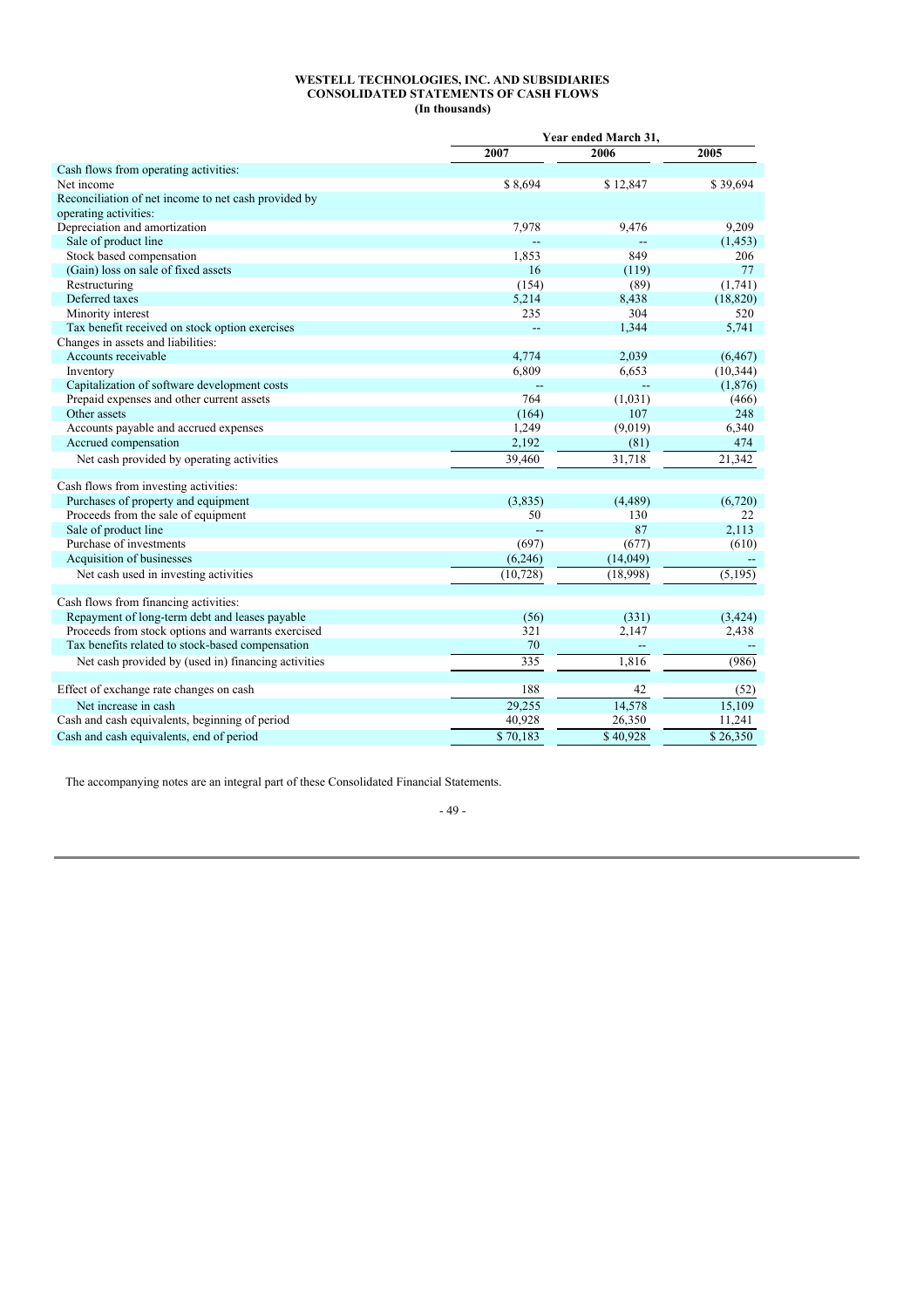### **WESTELL TECHNOLOGIES, INC. AND SUBSIDIARIES**

## **NOTES TO CONSOLIDATED FINANCIAL STATEMENTS**

#### **Note 1. Summary of Significant Accounting Policies:**

#### *Description of Business*

Westell Technologies, Inc. (the "Company") is a holding company. It's wholly owned subsidiaries, Westell, Inc., HyperEdge Corporation and Teltrend LLC design, manufacture and distribute telecommunications equipment which is sold primarily to major telephone companies. Conference Plus, Inc., a 91.5%-owned subsidiary, provides teleconferencing, multipoint video conferencing, broadcast fax and web teleconferencing services to various customers. Noran Tel, Inc. is a wholly owned subsidiary of Westell,Inc.

### *Business Acquisition*

 $(i_{\rm m}$  thousands)

On December 29, 2005, the Company acquired 100% of the common stock of HyperEdge Corporation, a manufacturer of network service access products, for \$14.0 million in cash. The Company has accrued \$649,000 in transaction costs, including costs for employee severance. The Company paid \$335,000 of transaction costs principally consisting of legal fees for the year ended March 31, 2007. The acquisition was accounted for using the purchase method of accounting in accordance with SFAS No. 141 "Business Combinations" ("SFAS No. 141") and accordingly the operating results of HyperEdge have been included in the consolidated financial statements from the acquisition date.

In accordance with SFAS No. 141, the total purchase price was allocated to the tangible and intangible assets acquired and liabilities assumed based upon their estimated fair values at the acquisition date with excess purchase price allocated to goodwill. During the quarter ended December 31, 2006, the Company adjusted the purchase price in the amount of \$0.6 million (net of deferred tax) to accrue for the estimated cost to exit a purchase agreement that was outstanding as of the acquisition date, but was not recorded or disclosed to the Company upon acquisition.

On January 2, 2007, the Company acquired 100% of the capital stock of Noran Tel, Inc located in Regina, Saskatchewan. Noran Tel is a manufacturer of transmission, power distribution and remote monitoring products. Noran Tel employs approximately 57 people and will remain in Canada as part of the Company's Network Service Access product group. The purchase price for Noran Tel was \$6.5 million CND (\$5.6 million USD), with a potential earn-out of an additional \$4.0 million CND (\$3.4 million USD) if certain financial performance goals are met. Any earn-out would be considered additional purchase consideration. The acquisition was accounted for using the purchase method of accounting in accordance with SFAS No. 141 "Business Combinations" ("SFAS No. 141") and accordingly the operating results of Noran Tel are included in the Company's consolidated financial results from the acquisition date.

In accordance with SFAS No. 141, the total purchase price was allocated to the tangible and intangible assets acquired and liabilities assumed based upon their estimated fair values at the acquisition date with excess purchase price allocated to goodwill. The total purchase price was \$5.6 million USD. The allocation of the purchase price to the net assets acquired is as follows:

| ти июизаниз)                                                |         |
|-------------------------------------------------------------|---------|
| Current asset (primarily inventory and accounts receivable) | \$2,172 |
| Fixed assets                                                | 171     |
| Intangible assets                                           | 2,021   |
| Goodwill                                                    | 1,694   |
| Total assets acquired                                       | 6,058   |
| Current liabilities                                         | (494)   |
| Total liabilities assumed                                   | (494)   |
| Total purchase price                                        | \$5,564 |
|                                                             |         |

-50-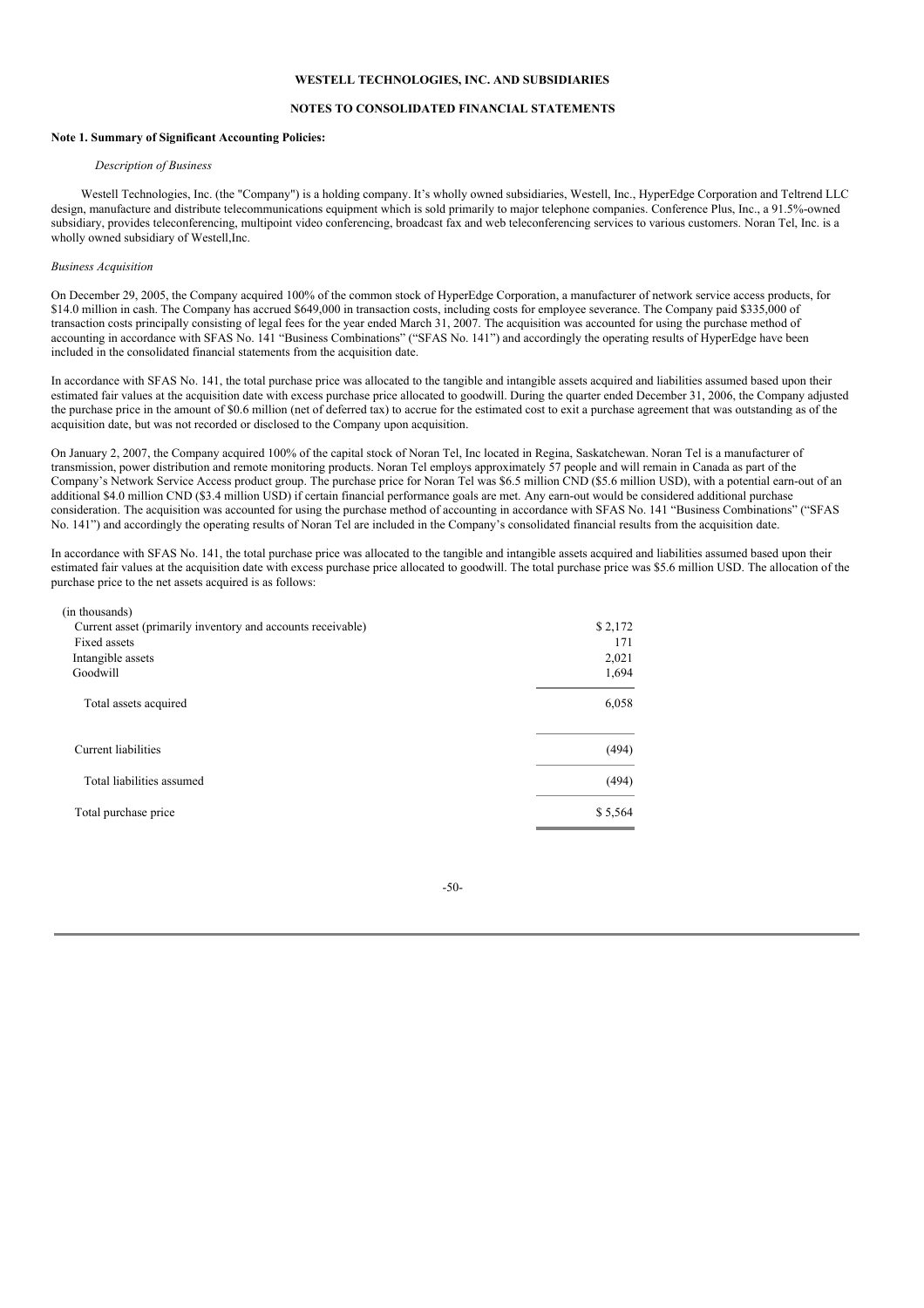Intangible assets consist of amortizable intangible assets of \$39,000 of product technology, \$629,000 of customer relationships for Power products and \$978,000 of customer relationships for Transmission products. Product technology is amortized over 5 years, customer relationships for Power products are amortized over 10 years and customer relationships for Transmission products are amortized over 12 years. Intangible assets also includes \$375,000 for the trade name which is not amortizable. Noran Tel's products are reported in the revenue category called *Network Service Access (NSA)* for segment reporting. The audited and pro forma results of operations based on historical results of operations including adjustments for interest and amortization, as though Noran Tel were acquired at on April 1, 2006:

|                                         | (As Reported) |           | (Pro forma Unaudited) |           |
|-----------------------------------------|---------------|-----------|-----------------------|-----------|
|                                         | March 31,     |           | March 31,             |           |
| (in thousands except per share amounts) | 2007          | 2006      | 2007                  | 2006      |
| Revenue                                 | \$260,090     | \$283,171 | \$264,842             | \$289,458 |
| Net income                              | 8,694         | 12,847    | 8,799                 | 13,170    |
| Basic earnings per share                | \$0.12        | \$0.18    | \$0.12                | \$0.19    |
| Diluted earnings per share              | \$ 0.12       | \$0.18    | \$0.12                | \$0.18    |

The pro forma results of operations is presented for illustrative proposes only and is not intended to represent what the Company's results of operations would have been if the acquisition had occurred on those dates or to project the Company's results of operations for any future period.

On March 31, 2007 Conference Plus, Inc entered into a settlement agreement with a former executive to buy back shares of its operation located in Dublin, Ireland for \$347,000. The shares had been issued to the employee when the Dublin company was acquired in 1998. In accordance with FASB Statement No. 141, the purchase of the minority shareholder's interest was accounted for using purchase accounting and resulted in an addition to goodwill of \$322,000.

#### *Principals of Consolidation*

The accompanying consolidated financial statements include the accounts of the Company and its subsidiaries. All significant intercompany accounts and transactions have been eliminated in consolidation.

#### *Cash and Cash Equivalents*

Cash and cash equivalents generally consist of cash and commercial paper. The Company invests its excess cash in deposits with major financial institutions and the highest grade commercial paper of companies from a variety of industries. These securities have maturity dates not exceeding three months and can be liquidated at any time without penalty. Such investments are stated at cost, which approximates fair value, and are considered cash equivalents for purposes of reporting cash flows.

#### *Investments*

Investments consist primarily of fixed income mutual funds. These investments are accounted for at market prices and are considered available for sale marketable securities. There have been no significant gains or losses on these investments.

### *Concentrations of Credit Risk*

Financial instruments that potentially subject the Company to concentrations of credit risk consist principally of cash equivalents and trade receivables. The Company currently invests its excess cash in commercial paper. The Company has cash and cash equivalents in one U.S. bank in excess of federally insured amounts.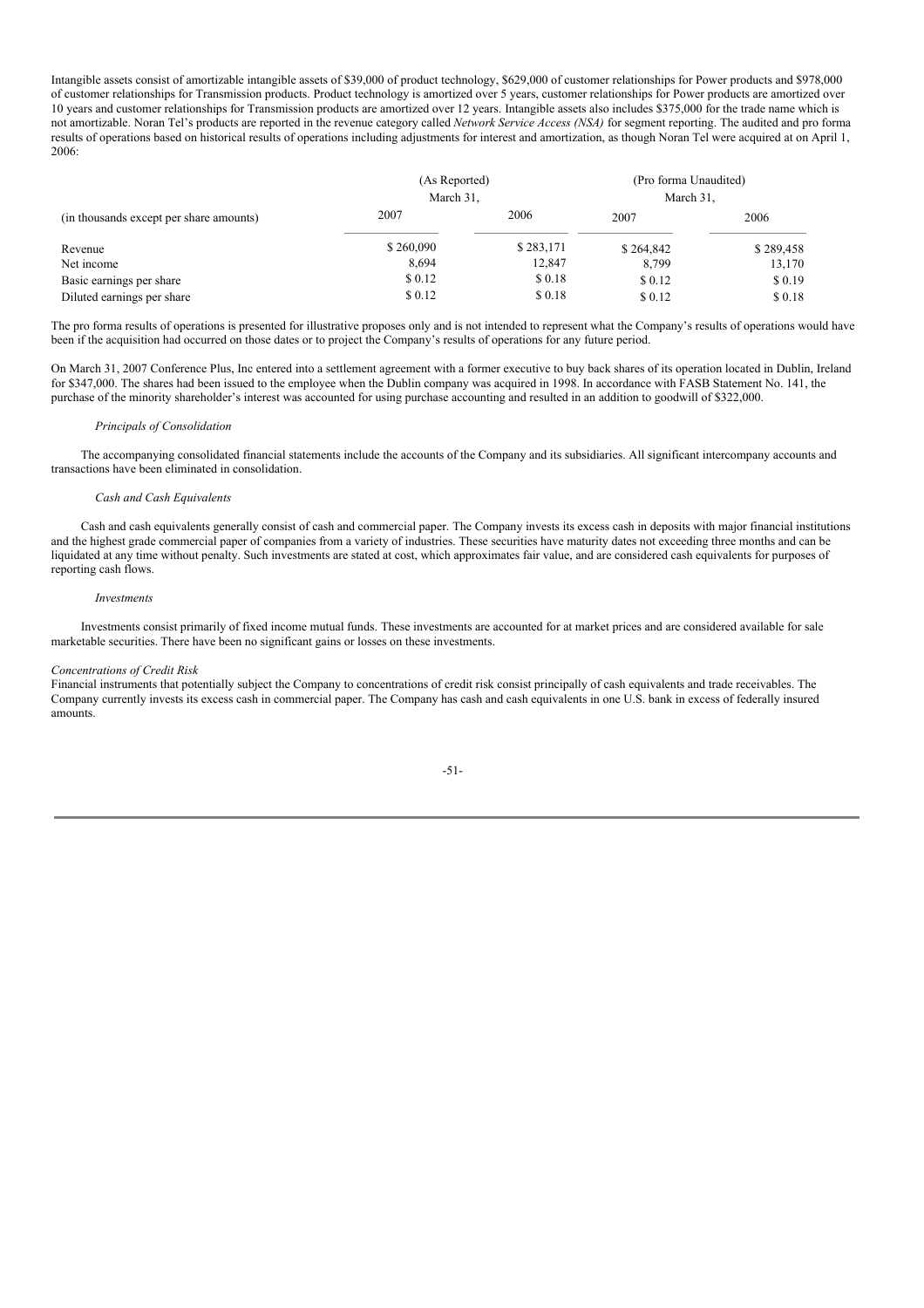#### *Inventories*

Inventories are stated at the lower of first-in, first-out (FIFO) cost or market. The components of inventories are as follows:

*The components of inventories are as follows:*

| The components of threntories are as follows.                         | March 31, |          |  |
|-----------------------------------------------------------------------|-----------|----------|--|
| (in thousands)                                                        | 2007      | 2006     |  |
| Raw material                                                          | \$11,901  | \$16,982 |  |
| Work in process                                                       | 47        | 312      |  |
| Finished goods                                                        | 9,672     | 10,452   |  |
| Reserve for excess and obsolete inventory and net realizable<br>value | (3,016)   | (3,828)  |  |
|                                                                       | \$18,604  | \$23,918 |  |

Accrued purchase commitments totaled \$86,000 and \$77,000 at March 31, 2007 and March 31, 2006, respectively.

#### *Property and Equipment*

Property and equipment are stated at cost. Depreciation is provided over the estimated useful lives of the assets which range from 2 to 10 years using the straight-line method for financial reporting purposes and accelerated methods for tax purposes. Leasehold improvements are amortized over the lives of the respective leases, or the useful life of the asset, whichever is shorter. Depreciation expense was \$5.9 million, \$6.8 million and \$7.7 million for fiscal 2007, 2006 and 2005, respectively.

#### *Goodwill and Intangibles*

The Company accounts for goodwill and other intangibles under FASB No. 142, Goodwill and Other Intangible Assets. SFAS No. 142 requires that these assets be reviewed for impairment at least annually. Other intangible assets will continue to be amortized over their useful lives. The Company determined that there has been no impairment of goodwill in any of the fiscal years presented. Goodwill and intangibles are primarily related to the equipment segment of the business.

Goodwill increased by \$1.7 million during fiscal 2007 due to the purchase of Noran Tel and final purchase accounting adjustments related to the HyperEdge acquisition in fiscal 2006. On March 31, 2007 Conference Plus, Inc. entered into a settlement agreement with a former executive to buy back shares of its operation located in Dublin, Ireland. The shares had been issued to the employee when the Dublin company was acquired in 1998. In accordance with FASB Statement 141 the purchase of the minority shareholder's interest was accounted for using purchase accounting and resulted in an addition to goodwill of \$322,000.

The Company has finite and infinite lived intangible assets related to the acquisitions of Noran Tel in fiscal year 2007, HyperEdge in fiscal year 2006 and Teltrend in fiscal year 2000. The following table presents details of the Company's intangibles from acquisitions:

|                          | March 31, |          |
|--------------------------|-----------|----------|
| (in thousands)           | 2007      | 2006     |
| Gross assets             | \$38,596  | \$36,560 |
| Accumulated amortization | (7,005)   | (5,306)  |
| Impairment and write off | (23,800)  | (23,800) |
| Net                      | \$7,791   | \$7,454  |

-52-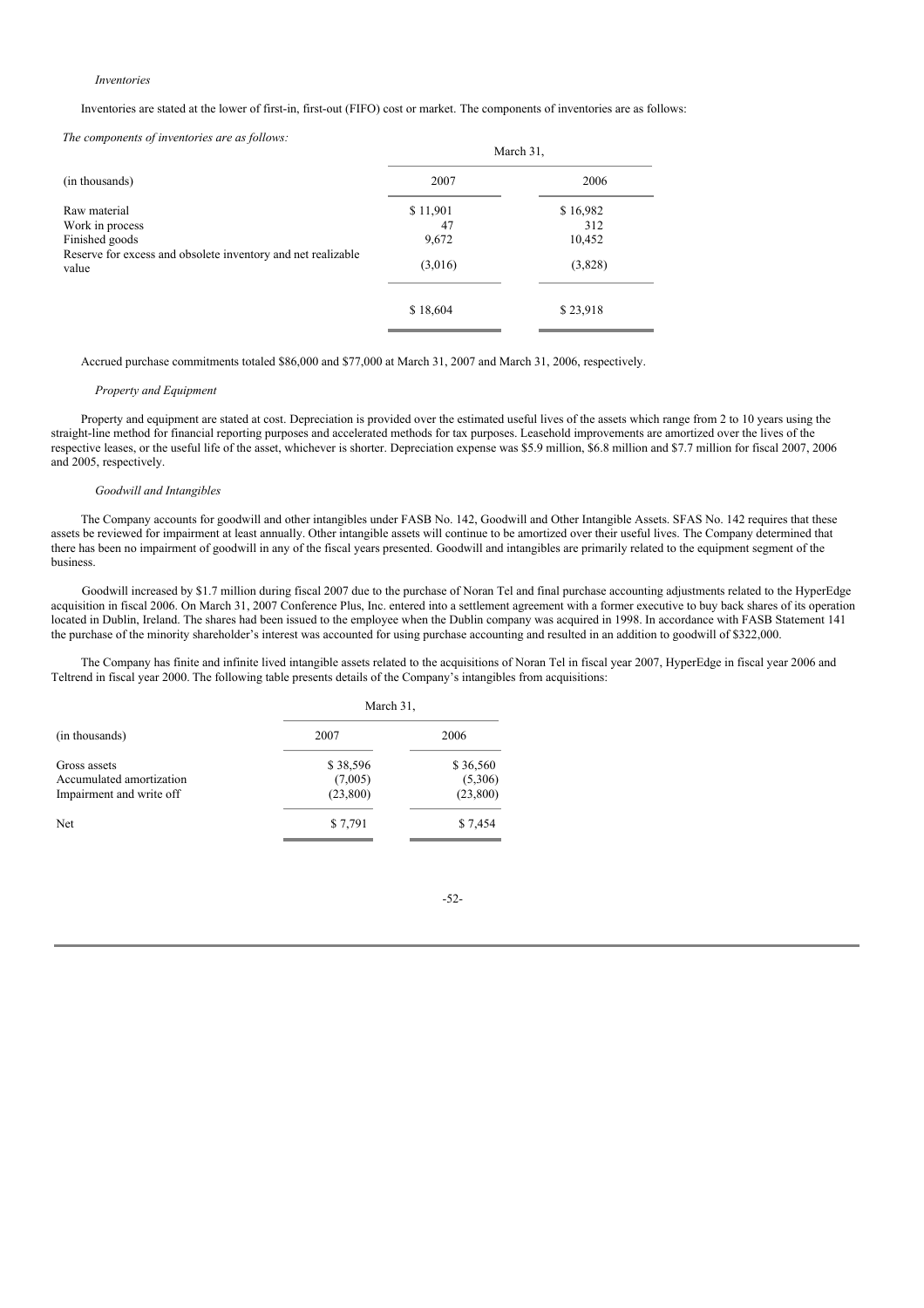These intangibles are being amortized over a period of 5 to 12 years. Finite lived intangible amortization included in expense was \$1.7 million, \$1.4 million and \$1.3 million in fiscal years 2007, 2006 and 2005 respectively. The following is the expected amortization by year:

|                                    | 2008 | 2009 | 2011 | 2012        |     |
|------------------------------------|------|------|------|-------------|-----|
| Intangible<br>amortization expense |      |      |      | $-11$<br>ັ້ | 220 |

#### *Software Development*

The Company accounts for software development costs under FAS86, Accounting for the Costs of Computer Software to Be Sold, Leased, or Otherwise *Marketed*. All software related costs related to the equipment segment of the business. The Company capitalized \$1.9 million of software costs in fiscal 2005. Amortization expense of \$413,000, \$1.0 million and \$163,000 was recorded in fiscal 2007, 2006 and 2005 respectively in cost of goods sold. An impairment charge of \$300,000 was taken in fiscal year 2006 and is included in cost of goods sold. The capitalized balance was zero and \$413,000 as of March 31, 2007 and March 31, 2006, respectively. Revenue generated from software was \$489,000, \$691,000 and \$160,000 in fiscal 2007, 2006 and 2005, respectively.

On an ongoing basis, the Company reviews intangible assets, capitalized software development and other long-lived assets other than goodwill for impairment whenever events and circumstances indicate that carrying amounts may not be recoverable. If such events or changes in circumstances occur, the Company will recognize an impairment loss if the undiscounted future cash flows expected to be generated by the asset are less than the carrying value of the related asset. The impairment loss would adjust the asset to its fair value.

### Net carrying amounts of intangible assets are as follows:

|                                                | March 31, |         |
|------------------------------------------------|-----------|---------|
| (in thousands)                                 | 2007      | 2006    |
| Finite lived intangible assets:                |           |         |
| Product technology – Teltrend acquisition      | \$2,590   | \$3,885 |
| Product technology-HyperEdge acquisition       | 1,050     | 1,170   |
| Customer relationship-HyperEdge acquisition    | 2,153     | 2,399   |
| Product technology - Noran Tel acquisition     | 37        |         |
| Customer relationships - Noran Tel acquisition | 1,583     |         |
| Software                                       |           | 412     |
| Total finite lived intangible assets           | \$7,413   | \$7,866 |
| Infinite lived intangible assets:              |           |         |
| Trade Name – Noran Tel acquisition             | 378       |         |
| Total intangible assets                        | \$7,791   | \$7,866 |

#### *Revenue Recognition*

Revenue is recognized when title has passed to the customer. On certain sales contracts where new products are built to customer specifications, revenue is not recognized until the customer has tested and determined it to function as intended.

The Company's product return policy allows customers to return unused equipment for partial credit if the equipment is non-custom product is within specified time limits and is currently being manufactured. Credit is not offered on returned products that are no longer manufactured. The Company has recorded a reserve for returns that is not significant.

The Company's subsidiary Conference Plus, Inc. recognizes revenue for conference calls and other services upon completion of the conference call or services.

#### -53-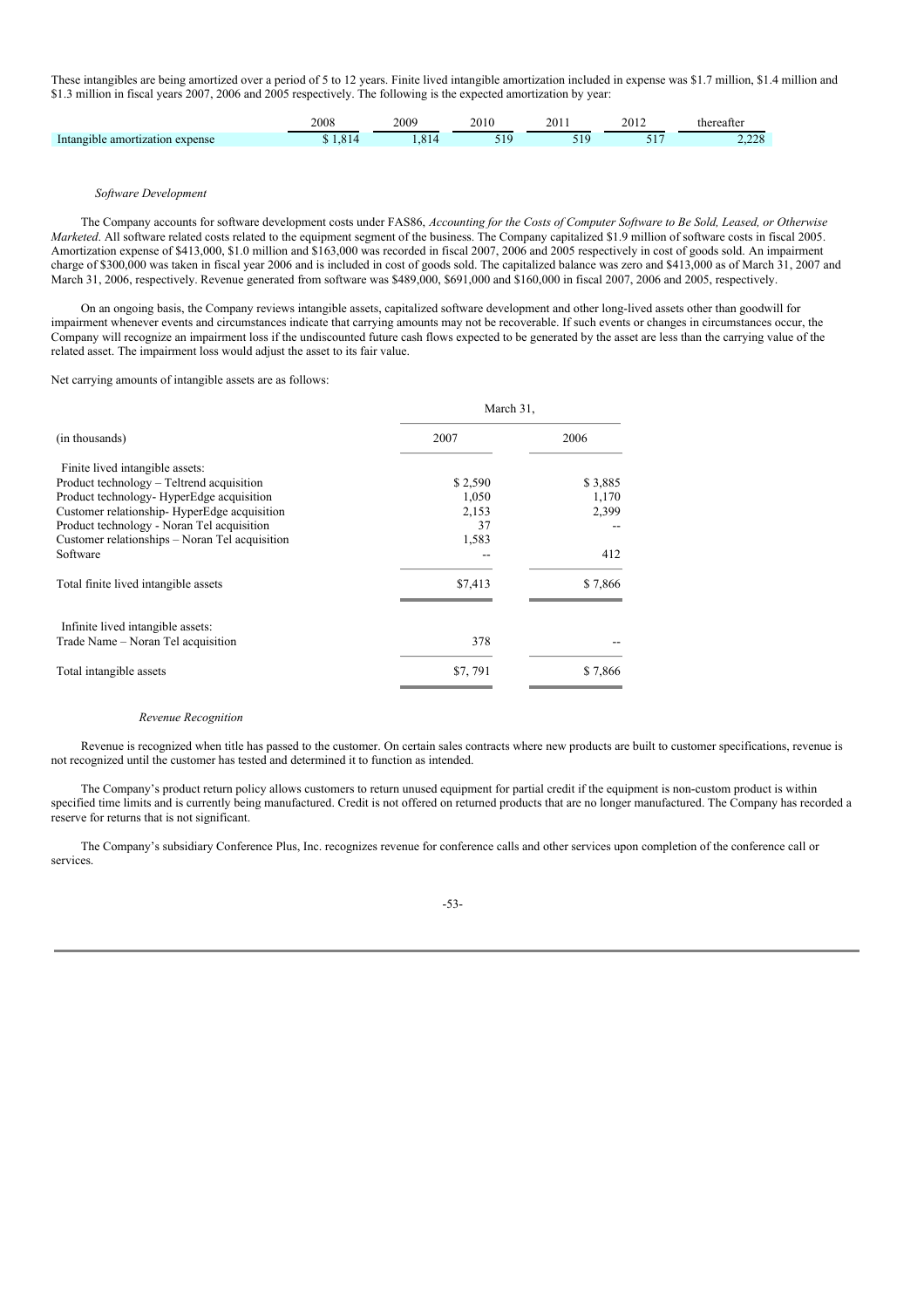#### *Shipping and handling*

The Company records costs related to shipping and handling expense of \$1.2 million in sales and marketing expense.

#### *Product Warranties*

Most of the Company's products carry a limited warranty ranging from one to two years for CNE products and seven to ten years for NSA products. The Company accrues for estimated warranty costs as products are shipped.

#### *Research and Development Costs*

Engineering and product development costs are charged to expense as incurred.

#### *Stock Based Compensation*

At the beginning of fiscal year 2007, the Company adopted the provisions of Statements of Financial Accounting Standards (SFAS) 123(R), " *Share-Based Payments*", requiring the Company to recognize expense related to the fair value of our stock-based compensations awards. The Company elected to use the modified prospective method, and therefore did not restate prior periods. Under the modified prospective method, (i) compensation expense for share-based awards granted prior to April 1, 2006 are recognized over the remaining service period using the compensation cost calculated for proforma disclosure purposes under SFAS No. 123, and (ii) compensation expense for all share based awards granted subsequent to March 31, 2006 are based on grant date fair value estimated in accordance with the provisions of SFAS No. 123(R). As a result, the Company's income before income taxes for the three and twelve months ended March 31, 2007 is \$232,000 and \$1.1 million lower than if it had continued to account for share-based compensation under APB No. 25. The \$1.1 million of expense is inclusive of a \$62,000 reduction of expense resulting from the application of an estimated forfeiture rate to its existing unvested awards which is included in the accompanying Consolidated Statement of Operations for the twelve months ended March 31, 2007. Prior to the adoption of SFAS No. 123R, the Company recognized forfeitures as they were incurred. Additionally, under SFAS No. 123R, the Company has elected to recognize compensation expense for all sharebased awards with service periods beginning subsequent to the adoption of SFAS No. 123R over the service period of the award, unless the award has a performance condition in which case compensation expense will be recognized using a graded vesting attribution method. Also, under SFAS No. 123R the benefits of tax deductions in excess of recognized compensation cost are now reported as a financing cash flow instead of as an operating cash flow as required under previous accounting literature. In addition, the Company eliminated the balance of deferred compensation expense in stockholders equity against Additional Paid-in Capital as required by this statement.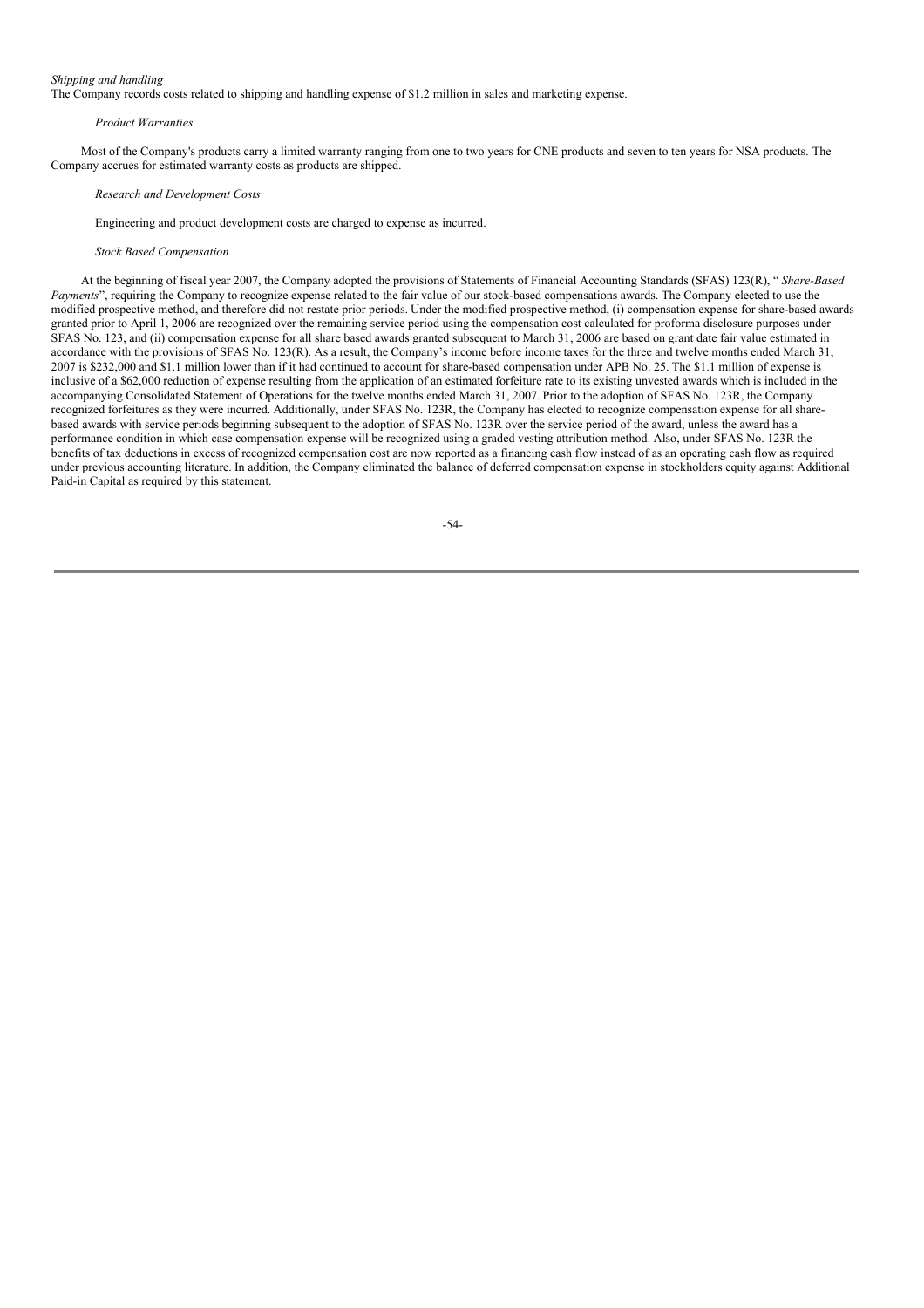Prior to the adoption of SFAS 123(R), the Company accounted for the equity based compensations plans under Accounting Principles Board Opinion No. 25 "*Accounting for Stock Issued to Employees*" (APB No. 25). The following table shows the effect on net income and earnings per share if the Company had applied the fair value recognition provisions of SFAS 123(R).

| (in thousands except per share data)                                                          | 2006     | 2005     |
|-----------------------------------------------------------------------------------------------|----------|----------|
| Net income, as reported                                                                       | \$12,847 | \$39,694 |
| Add: Stock based employee compensation expense included in reported net<br>income, net of tax | 532      | 128      |
| Deduct: Total stock based employee compensation expense determined under                      |          |          |
| fair value based method for all awards, net of the related tax effect                         | 7,638    | 2.769    |
| Pro forma net income                                                                          | \$5,741  | \$37,053 |
| Net income per share:                                                                         |          |          |
| Basic as reported                                                                             | \$0.18   | \$0.58   |
| Basic Pro forma                                                                               | \$0.08   | \$0.54   |
| Diluted as reported                                                                           | \$0.18   | \$0.56   |
| Diluted Pro forma                                                                             | \$0.08   | \$0.52   |

The expense in fiscal year 2006 includes the impact of the Company accelerating vesting on options. See Note 9 for further discussion of the Company's option plans.

### *Supplemental Cash Flow Disclosures*

The following represents supplemental disclosures to the consolidated statements of cash flows:

|                |      | March 31, |      |  |  |
|----------------|------|-----------|------|--|--|
| (in thousands) | 2007 | 2006      | 2005 |  |  |
| Cash paid for: |      |           |      |  |  |
| Interest       | \$7  | \$7       | \$75 |  |  |
| Income taxes   | 341  | 311       | 557  |  |  |

*Disclosures about Fair Value of Financial Instruments*

The following methods and assumptions were used to estimate the fair value of each class of financial instrument held by the Company:

- **•** Cash and cash equivalents, trade receivables and trade payables: the carrying amounts approximate fair value because of the short maturity of these items.
- **•** Investments in mutual funds, within the rabbi trust, have carrying value which approximate market as of March 31, 2007.

### *Use of Estimates*

The preparation of financial statements in conformity with accounting principles generally accepted in the United States requires management to make estimates and assumptions that affect the reported amounts of assets and liabilities and disclosure of contingent assets and liabilities at the date of the financial statements and revenue and expenses during the period reported. Actual results could differ from those estimates. Estimates are used when accounting for the allowance for uncollectible accounts receivable, net realizable value of inventory, product warranty accrued, depreciation, income taxes, and contingencies, among other things.

#### -55-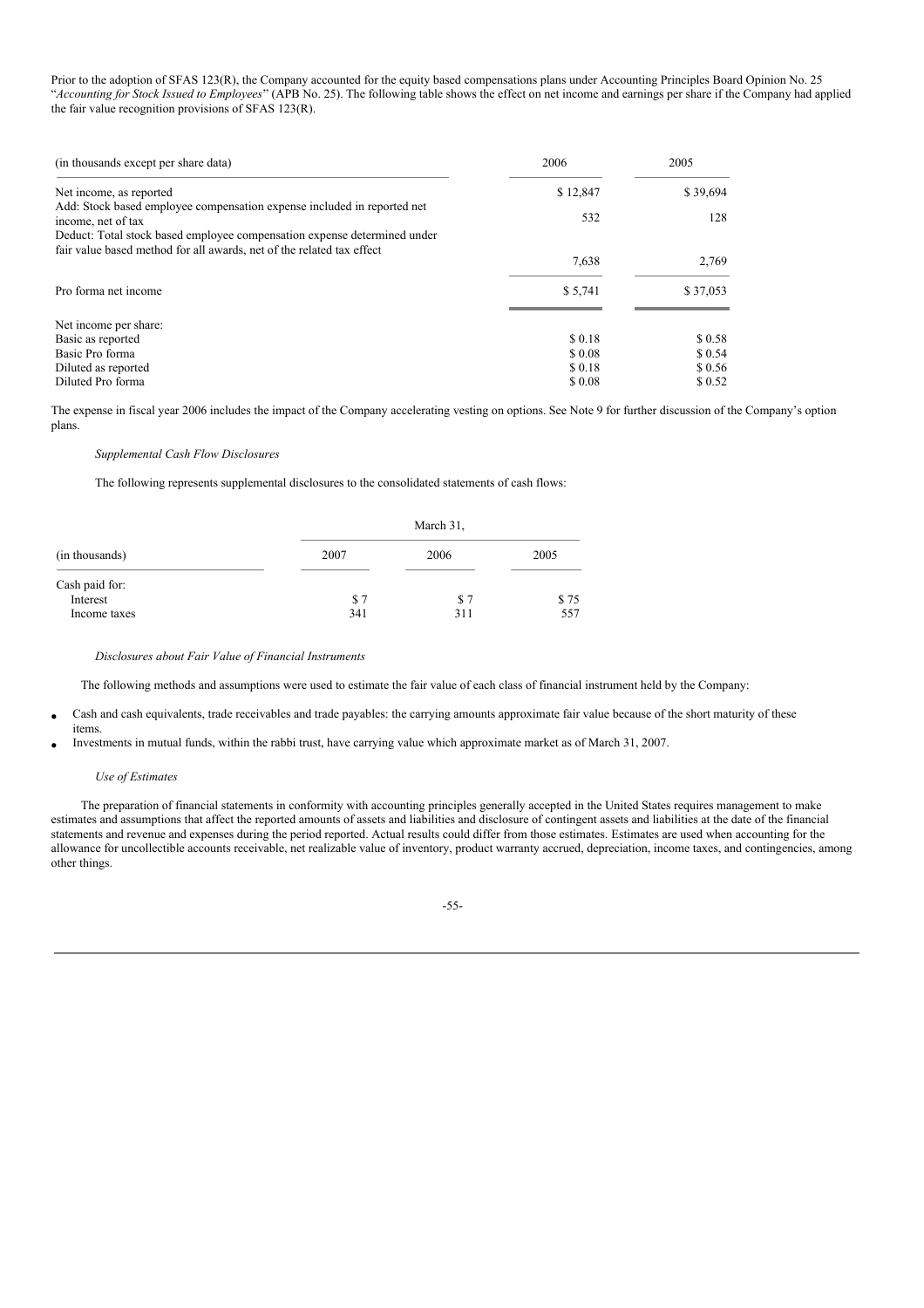#### *Foreign Currency Translation*

The financial position and the results of operations of the Company's foreign subsidiaries are measured using local currency as the functional currency. Assets and liabilities of these subsidiaries are translated at the exchange rate in effect at the end of each period. Income statement accounts are translated at the average rate of exchange prevailing during the period. Translation adjustments arising from differences in exchange rates from period to period are included in the foreign currency translation adjustment account in stockholders' equity.

The Company records transaction gains or losses within Other income (expense), net for fluctuations on foreign currency rates on accounts receivable and cash and for fluctuations on foreign currency rates on intercompany accounts anticipated by management to be settled in the foreseeable future.

#### *New Accounting Pronouncements*

In June 2006, the FASB issued FASB Interpretation (FIN) No 48, "Accounting for Uncertainty in Income Taxes - an interpretation of FASB Statement No. 109." FIN No. 48 prescribes a recognition threshold and measurement of a tax position taken or expected to be taken in a tax return. This interpretation also provides guidance on derecognition, classification of, interest and penalties, accounting in interim periods, disclosure and transition. FIN No. 48 is effective for the Company beginning on April 1, 2007. The Company is currently evaluating the impact that the adoption of FIN No. 48 will have on its financial condition and results of operations, which will be required to be adopted in the June 30, 2007 quarter.

In September 2006, the FASB issued SFAS No. 157, "Fair Value Measurements". SFAS No. 157 defines fair value, establishes a framework for measuring fair value in generally accepted accounting principles, and expands disclosures about fair value measurements. This statement addresses how to calculate fair value measurements required or permitted under other accounting pronouncements. Accordingly, this statement does not require any new fair value measurements. However, for some entities, the application of this statement will change current practice. SFAS No. 157 is effective for the Company beginning April 1, 2008. The Company is currently evaluating the impact of this standard.

In September 2006, the Securities and Exchange Commission (SEC) issued Staff Accounting Bulletin No. 108 (SAB 108), *Considering the Ef ects of Prior Year Misstatements when Quantifying Misstatements in Current Year Financial Statements*, to address diversity in practice in quantifying financial statement misstatements. SAB 108 provides interpretive guidance on the consideration of the effects of prior year misstatements in quantifying current year misstatements for the purpose of a materiality assessment. SAB 108 is effective for the Company in its year ended March 31, 2007, and allows a one-time transitional cumulative effect adjustment to retained earnings for errors that were not previously deemed material, but are material under the guidance in SAB 108. In accordance with SAB 108, the Company has recorded an adjustment of \$1,209,000 to beginning Retained Earnings for fiscal year 2007 in the accompanying Consolidated Financial Statements for the items described below.

During the Company's review of its deferred taxes, it was determined that certain deferred tax assets were recorded in error, causing the deferred tax asset to be overstated by \$785,000. This error first impacted the deferred tax asset and earnings in fiscal 2005. The company also identified during its fiscal 2007 year end review process that certain state tax accruals were understated. The impact of this error of was an underpayment of tax expense, net of federal benefit, of approximately \$195,000 in fiscal 2005 and \$229,000 in fiscal 2006.

The Company does not believe the effect of these adjustments was material, either quantitatively or qualitatively, on the Company's consolidated financial statements in any of the prior years effected. In reaching that determination, the following quantitative measures were considered (dollars in thousands):

| <b>Fiscal Year</b> | Net After tax effect of<br>adjustments | <b>Reported Net Income</b> | Percent of reported<br><b>Net Income</b> |
|--------------------|----------------------------------------|----------------------------|------------------------------------------|
| 2006               | \$229                                  | \$12,847                   | 1.79%                                    |
| 2005               | 980                                    | 39.694                     | 2.47%                                    |

#### -56-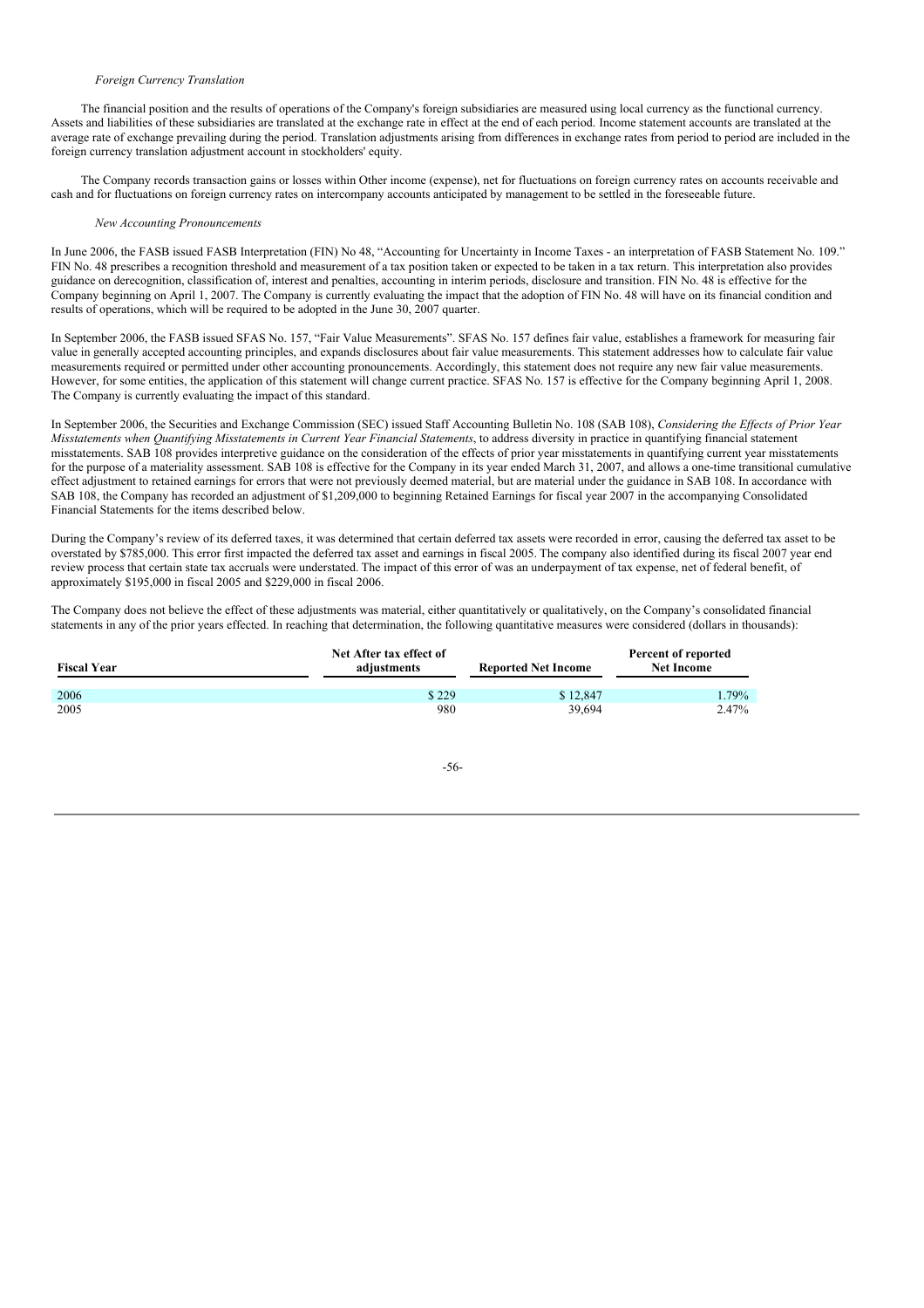#### *Reclassification of Accounts*

Certain prior year amounts have been reclassified in order to conform to the current-year presentation.

#### **Note 2. Revolving Credit Agreements:**

The Company entered into a Second Amended and Restated Credit Agreement dated as of June 30, 2006 (the "Credit Agreement"). The Credit Agreement, which has improved terms over the prior agreement, is a three-year revolving credit facility in an amount of up to \$40 million. The obligations of the Company under the Credit Agreement are secured by a guaranty from certain direct and indirect domestic subsidiaries of the Company, and substantially all of the assets of the Company. The interest rate spread in the case of LIBOR and Base Rate loans and the payment of the non-use fees is dependent on the Company's leverage ratio. Currently the revolving loans under the Credit Agreement bear interest, at the Company's option, at the London Interbank Offered Rate ("LIBOR") plus 1.5% or an alternative base rate. The alternative base rate is the greater of the LaSalle Bank National Association prime rate or the Federal Funds rate plus 0.50%. The Company is also required to pay a non-use fee of 0.2% per annum on the unused portion of the revolving loans. The Credit Agreement contains financial covenants that include a minimum Fixed Charge Coverage Ratio, a minimum tangible net worth test, a total leverage ratio test (consolidated total debt to EBITDA), and a limitation on capital expenditures for any fiscal year as well as other non financial covenants. The Company was in compliance with these covenants on March 31, 2007 and expects to comply with these covenants for the term of the debt. There were no borrowings under this facility at March 31, 2007.

#### **Note 3. Long-Term Debt and Notes Payable:**

Long-term debt and notes payable consists of the following:

|                                                                                  | March 31, |          |  |
|----------------------------------------------------------------------------------|-----------|----------|--|
| (in thousands)                                                                   | 2007      | 2006     |  |
| Capitalized lease obligations secured by related equipment<br>Term notes payable | \$5       | \$61     |  |
| Total debt and notes payable<br>Less current portion                             |           | 61<br>51 |  |
| Long-term debt and notes payable                                                 | $S -$     | \$10     |  |

At March 31, 2007 the company had no Long term debt or notes payable...

#### **Note 4. Income Taxes:**

The Company utilizes the liability method of accounting for income taxes and deferred taxes are determined based on the differences between the financial statements and tax basis of assets and liabilities given the provisions of the enacted tax laws. The income taxes charged to net income are summarized as follows:

|                |         | Fiscal Year Ended March 31, |            |  |
|----------------|---------|-----------------------------|------------|--|
| (in thousands) | 2007    | 2006                        | 2005       |  |
| Federal:       |         |                             |            |  |
| Current        | \$ (66) | \$304                       | \$296      |  |
| Deferred       | 5,433   | 9,029                       | (12,015)   |  |
|                | 5,367   | 9,333                       | (11,719)   |  |
| State:         |         |                             |            |  |
| Current        | 744     | 25                          | 26         |  |
| Deferred       | (219)   | 754                         | (1,064)    |  |
|                | 525     | 779                         | (1,038)    |  |
| Total          | \$5,892 | \$10,112                    | \$(12,757) |  |
|                |         |                             |            |  |

## -57-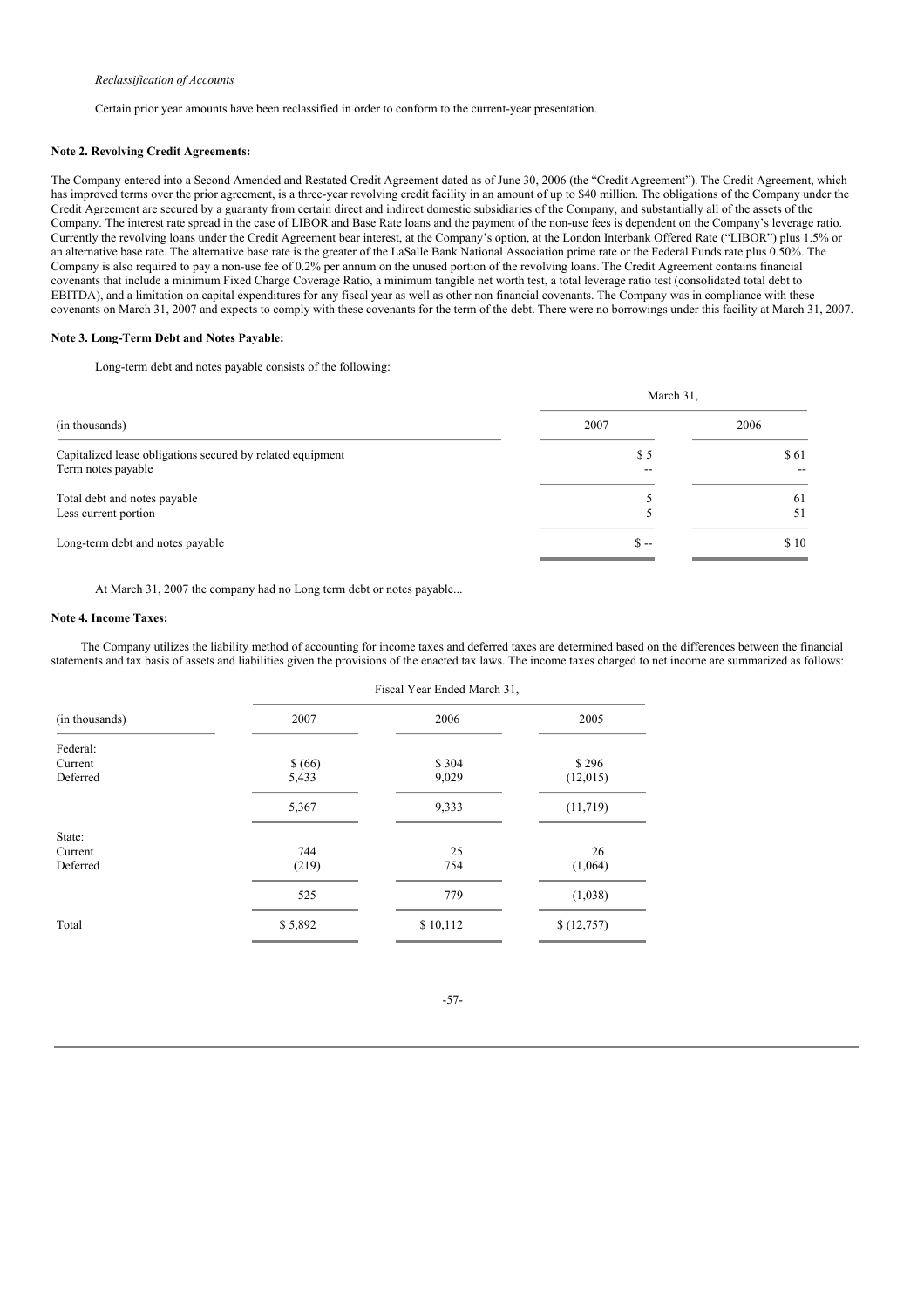The Company utilizes the flow-through method to account for tax credits. In fiscal 2007, 2006 and 2005, the Company generated no tax credits.

The statutory federal income tax rate is reconciled to the Company's effective income tax rates below:

|                                             |       | Fiscal Year Ended March 31, |            |
|---------------------------------------------|-------|-----------------------------|------------|
|                                             | 2007  | 2006                        | 2005       |
| Statutory federal income tax rate           | 35.0% | $35.0\%$                    | 35.0%      |
| Meals and entertainment                     | 0.5   | 0.4                         | 0.2        |
| State income tax, net of federal tax effect | 2.9   | 1.9                         | 3.1        |
| Valuation allowance                         | (0.4) | 3.4                         | (84.6)     |
| Bad debt in foreign subsidiary              | --    | (1.1)                       | --         |
| Other                                       | 1.8   | 3.9                         | (0.2)      |
|                                             | 39.8% | 43.5%                       | $(46.5)\%$ |
|                                             |       |                             |            |

#### Components of the net deferred income tax asset are as follows:

|                                              | March 31, |          |  |
|----------------------------------------------|-----------|----------|--|
| (in thousands)                               | 2007      | 2006     |  |
| Deferred income tax assets:                  |           |          |  |
| Allowance for doubtful accounts              | \$80      | \$72     |  |
| Alternative minimum tax credit               | 1,846     | 1,442    |  |
| Research and development credit carryforward | 4,589     | 4,589    |  |
| Compensation accruals                        | 1,125     | 923      |  |
| Inventory reserves                           | 1,131     | 1,372    |  |
| Warranty reserve                             | 980       | 636      |  |
| Net operating loss carryforward              | 48,027    | 54,637   |  |
| Intangibles                                  | 1,784     | 1,758    |  |
| Other                                        | 2,820     | 2,626    |  |
|                                              | 62,382    | 68,055   |  |
| Valuation allowance                          | (8,461)   | (9, 475) |  |
| Net deferred income tax asset                | \$53,921  | \$58,580 |  |

Recorded in consolidated balance sheet as follows:

|                                                                                                | March 31,         |                   |  |
|------------------------------------------------------------------------------------------------|-------------------|-------------------|--|
| (in thousands)                                                                                 | 2007              | 2006              |  |
| Deferred income tax assets-current<br>Deferred income tax assets and other assets – noncurrent | \$4,580<br>49.341 | \$7,540<br>51,040 |  |
| Net deferred income tax asset                                                                  | \$53.921          | \$58,580          |  |

The Company has approximately \$6.4 million in income tax credit carryforwards and a \$121.5 million federal net operating loss carryforward that is available to offset taxable income in the future. A valuation allowance of \$4.6 million is recorded against the tax credits. The tax credit carryforwards begin to expire in 2008. The federal net operating loss carryforward begins to expire in 2013. State net operating loss carryforwards have varying carryforward periods from five to twenty years.

The Company evaluates the need for a valuation allowances on the net deferred tax assets under the rules of SFAS 109 "Accounting for Income Taxes". At March 31, 2007, the Company projects that future taxable income will be sufficient to be able to use a significant portion of the recorded net deferred tax assets. A valuation allowance has been recorded for tax credits and state net operating loss carryforwards that are expected to expire before they can be utilized. The valuation allowance decreased \$1 million in fiscal 2007. In fiscal 2006, the company increased the valuation allowance to \$1.4 million.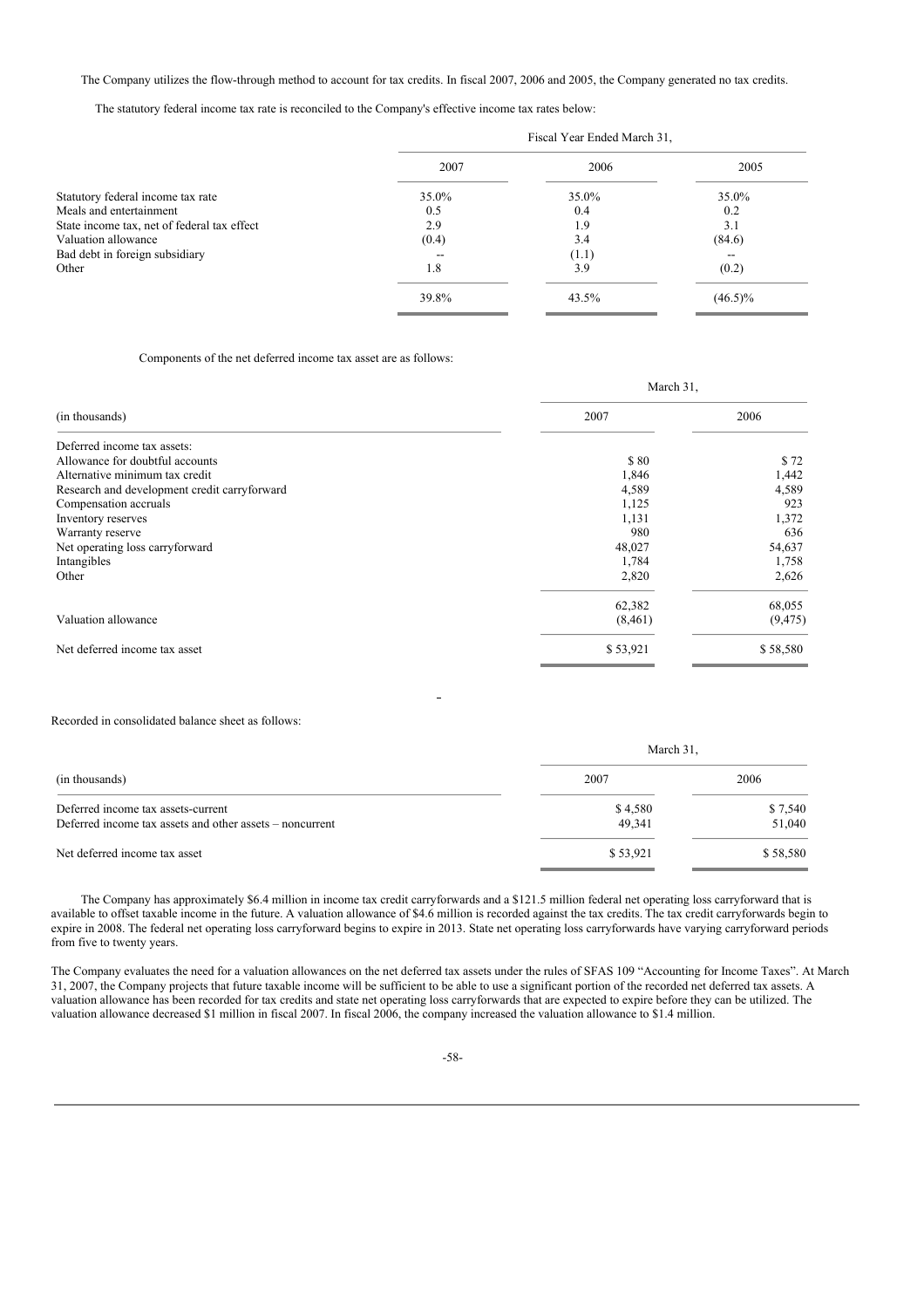The American Jobs Creation Act of 2004 (the "AJCA"), signed into law in October 2004, includes a provision that allows the Company to elect to claim a one-time dividend received deduction with respect to a qualifying cash repatriation from its foreign subsidiaries. The Company does not expect to make this election.

#### **Note 5. Commitments:**

The Company leases an 185,000 square foot corporate facility in Aurora, Illinois to house manufacturing, engineering, sales, marketing and administration pursuant to a lease that runs through 2017.

The Company also has lease commitments to lease other office and warehouse facilities at various locations. All of the leases require the Company to pay utilities, insurance and real estate taxes on the facilities. In addition, the Company has leases for manufacturing equipment, computer equipment, photocopiers and autos. Total rent expense was \$4.0 million, \$4.2 million and \$4.4 million for 2007, 2006, and 2005, respectively.

Total minimum future rental payments at March 31, 2007 are as follows (in thousands):

| 2008                         | \$3,515  |
|------------------------------|----------|
| 2009                         | 3,348    |
| 2010                         | 3,314    |
| 2011                         | 3,165    |
| 2012                         | 2,938    |
| Thereafter                   | 12,407   |
| Total minimum lease payments | \$28,687 |

### **Note 6. Product Warranties:**

Most of the Company's products carry a limited warranty ranging from one to two years for CNE products and seven to ten years for NSA products. The specific terms and conditions of those warranties vary depending upon the product sold. Factors that enter into our estimate of our warranty reserve include the number of units shipped historically and anticipated rates of warranty claims, and cost per claim. The Company periodically assesses the adequacy of its recorded warranty liability and adjusts the reserve as necessary. The Company reports warranty reserve as both current and long term liabilities. The following table presents the changes in our product warranty reserve:

| Fiscal years ended March 31, |         |         |
|------------------------------|---------|---------|
| 2007                         | 2006    | 2005    |
| \$1,776                      | \$1,806 | \$1,853 |
| --                           | 73      |         |
| 2,529                        | 812     | 2,278   |
| $-$                          | --      |         |
| (1,641)                      | (915)   | (2,325) |
| \$2,664                      | \$1,776 | \$1,806 |
|                              |         |         |

### **Note 7. Capital Stock and Stock Restriction Agreements:**

### *Capital Stock Activity*

The Board of Directors has the authority to issue up to 1,000,000 shares of preferred stock in one or more series and to fix the rights, preferences, privileges and restrictions thereof, including dividend rights, conversion rights, voting rights, terms of redemption, liquidation preferences, sinking fund terms and the number of shares constituting any series or the designation of such series, without any further vote or action by stockholders.

### -59-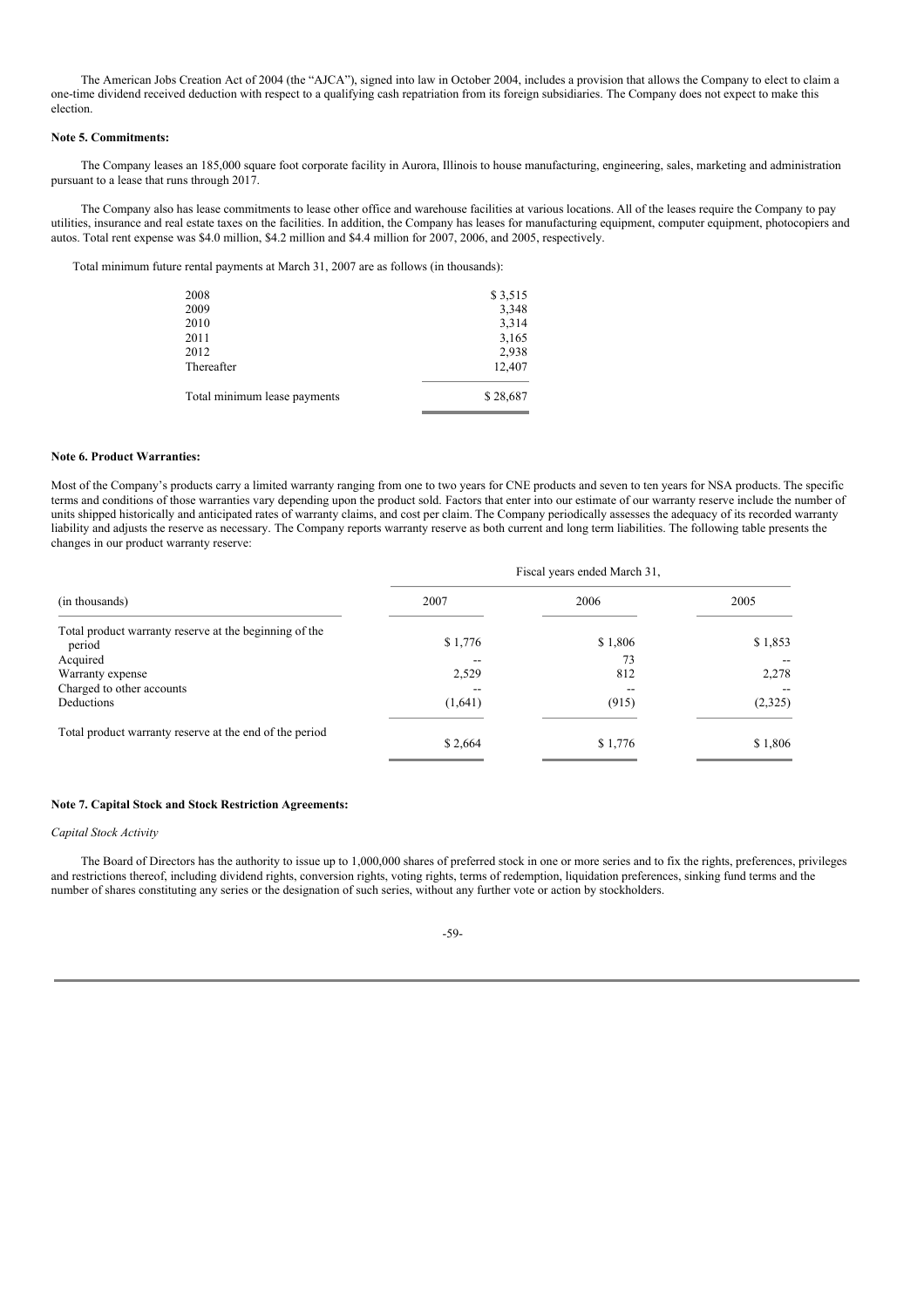### *Stock Restriction Agreements*

The members of the Penny family (majority stockholders) have a Stock Transfer Restriction Agreement which prohibits, with limited exceptions, such members from transferring their Class A Common Stock or Class B Common Stock acquired prior to November 30, 1995, without first offering such stock to the other members of the Penny family. A total of 18,824,908 shares of Common Stock are subject to this Stock Transfer Restriction Agreement.

#### *Shares issued and outstanding*

The following table summarizes Common Stock transactions for fiscal years 2005, 2006 and 2007:

|                                                | Common Shares Issued and Outstanding |         |          |
|------------------------------------------------|--------------------------------------|---------|----------|
| (in thousands)                                 | Class A                              | Class B | Treasury |
| Balance, March 31, 2004                        | 53,226                               | 14,742  | (93)     |
| <b>Options Exercised</b>                       | 324                                  |         |          |
| Shares sold under Employee Stock Purchase Plan | 24                                   |         |          |
| Warrants Exercised                             | 266                                  |         |          |
| <b>Restricted Stock Grant</b>                  | 400                                  |         |          |
| Balance, March 31, 2005                        | 54,240                               | 14,742  | (93)     |
| Options Exercised                              | 918                                  |         |          |
| Shares sold under Employee Stock Purchase Plan | 55                                   |         |          |
| Warrants Exercised                             | 369                                  |         |          |
| <b>Restricted Stock Grant</b>                  | 26                                   |         |          |
| Balance, March 31, 2006                        | 55,608                               | 14,742  | (93)     |
| Options Exercised                              | 132                                  |         |          |
| Shares sold under Employee Stock Purchase Plan | 71                                   |         |          |
| Warrants Exercised                             |                                      |         |          |
| <b>Restricted Stock Grant</b>                  | 720                                  |         |          |
| Balance, March 31, 2007                        | 56,531                               | 14,742  | (93)     |

### **Note 8. Stock-based Compensation:**

In December 2004, the Financial Accounting Standards Board ("FASB") issued SFAS No. 123 (revised 2004), "Share-Based Payment" ("SFAS No. 123R"). This statement requires that the costs of all employee share-based payments be measured at fair value on the award's grant date and be recognized in the financial statements over the requisite service period. SFAS No. 123R supersedes APB Opinion No. 25, "Accounting for Stock Issued to Employees," ("APB No. 25") and its related interpretations, and eliminates the alternative use of the intrinsic value method of accounting under APB No. 25, which the Company previously used.

Prior to the adoption of SFAS No. 123R, the Company applied the intrinsic-value-based method of accounting prescribed by APB No. 25 and related interpretations to account for its fixed-plan stock options. Under this method, compensation expense was recorded on the date of grant only if the current market price of the underlying stock exceeded the exercise price.

#### *Employee Stock Incentive Plan*

In October 1995, the Company adopted a stock incentive plan (the "1995 SIP Plan") that permits the issuance of Class A Common Stock, restricted shares of Class A Common Stock, nonqualified stock options and incentive stock options to purchase Class A Common Stock, performance awards and stock appreciation rights to selected employees, officers, non-employee directors of the Company and advisory board members and consultants. No stock awards were issued in fiscal 2007, 2006 or 2005.

#### -60-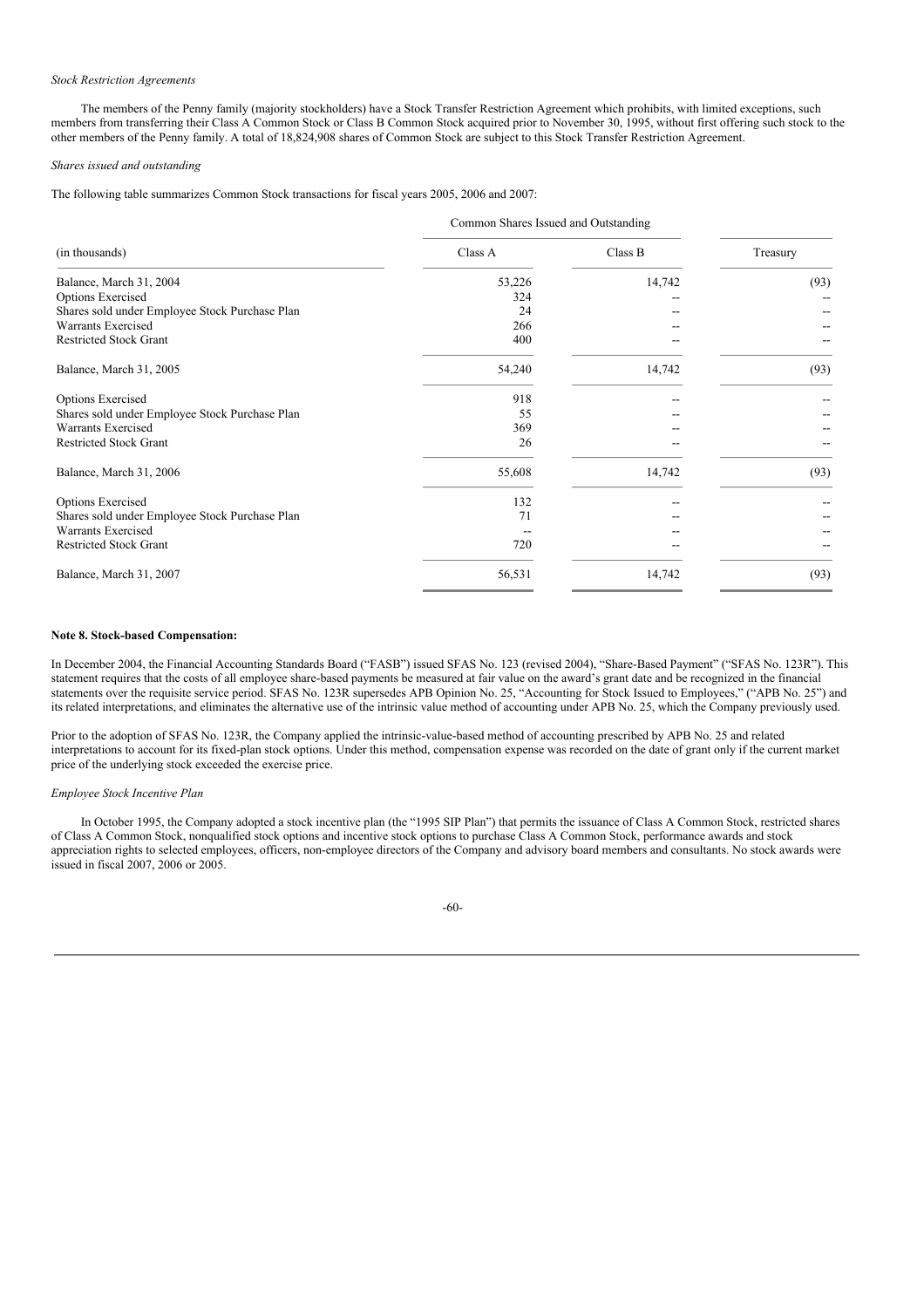During March 2000, as part of the Teltrend acquisition, the Company adopted the following three stock options plans (collectively the "three adopted option plans"): Teltrend Inc. 1995 Stock Option Plan (the "1995 Stock Option Plan"), Teltrend Inc. 1996 Stock Option Plan (the "1996 Stock Option Plan"), and Teltrend Inc. 1997 Non-Employee Director Stock Option Plan (the "1997 Director Option Plan"). Under both the 1995 and 1996 Stock Option Plans nonqualified stock options were granted to key employees. Nonqualified stock options were granted to Non-Employee Directors under the 1997 Director Option Plan.

In September 2004 shareholders approved the Westell Technologies, Inc. 2004 Stock Incentive Plan (the "2004 SIP Plan") that permits the issuance of restricted Class A Common Stock, nonqualified stock options, stock appreciation rights and performance share awards to selected officers, employees, and nonemployee directors of the Company.

On February 24, 2006, the Company accelerated the vesting of approximately 1.4 million unvested "out of the money" stock options held by current employees and certain executive officers of the Company. No options were accelerated for board members or the Chief Executive Officer. The immediate vesting included a restriction on the resale of the underlying shares of common stock. The acceleration of vesting was made to reduce compensation expense that otherwise would be recorded in future periods. For pro forma disclosure purposes, these options were treated as if they were expensed in the fourth quarter of fiscal 2006.

#### *Non-qualified stock options*

Stock options granted by the Company have an exercise price that is equal to or higher than the fair value of the Company's stock on the grant date. Options vest over period from two to five years, or upon the earlier of the achievement of Company and individual goals established, or 8 years. The Company recorded expense of \$834,000 in the twelve months ended March 31, 2007 related to stock options. The excess tax benefit of \$70,000 was reflected as a cash flow from financing activities in the consolidated statement of cash flows. Total cash received from options exercised was \$198,000 and \$1.9 million in the twelve months ended March 31, 2007 and 2006, respectively. The option activity for the twelve months ended March 31, 2007 is as follows:

|                               | <b>Shares</b> | <b>Weighted Average</b><br><b>Exercise Price Per</b><br>Share | <b>Weighted Average</b><br>Remaining<br><b>Contractual Term (in</b><br>years) | <b>Aggregate Intrinsic</b><br>Value (in thousands) |
|-------------------------------|---------------|---------------------------------------------------------------|-------------------------------------------------------------------------------|----------------------------------------------------|
| Outstanding on March 31, 2006 | 9,201,172     | \$5.78                                                        | 5.3                                                                           |                                                    |
| Granted                       | 509,801       | 2.44                                                          |                                                                               |                                                    |
| Exercised                     | (132,400)     | 1.50                                                          |                                                                               | 176                                                |
| Forfeited / Expired           | (830, 445)    | 5.04                                                          |                                                                               |                                                    |
| Outstanding on March 31, 2007 | 8,748,128     | 5.72                                                          | 4.5                                                                           | 1,570                                              |
|                               |               |                                                               |                                                                               |                                                    |
| Exercisable on March 31, 2007 | 7.109.139     | 6.27                                                          | 4.1                                                                           | 1,361                                              |

As of March 31, 2007, there was \$1.2 million of pre-tax stock option compensation expense related to non-vested awards not yet recognized, which is expected to be recognized over a weighted average period of 2.28 years.

The fair value of each option is estimated on the date of grant using the Black-Scholes option pricing model with the following weighted-average assumptions:

|                         |         | Twelve months ended Mar. 31. |  |
|-------------------------|---------|------------------------------|--|
|                         | 2007    | 2006                         |  |
| Expected volatility     | 67%     | 89%                          |  |
| Risk-free interest rate | 4.7%    | 3.8%                         |  |
| Expected life           | 5 years | 5 years                      |  |
| Expected dividend yield | $0.0\%$ | $0.0\%$                      |  |

#### -61-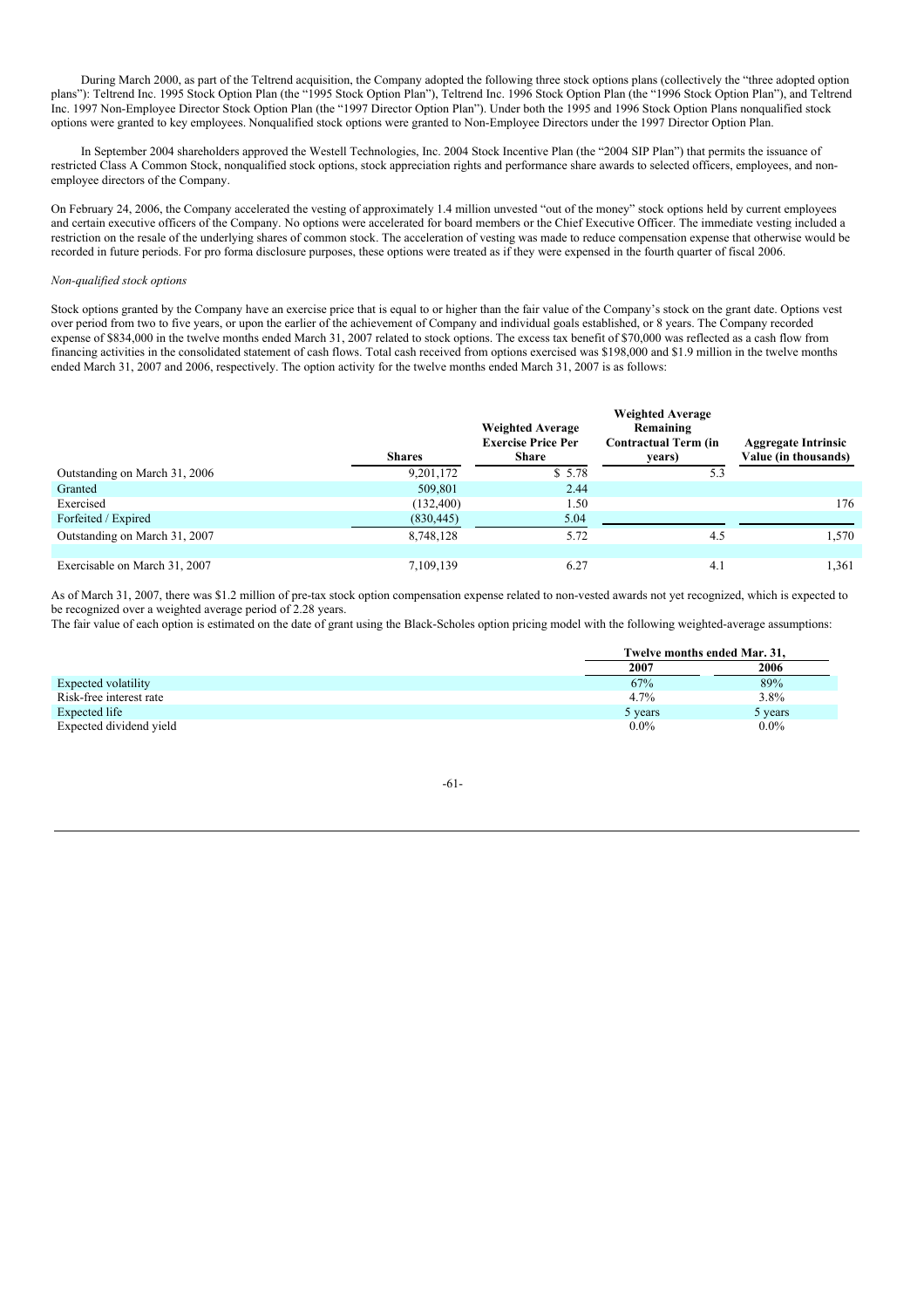### *Non-qualified subsidiary stock options*

The Company's Conference Plus subsidiary has a stock option plan for the purchase of Conference Plus stock. Stock options granted under this plan have an exercise price that is equal to the fair value of Conference Plus stock on the grant date. Options can not be exercised until the earliest of the following to occur; an initial public offering, a spin off, a change in control of Conference Plus, or the fifth anniversary of the option grant date. The Company recorded expense of \$221,000 in the twelve month period ended March 31, 2007 related to these stock options. The option activity for the twelve months ended March 31, 2007 is as follows:

|                               |                          | <b>Weighted Average</b>                                       |                                                    |                                                    |
|-------------------------------|--------------------------|---------------------------------------------------------------|----------------------------------------------------|----------------------------------------------------|
|                               | <b>Shares</b>            | <b>Weighted Average</b><br><b>Exercise Price Per</b><br>Share | Remaining<br><b>Contractual Term (in</b><br>years) | <b>Aggregate Intrinsic</b><br>Value (in thousands) |
| Outstanding on March 31, 2006 | 2,015,304                | \$1.65                                                        | 6.2                                                |                                                    |
| Granted                       | 154,750                  | 1.81                                                          |                                                    |                                                    |
| Exercised                     | $\overline{\phantom{m}}$ | $\overline{\phantom{m}}$                                      |                                                    |                                                    |
| Forfeited / Expired           | (153, 253)               | 1.79                                                          |                                                    |                                                    |
| Outstanding on March 31, 2007 | 2,016,801                | 1.65                                                          | 5.4                                                | 325                                                |
| Exercisable on March 31, 2007 | 377,358                  | 1.14                                                          | 1.6                                                | 253                                                |

As of March 31, 2007, there was \$265,000 of pre-tax stock option compensation expense related to non-vested awards not yet recognized, which is expected to be recognized over a weighted average period of 2.4 years.

The fair value of each option is estimated on the date of grant using the Black-Scholes option pricing model with the following weighted-average assumptions:

|                         | Twelve months ended Mar. 31. |         |
|-------------------------|------------------------------|---------|
|                         | 2007                         | 2006    |
| Expected volatility     | 50%                          | 50%     |
| Risk-free interest rate | $4.7\%$                      | 3.7%    |
| Expected life           | 7 years                      | 7 years |
| Expected dividend yield | $0.0\%$                      | $0.0\%$ |

### -62-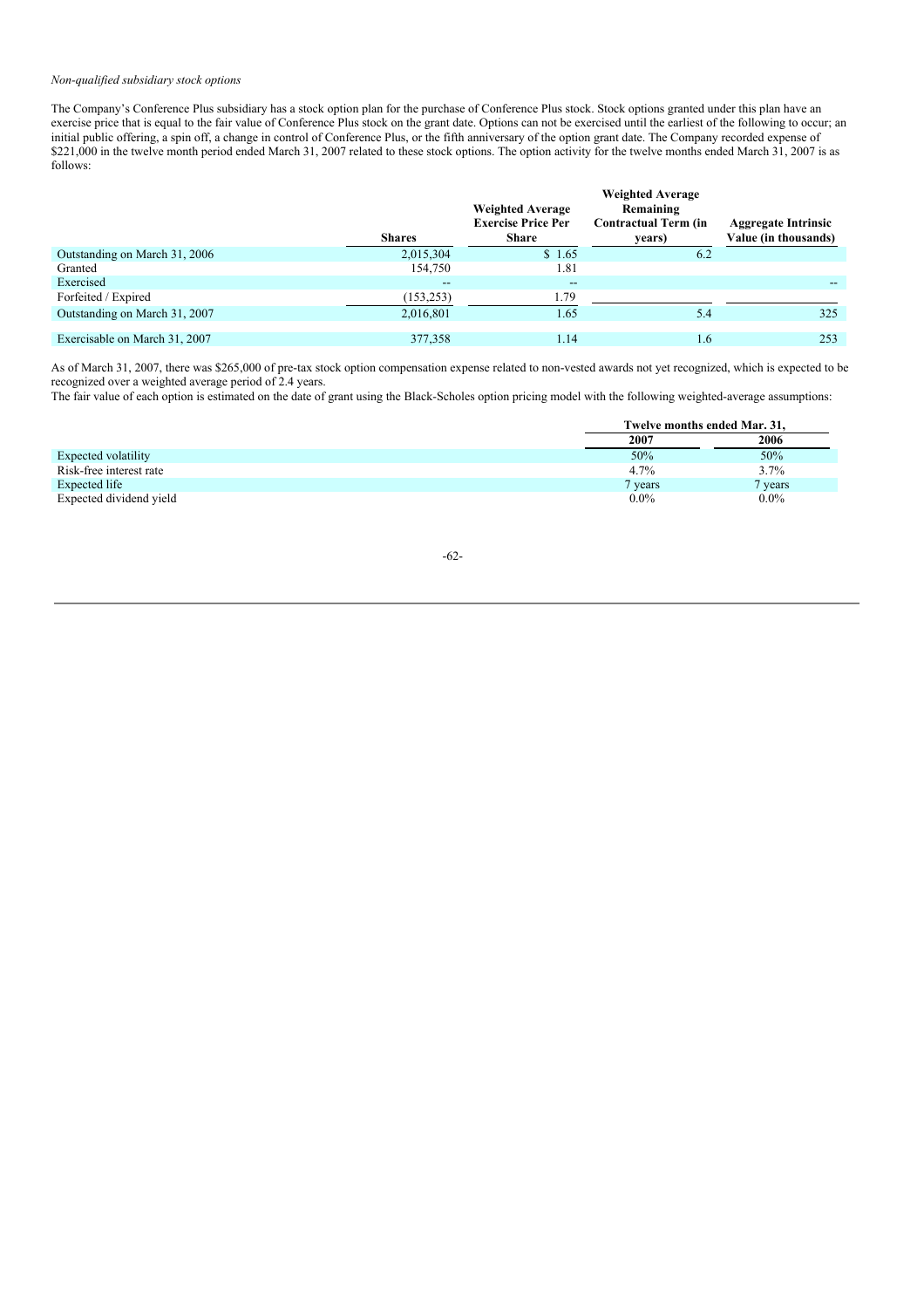### *Restricted Stock*

Vesting of restricted stock is subject to continued employment with the Company. Restricted stock awards granted in fiscal year 2006 vested in full on March 31, 2007. The restricted stock awards granted in fiscal year 2005 will vest in full on June 1, 2008 with the exception of 20,000 awards that vested on March 31, 2007. Two restricted stock awards were made in fiscal year 2007. The first was for 280,000 restricted stock awards that will vest in full on October 31, 2009. The second fiscal 2007 award was for 500,000 restricted stock awards that will vest one-fifth on each February 1, 2008 through February 1, 2012 provided there is continual employment. Each restricted stock award made in fiscal year 2005 and the 280,000 restricted stock award in fiscal 2007 are subject to partial vesting in the event of death, disability or involuntary termination other than for cause, as defined in the restricted stock award, based upon the number of months worked prior to the vesting date of the stock award. The fiscal 2007 grant of 500,000 restricted stock awards will also fully vest upon change of control or with the termination of employment without cause or for good reason. In fiscal 2007, 60,000 restricted shares granted in fiscal 2005 were forfeited. The Company recognizes compensation expense on a straight-line basis over the vesting period based on the market value of Westell Technologies stock on the date of grant adjusted for an estimated forfeiture factor. The Company recorded \$780,000 and \$849,000 of expense in the twelve months ended March 31, 2007 and 2006, respectively, related to these grants. The following table sets forth restricted stock activity for the twelve months ended March 31, 2007:

|                                  |               | <b>Weighted Average Grant Date</b> |
|----------------------------------|---------------|------------------------------------|
|                                  | <b>Shares</b> | <b>Fair Value</b>                  |
| Outstanding as of March 31, 2006 | 426,100       | 6.58                               |
| Granted                          | 780,000       | 2.31                               |
| Vested                           | (46,100)      | 5.59                               |
| Forfeited                        | (60,000)      | 6.71                               |
| Outstanding as of March 31, 2007 | 1,100,000     | 3.59                               |

As of March 31, 2007, there was \$2.4 million of unrecognized compensation expense related to restricted stock expected to be recognized over a weighted-average period of 2.2 years.

#### *Employee Stock Purchase Plan*

There were 70,566 and 54,592 shares of common stock purchased under the employee stock purchase plan (ESPP) during the twelve months ended March 31, 2007 and 2006, respectively. The ESPP allows employees to purchase stock through payroll deductions each quarter end at a 15% discount from the market price on that day. The Company recorded \$18,000 of expense in the twelve months ended March 31, 2007 related to stock purchased under this plan. There are 517,950 shares authorized under the stock purchase plan with 80,349 available for issuance as of March 31, 2007. The weighted average purchase price of shares purchased under the plan in fiscal 2007 was \$1.84.

#### -63-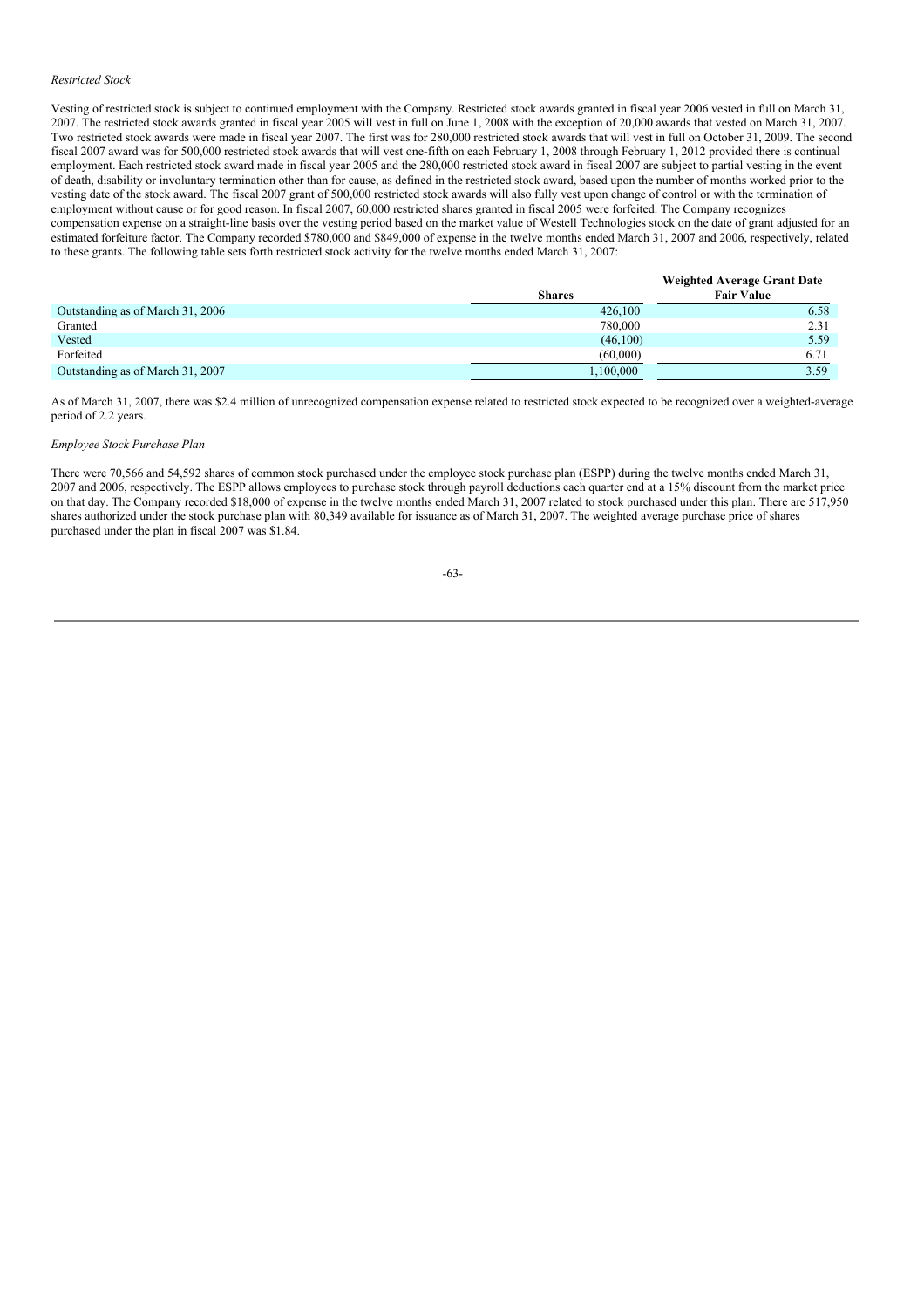#### *Stock-Based Compensation Expense*

The following table sets forth the total stock-based compensation expense included in the Consolidated Statements of Operations, resulting from stock options, restricted stock and the employee stock purchase plan:

|                                                    | <b>Twelve months ended</b> |
|----------------------------------------------------|----------------------------|
| (in thousands)                                     | Mar. 31, 2007              |
| Cost of equipment sales                            | \$352                      |
| Cost of services                                   | 59                         |
| Sales and marketing                                | 444                        |
| Research and development                           | 365                        |
| General and administrative                         | 633                        |
| Stock-based compensation expense                   | 1.853                      |
| Income tax benefit                                 | (732)                      |
| Total stock-based compensation expense after taxes | \$1,121                    |

#### *401(k) Benefit Plan*

The Company sponsors a 401(k) benefit plan (the "Plan") which covers substantially all of its employees. The Plan is a salary reduction plan that allows employees to defer up to 15% of wages subject to Internal Revenue Service limits. The Plan also allows for Company discretionary and matching contributions. The Company provided for discretionary and matching contributions to the Plan totaling approximately \$1.0 million, \$1.0 million and \$1.2 million for fiscal 2007, 2006 and 2005, respectively.

### **Note 9. Deferred Compensation:**

The Company had a deferred compensation program with its former Chief Executive Officer that was funded through a rabbi trust. The rabbi trust qualifies as a Variable Interest Entity under *FASB Interpretation No. 46, Consolidation of Variable Interest Entitie*s and as such is consolidated in the Company's financial statements. Approximately \$1.9 million and \$1.3 million of cash has been funded into the rabbi trust as of March 31, 2007 and March 31, 2006 respectively. The Company has recorded a \$2.5 million and \$1.9 million liability to accrue for the deferred compensation liability as of March 31, 2007 and March 31, 2006, respectively. The rabbi trust is subject to the creditors of the Company. All amounts deferred under this compensation program vested on March 31, 2007.

#### **Note 10. Sale of Product Line:**

On July 1, 2004, the Company sold its Data Station Termination product lines and specified fixed assets for \$2.2 million to Enginuity Communications Corporation (Enginuity). The Company received \$2.0 million in cash, \$200,000 in the form of a note receivable and provided an unconditional guarantee in the amount of \$1.62 million relating to a 10 year term Enginuity note payable to a third party lender that financed the transaction. Certain owners of Enginuity pledged assets with a fair market value of \$1.5 million and personally guaranteed the note payable. These guarantees will stay in place until the note is paid in full. The Company must pay all amounts due under the note payable upon demand from the lender. The transaction resulted in a net gain on the sale of a product line in the amount of \$1.5 million including an intangible write off of \$439,000. Revenue and pre-tax income of this product line were insignificant in fiscal 2004.

The Company evaluated FIN 46R *Consolidation of Variable Interest Entities* and concluded that Enginuity was a variable interest entity as a result of the debt guarantee. The Company is not considered the primary beneficiary of the variable interest entity therefore consolidation is not required.

The Company assessed its obligation under this guarantee pursuant to the provisions of FIN 45, *"Guarantor's Accounting and Disclosure Requirements for Guarantees, Including Indirect Guarantees of Indebtedness of Others"* and recorded a \$300,000 liability for the value of the guarantee. The Company will evaluate the liability

-64-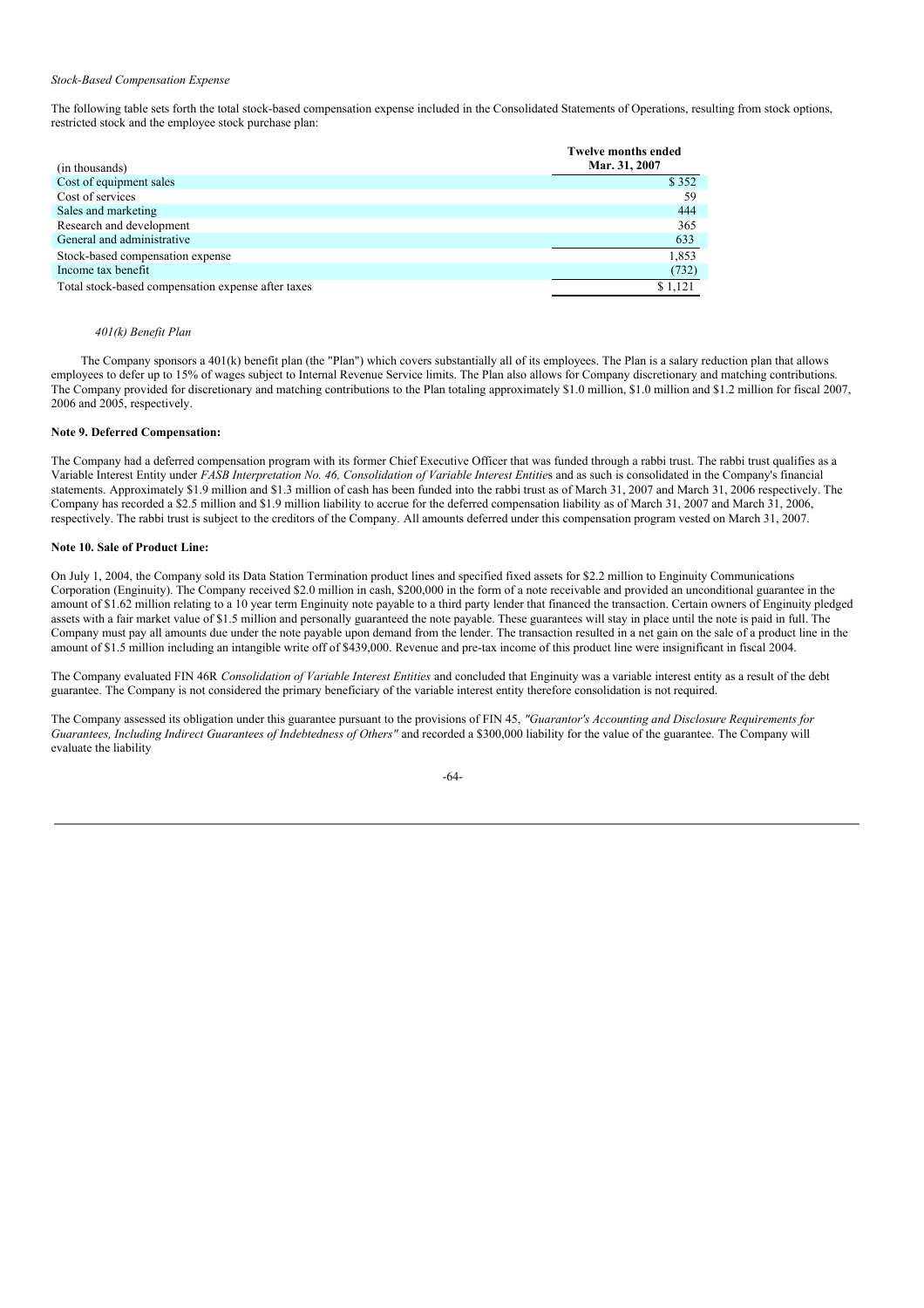periodically and adjust the value as required. As a result of this evaluation during the year ended March 31, 2007, the liability was reduced to \$200,000.

## **Note 11. Segment and Related Information:**

#### *Operating Segments*

Westell's reportable segments are strategic business units that offer different products and services. They are managed separately because each business requires different technology and market strategy. They consist of:

- 1) A telecommunications equipment manufacturer of local loop access products, and
- 2) A multi-point telecommunications service bureau specializing in audio teleconferencing, multi-point video conferencing, broadcast fax and multimed teleconference services.

Performance of these segments is evaluated utilizing, revenue, operating income and total asset measurements. The accounting policies of the segments are the same as those described in the summary of significant accounting policies. Segment information for the fiscal years ended March 31, are as follows:

| (in thousands) |                               | Telcom Equipment | Telcom<br>Service | Consolidated Total |
|----------------|-------------------------------|------------------|-------------------|--------------------|
| 2007           |                               |                  |                   |                    |
|                | Revenues                      | \$211,546        | \$48,544          | \$260,090          |
|                | Operating income              | 6,545            | 5,100             | 11,645             |
|                | Depreciation and amortization | 6,170            | 1,808             | 7,978              |
|                | Total assets                  | 190,088          | 17,262            | 207,350            |
| 2006           |                               |                  |                   |                    |
|                | Revenues                      | \$238,101        | \$45,070          | \$283,171          |
|                | Operating income              | 16,103           | 6,198             | 22,301             |
|                | Depreciation and amortization | 6.739            | 2,737             | 9,476              |
|                | Total assets                  | 174,131          | 17,682            | 191,813            |
| 2005           |                               |                  |                   |                    |
|                | Revenues                      | \$225,865        | \$44,398          | \$270,263          |
|                | Operating income              | 17,599           | 9,022             | 26,621             |
|                | Depreciation and amortization | 5,565            | 3,644             | 9,209              |
|                | Total assets                  | 160,416          | 19,674            | 180,090            |

Reconciliation of operating income for the reportable segments to income before income taxes:

|                                                  | Fiscal Year Ended March 31, |          |          |
|--------------------------------------------------|-----------------------------|----------|----------|
| (in thousands)                                   | 2007                        | 2006     | 2005     |
| Operating income                                 | \$11,645                    | \$22,301 | \$26,621 |
| Other income, net                                | 3,183                       | 974      | 896      |
| Interest expense                                 | (7)                         | (12)     | (60)     |
| Income before income taxes and minority interest | \$14,822                    | \$23,263 | \$27,457 |

### -65-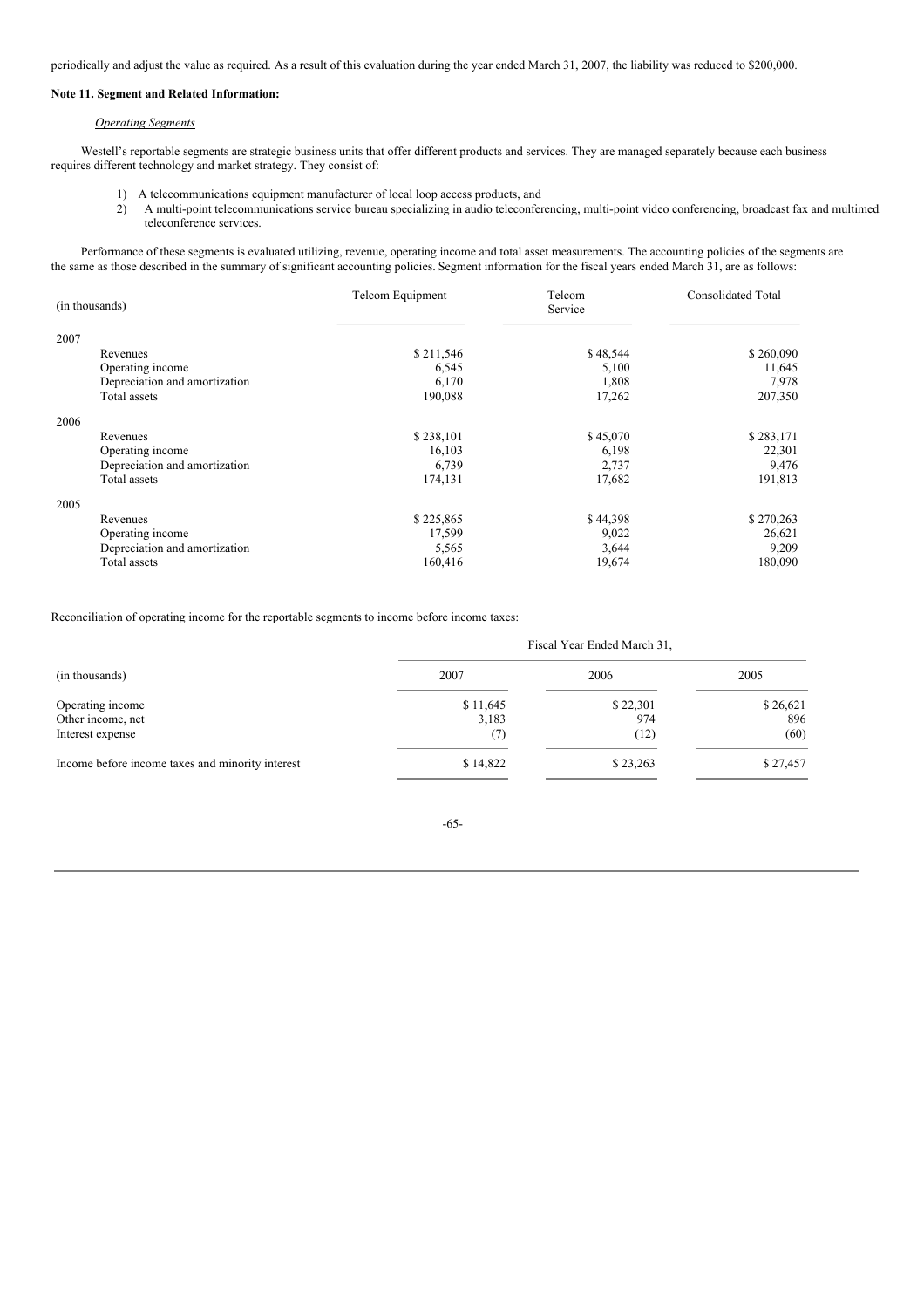## *Enterprise-wide Information*

The Company's revenues are primarily generated in the United States. More than 90% of all revenues were generated in the United States in fiscal years 2007, 2006 and 2005.

### *Significant Customers and Concentration of Credit:*

The Company is dependent on certain major telephone companies that represent more than 10% of the total revenue. Sales to major customers and successor companies that exceed 10% of total revenue are as follows:

|         |       | Fiscal Year Ended March 31, |       |  |
|---------|-------|-----------------------------|-------|--|
|         | 2007  | 2006                        | 2005  |  |
| Verizon | 37.0% | 50.7%                       | 51.9% |  |
| AT&T    | 28.9  | 25.8                        | 25.0  |  |

Major telephone companies comprise a significant portion of the Company's trade receivables. Receivables from major customers that exceed 10% of total accounts receivable balance are as follows:

|         | Fiscal Year Ended March 31, |       |
|---------|-----------------------------|-------|
|         | 2007                        | 2006  |
| Verizon | 28.1%                       | 42.8% |
| AT&T    | 19.4                        | 28.2  |

### *Geographic Information*

The Company's financial information by geographic area was as follows for the years ended March 31:

| (in thousands)          | Domestic  | International | Total     |
|-------------------------|-----------|---------------|-----------|
| 2007                    |           |               |           |
| Revenues                | \$251,199 | \$8,891       | \$260,090 |
| Operating income        | 11,135    | 510           | 11,645    |
| Identifiable assets     | 196,093   | 11,257        | 207,350   |
| 2006                    |           |               |           |
| Revenues                | \$275,631 | \$7,540       | \$283,171 |
| Operating income (loss) | 23,546    | (1,245)       | 22,301    |
| Identifiable assets     | 187,766   | 4,047         | 191,813   |
| 2005                    |           |               |           |
| Revenues                | \$261,907 | \$8,356       | \$270,263 |
| Operating income (loss) | 26,627    | (6)           | 26,621    |
| Identifiable assets     | 175,908   | 4,182         | 180,090   |

International identifiable assets, revenues and operating income (loss) are related to Westell Ltd., which is located in the United Kingdom, Conference Plus Global Services, Ltd., which is located in Dublin, Ireland, and Noran Tel, Inc. which is located in Regina, Saskatchewan.

-66-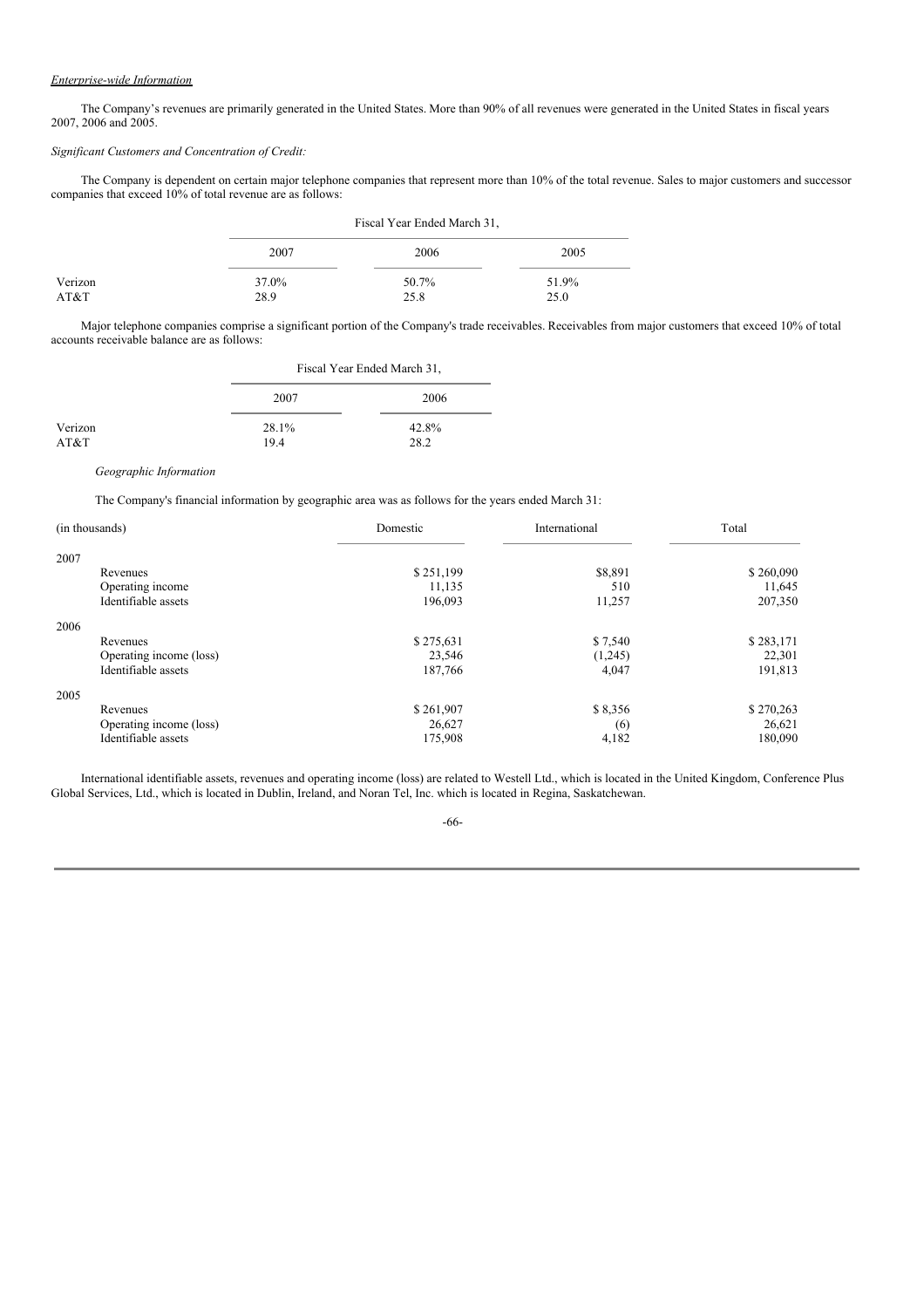#### **Note 12. Restructuring charge:**

The Company recognized restructuring expense of \$2.6 million in fiscal year 2003. This charge included personnel and facility costs related primarily to the closing of a Conference Plus, Inc. facility and personnel and facility charges at Westell Limited. Approximately 25 employees were impacted by these reorganizations. In fiscal year 2005, the Company terminated a lease that was partially reserved for in the 2003 restructuring. This termination resulted in the reversal of \$545,000 of restructuring for facility costs. As of March 31, 2006 no amounts remain unpaid.

The Company recognized a restructuring expense of \$698,000 in fiscal year 2004. This restructuring resulted from realigning the product focus due to product performance issues at Westell Limited that caused a workforce reduction of approximately 5 employees. In the quarter ended March 31, 2005, \$248,000 of these charges were reversed as the Company was able to resolve these performance issues. As of March 31, 2006 no amounts remain unpaid.

The Company recognized a restructuring expense of \$443,000 in the third quarter of fiscal year 2006. This charge included personnel costs relating to the termination of 17 employees at Westell Inc. As of March 31, 2007, no amounts remain unpaid.

On December 29, 2005, the Company acquired 100% of the stock of HyperEdge Corporation (see footnote 1). The Company implemented a restructuring plan to combine and streamline the operations of the companies to achieve synergies related to the manufacture and distribution of common NSA product lines. The Company estimated the costs of employee terminations, which were recorded as liabilities assumed in the acquisition, to be \$300,000. Fifteen employees were impacted by this plan. All terminations were completed by the second quarter of fiscal year 2007. An additional \$250,000 was accrued in the second quarter of fiscal year 2007 for personnel costs. As of March 31, 2007, \$434,000 of these costs have been paid leaving an unpaid balance of \$116,000.

The Company recognized a restructuring expense of \$343,000 in the fourth quarter of fiscal year 2007. This charge was primarily personnel costs relating to the termination of 18 employees at Westell Inc. As of March 31, 2007, \$213,000 of these costs have been paid leaving an unpaid balance of \$130,000.

The restructuring charges and their utilization are summarized as follows:

|                           | Employee<br>related | Legal, other and<br>facility costs | Total   |
|---------------------------|---------------------|------------------------------------|---------|
| Accrued at March 31, 2004 | \$698               | \$1,231                            | \$1,929 |
| Reversal                  | (261)               | (532)                              | (793)   |
| Utilized                  | (437)               | (511)                              | (948)   |
| Accrued at March 31, 2005 | $\theta$            | 188                                | 188     |
| HyperEdge acquisition     | 300                 |                                    | 300     |
| Charged                   | 398                 | 45                                 | 443     |
| Utilized                  | (327)               | (205)                              | (532)   |
| Accrued at March 31, 2006 | 371                 | 28                                 | 399     |
| Hyperedge acquisition     | 250                 | $- -$                              | 250     |
| Charged                   | 304                 | 39                                 | 343     |
| Utilized                  | (727)               | (19)                               | (746)   |
| Accrued at March 31, 2007 | \$198               | \$48                               | \$246   |

#### **Note 13. Other income, net:**

Other income, net for the years ended March 31, 2007, 2006 and 2005 was primarily due to interest income and unrealized gains and losses on intercompany balances denominated in foreign currency.

#### -67-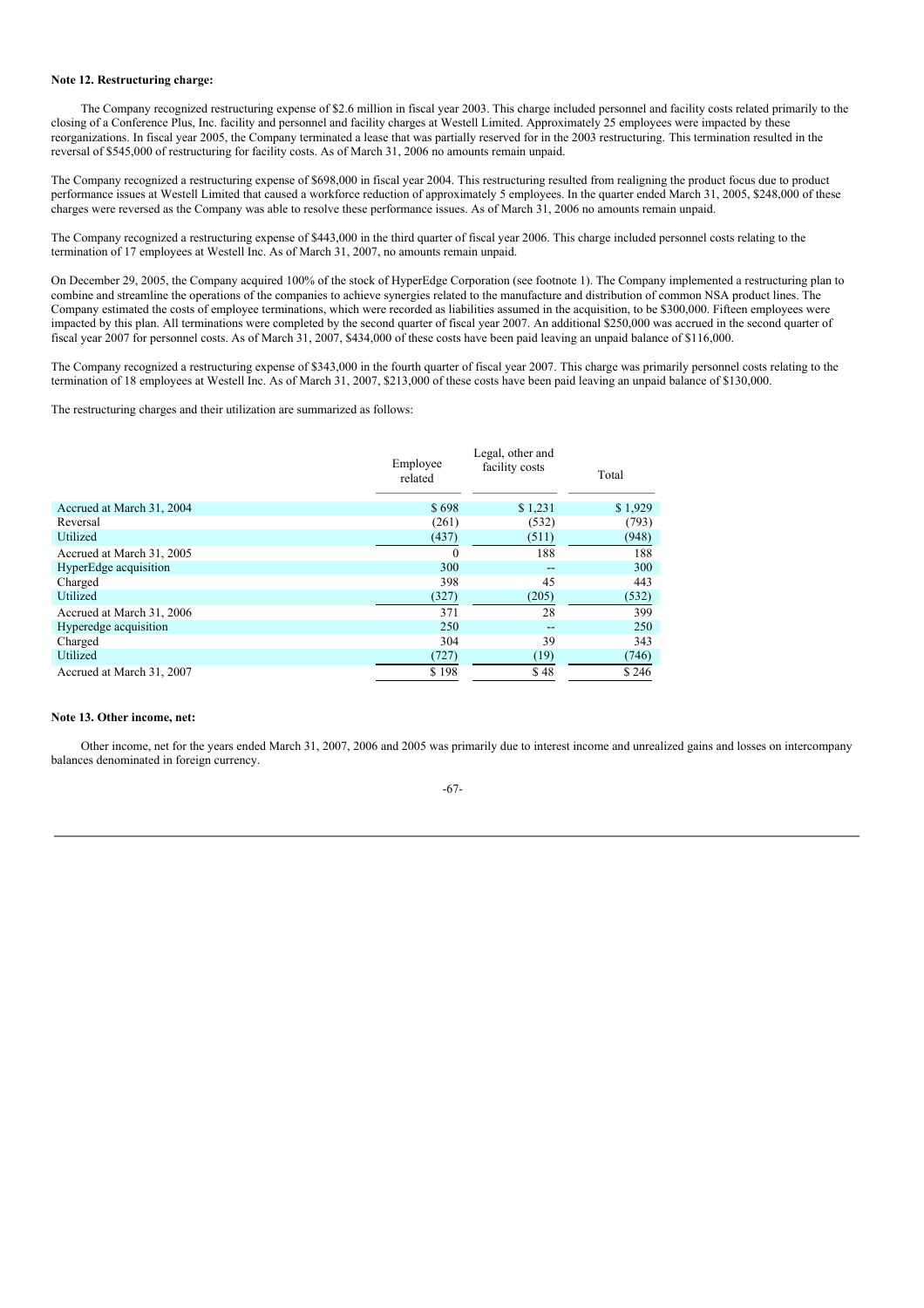### **Note 14. Earnings Per Share:**

|                                              | Fiscal Year ended March 31, |          |          |  |
|----------------------------------------------|-----------------------------|----------|----------|--|
| (in thousands, except per share amounts)     | 2007                        | 2006     | 2005     |  |
| <b>Basic Earnings per Share:</b>             |                             |          |          |  |
| Net income                                   | \$8,694                     | \$12,847 | \$39,694 |  |
| Average basic shares outstanding             | 70,588                      | 69,938   | 68,473   |  |
| Basic net income per share                   | \$0.12                      | \$0.18   | \$0.58   |  |
|                                              |                             |          |          |  |
| <b>Diluted Earnings per Share:</b>           |                             |          |          |  |
| Net income                                   | \$8,694                     | \$12,847 | \$39,694 |  |
| Average basic shares outstanding             | 70,588                      | 69,938   | 68,473   |  |
| Effect of dilutive securities: stock options |                             |          |          |  |
| and warrants                                 | 649                         | 1,684    | 2,569    |  |
| Average diluted shares outstanding           | 71.237                      | 71,622   | 71,042   |  |
| Diluted net income per share                 | \$0.12                      | \$0.18   | \$0.56   |  |

The Company had 5.7 million, 4.6 million and 3.9 million options outstanding as of March 31, 2007, 2006 and 2005, respectively which were not included in the computation of average diluted shares outstanding as they were antidilutive. In accordance with SAB 108, the Company has recorded a cumulative effect adjustment for an accounting change of \$1,209,000 which would have decreased basic and diluted earnings per share by \$0.02.

### **Note 15. Subsequent Event:**

.

On May 21, 2007 the Company announced its intent to move substantially all of the manufacturing of CNE and NSA products from Aurora, Illinois to offshore suppliers. This decision represents a new operating strategy, adopted by the Company's Board of Directors, to better align the Company with the requirements of the marketplace. The aim of this new operating strategy is to reduce costs, while maintaining the Company's reputation for quality products and services. The transition affects approximately 300 Aurora employees. The Company will continue to be housed in the current Aurora facility. Alternative uses for the factory portion of the building made idle by this decision are being explored. The Company expects to complete the restructuring by March 31, 2008. The company estimates that the total after tax impact of this action will be approximately \$6 million.

| . .<br>۰.<br>×<br>×<br>v<br>٧ |
|-------------------------------|
|-------------------------------|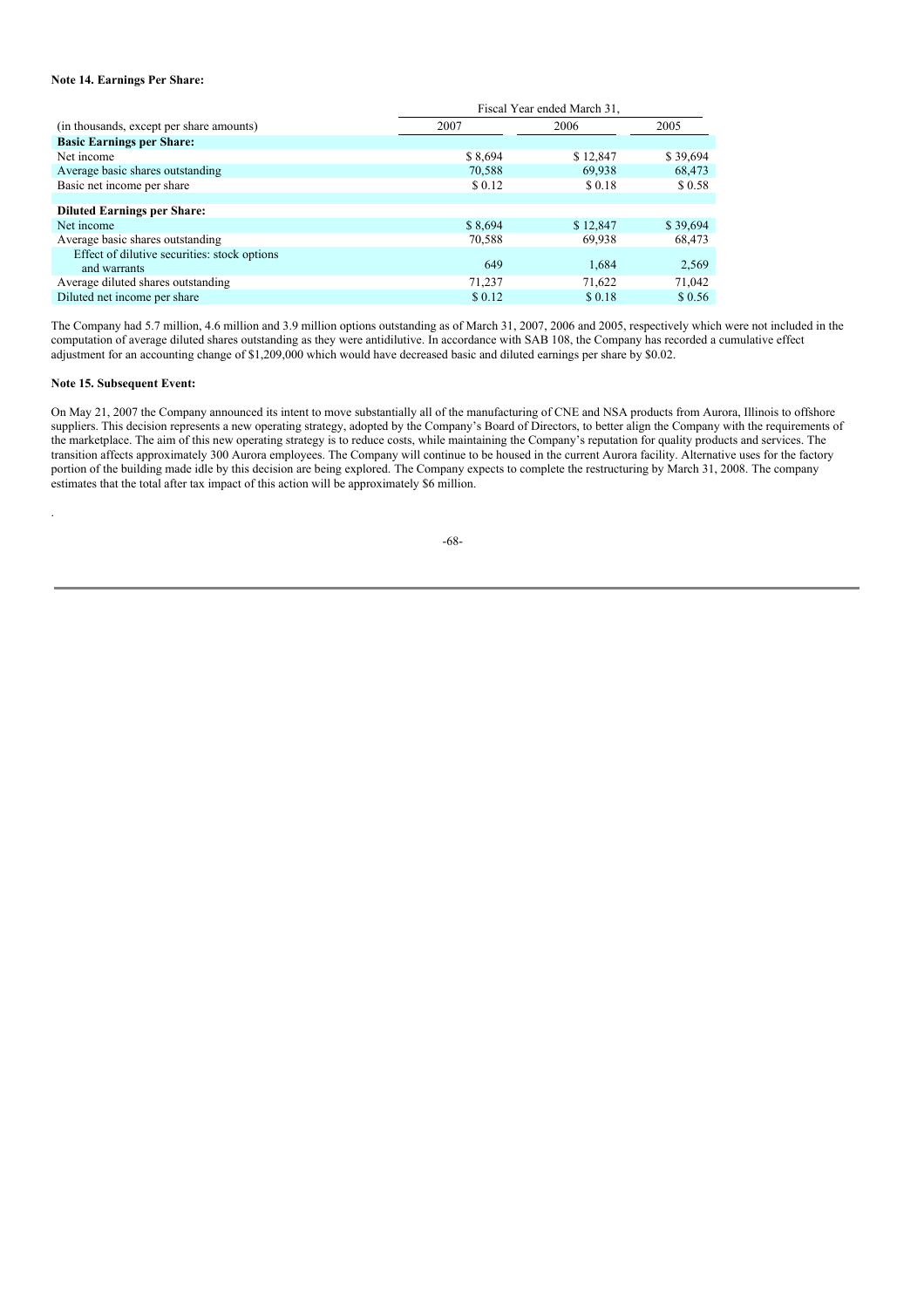## **WESTELL TECHNOLOGIES, INC. AND SUBSIDIARIES**

## **SCHEDULE II -- VALUATION AND QUALIFYING ACCOUNTS**

| (In thousands)                               | Balance<br>Beginning<br>Of Year | Net Additions<br>Charged to Cost<br>And Expenses |     | Acquired                 | Deductions    | Balance at<br>End<br>of Year |
|----------------------------------------------|---------------------------------|--------------------------------------------------|-----|--------------------------|---------------|------------------------------|
| 2007                                         |                                 |                                                  |     |                          |               |                              |
| Accounts receivable<br>allowances            | \$246                           | \$<br>69                                         |     | \$8                      | $(33)$ (1)    | \$290                        |
| Reserve for excess and<br>obsolete inventory | 3,828                           | 452                                              |     | 47                       | $(1,311)$ (4) | 3,016                        |
| Deferred tax assets<br>valuation allowance   | 9,475                           | (1,014)                                          | (5) | $\overline{\phantom{a}}$ |               | 8,461                        |
| Reserve for returns                          | 35                              | 266                                              |     |                          | (271)         | 30                           |
| 2006                                         |                                 |                                                  |     |                          |               |                              |
| Accounts receivable<br>allowances            | \$278                           | \$(16)                                           | (2) | \$25                     | $(41)$ (1)    | \$246                        |
| Reserve for excess and<br>obsolete inventory | 5,132                           | 707                                              |     | 502                      | $(2,513)$ (4) | 3,828                        |
| Deferred tax assets<br>valuation allowance   | 8,060                           | 786                                              |     | 629                      |               | 9,475                        |
| Reserve for returns                          | 70                              | 235                                              |     |                          | (270)         | 35                           |
| 2005                                         |                                 |                                                  |     |                          |               |                              |
| Accounts receivable<br>allowances            | \$662                           | \$(298)                                          | (2) |                          | \$ (86) (1)   | \$278                        |
| Reserve for excess and<br>obsolete inventory | 5,755                           | (14)                                             | (3) | $-$                      | $(609)$ (4)   | 5,132                        |
| Deferred tax assets<br>valuation allowance   | 35,360                          | (27,300)                                         | (5) | --                       |               | 8,060                        |
| Reserve for returns                          | 140                             | 117                                              |     |                          | (187)         | 70                           |

(1) Accounts written off, net of recoveries

(2) This item represents a net reserve reversal.

(3) Includes a  $$0.6$  million reversal of excess

and obsolete inventory reserve, as the Company was able to sell inventory at its Westell Limited subsidiary that had been

reserved at March 31, 2004.

(4) Inventory scrapped against inventory reserves

(5) Reversal of deferred tax asset valuation allowance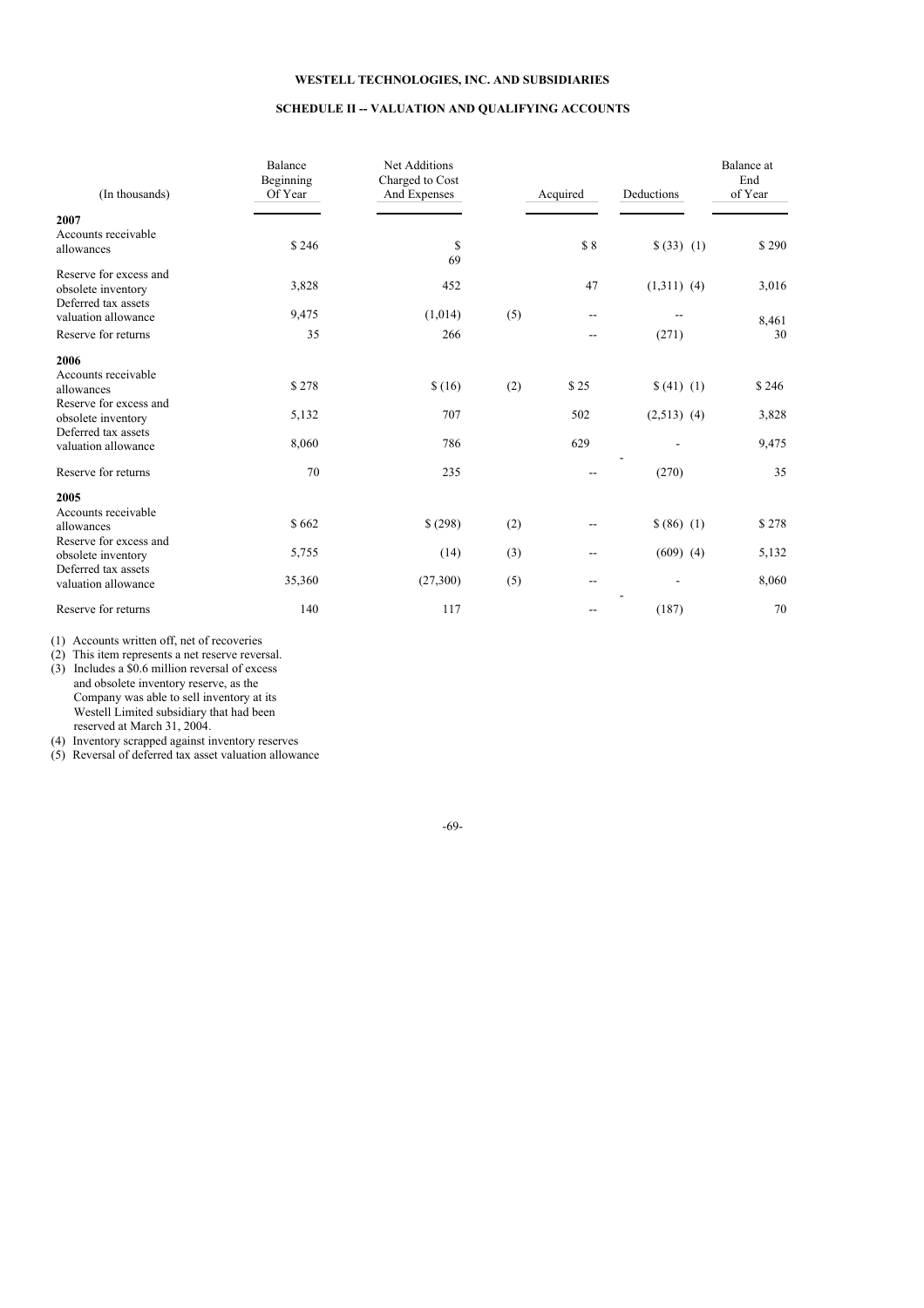### **Exhibit 31.1**

## **CERTIFICATION OF CHIEF EXECUTIVE OFFICER PURSUANT TO SECTION 302 OF THE SARBANES-OXLEY ACT OF 2002**

I, Thomas E. Mader, certify that:

(1) I have reviewed this annual report on Form 10-K for the period ended March 31, 2007 of the Company;

(2) Based on my knowledge, this report does not contain any untrue statement of a material fact or omit to state a material fact necessary to make the statements made, in light of the circumstances under which such statements were made, not misleading with respect to the period covered by this report;

(3) Based on my knowledge, the financial statements, and other financial information included in this report, fairly present in all material respects the financial condition, results of operations and cash flows of the Company as of, and for, the periods presented in this report;

(4) The Company's other certifying officer and I are responsible for establishing and maintaining disclosure controls and procedures (as defined in Exchange Act Rules 13a-15(e) and 15d-15(e)) and internal control over financial reporting (as defined in Exchange Act Rules 13a-15(f) and 15d-15(f)) for the Company and have:

(a) designed such disclosure controls and procedures, or caused such disclosure controls and procedures to be designed under our supervision, to ensure that material information relating to the Company, including its consolidated subsidiaries, is made known to us by others within those entities, particularly during the period in which this report is being prepared;

(b) Designed such internal control over financial reporting, or caused such internal control over financial reporting to be designed under our supervision, to provide reasonable assurance regarding the reliability of financial reporting and the preparation of financial statements for external purposes in accordance with generally accepted accounting principles;

(c) evaluated the effectiveness of the Company's disclosure controls and procedures and presented in this report our conclusions about the effectiveness of the disclosure controls and procedures, as of the end of the period covered by this report based on such evaluation; and

(d) disclosed in this report any change in the Company's internal control over financial reporting that occurred during the Company's most recent fiscal quarter (the Company's fourth fiscal quarter in the case of an annual report) that has materially affected, or is reasonably likely to materially affect, the Company's internal control over financial reporting; and

(5) The Company's other certifying officer and I have disclosed, based on our most recent evaluation of internal control over financial reporting, to the Company's auditors and the audit committee of the Company's board of directors (or persons performing the equivalent functions):

(a) all significant deficiencies and material weaknesses in the design or operation of internal control over financial reporting which are reasonably likely to adversely affect the Company's ability to record, process, summarize and report financial information; and

(b) any fraud, whether or not material, that involves management or other employees who have a significant role in the Company's internal control over financial reporting.

Date: June 14, 2007

/s/ THOMAS E. MADER\_\_\_\_\_\_\_\_\_\_\_\_\_\_\_\_\_\_ Thomas E. Mader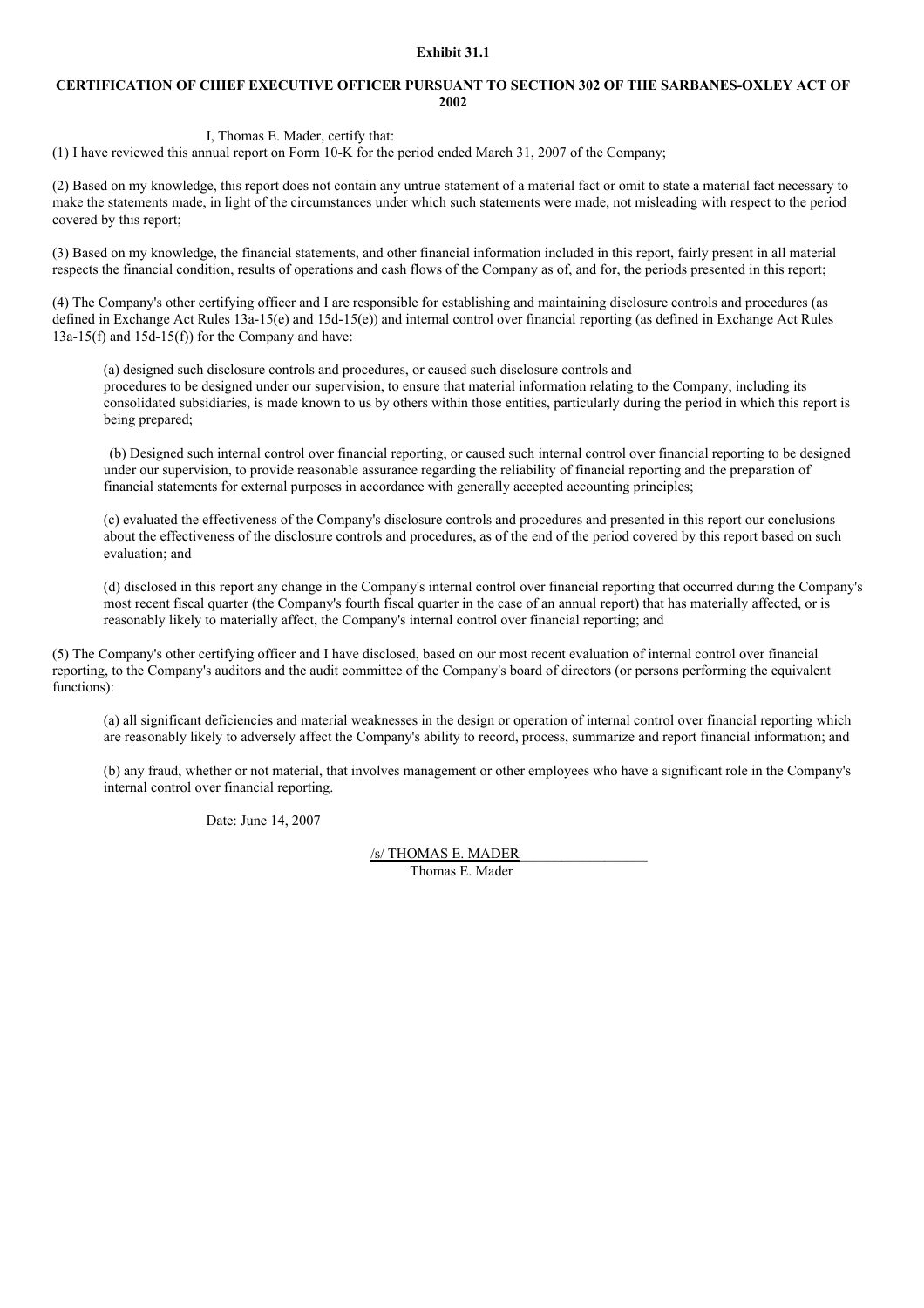## **Exhibit 31.2**

## **CERTIFICATION OF CHIEF FINANCIAL OFFICER PURSUANT TO SECTION 302 OF THE SARBANES-OXLEY ACT OF 2002**

I, Nicholas C. Hindman, Sr., certify that:

(1) I have reviewed this annual report on Form 10-K for the period ended March 31, 2007 of the Company;

(2) Based on my knowledge, this report does not contain any untrue statement of a material fact or omit to state a material fact necessary to make the statements made, in light of the circumstances under which such statements were made, not misleading with respect to the period covered by this report;

(3) Based on my knowledge, the financial statements, and other financial information included in this report, fairly present in all material respects the financial condition, results of operations and cash flows of the Company as of, and for, the periods presented in this report;

(4) The Company's other certifying officer and I are responsible for establishing and maintaining disclosure controls and procedures (as defined in Exchange Act Rules 13a-15(e) and 15d-15(e)) and internal control over financial reporting (as defined in Exchange Act Rules 13a-15(f) and 15d-15(f)) for the Company and have:

(a) designed such disclosure controls and procedures, or caused such disclosure controls and

procedures to be designed under our supervision, to ensure that material information relating to the Company, including its consolidated subsidiaries, is made known to us by others within those entities, particularly during the period in which this report is being prepared;

(b) Designed such internal control over financial reporting, or caused such internal control over financial reporting to be designed under our supervision, to provide reasonable assurance regarding the reliability of financial reporting and the preparation of financial statements for external purposes in accordance with generally accepted accounting principles;

(c) evaluated the effectiveness of the Company's disclosure controls and procedures and presented in this report our conclusions about the effectiveness of the disclosure controls and procedures, as of the end of the period covered by this report based on such evaluation; and

(d) disclosed in this report any change in the Company's internal control over financial reporting that occurred during the Company's most recent fiscal quarter (the Company's fourth fiscal quarter in the case of an annual report) that has materially affected, or is reasonably likely to materially affect, the Company's internal control over financial reporting; and

(5) The Company's other certifying officer and I have disclosed, based on our most recent evaluation of internal control over financial reporting, to the Company's auditors and the audit committee of the Company's board of directors (or persons performing the equivalent functions):

(a) all significant deficiencies and material weaknesses in the design or operation of internal control over financial reporting which are reasonably likely to adversely affect the Company's ability to record, process, summarize and report financial information; and

(b) any fraud, whether or not material, that involves management or other employees who have a significant role in the Company's internal control over financial reporting.

Date: June 14, 2007

/s/NICHOLAS C. HINDMAN, Sr. Nicholas C. Hindman, Sr.